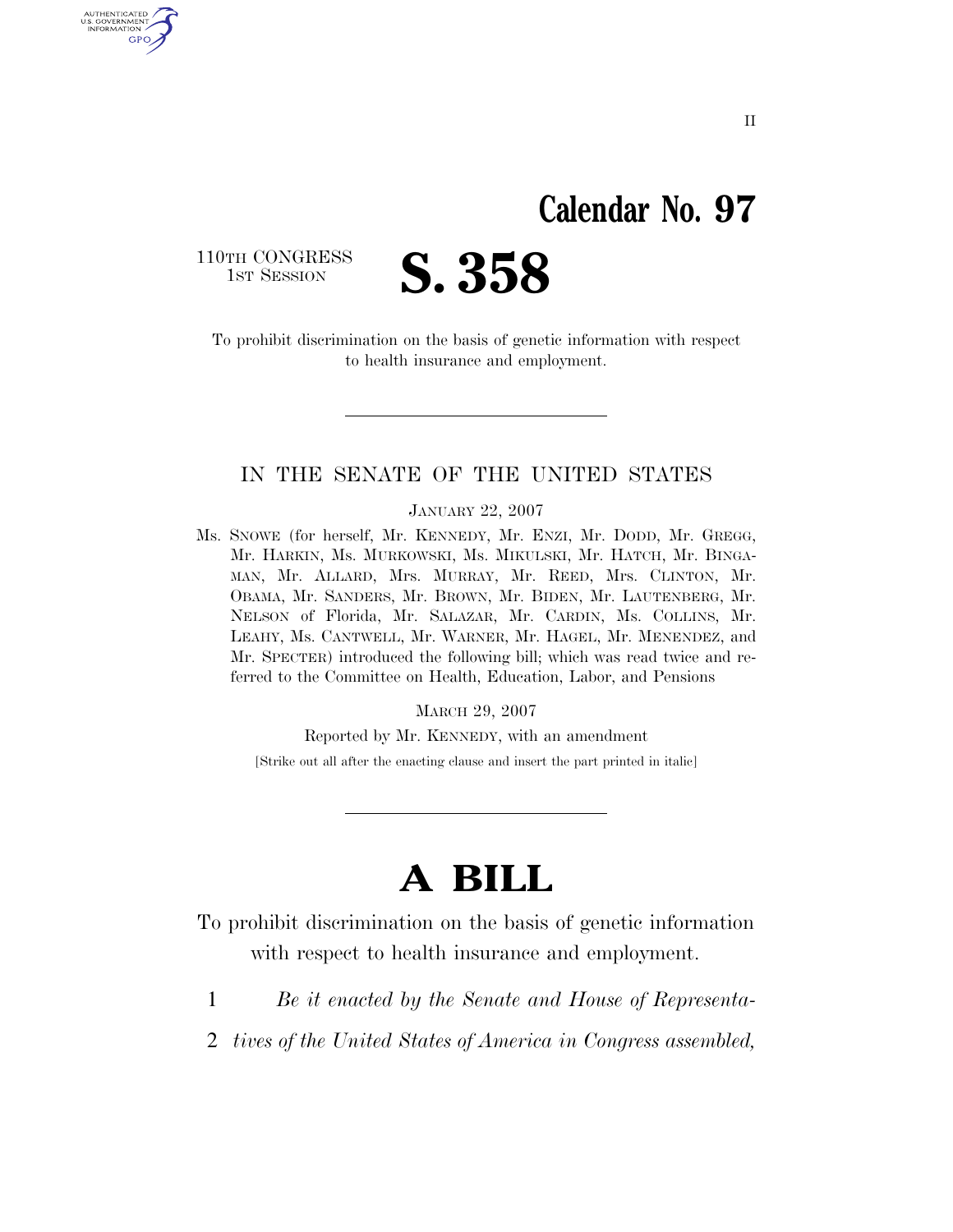#### $\mathfrak{D}$

#### 1 **SECTION 1. SHORT TITLE; TABLE OF CONTENTS.**

- 2 (a) SHORT TITLE.—This Act may be cited as the
- 3 ''Genetic Information Nondiscrimination Act of 2007''.
- 4 (b) TABLE OF CONTENTS.—The table of contents of
- 5 this Act is as follows:

Sec. 1. Short title; table of contents. Sec. 2. Findings.

#### TITLE I—GENETIC NONDISCRIMINATION IN HEALTH INSURANCE

Sec. 101. Amendments to Employee Retirement Income Security Act of 1974. Sec. 102. Amendments to the Public Health Service Act.

- Sec. 103. Amendments to title XVIII of the Social Security Act relating to Medigap.
- Sec. 104. Privacy and confidentiality.
- Sec. 105. Assuring coordination.
- Sec. 106. Regulations; effective date.

#### TITLE II—PROHIBITING EMPLOYMENT DISCRIMINATION ON THE BASIS OF GENETIC INFORMATION

Sec. 201. Definitions.

Sec. 202. Employer practices.

- Sec. 203. Employment agency practices.
- Sec. 204. Labor organization practices.
- Sec. 205. Training programs.
- Sec. 206. Confidentiality of genetic information.
- Sec. 207. Remedies and enforcement.
- Sec. 208. Disparate impact.
- Sec. 209. Construction.
- Sec. 210. Medical information that is not genetic information.
- Sec. 211. Regulations.
- Sec. 212. Authorization of appropriations.
- Sec. 213. Effective date.

#### TITLE III—MISCELLANEOUS PROVISION

Sec. 301. Severability.

#### 6 **SEC. 2. FINDINGS.**

- 7 Congress makes the following findings:
- 8 (1) Deciphering the sequence of the human ge-9 nome and other advances in genetics open major
- 10 new opportunities for medical progress. New knowl-
- 11 edge about the genetic basis of illness will allow for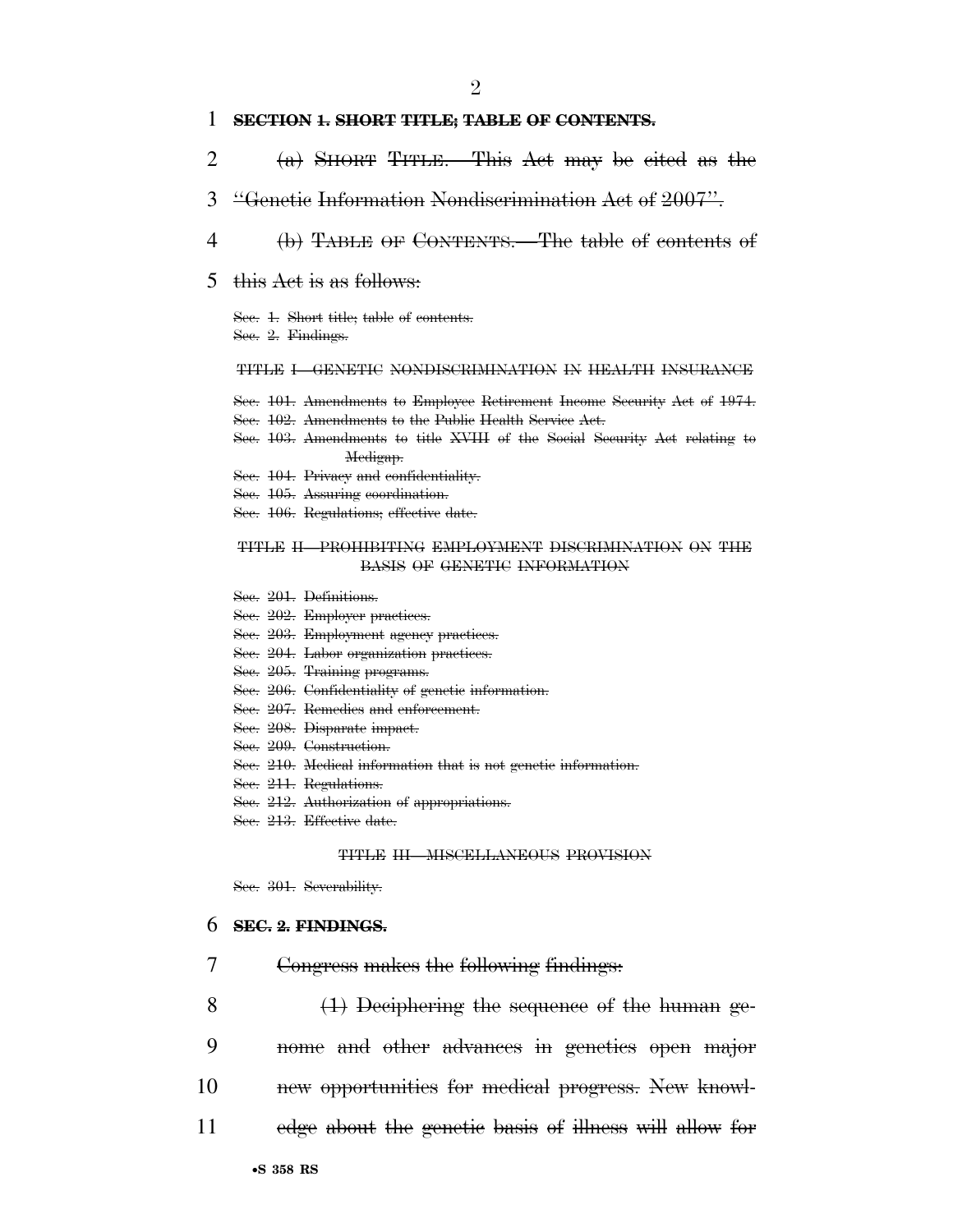earlier detection of illnesses, often before symptoms have begun. Genetic testing can allow individuals to take steps to reduce the likelihood that they will con- tract a particular disorder. New knowledge about ge- netics may allow for the development of better thera- pies that are more effective against disease or have fewer side effects than current treatments. These advances give rise to the potential misuse of genetic information to discriminate in health insurance and employment.

 $\left(2\right)$  The early science of genetics became the basis of State laws that provided for the sterilization of persons having presumed genetic ''defects'' such as mental retardation, mental disease, epilepsy, blindness, and hearing loss, among other conditions. The first sterilization law was enacted in the State of Indiana in 1907. By 1981, a majority of States 18 adopted sterilization laws to "correct" apparent ge- netic traits or tendencies. Many of these State laws have since been repealed, and many have been modi- fied to include essential constitutional requirements of due process and equal protection. However, the current explosion in the science of genetics, and the history of sterilization laws by the States based on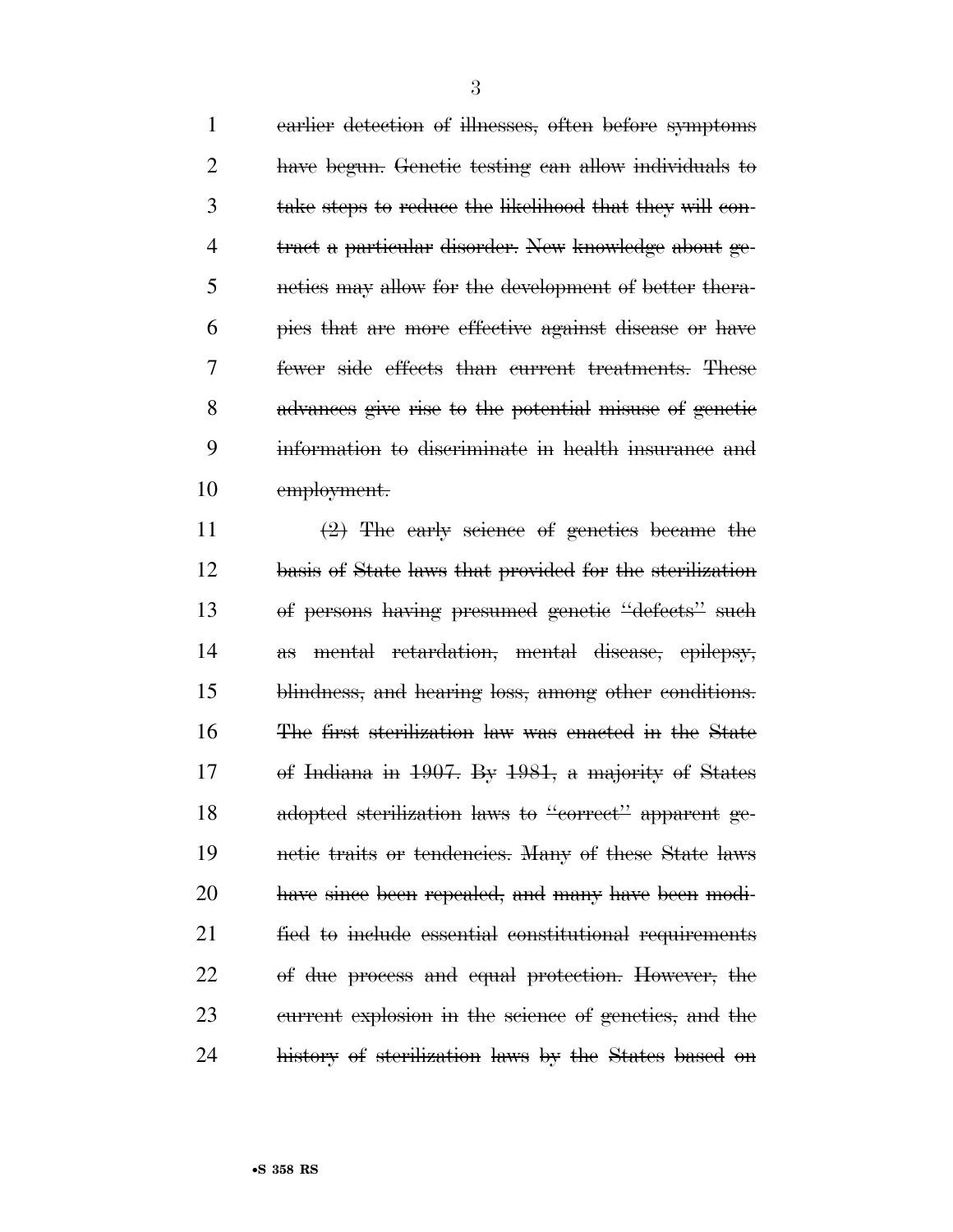early genetic science, compels Congressional action 2 in this area.

 (3) Although genes are facially neutral markers, many genetic conditions and disorders are associated with particular racial and ethnic groups and gender. Because some genetic traits are most prevalent in particular groups, members of a particular group may be stigmatized or discriminated against as a re- sult of that genetic information. This form of dis- crimination was evident in the 1970s, which saw the advent of programs to screen and identify carriers of sickle cell anemia, a disease which afflicts African- Americans. Once again, State legislatures began to enact discriminatory laws in the area, and in the early 1970s began mandating genetic screening of all African Americans for sickle cell anemia, leading to discrimination and unnecessary fear. To alleviate some of this stigma, Congress in 1972 passed the National Sickle Cell Anemia Control Act, which withholds Federal funding from States unless sickle 21 eell testing is voluntary.

 (4) Congress has been informed of examples of genetic discrimination in the workplace. These in-24 clude the use of pre-employment genetic screening at Lawrence Berkeley Laboratory, which led to a court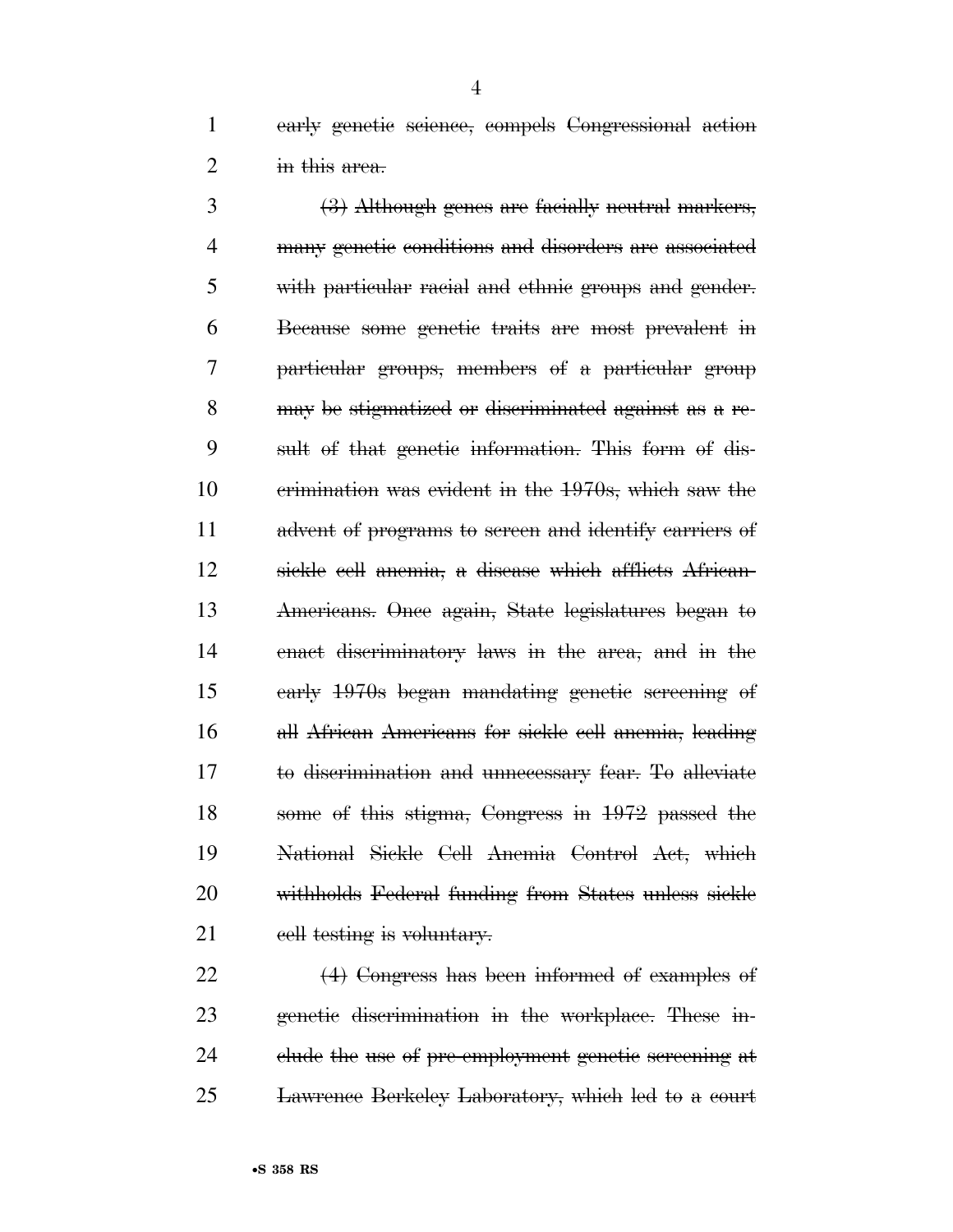| $\mathbf{1}$   | decision in favor of the employees in that case Nor-                                  |
|----------------|---------------------------------------------------------------------------------------|
| $\overline{2}$ | man-Bloodsaw v. Lawrence Berkeley Laboratory                                          |
| 3              | $(135 \text{ F} \cdot 3d \cdot 1260, 1269 \cdot (9th \text{ Cir. } 1998))$ . Congress |
| 4              | elearly has a compelling public interest in relieving                                 |
| 5              | the fear of discrimination and in prohibiting its ae-                                 |
| 6              | tual practice in employment and health insurance.                                     |
| 7              | (5) Federal law addressing genetic discrimina-                                        |
| 8              | tion in health insurance and employment is incom-                                     |
| 9              | plete in both the scope and depth of its protections.                                 |
| 10             | Moreover, while many States have enacted some type                                    |
| 11             | of genetic non-discrimination law, these laws vary                                    |
| 12             | widely with respect to their approach, application,                                   |
| 13             | and level of protection. Congress has collected sub-                                  |
| 14             | stantial evidence that the American public and the                                    |
| 15             | medical community find the existing patchwork of                                      |
| 16             | State and Federal laws to be confusing and inad-                                      |
| 17             | equate to protect them from discrimination. There-                                    |
| 18             | fore Federal legislation establishing a national and                                  |
| 19             | uniform basic standard is necessary to fully protect                                  |
| 20             | the public from discrimination and allay their con-                                   |
| 21             | ecrns about the potential for discrimination, thereby                                 |
| 22             | allowing individuals to take advantage of genetic                                     |
| 23             | testing, technologies, research, and new therapies.                                   |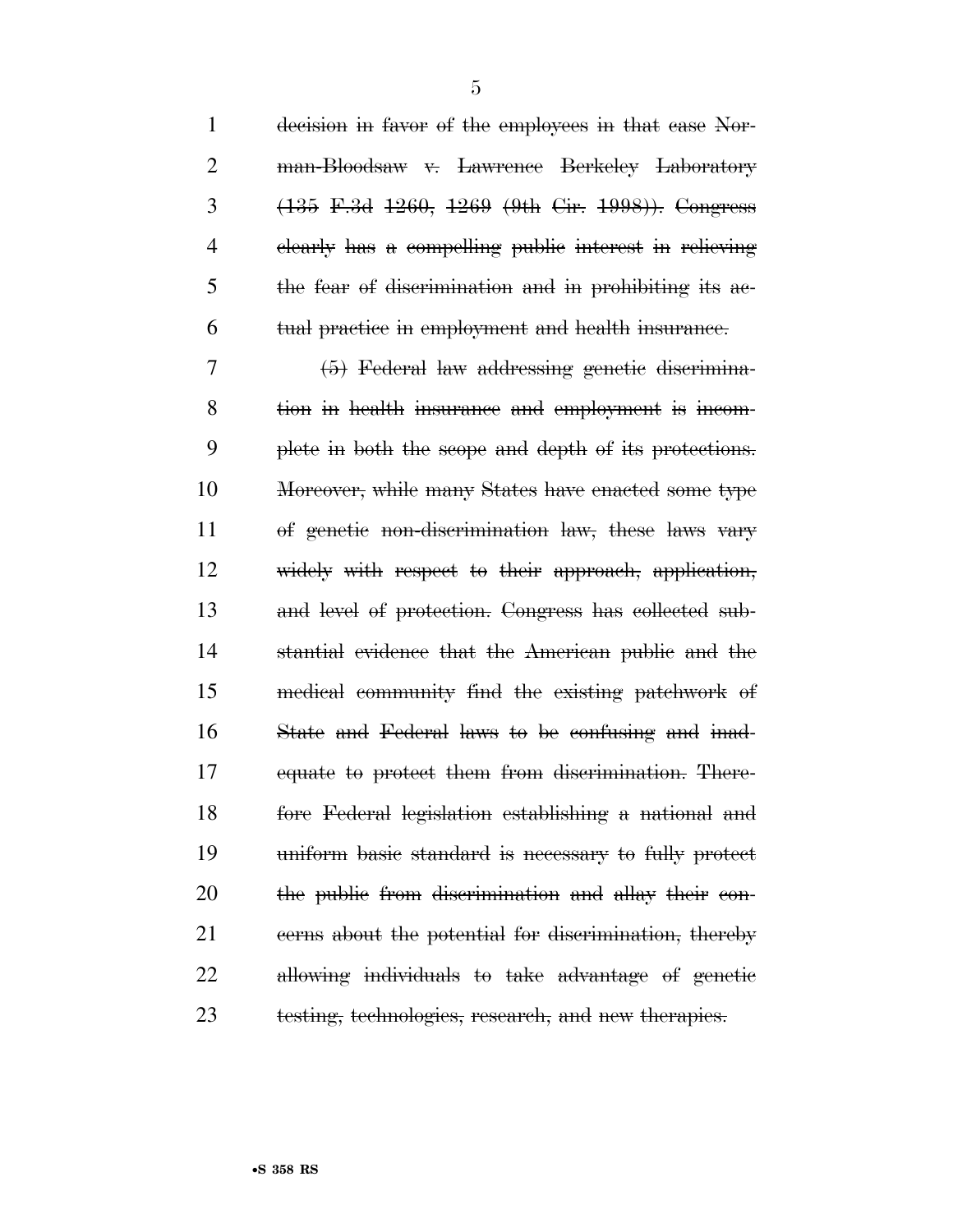## **TITLE I—GENETIC NON- DISCRIMINATION IN HEALTH INSURANCE**

**SEC. 101. AMENDMENTS TO EMPLOYEE RETIREMENT IN-**

### **COME SECURITY ACT OF 1974.**

 (a) PROHIBITION OF HEALTH DISCRIMINATION ON THE BASIS OF GENETIC INFORMATION OR GENETIC 8 SERVICES

 (1) NO ENROLLMENT RESTRICTION FOR GE-10 NETIC SERVICES. Section  $702(a)(1)(F)$  of the Em- ployee Retirement Income Security Act of 1974 (29 12 U.S.C.  $1182(a)(1)(F)$  is amended by inserting be- fore the period the following: ''(including informa- tion about a request for or receipt of genetic services by an individual or family member of such indi-vidual)".

 (2) NO DISCRIMINATION IN GROUP PREMIUMS 18 BASED ON GENETIC INFORMATION. Section 702(b) of the Employee Retirement Income Security Act of 20 1974 (29 U.S.C. 1182(b)) is amended—

21  $(A)$  in paragraph  $(2)(A)$ , by inserting be-22 fore the semicolon the following: "except as pro-23 vided in paragraph  $(3)$ "; and

24  $(B)$  by adding at the end the following: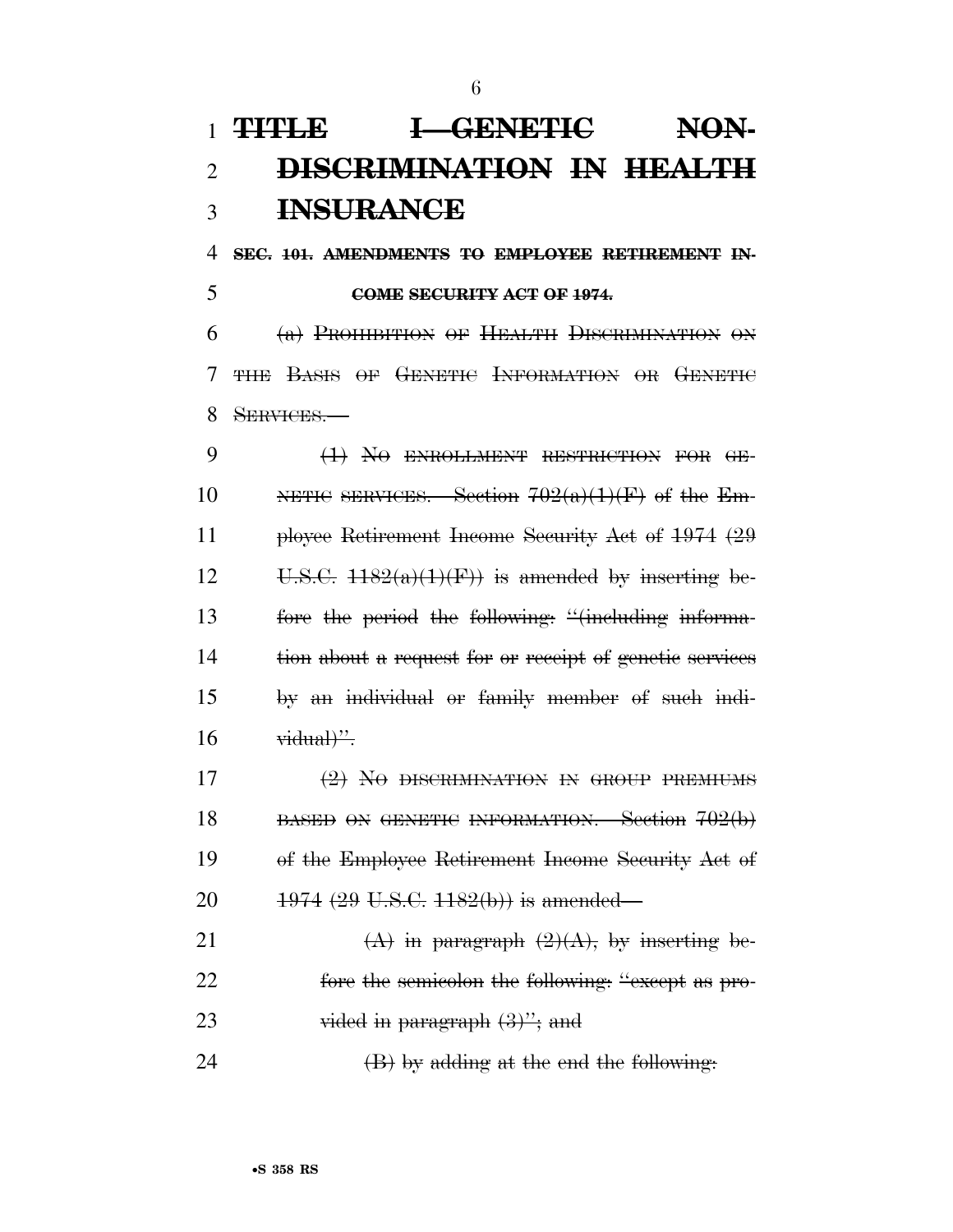1 ''(3) No DISCRIMINATION IN GROUP PREMIUMS 2 BASED ON GENETIC INFORMATION. For purposes of this section, a group health plan, or a health in- surance issuer offering group health insurance cov- erage in connection with a group health plan, shall not adjust premium or contribution amounts for a group on the basis of genetic information concerning an individual in the group or a family member of the individual (including information about a request for or receipt of genetic services by an individual or 11 family member of such individual).".

 (b) LIMITATIONS ON GENETIC TESTING.—Section 702 of the Employee Retirement Income Security Act of 1974 (29 U.S.C. 1182) is amended by adding at the end the following:

 $16 \qquad \frac{4}{6}$  GENETIC TESTING.

 $\frac{4}{1}$  LIMITATION ON REQUESTING OR REQUIR- ING GENETIC TESTING.—A group health plan, or a health insurance issuer offering health insurance coverage in connection with a group health plan, shall not request or require an individual or a family member of such individual to undergo a genetic test.  $\frac{u(2)}{2}$  RULE OF CONSTRUCTION. Nothing in 24 this part shall be construed to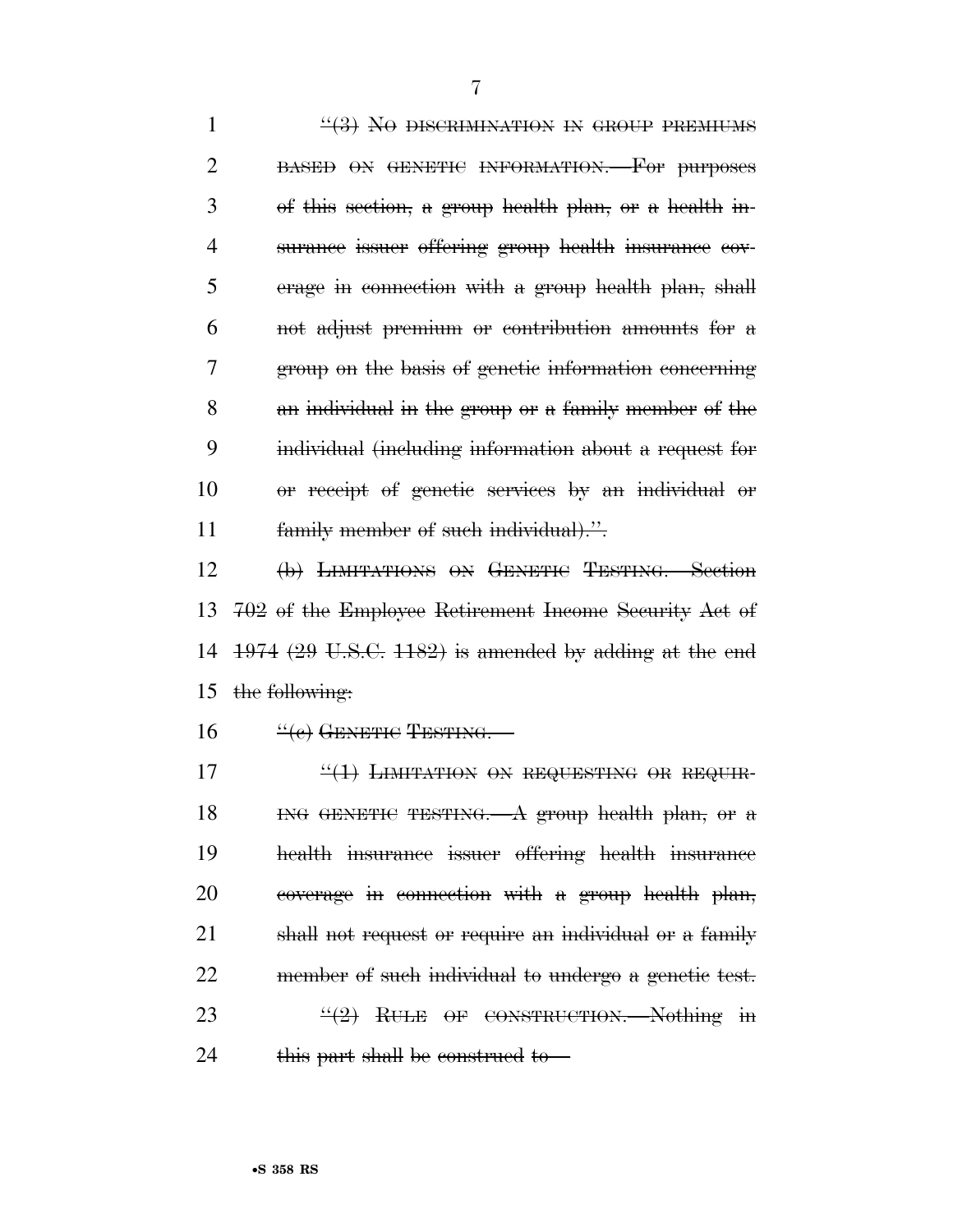| $\mathbf{1}$   | $\frac{H(A)}{H(A)}$ limit the authority of a health care            |
|----------------|---------------------------------------------------------------------|
| 2              | professional who is providing health care serv-                     |
| 3              | ices with respect to an individual to request                       |
| $\overline{4}$ | that such individual or a family member of such                     |
| 5              | individual undergo a genetic test;                                  |
| 6              | $\frac{H}{B}$ limit the authority of a health care                  |
| 7              | professional who is employed by or affiliated                       |
| 8              | with a group health plan or a health insurance                      |
| 9              | issuer and who is providing health care services                    |
| 10             | to an individual as part of a bona fide wellness                    |
| 11             | program to notify such individual of the avail-                     |
| 12             | ability of a genetic test or to provide informa-                    |
| 13             | tion to such individual regarding such genetic                      |
| 14             | test; or                                                            |
| 15             | $\frac{H}{C}$ authorize or permit a health care pro-                |
| 16             | fessional to require that an individual undergo                     |
| 17             | a genetic test.                                                     |
| 18             | "(d) APPLICATION TO ALL PLANS. The provisions                       |
|                | 19 of subsections $(a)(1)(F)$ , $(b)(3)$ , and $(e)$ shall apply to |
| 20             | group health plans and health insurance issuers without             |
| 21             | regard to section $732(a)$ ."                                       |
| 22             | (e) REMEDIES AND ENFORCEMENT. Section $502$ of                      |
|                | 23 the Employee Retirement Income Security Act of 1974              |
|                | 24 $(29 \text{ U.S.C. } 1132)$ is amended by adding at the end the  |
| 25             | following:                                                          |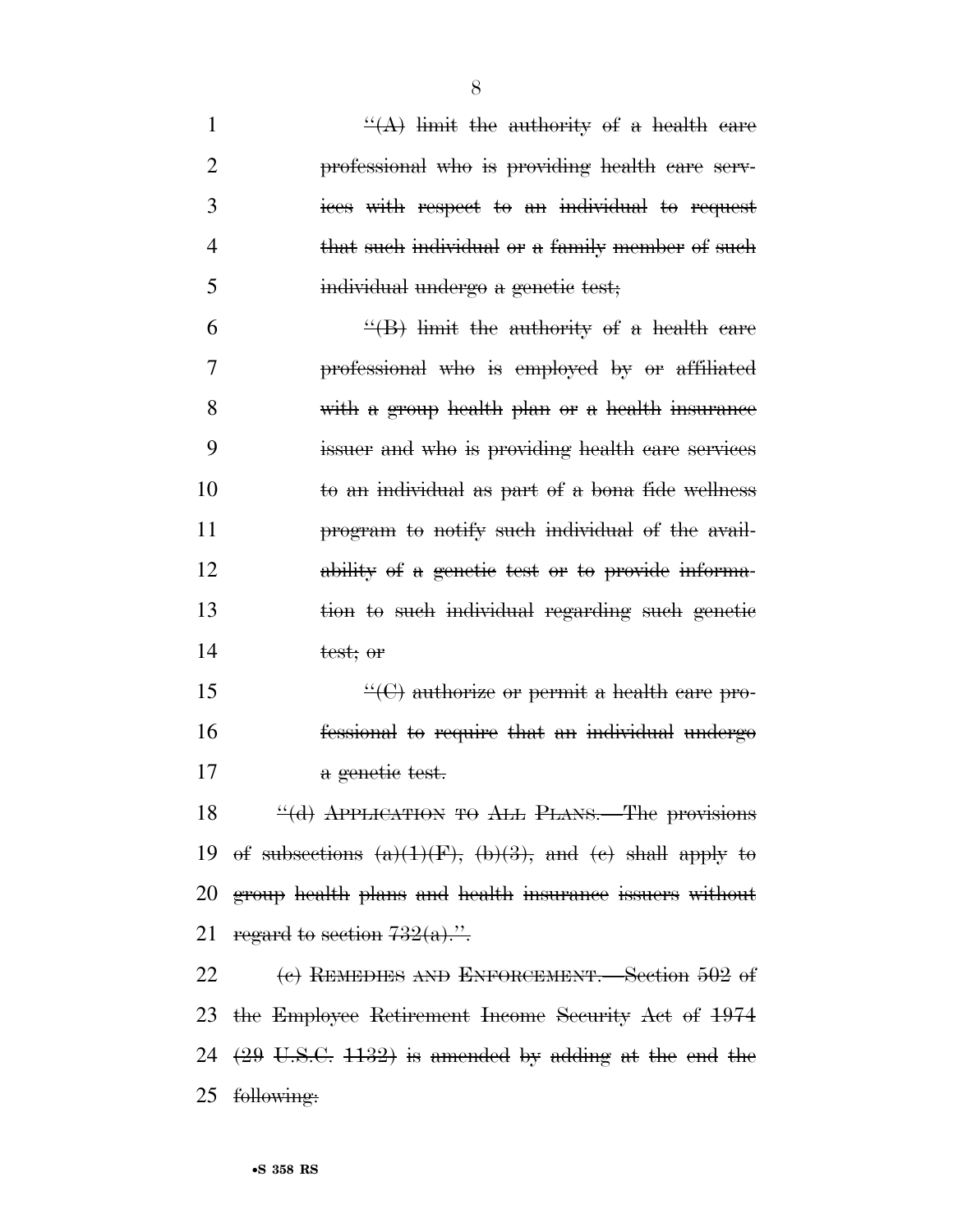1 <sup>"(n)</sup> ENFORCEMENT OF GENETIC NONDISCRIMINA-2 THON REQUIREMENTS.

3 "<del>(1) INJUNCTIVE RELIEF FOR IRREPARABLE</del> HARM.—With respect to any violation of subsection 5 (a)(1)(F), (b)(3), or (e) of section 702, a participant or beneficiary may seek relief under subsection  $7 \frac{502(a)(1)(B)}{B}$  prior to the exhaustion of available ad- ministrative remedies under section 503 if it is dem- onstrated to the court, by a preponderance of the 10 evidence, that the exhaustion of such remedies would cause irreparable harm to the health of the partici-12 pant or beneficiary. Any determinations that already have been made under section 503 in such case, or that are made in such case while an action under this paragraph is pending, shall be given due consid- eration by the court in any action under this sub-17 section in such case.

18  $\frac{12}{2}$  EQUITABLE RELIEF FOR GENETIC NON-DISCRIMINATION.—

**''(A) REINSTATEMENT OF BENEFITS**  WHERE EQUITABLE RELIEF HAS BEEN AWARD- ED.—The recovery of benefits by a participant or beneficiary under a civil action under this section may include an administrative penalty under subparagraph (B) and the retroactive re-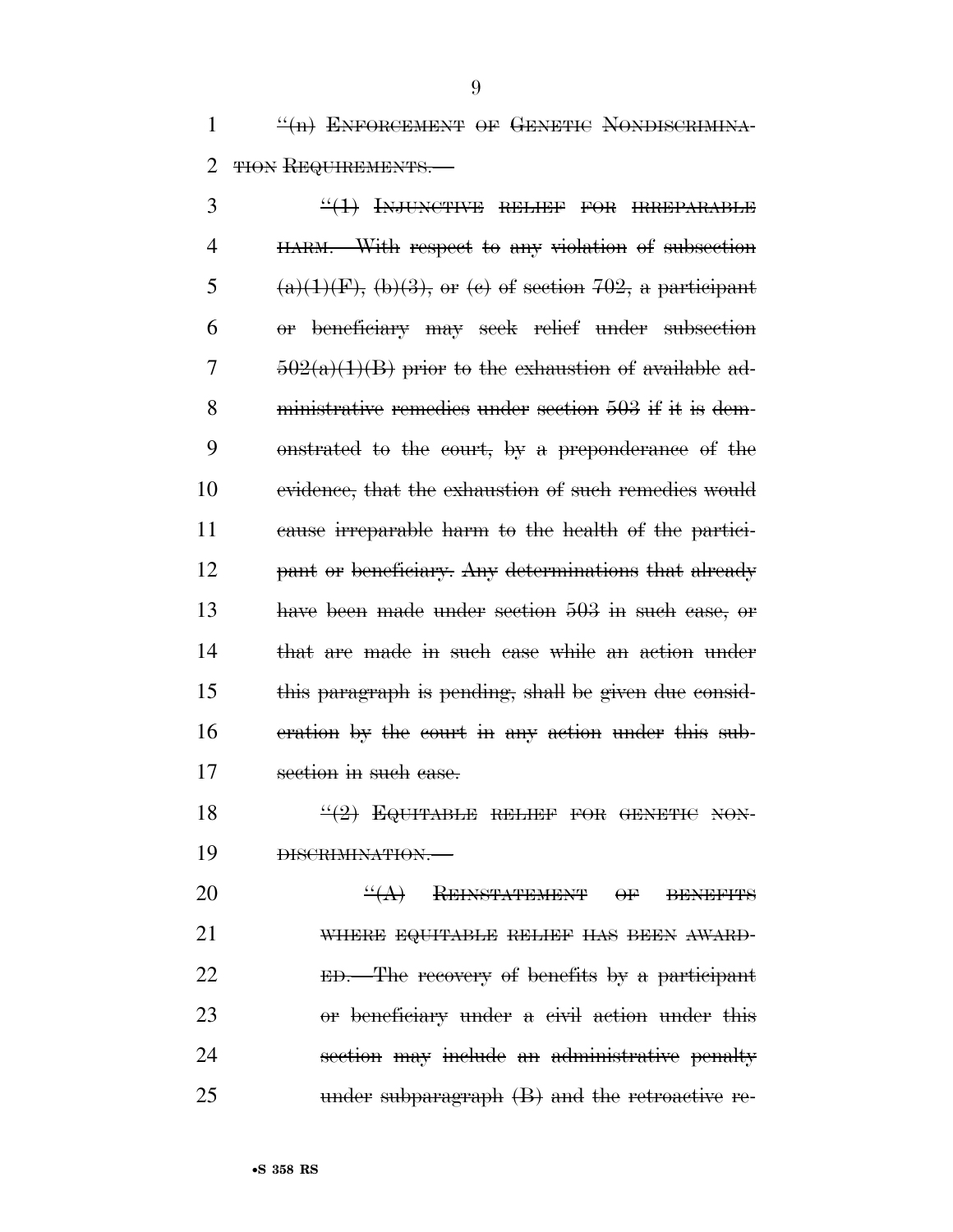| $\mathbf{1}$   | instatement of coverage under the plan involved     |
|----------------|-----------------------------------------------------|
| $\overline{2}$ | to the date on which the participant or bene-       |
| 3              | ficiary was denied eligibility for coverage if—     |
| $\overline{4}$ | $\frac{d}{dx}(i)$ the civil action was commenced    |
| 5              | under subsection $(a)(1)(B)$ ; and                  |
| 6              | $\frac{H}{H}$ the denial of coverage on which       |
| 7              | such civil action was based constitutes a           |
| 8              | violation of subsection $(a)(1)(F)$ , $(b)(3)$ , or |
| 9              | $(e)$ of section $702$ .                            |
| 10             | "(B) ADMINISTRATIVE PENALTY.-                       |
| 11             | $\frac{f'(i)}{i}$ In GENERAL.—An administrator      |
| 12             | who fails to comply with the requirements           |
| 13             | of subsection $(a)(1)(F)$ , $(b)(3)$ , or $(e)$ of  |
| 14             | section 702 with respect to a participant or        |
| 15             | beneficiary may, in an action commenced             |
| 16             | under subsection $(a)(1)(B)$ , be personally        |
| 17             | liable in the discretion of the court, for a        |
| 18             | penalty in the amount not more than \$100           |
| 19             | for each day in the noncompliance period.           |
| 20             | "(ii) NONCOMPLIANCE PERIOD. For                     |
| 21             | purposes of clause (i), the term 'non-              |
| 22             | compliance period means the period—                 |
| 23             | $\frac{d}{dx}(1)$ beginning on the date that a      |
| 24             | failure described in clause (i) occurs;             |
| 25             | and                                                 |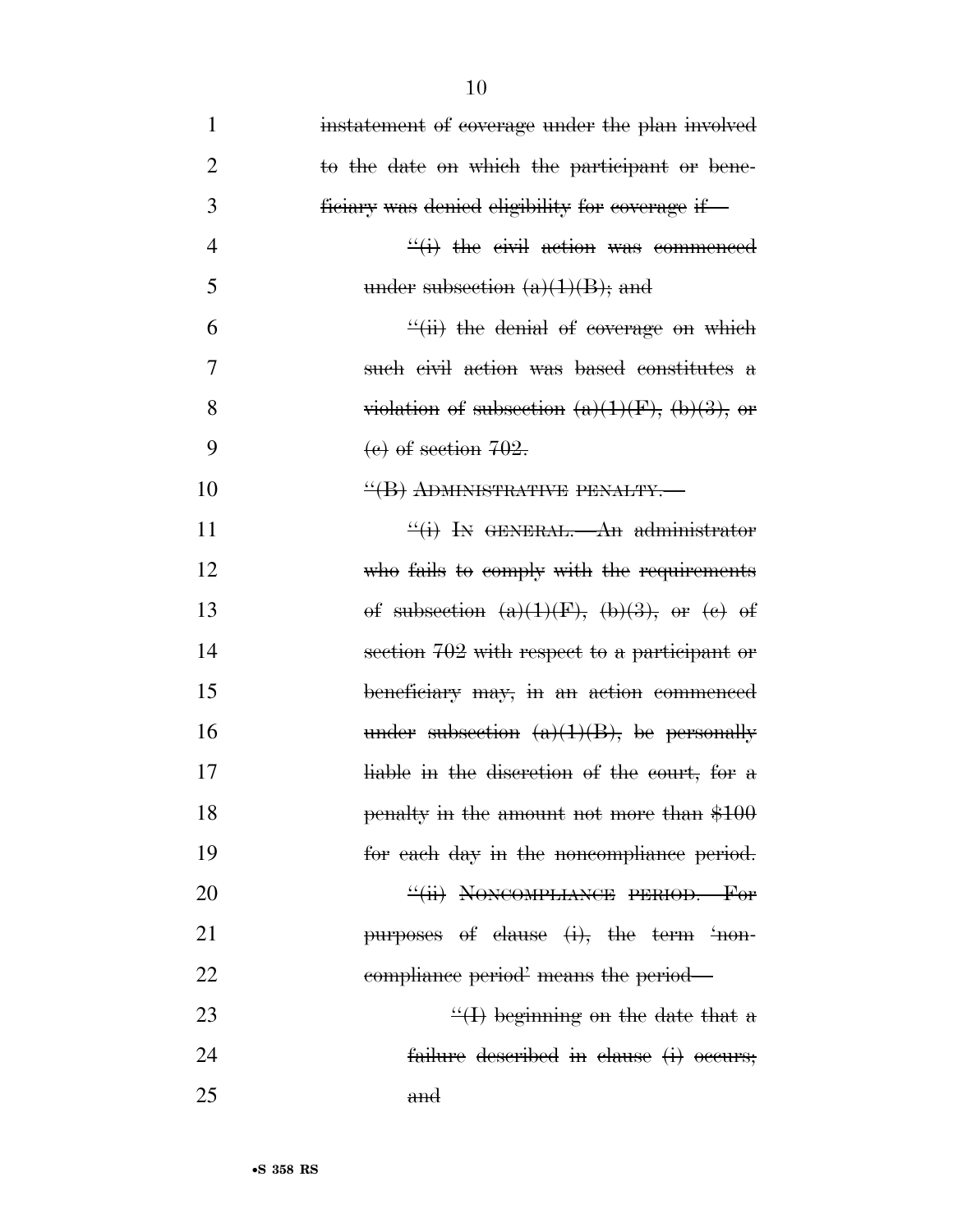| $\mathbf{1}$   | $H(H)$ ending on the date that                             |
|----------------|------------------------------------------------------------|
| $\overline{2}$ | such failure is corrected.                                 |
| 3              | "(iii) PAYMENT TO PARTICIPANT OR                           |
| $\overline{4}$ | BENEFICIARY.—A penalty collected under                     |
| 5              | this subparagraph shall be paid to the par-                |
| 6              | ticipant or beneficiary involved.                          |
| 7              | $\frac{4}{3}$ SECRETARIAL ENFORCEMENT AUTHOR-              |
| 8              | $HY$ .                                                     |
| 9              | $\frac{H(A)}{A}$ GENERAL RULE.—The Secretary has           |
| 10             | the authority to impose a penalty on any failure           |
| 11             | of a group health plan to meet the requirements            |
| 12             | of subsection $(a)(1)(F)$ , $(b)(3)$ , or $(e)$ of section |
|                |                                                            |
| 13             | <del>702.</del>                                            |
| 14             | $\frac{H}{B}$ AMOUNT.                                      |
| 15             | $\frac{f'(1)}{f}$ In GENERAL. The amount of                |
| 16             | the penalty imposed by subparagraph $(A)$                  |
| 17             | shall be \$100 for each day in the non-                    |
| 18             | compliance period with respect to each in-                 |
| 19             | dividual to whom such failure relates.                     |
| 20             | "(ii) NONCOMPLIANCE PERIOD. For                            |
| 21             | purposes of this paragraph, the term 'non-                 |
| 22             | compliance period' means, with respect to                  |
| 23             | any failure, the period—                                   |
| 24             | $\frac{H}{H}$ beginning on the date such                   |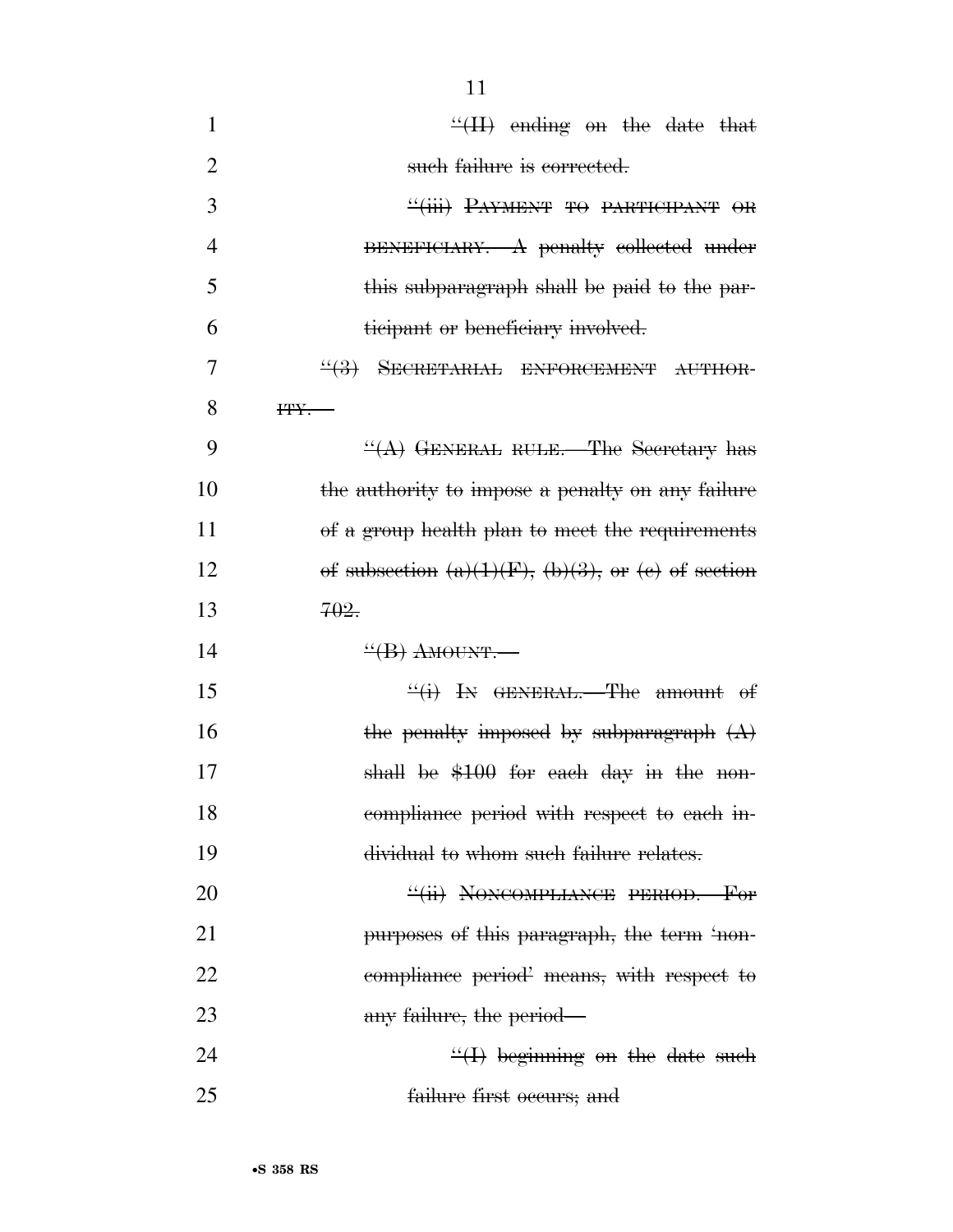| $\mathbf{1}$   | $\frac{H}{H}$ ending on the date such                  |
|----------------|--------------------------------------------------------|
| $\overline{2}$ | failure is corrected.                                  |
| 3              | "(C) MINIMUM PENALTIES WHERE FAIL-                     |
| $\overline{4}$ | URE DISCOVERED. Notwithstanding clauses (i)            |
| 5              | and (ii) of subparagraph (D).                          |
| 6              | $\frac{f'(1)}{f''(1)}$ In GENERAL.—In the case of 1 or |
| 7              | more failures with respect to an indi-                 |
| 8              | vidual—                                                |
| 9              | $\frac{H}{H}$ which are not corrected be-              |
| 10             | fore the date on which the plan re-                    |
| 11             | ecives a notice from the Secretary of                  |
| 12             | such violation; and                                    |
| 13             | $\mathcal{H}(H)$ which occurred or continued           |
| 14             | during the period involved;                            |
| 15             | the amount of penalty imposed by subpara-              |
| 16             | $graph(A)$ by reason of such failures with             |
| 17             | respect to such individual shall not be less           |
| 18             | than $$2,500.$                                         |
| 19             | "(ii) HIGHER MINIMUM PENALTY                           |
| 20             | WHERE VIOLATIONS ARE MORE THAN DE                      |
| 21             | MINIMIS. To the extent violations for                  |
| 22             | which any person is liable under this para-            |
| 23             | graph for any year are more than de mini-              |
| 24             | mis, clause (i) shall be applied by sub-               |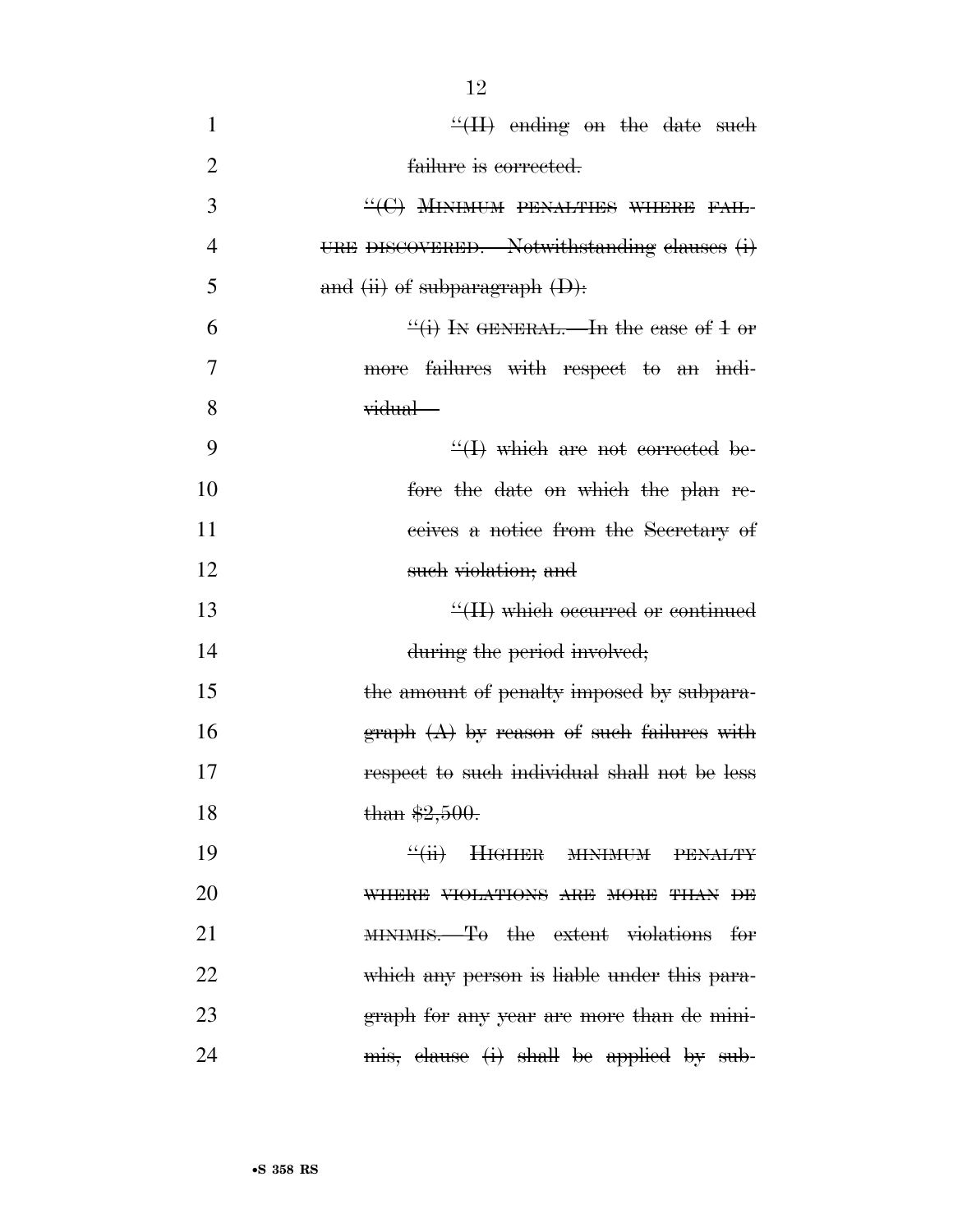1 stituting  $$15,000$  for  $$2,500$  with re-2 spect to such person.

3  $\text{``(D)}$  LIMITATIONS.

 $\frac{4}{1}$  PENALTY NOT TO APPLY WHERE FAILURE NOT DISCOVERED EXERCISING REASONABLE DILIGENCE.—No penalty shall be imposed by subparagraph (A) on any failure during any period for which it is established to the satisfaction of the Secretary that the person otherwise liable **for such penalty did not know, and exer-** cising reasonable diligence would not have 13 known, that such failure existed.

14  $\frac{``(ii)}{--}$  PENALTY NOT TO APPLY TO 15 FAILURES CORRECTED WITHIN CERTAIN 16 PERIODS.—No penalty shall be imposed by 17 subparagraph  $(A)$  on any failure if-

18  $\frac{1}{2}$  such failure was due to rea-19 sonable cause and not to willful ne-20 gleet; and

 $21$   $\frac{4}{11}$  such failure is corrected 22 during the 30-day period beginning on 23 the first date the person otherwise lia-24 ble <del>for such penalty knew, or exer</del>-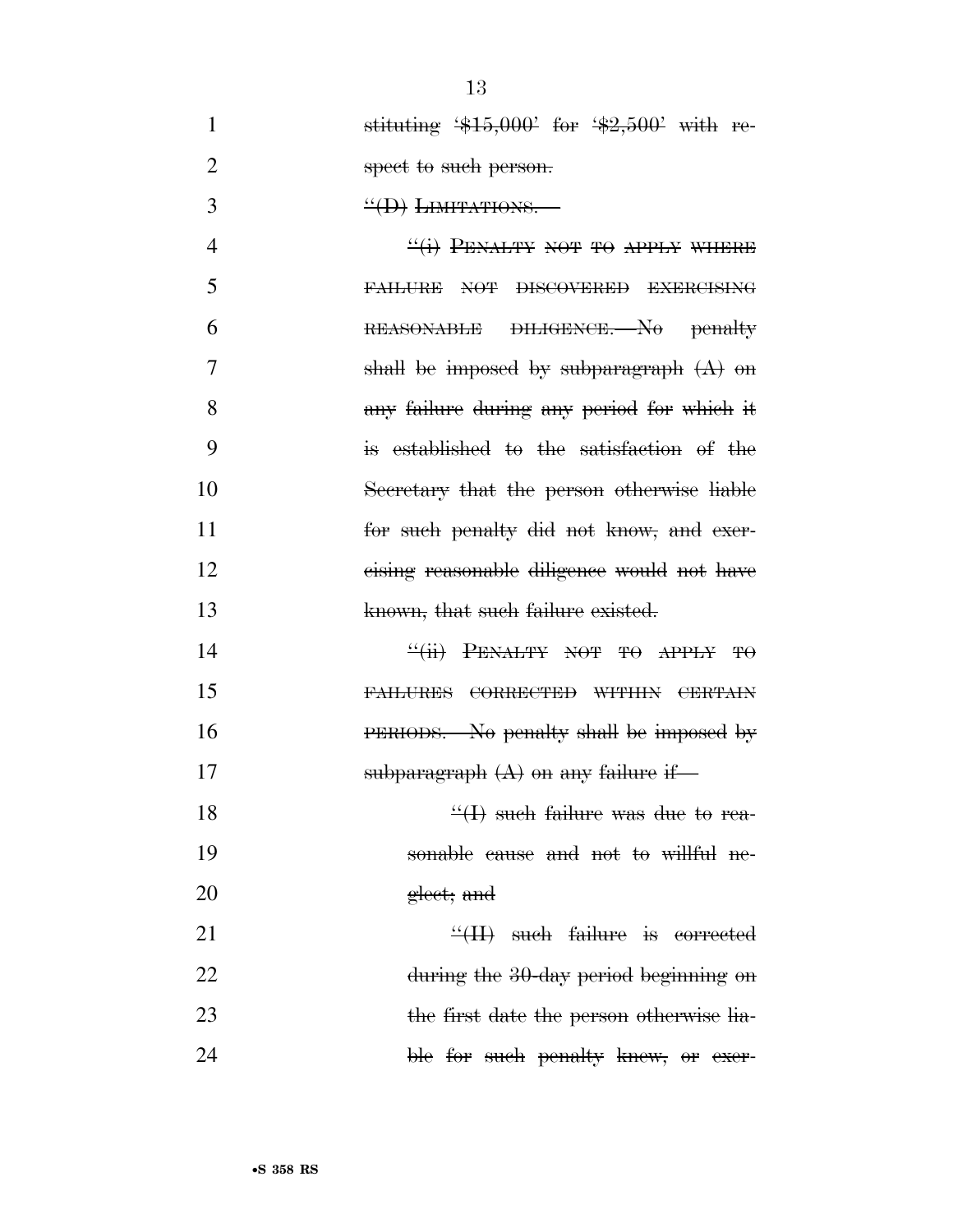| $\mathbf{1}$   | eising reasonable diligence would have                      |
|----------------|-------------------------------------------------------------|
| $\overline{2}$ | known, that such failure existed.                           |
| 3              | "(iii) OVERALL LIMITATION FOR UN-                           |
| 4              | INTENTIONAL FAILURES. In the case of                        |
| 5              | failures which are due to reasonable cause                  |
| 6              | and not to willful neglect, the penalty im-                 |
| 7              | posed by subparagraph $(A)$ for failures                    |
| 8              | shall not exceed the amount equal to the                    |
| 9              | $lesser$ of $-$                                             |
| 10             | $\frac{u}{v}(1)$ 10 percent of the aggregate                |
| 11             | amount paid or incurred by the em-                          |
| 12             | ployer (or predecessor employer) dur-                       |
| 13             | ing the preceding taxable year for                          |
| 14             | <del>group</del> health plans; or                           |
| 15             | $\frac{4}{11}$ \$500,000.                                   |
| 16             | $\frac{H(E)}{H(\text{E})}$ WAIVER BY SECRETARY.—In the case |
| 17             | of a failure which is due to reasonable cause               |
| 18             | and not to willful neglect, the Secretary may               |
| 19             | waive part or all of the penalty imposed by sub-            |
| 20             | $\beta$ paragraph $(A)$ to the extent that the payment      |
| 21             | of such penalty would be excessive relative to              |
| 22             | the failure involved.".                                     |
| 23             | (d) DEFINITIONS. Section $733(d)$ of the Employee           |
| 24             | Retirement Income Security Act of 1974 (29 U.S.C.           |
| 25             | $1191b(d)$ is amended by adding at the end the following.   |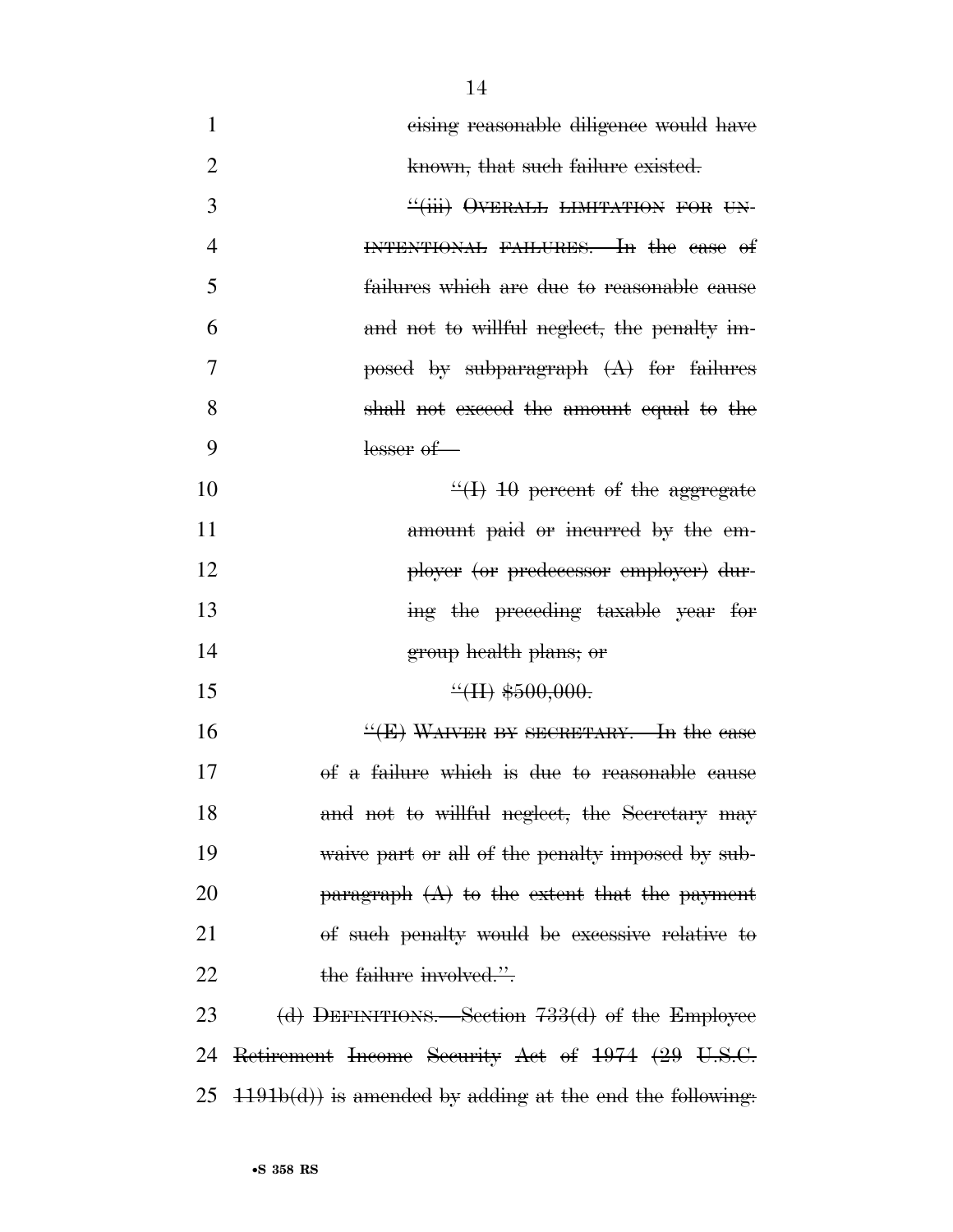| $\mathbf{1}$   | $\frac{4}{5}$ FAMILY MEMBER. The term 'family'        |
|----------------|-------------------------------------------------------|
| 2              | member' means with respect to an individual—          |
| 3              | $\frac{H(A)}{A}$ the spouse of the individual;        |
| $\overline{4}$ | $\frac{H}{B}$ a dependent child of the individual,    |
| 5              | including a child who is born to or placed for        |
| 6              | adoption with the individual; and                     |
| 7              | $\frac{H}{C}$ all other individuals related by blood  |
| 8              | to the individual or the spouse or child de-          |
| 9              | seribed in subparagraph $(A)$ or $(B)$ .              |
| 10             | $\frac{44}{6}$ GENETIC INFORMATION.                   |
| 11             | $\frac{H(A)}{H(A)}$ In GENERAL.—Except as provided in |
| 12             | subparagraph (B), the term 'genetic informa-          |
| 13             | tion' means information about—                        |
| 14             | $\frac{d}{dx}(i)$ an individual's genetic tests;      |
| 15             | $\frac{1}{2}$ (ii) the genetic tests of family mem-   |
| 16             | bers of the individual; or                            |
| 17             | $\frac{1}{1}$ the occurrence of a disease or          |
| 18             | disorder in family members of the indi-               |
| 19             | vidual.                                               |
| 20             | "(B) EXCLUSIONS.—The term 'genetic in-                |
| 21             | formation' shall not include information about        |
| 22             | the sex or age of an individual.                      |
| 23             | $\frac{11}{17}$ GENETIC TEST.                         |
| 24             | $\frac{H(A)}{H(A)}$ In GENERAL. The term 'genetic     |
| 25             | test' means an analysis of human DNA, RNA,            |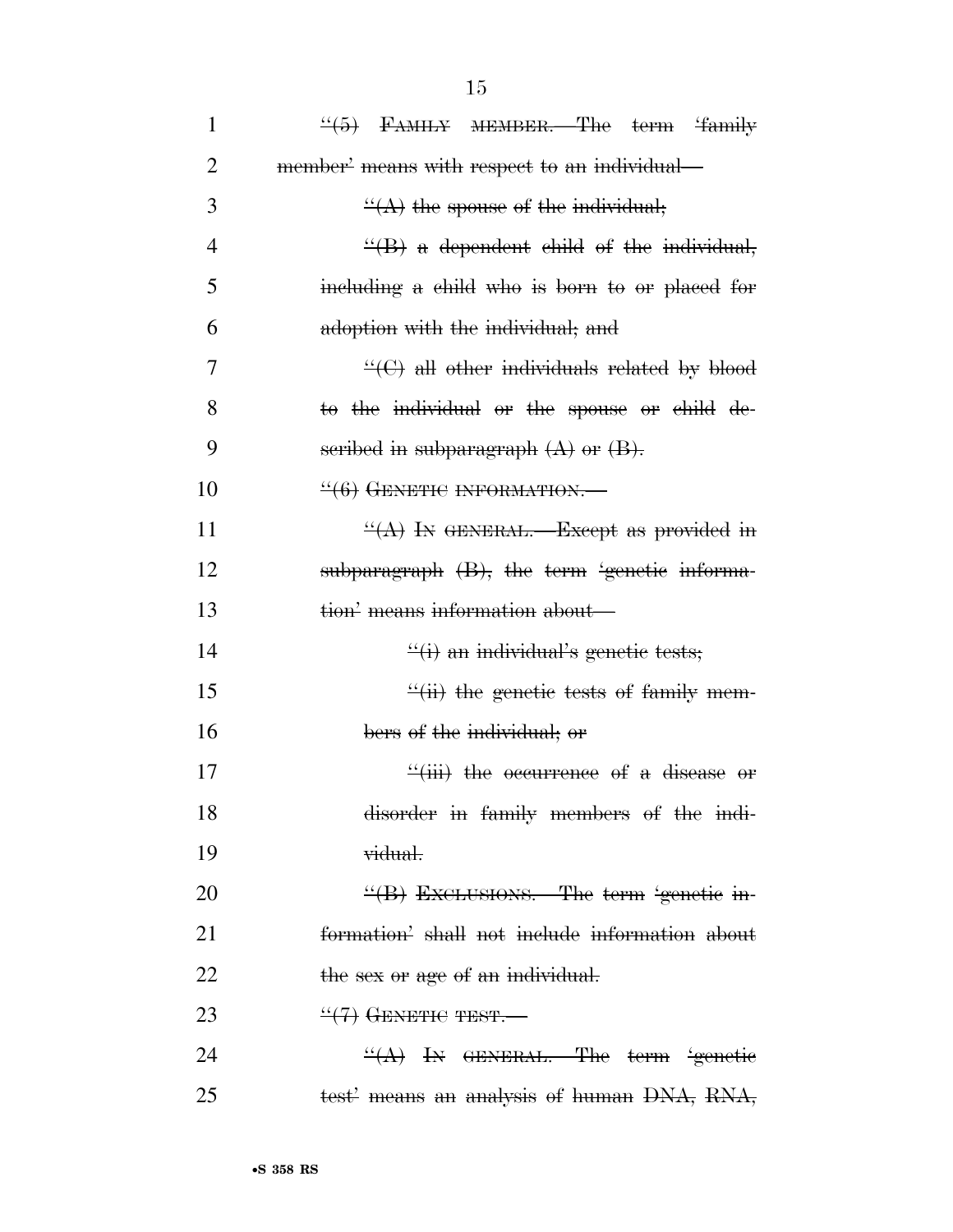| $\mathbf{1}$   | ehromosomes, proteins, or metabolites, that de-       |
|----------------|-------------------------------------------------------|
| $\overline{2}$ | tects genotypes, mutations, or chromosomal            |
| 3              | changes.                                              |
| $\overline{4}$ | $\frac{H}{B}$ Exceptions. The term genetic            |
| 5              | test' does not mean—                                  |
| 6              | $\frac{d}{dx}(i)$ an analysis of proteins or metabo-  |
| 7              | lites that does not detect genotypes,                 |
| 8              | mutations, or chromosomal changes, or                 |
| 9              | $\frac{f'(ii)}{ii}$ an analysis of proteins or me-    |
| 10             | tabolites that is directly related to a mani-         |
| 11             | fested disease, disorder, or pathological             |
| 12             | condition that could reasonably be detected           |
| 13             | by a health care professional with appro-             |
| 14             | priate training and expertise in the field of         |
| 15             | medicine involved.                                    |
| 16             | $\frac{4}{8}$ GENETIC SERVICES.—The term 'genetic     |
| 17             | services' means                                       |
| 18             | $\frac{H(A)}{A}$ a genetic test;                      |
| 19             | $\frac{H}{B}$ genetic counseling (such as obtaining,  |
| 20             | interpreting, or assessing genetic information);      |
| 21             | $\theta$ P                                            |
| 22             | $\frac{H}{C}(\mathbf{C})$ genetic education.".        |
| 23             | (e) REGULATIONS AND EFFECTIVE DATE.                   |
| 24             | (1) REGULATIONS. Not later than 1 year after          |
| 25             | the date of enactment of this title, the Secretary of |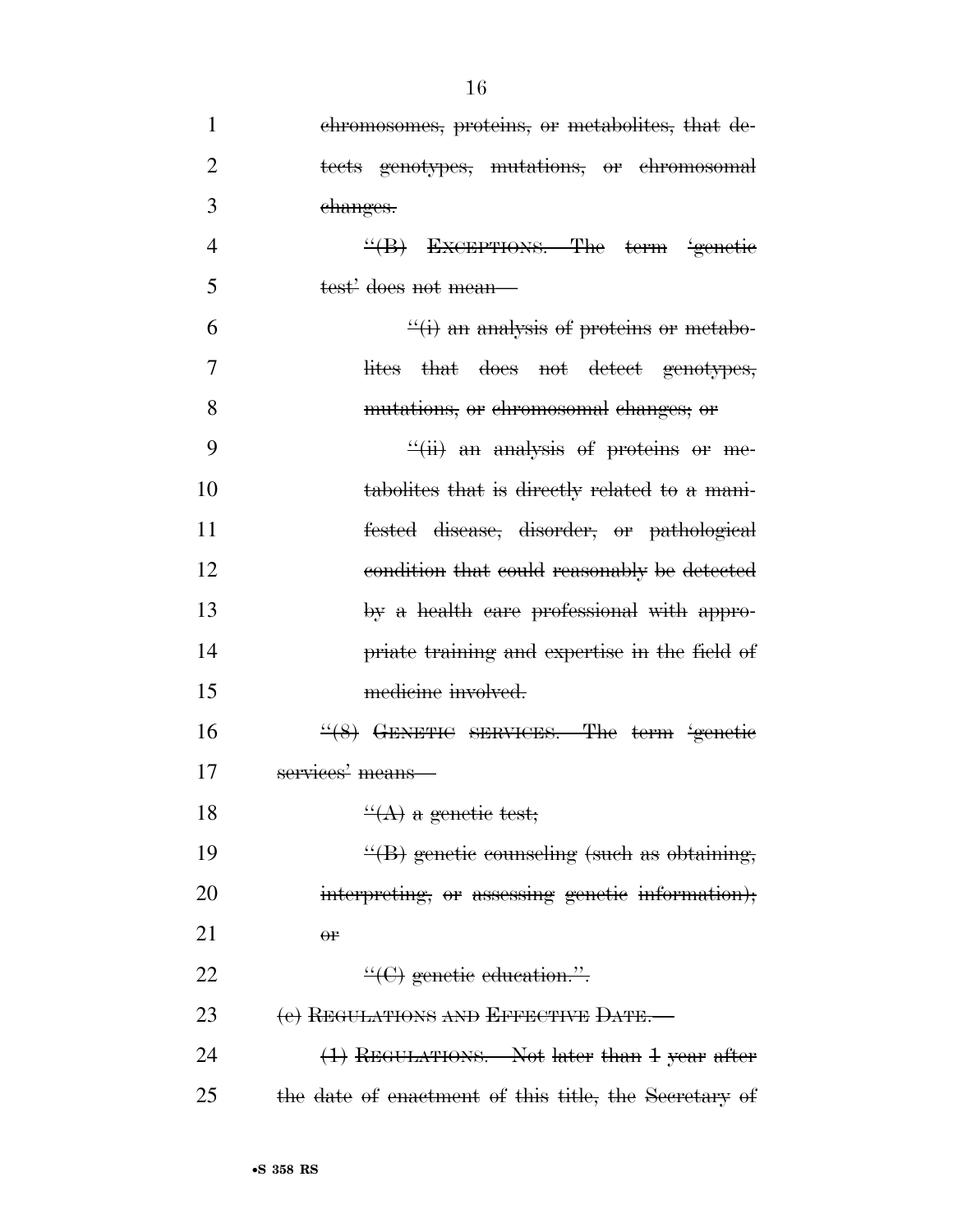| 1              | Labor shall issue final regulations in an accessible |
|----------------|------------------------------------------------------|
| 2              | format to carry out the amendments made by this      |
| 3              | section.                                             |
| $\overline{4}$ | $(2)$ EFFECTIVE DATE.—The amendments made            |
| 5              | by this section shall apply with respect to group    |
| 6              | health plans for plan years beginning after the date |
| 7              | that is 18 months after the date of enactment of     |
| 8              | this title.                                          |
| 9              | SEC. 102. AMENDMENTS TO THE PUBLIC HEALTH SERVICE    |
| 10             | ACT.                                                 |
| 11             | (a) AMENDMENTS RELATING TO THE GROUP MAR-            |
| 12             | KET.                                                 |
| 13             | (1) PROHIBITION OF HEALTH DISCRIMINATION             |
| 14             | ON THE BASIS OF GENETIC INFORMATION OR GE-           |
| 15             | NETIC SERVICES.                                      |
| 16             | $(A)$ NO ENROLLMENT RESTRICTION FOR                  |
| 17             | GENETIC SERVICES. Section $2702(a)(1)(F)$ of         |
| 18             | the Public Health Service Act (42 U.S.C.             |
| 19             | $300gg-1(a)(1)(F)$ is amended by inserting be-       |
| 20             | fore the period the following: "(including infor-    |
| 21             | mation about a request for or receipt of genetic     |
| 22             | services by an individual or family member of        |
| 23             | such individual)".                                   |
| 24             | (B) NO DISCRIMINATION IN GROUP PRE-                  |
| 25             | MIUMS BASED ON GENETIC INFORMATION.                  |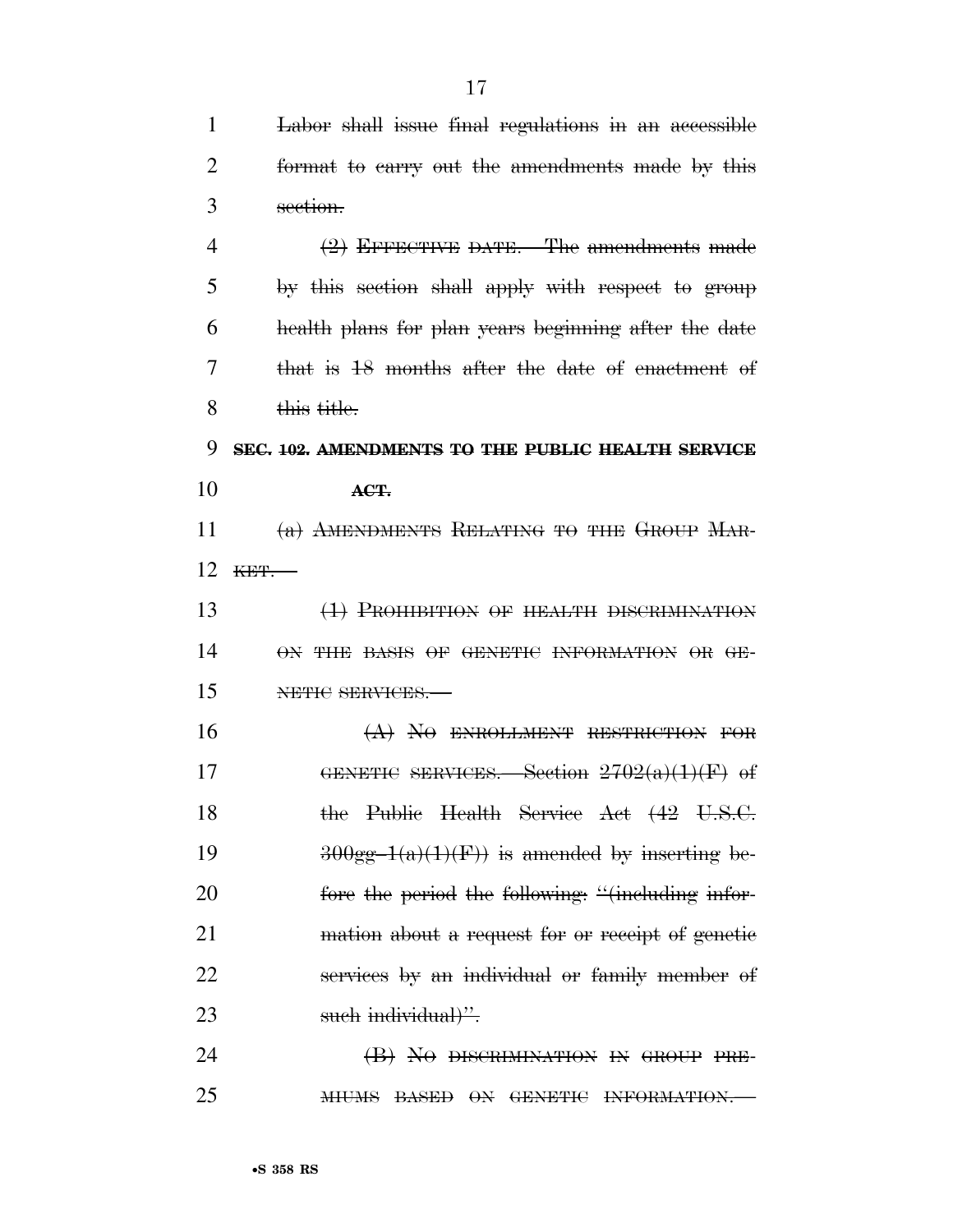| $\mathbf{1}$   | Section 2702(b) of the Public Health Service               |
|----------------|------------------------------------------------------------|
| $\overline{2}$ | Act $(42 \text{ U.S.C. } 300 \text{ gg-1(b)})$ is amended— |
| 3              | (i) in paragraph $(2)(A)$ , by inserting                   |
| 4              | before the semicolon the following: $\frac{u}{v}$ , ex-    |
| 5              | eept as provided in paragraph $(3)$ "; and                 |
| 6              | $(ii)$ by adding at the end the fol-                       |
| 7              | lowing:                                                    |
| 8              | $\frac{14}{3}$ No DISCRIMINATION IN GROUP PREMIUMS         |
| 9              | <b>BASED ON GENETIC INFORMATION.</b> For purposes          |
| 10             | of this section, a group health plan, or a health in-      |
| 11             | surance issuer offering group health insurance cov-        |
| 12             | erage in connection with a group health plan, shall        |
| 13             | not adjust premium or contribution amounts for a           |
| 14             | group on the basis of genetic information concerning       |
| 15             | an individual in the group or a family member of the       |
| 16             | individual (including information about a request for      |
| 17             | or receipt of genetic services by an individual or         |
| 18             | family member of such individual).".                       |
| 19             | $(2)$ LIMITATIONS ON GENETIC TESTING. See-                 |
| 20             | tion 2702 of the Public Health Service Act (42             |
| 21             | U.S.C. $300gg-1$ is amended by adding at the end           |
| 22             | the following:                                             |
| 23             | $\frac{u(e)}{e}$ GENETIC TESTING.                          |
| 24             | $\frac{11}{11}$ LIMITATION ON REQUESTING OR REQUIR-        |
| 25             | ING GENETIC TESTING. A group health plan, or $a$           |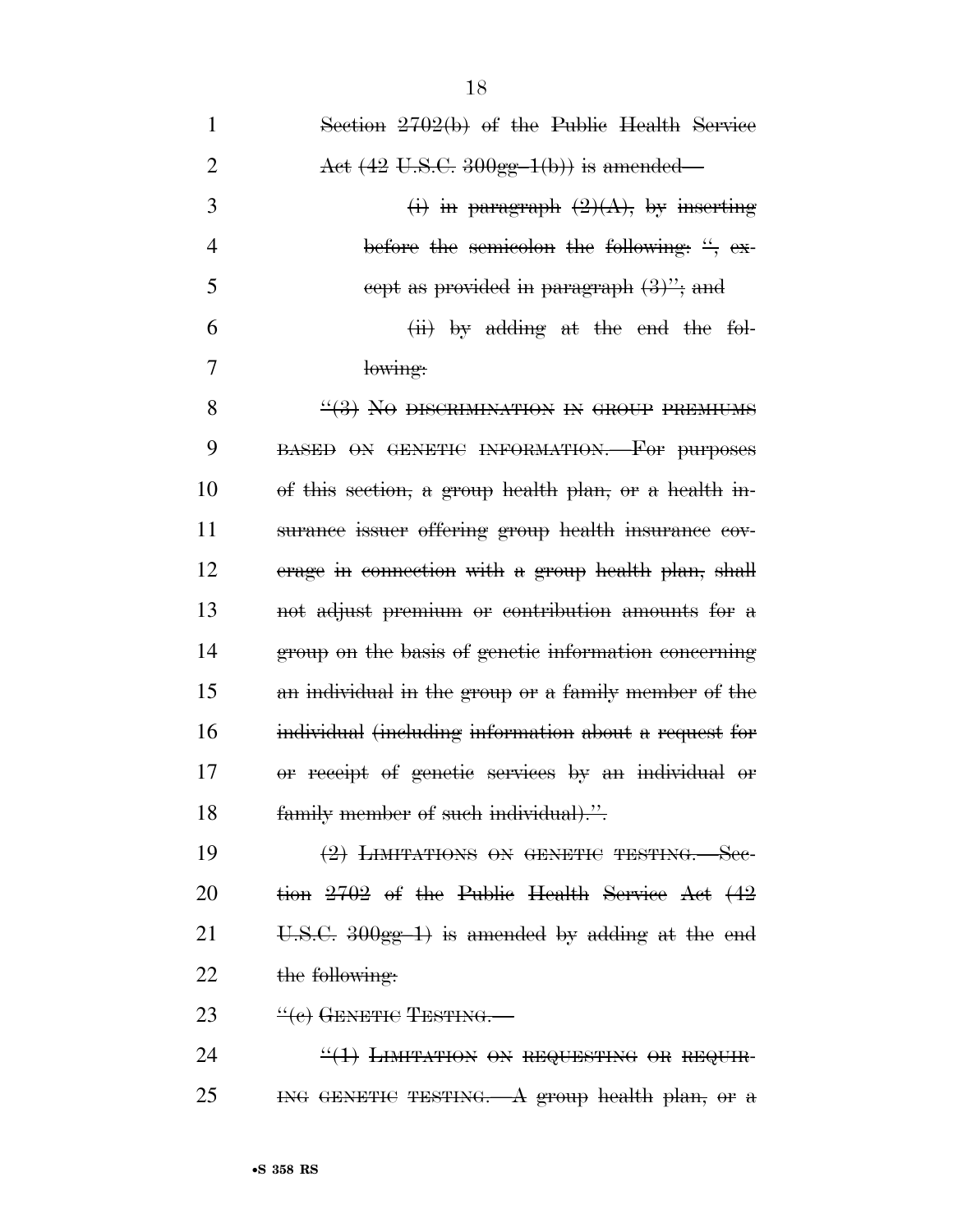| 1              | health insurance issuer offering health insurance                |
|----------------|------------------------------------------------------------------|
| $\overline{2}$ | coverage in connection with a group health plan,                 |
| 3              | shall not request or require an individual or a family           |
| 4              | member of such individual to undergo a genetic test.             |
| 5              | $\frac{H(2)}{B}$ RULE OF CONSTRUCTION. Nothing in                |
| 6              | this part shall be construed to                                  |
| 7              | $\frac{H(A)}{H}$ limit the authority of a health care            |
| 8              | professional who is providing health care serv-                  |
| 9              | ices with respect to an individual to request                    |
| 10             | that such individual or a family member of such                  |
| 11             | individual undergo a genetic test;                               |
| 12             | $\frac{H}{B}$ limit the authority of a health care               |
| 13             | professional who is employed by or affiliated                    |
| 14             | with a group health plan or a health insurance                   |
| 15             | issuer and who is providing health care services                 |
| 16             | to an individual as part of a bona fide wellness                 |
| 17             | program to notify such individual of the avail-                  |
| 18             | ability of a genetic test or to provide informa-                 |
| 19             | tion to such individual regarding such genetic                   |
| 20             | test; or                                                         |
| 21             | $\lq\lq$ authorize or permit a health care pro-                  |
| 22             | fessional to require that an individual undergo                  |
| 23             | a genetic test.                                                  |
| 24             | "(d) APPLICATION TO ALL PLANS.—The provisions                    |
| 25             | of subsections $(a)(1)(F)$ , $(b)(3)$ , and $(e)$ shall apply to |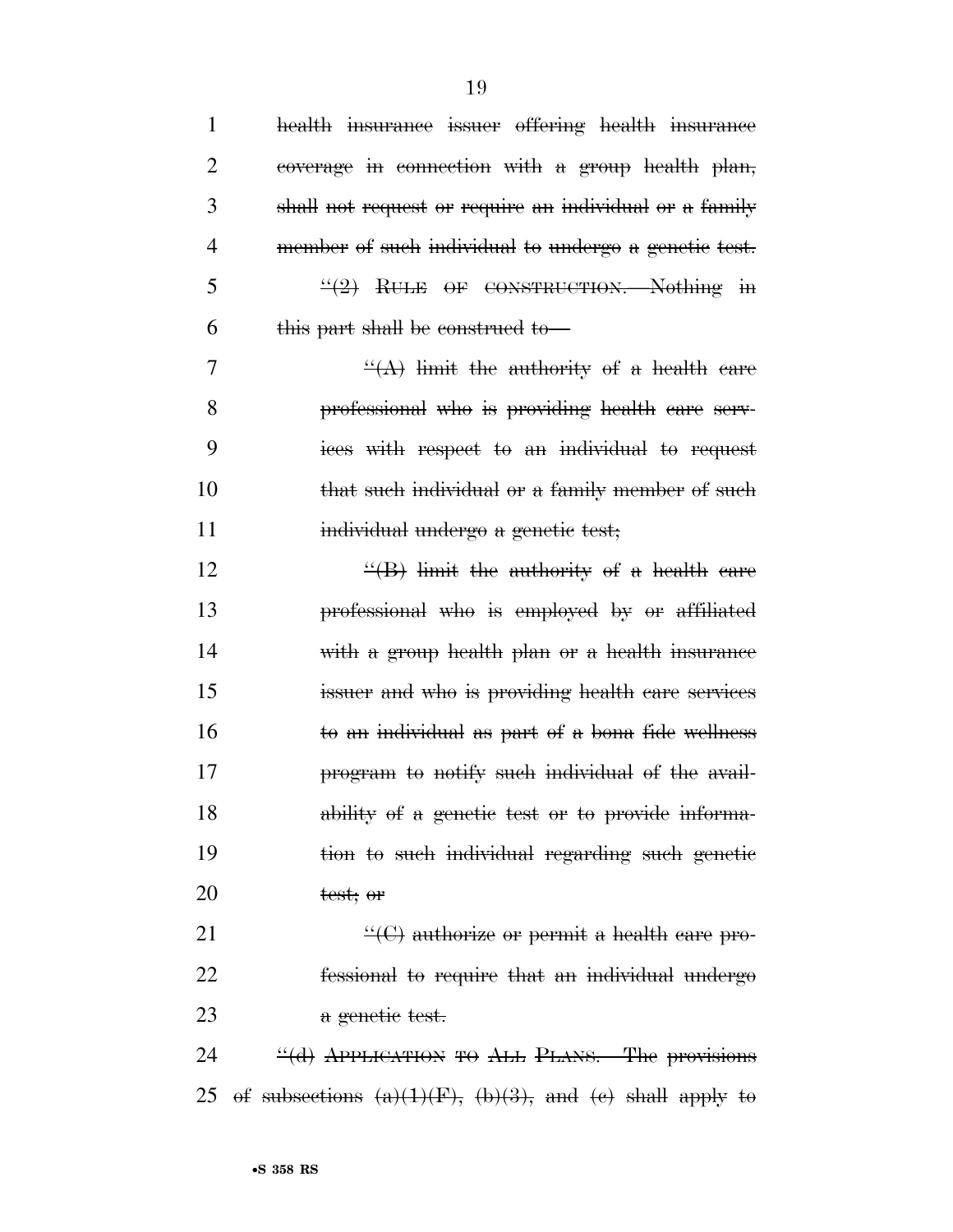1 group health plans and health insurance issuers without 2 regard to section  $2721(a)$ .".

 (3) REMEDIES AND ENFORCEMENT.—Section  $2722(b)$  of the Public Health Service Act  $(42 \text{ U.S.C.})$  $300gg-22(b)$  is amended by adding at the end the following:

 $\frac{17}{7}$   $\frac{17}{3}$  ENFORCEMENT AUTHORITY RELATING TO 8 GENETIC DISCRIMINATION.—

 $\frac{d}{dA}$  GENERAL RULE. In the cases de- scribed in paragraph (1), notwithstanding the **provisions of paragraph**  $(2)(C)$ , the following provisions shall apply with respect to an action under this subsection by the Secretary with re- spect to any failure of a health insurance issuer 15 in connection with a group health plan, to meet 16 the requirements of subsection  $(a)(1)(F)$ , 17 (b)(3), or (e) of section  $2702$ .

18  $\frac{H}{B}$  AMOUNT.

19  $\frac{((i)}{1}$  In GENERAL.—The amount of 20 the penalty imposed under this paragraph 21 shall be \$100 for each day in the non-22 compliance period with respect to each in-23 dividual to whom such failure relates.

24 **The Contract of Contract PERIOD.** For 25 purposes of this paragraph, the term 'non-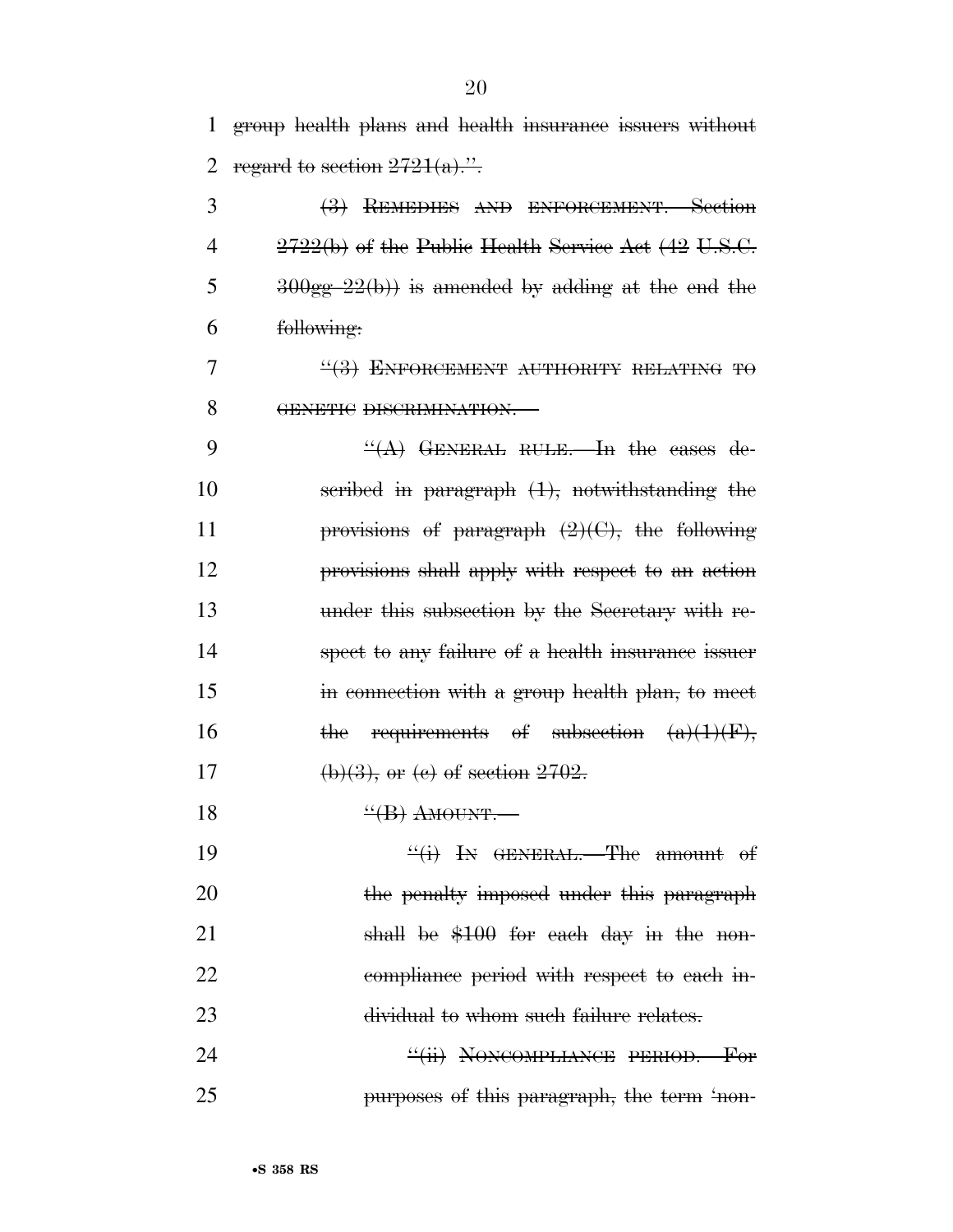| 1              | compliance period means, with respect to                   |
|----------------|------------------------------------------------------------|
| $\overline{2}$ | any failure, the period—                                   |
| 3              | $\frac{H}{H}$ beginning on the date such                   |
| 4              | failure first occurs; and                                  |
| 5              | $\frac{H}{H}$ ending on the date such                      |
| 6              | failure is corrected.                                      |
| 7              | $\lq\lq (C)$ MINIMUM PENALTIES WHERE FAIL-                 |
| 8              | URE DISCOVERED. Notwithstanding clauses (i)                |
| 9              | and $(ii)$ of subparagraph $(D)$ :                         |
| 10             | $\frac{H(t)}{H}$ In GENERAL.—In the case of 1 or           |
| 11             | more failures with respect to an indi-                     |
| 12             | vidual—                                                    |
| 13             | $\frac{H}{H}$ which are not corrected be-                  |
| 14             | fore the date on which the plan re-                        |
| 15             | ecives a notice from the Secretary of                      |
| 16             | such violation; and                                        |
| 17             | $\frac{H}{H}$ which occurred or continued                  |
| 18             | during the period involved;                                |
| 19             | the amount of penalty imposed by subpara-                  |
| 20             | $graph$ $(A)$ by reason of such failures with              |
| 21             | respect to such individual shall not be less               |
| 22             | than $$2,500.$                                             |
| 23             | $\frac{u}{\pm}$<br><b>HIGHER MINIMUM</b><br><b>PENALTY</b> |
| 24             | WHERE VIOLATIONS ARE MORE THAN DE                          |
| 25             | MINIMIS.—To the extent violations<br><del>for</del>        |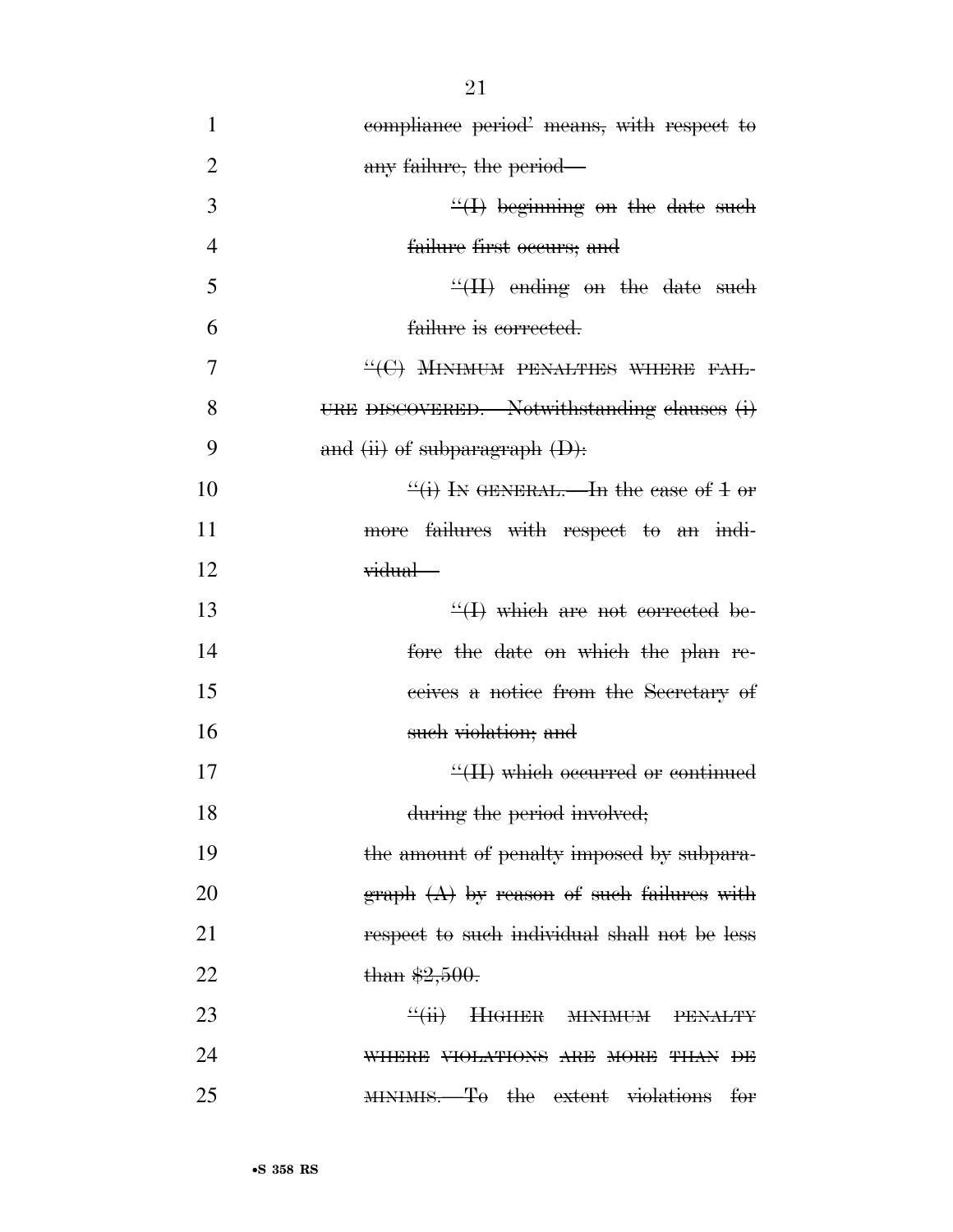- 1 which any person is liable under this para-2 graph for any year are more than de mini-3 mis, clause (i) shall be applied by sub-4 stituting  $\frac{4}{5,000}$  for  $\frac{42,500}{100}$  with re-5 spect to such person. 6  $\text{``(D)}$  LIMITATIONS.  $\frac{1}{1}$  PENALTY NOT TO APPLY WHERE 8 FAILURE NOT DISCOVERED EXERCISING 9 REASONABLE DILIGENCE.—No penalty 10 shall be imposed by subparagraph  $(A)$  on 11 any failure during any period for which it 12 is established to the satisfaction of the
- 13 Secretary that the person otherwise liable 14 for such penalty did not know, and exer-15 cising reasonable diligence would not have 16 known, that such failure existed.
- 17  $\frac{4}{11}$  PENALTY NOT TO APPLY TO 18 FAILURES CORRECTED WITHIN CERTAIN 19 PERIODS.—No penalty shall be imposed by 20 subparagraph  $(A)$  on any failure if

21  $\frac{1}{2}$  such failure was due to rea-22 sonable cause and not to willful ne-23 gleet; and

24 ''(II) such failure is corrected 25 during the 30-day period beginning on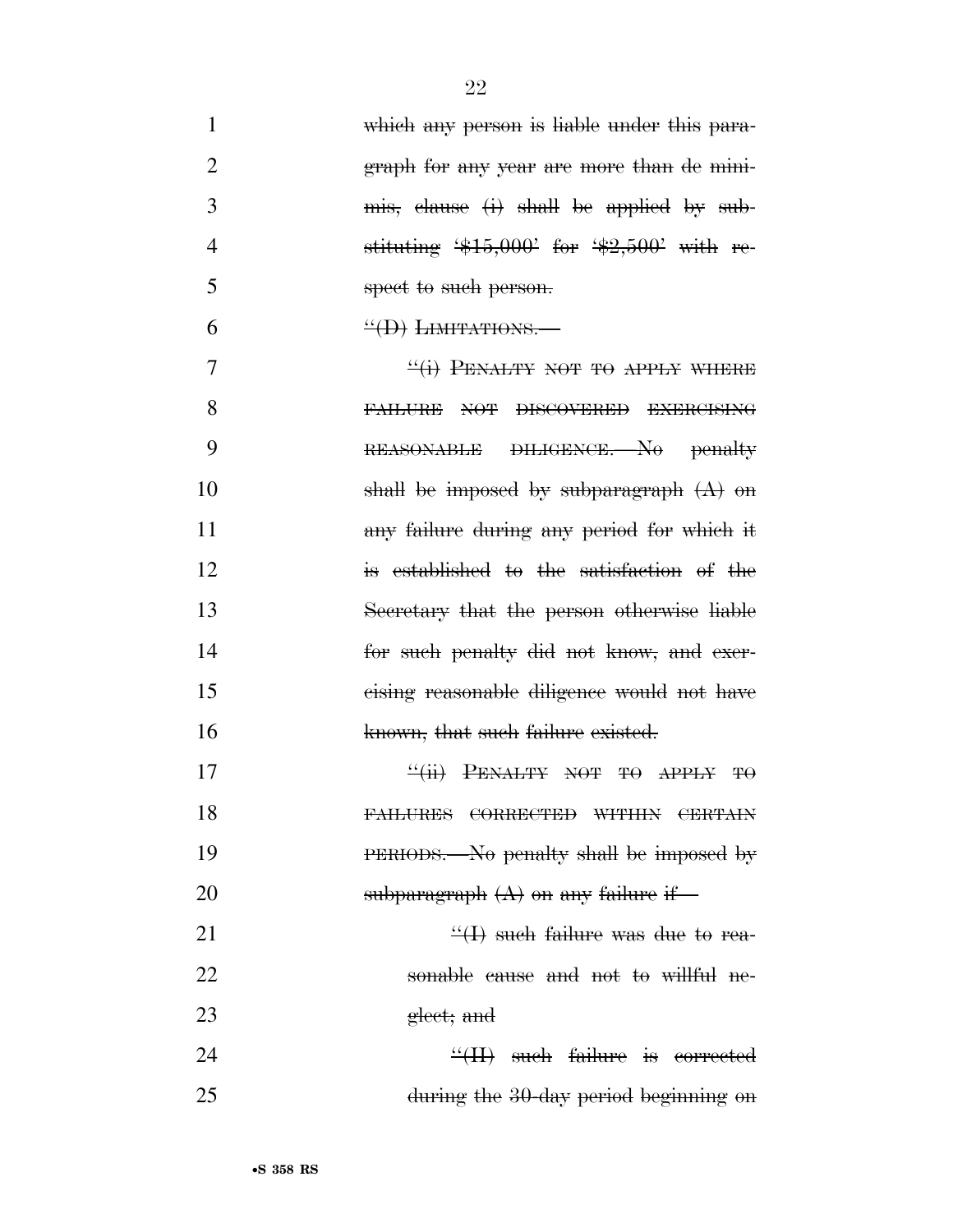| $\mathbf{1}$   | the first date the person otherwise lia-               |
|----------------|--------------------------------------------------------|
| $\overline{2}$ | ble for such penalty knew, or exer-                    |
| 3              | eising reasonable diligence would have                 |
| $\overline{4}$ | known, that such failure existed.                      |
| 5              | "(iii) OVERALL LIMITATION FOR UN-                      |
| 6              | INTENTIONAL FAILURES. In the case of                   |
| 7              | failures which are due to reasonable cause             |
| 8              | and not to willful neglect, the penalty im-            |
| 9              | posed by subparagraph $(A)$ for failures               |
| 10             | shall not exceed the amount equal to the               |
| 11             | $lesser$ of —                                          |
| 12             | $\frac{4}{10}$ + 10 percent of the aggregate           |
| 13             | amount paid or incurred by the em-                     |
| 14             | ployer (or predecessor employer) dur-                  |
| 15             | ing the preceding taxable year for                     |
| 16             | group health plans; or                                 |
| 17             | $H$ \$500,000.                                         |
| 18             | "(E) WAIVER BY SECRETARY.—In the case                  |
| 19             | of a failure which is due to reasonable cause          |
| 20             | and not to willful neglect, the Secretary may          |
| 21             | waive part or all of the penalty imposed by sub-       |
| 22             | $\beta$ paragraph $(A)$ to the extent that the payment |
| 23             | of such penalty would be excessive relative to         |
| 24             | the failure involved.".                                |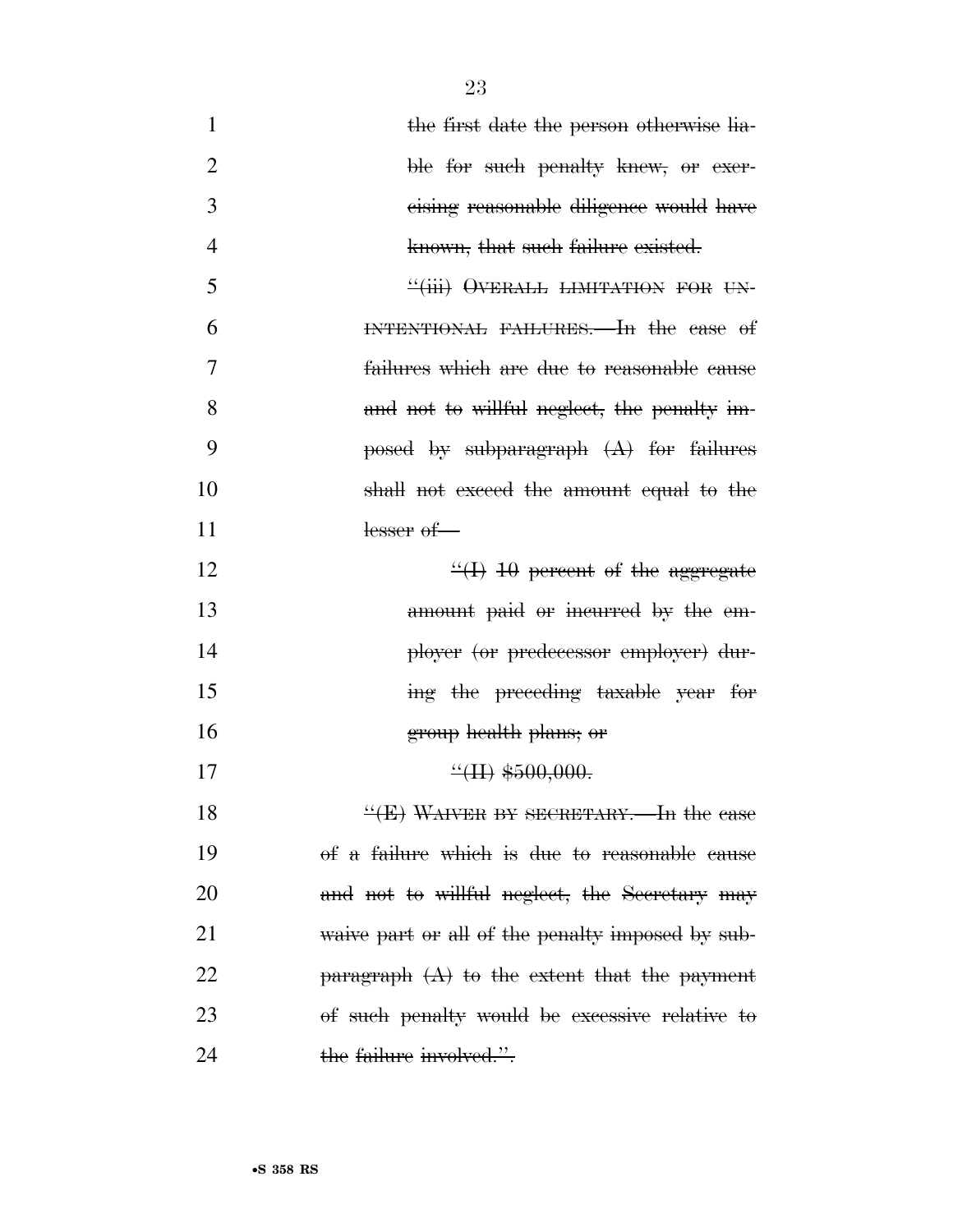| $\mathbf{1}$ | $(4)$ DEFINITIONS.—Section 2791 $(d)$ of the Pub-                                |
|--------------|----------------------------------------------------------------------------------|
| 2            | lie Health Service Act $(42 \text{ U.S.C. } 300 \text{ gg} - 91 \text{ (d)})$ is |
| 3            | amended by adding at the end the following.                                      |
| 4            | "(15) FAMILY MEMBER.—The term 'family                                            |
| 5            | member' means with respect to an individual—                                     |
| 6            | $\frac{H(A)}{A}$ the spouse of the individual;                                   |
| 7            | $\frac{H}{B}$ a dependent child of the individual,                               |
| 8            | including a child who is born to or placed for                                   |
| 9            | adoption with the individual; and                                                |
| 10           | $\mathcal{L}(\Theta)$ all other individuals related by blood                     |
| 11           | to the individual or the spouse or child de-                                     |
| 12           | scribed in subparagraph (A) or (B).                                              |
| 13           | $\frac{116}{16}$ GENETIC INFORMATION.                                            |
| 14           | $\frac{H(A)}{A}$ In GENERAL.—Except as provided in                               |
| 15           | subparagraph (B), the term 'genetic informa-                                     |
| 16           | tion' means information about—                                                   |
| 17           | $\frac{f'(i)}{i}$ an individual's genetic tests;                                 |
| 18           | $\frac{H}{H}$ the genetic tests of family mem-                                   |
| 19           | bers of the individual; or                                                       |
| 20           | $\frac{d}{d}$ iii) the occurrence of a disease or                                |
| 21           | disorder in family members of the indi-                                          |
| 22           | vidual.                                                                          |
| 23           | "(B) EXCLUSIONS.—The term 'genetic in-                                           |
| 24           | formation' shall not include information about                                   |
| 25           | the sex or age of an individual.                                                 |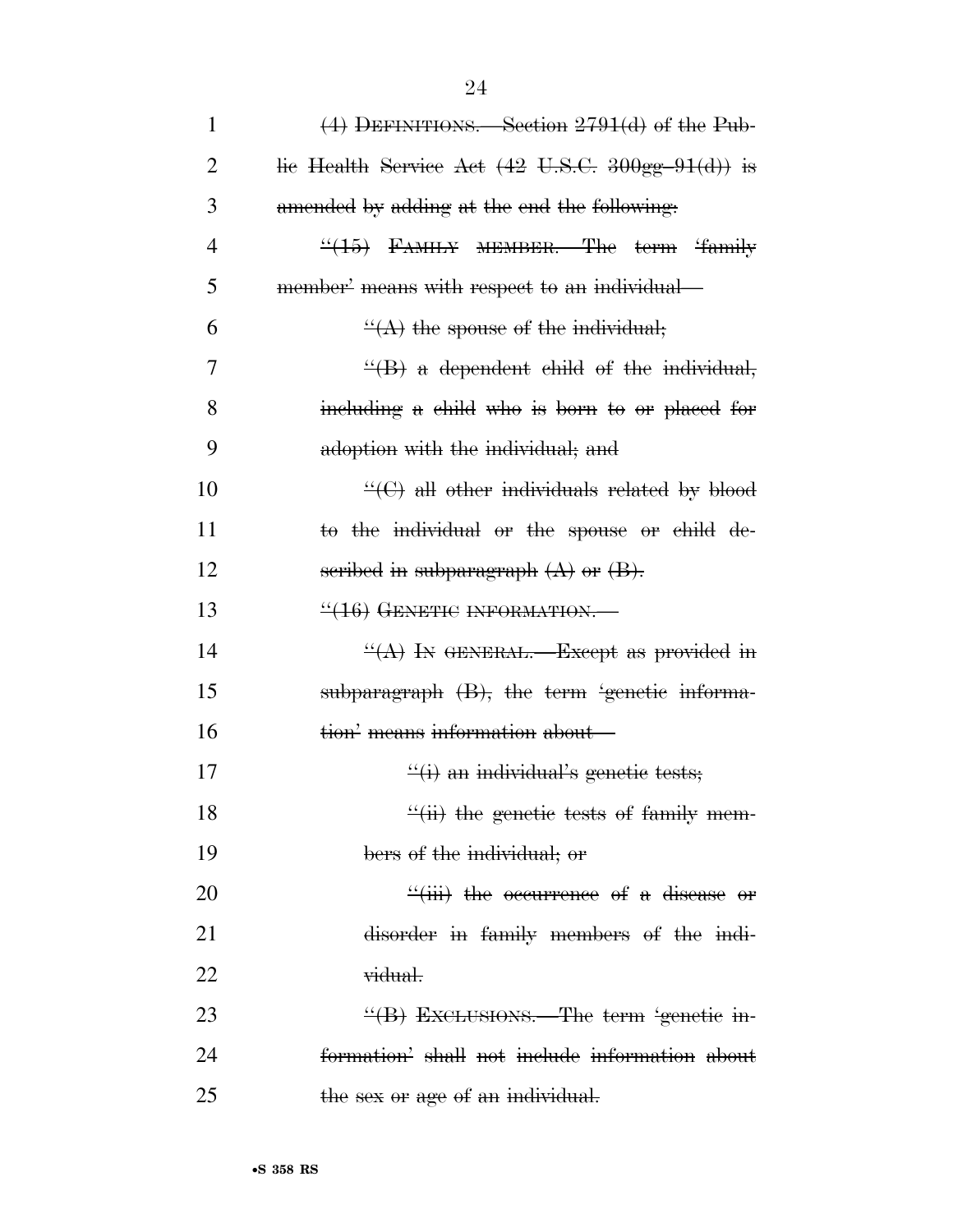|  | $\frac{447}{47}$ GENETIC TEST. |
|--|--------------------------------|
|--|--------------------------------|

| $\overline{2}$ | $\frac{H(A)}{B}$ In GENERAL.—The term 'genetic       |
|----------------|------------------------------------------------------|
| 3              | test' means an analysis of human DNA, RNA,           |
| 4              | chromosomes, proteins, or metabolites, that de-      |
| 5              | tects genotypes, mutations, or chromosomal           |
| 6              | <del>changes.</del>                                  |
| $\overline{7}$ | "(B) EXCEPTIONS.—The term 'genetic                   |
| 8              | test' does not mean—                                 |
| 9              | $\frac{d}{dx}(i)$ an analysis of proteins or metabo- |
| 10             | lites that does not detect genotypes,                |
| 11             | mutations, or chromosomal changes; or                |
| 12             | $\frac{f'(ii)}{ii}$ an analysis of proteins or me-   |
| 13             | tabolites that is directly related to a mani-        |
| 14             | fested disease, disorder, or pathological            |
| 15             | condition that could reasonably be detected          |
| 16             | by a health care professional with appro-            |
| 17             | priate training and expertise in the field of        |
| 18             | medicine involved.                                   |
| 19             | "(18) GENETIC SERVICES.—The term 'genetic            |
| 20             | services' means-                                     |
| 21             | $\frac{d}{dx}(A)$ a genetic test;                    |
| 22             | $\frac{H}{B}$ genetic counseling (such as obtaining, |
| 23             | interpreting, or assessing genetic information);     |
| 24             | $\theta$ <sup>r</sup>                                |
| 25             | $\lq\lq$ genetic education.".                        |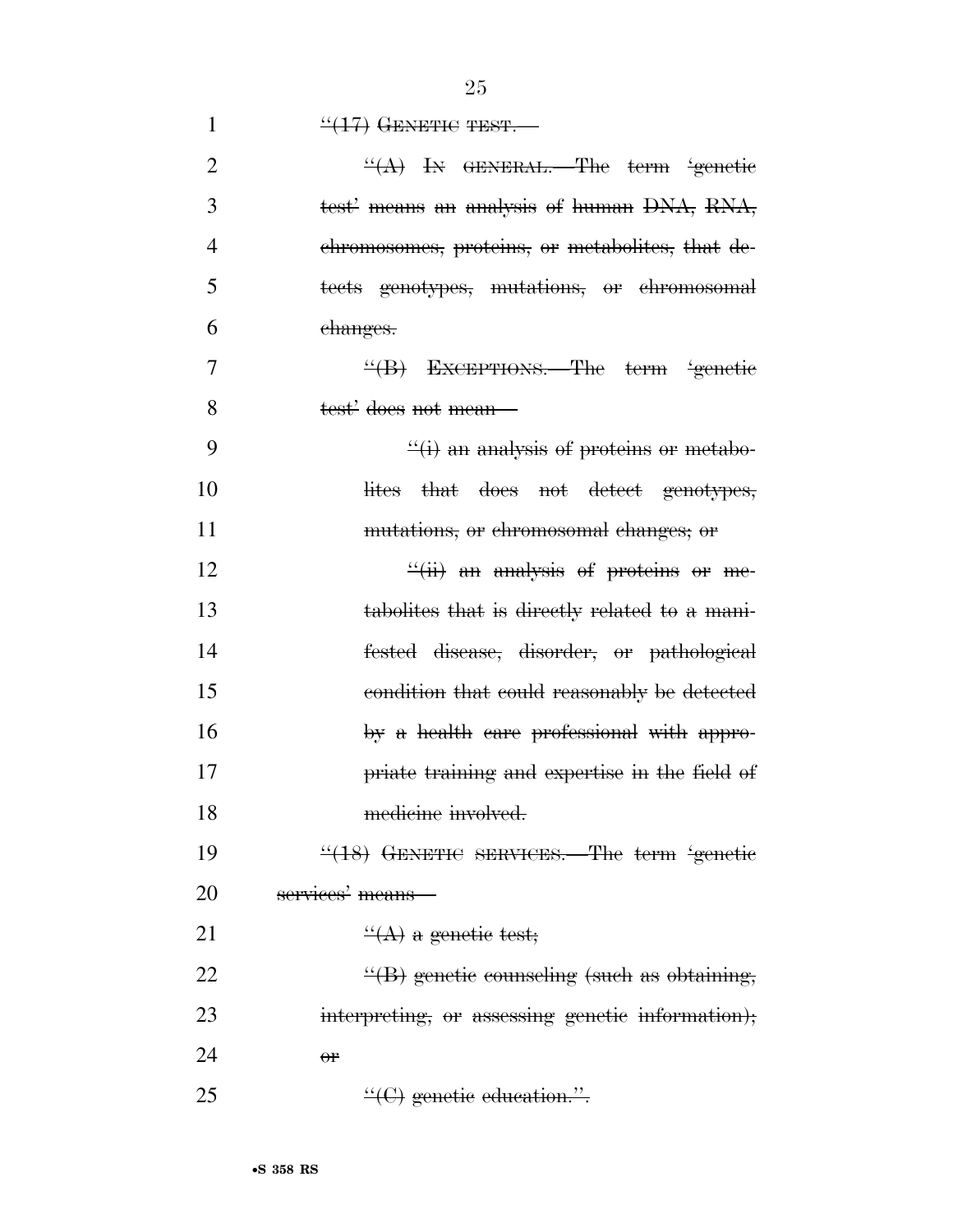(b) AMENDMENT RELATING TO THE INDIVIDUAL MARKET.—

| 3  | $(1)$ In GENERAL.—The first subpart 3 of part                                     |
|----|-----------------------------------------------------------------------------------|
| 4  | B of title XXVII of the Public Health Service Act                                 |
| 5  | $(42 \text{ U.S.C. } 300 \text{ gg} - 51 \text{ et seq.})$ (relating to other re- |
| 6  | quirements) is amended—                                                           |
| 7  | $(A)$ by redesignating such subpart as sub-                                       |
| 8  | $part\ 2; and$                                                                    |
| 9  | (B) by adding at the end the following.                                           |
| 10 | "SEC. 2753. PROHIBITION OF HEALTH DISCRIMINATION ON                               |
| 11 | THE BASIS OF GENETIC INFORMATION.                                                 |
| 12 | $\frac{u}{a}$ Prohibition on Genetic Information as a                             |
| 13 | CONDITION OF ELIGIBILITY.—A health insurance issuer                               |
| 14 | offering health insurance coverage in the individual mar-                         |
| 15 | ket may not establish rules for the eligibility (including                        |
| 16 | eontinued eligibility) of any individual to enroll in indi-                       |
| 17 | vidual health insurance coverage based on genetic infor-                          |
| 18 | mation (including information about a request for or re-                          |
| 19 | ecipt of genetic services by an individual or family member                       |
|    | 20 of such individual).                                                           |
|    |                                                                                   |

**''(b) PROHIBITION ON GENETIC INFORMATION IN**  SETTING PREMIUM RATES.—A health insurance issuer of- fering health insurance coverage in the individual market shall not adjust premium or contribution amounts for an individual on the basis of genetic information concerning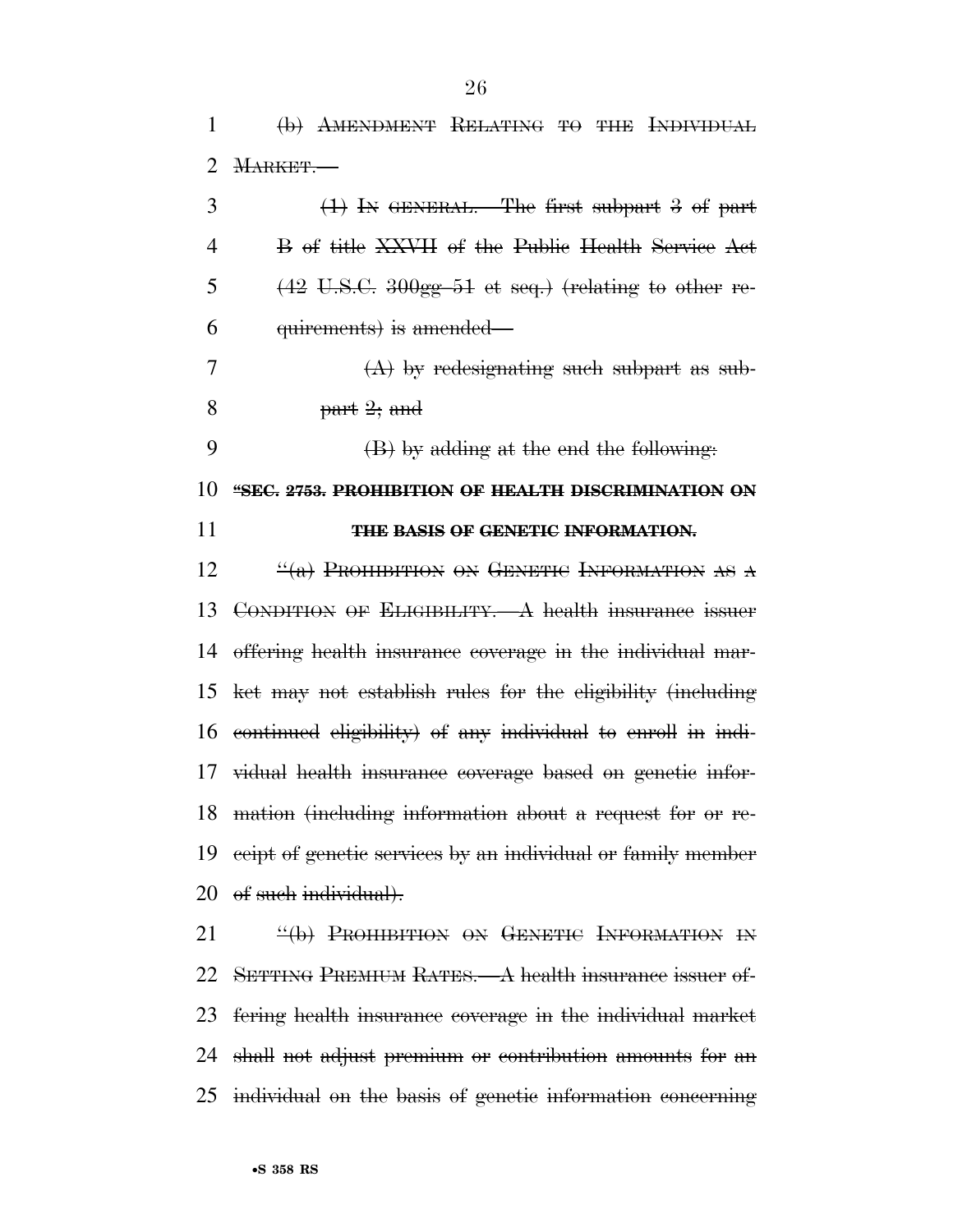the individual or a family member of the individual (in- cluding information about a request for or receipt of ge- netic services by an individual or family member of such 4 individual).

"(e) GENETIC TESTING.

 $6 \frac{4}{1}$  LIMITATION ON REQUESTING OR REQUIR- ING GENETIC TESTING.—A health insurance issuer offering health insurance coverage in the individual market shall not request or require an individual or a family member of such individual to undergo a ge-netic test.

 ''(2) RULE OF CONSTRUCTION.—Nothing in 13 this part shall be construed to

14  $\frac{d}{dx}$  imit the authority of a health care professional who is providing health care serv-16 ices with respect to an individual to request 17 that such individual or a family member of such 18 individual undergo a genetic test;

 $\frac{1}{2}$  imit the authority of a health care professional who is employed by or affiliated with a health insurance issuer and who is pro- viding health care services to an individual as part of a bona fide wellness program to notify 24 such individual of the availability of a genetic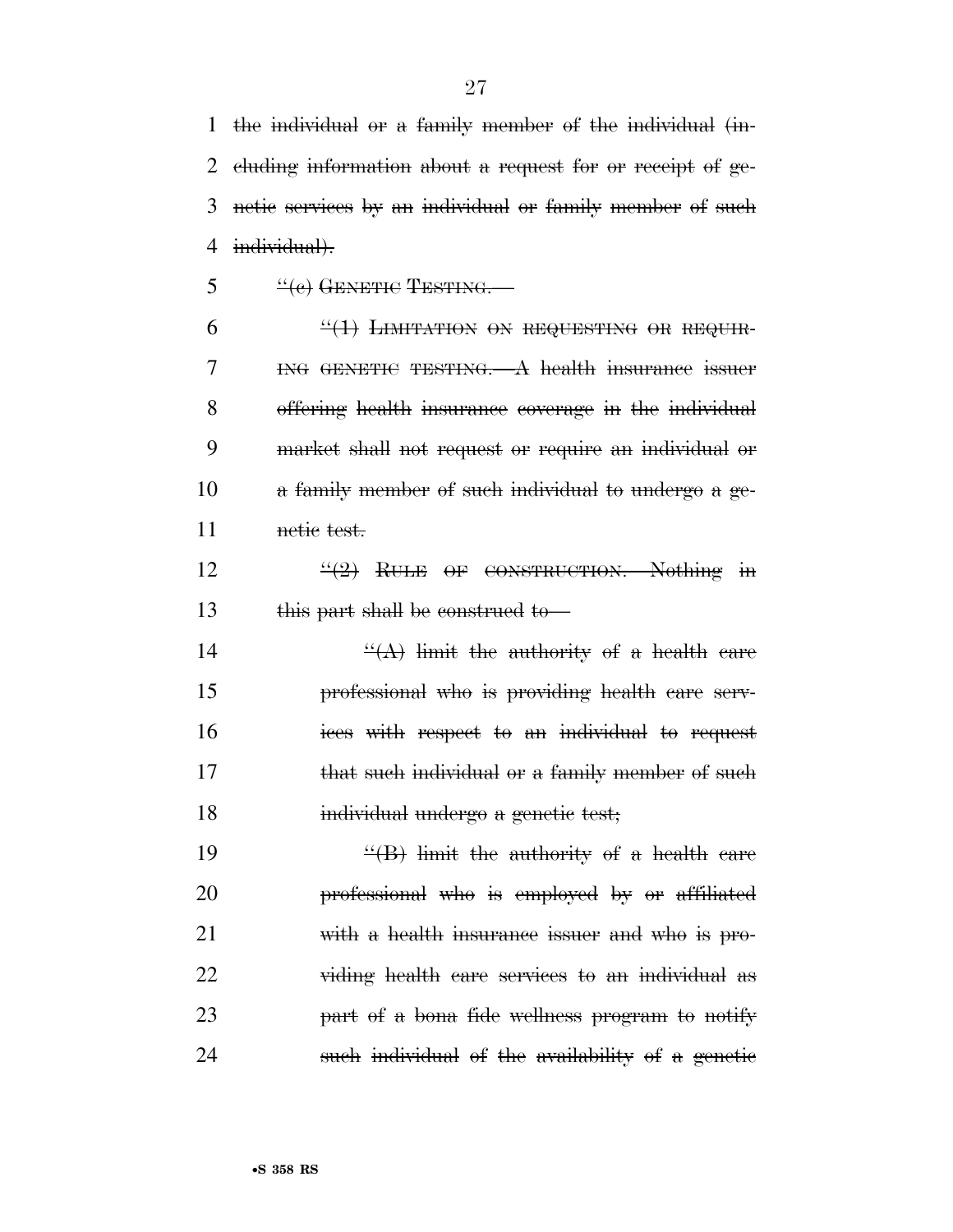| $\mathbf{1}$   | test or to provide information to such individual              |
|----------------|----------------------------------------------------------------|
| $\overline{2}$ | regarding such genetic test; or                                |
| 3              | $\cdot$ (C) authorize or permit a health care pro-             |
| $\overline{4}$ | fessional to require that an individual undergo                |
| 5              | a genetic test."                                               |
| 6              | (2) REMEDIES AND ENFORCEMENT. Section                          |
| 7              | 2761(b) of the Public Health Service Act (42 U.S.C.            |
| 8              | $300gg-61(b)$ is amended to read as follows:                   |
| 9              | "(b) SECRETARIAL ENFORCEMENT AUTHORITY.                        |
| 10             | The Secretary shall have the same authority in relation        |
| 11             | to enforcement of the provisions of this part with respect     |
| 12             | to issuers of health insurance coverage in the individual      |
| 13             | market in a State as the Secretary has under section           |
| 14             | $2722(b)(2)$ , and section $2722(b)(3)$ with respect to viola- |
| 15             | tions of genetic nondiscrimination provisions, in relation     |
| 16             | to the enforcement of the provisions of part A with respect    |
| 17             | to issuers of health insurance coverage in the small group     |
|                | 18 market in the State.".                                      |
| 19             | (e) ELIMINATION OF OPTION OF NON-FEDERAL                       |
|                | 20 GOVERNMENTAL PLANS TO BE EXCEPTED FROM RE-                  |
|                | 21 <del>QUIREMENTS</del> CONCERNING GENETIC INFORMATION.—      |
|                |                                                                |

 Section 2721(b)(2) of the Public Health Service Act (42 23 U.S.C.  $300gg-21(b)(2)$  is amended—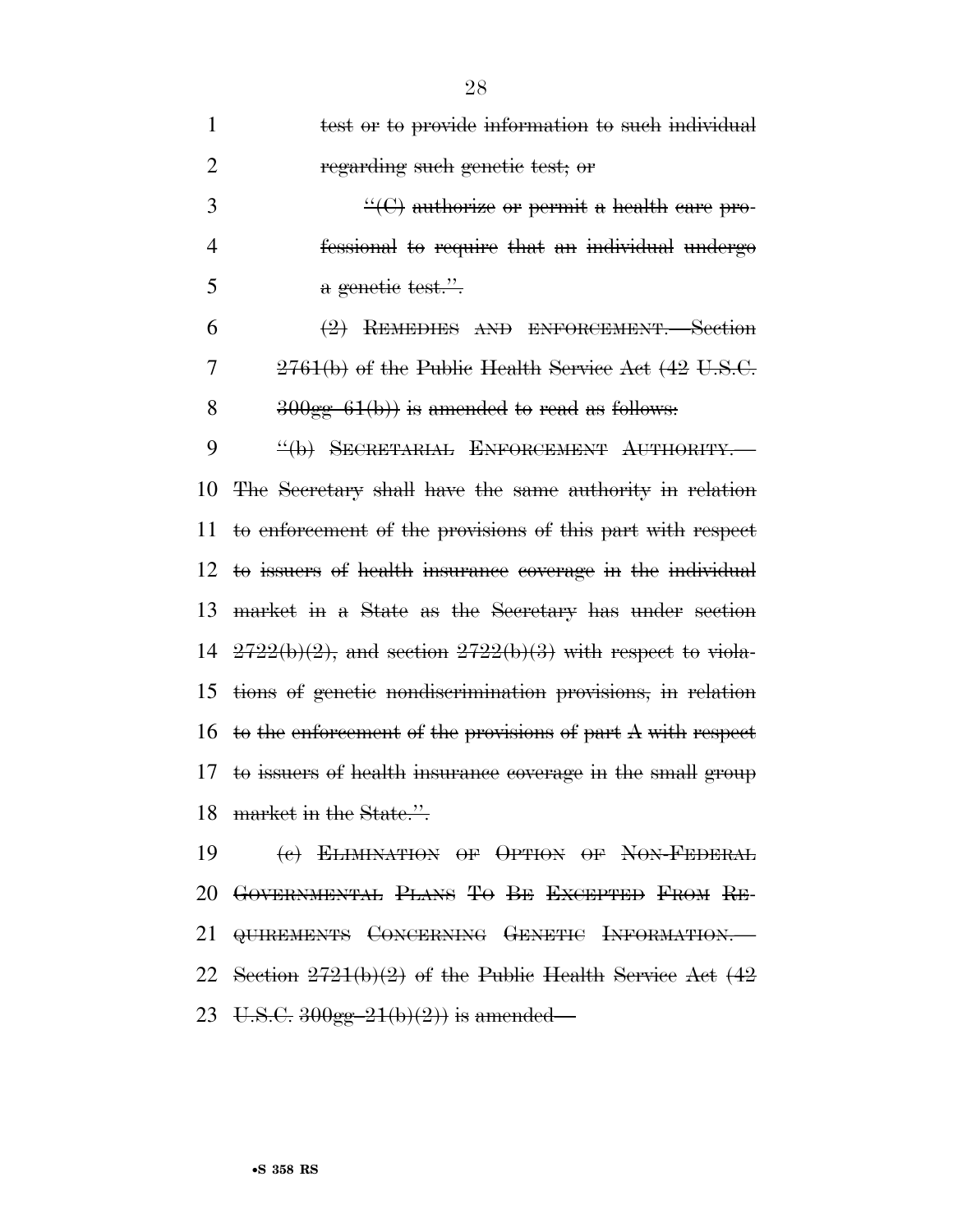$(1)$  in subparagraph  $(A)$ , by striking "If the plan sponsor'' and inserting ''Except as provided in 3 subparagraph  $(D)$ , if the plan sponsor"; and  $(2)$  by adding at the end the following:  $\frac{4}{1}$  ELECTION NOT APPLICABLE TO RE- QUIREMENTS CONCERNING GENETIC INFORMA- TION.—The election described in subparagraph  $(A)$  shall not be available with respect to the **provisions of subsections**  $(a)(1)(F)$  **and**  $(e)$  **of**  section 2702 and the provisions of section 11 2702(b) to the extent that such provisions apply to genetic information (or information about a request for or the receipt of genetic services by an individual or a family member of 15 such individual).". 16 (d) REGULATIONS AND EFFECTIVE DATE. 17 (1) REGULATIONS. Not later than 1 year after 18 the date of enactment of this title, the Secretary of Labor and the Secretary of Health and Human Services (as the case may be) shall issue final regu- lations in an accessible format to carry out the 22 amendments made by this section.  $(2)$  EFFECTIVE DATE.—The amendments made

24 by this section shall apply—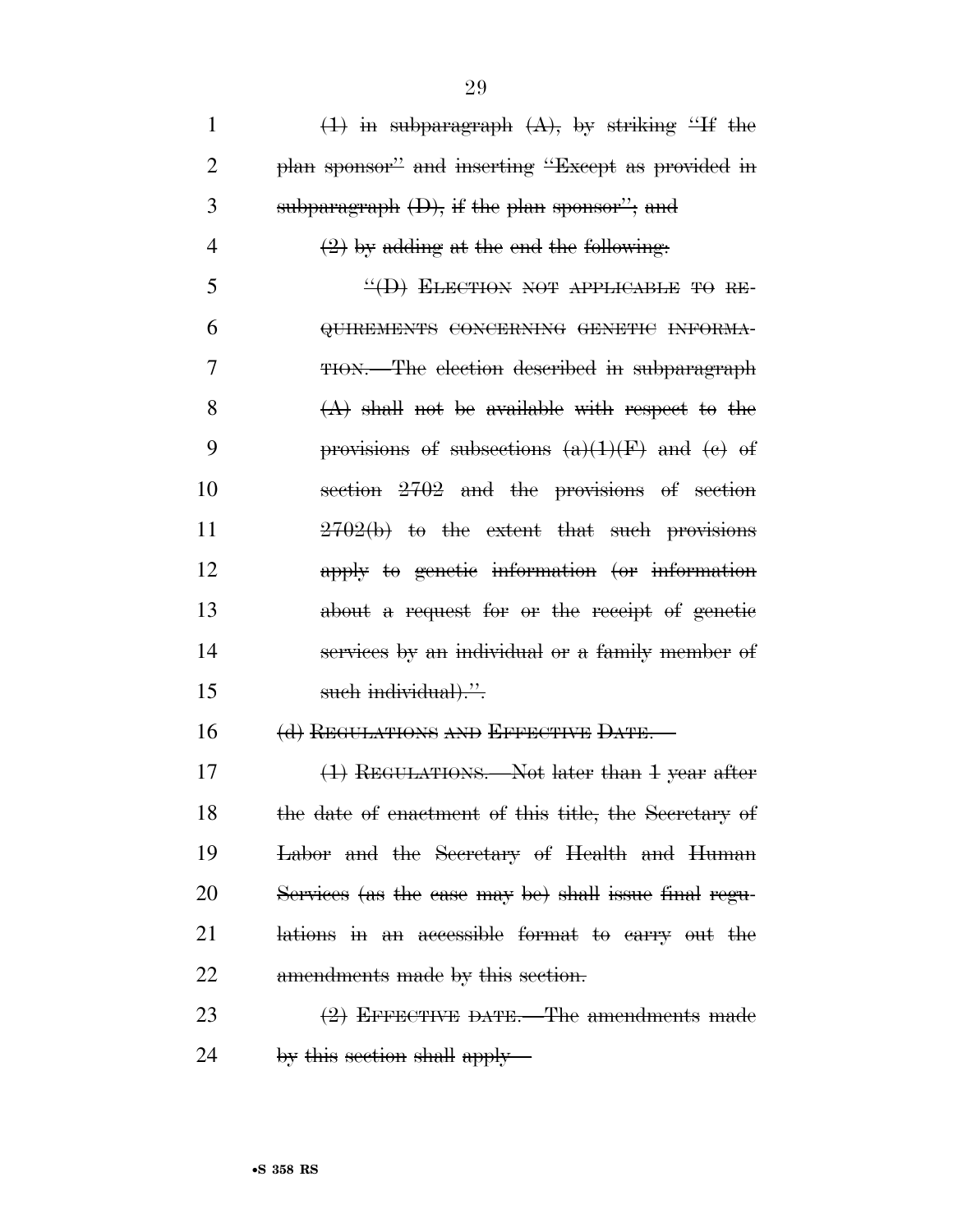| $\mathbf{1}$   | $(A)$ with respect to group health plans, and                     |
|----------------|-------------------------------------------------------------------|
| 2              | health insurance coverage offered in connection                   |
| 3              | with group health plans, for plan years begin-                    |
| $\overline{4}$ | ning after the date that is 18 months after the                   |
| 5              | date of enactment of this title; and                              |
| 6              | (B) with respect to health insurance cov-                         |
| 7              | erage offered, sold, issued, renewed, in effect, or               |
| 8              | operated in the individual market after the date                  |
| 9              | that is 18 months after the date of enactment                     |
| 10             | of this title.                                                    |
| 11             | SEC. 103. AMENDMENTS TO TITLE XVIII OF THE SOCIAL SE-             |
| 12             | <b>CURITY ACT RELATING TO MEDIGAP.</b>                            |
|                |                                                                   |
| 13             | (a) NONDISCRIMINATION.—                                           |
| 14             | $(1)$ In GENERAL.—Section $1882(s)(2)$ of the                     |
| 15             | Social Security Act $(42 \text{ U.S.C. } 1395\text{ss(s)}(2))$ is |
| 16             | amended by adding at the end the following:                       |
| 17             | $\frac{H}{E}(E)(i)$ An issuer of a medicare supple-               |
| 18             | mental policy shall not deny or condition the                     |
| 19             | issuance or effectiveness of the policy, and shall                |
| 20             | not discriminate in the pricing of the policy (in-                |
| 21             | eluding the adjustment of premium rates) of an                    |
| 22             | eligible individual on the basis of genetic infor-                |
| 23             | mation concerning the individual (or informa-                     |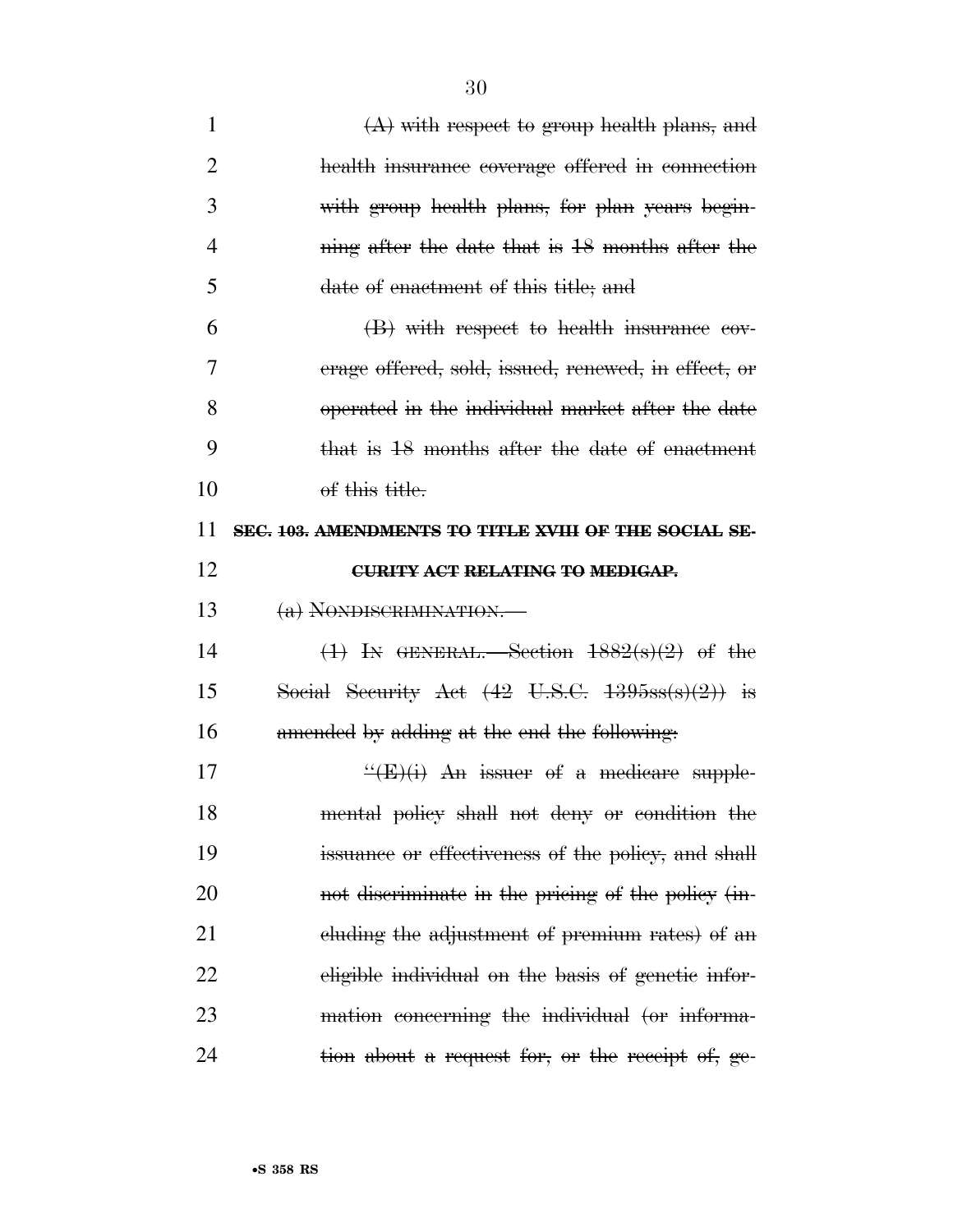| 1              | netic services by such individual or family mem-        |
|----------------|---------------------------------------------------------|
| $\overline{2}$ | ber of such individual).                                |
| 3              | $\frac{H}{H}$ For purposes of elause (i), the terms     |
| 4              | 'family member', 'genetic services', and 'genetic       |
| 5              | information' shall have the meanings given such         |
| 6              | terms in subsection $(x)$ .".                           |
| 7              | $(2)$ EFFECTIVE DATE.—The amendment made                |
| 8              | by paragraph $(1)$ shall apply with respect to a policy |
| 9              | for policy years beginning after the date that is 18    |
| 10             | months after the date of enactment of this Act.         |
| 11             | (b) LIMITATIONS ON GENETIC TESTING.                     |
| 12             | (1) IN GENERAL. Section 1882 of the Social              |
| 13             | Security Act (42 U.S.C. 1395ss) is amended by add-      |
| 14             | ing at the end the following:                           |
| 15             | $\frac{W(x)}{X}$ LIMITATIONS ON GENETIC TESTING.        |
| 16             | $\frac{11}{1}$ GENETIC TESTING.                         |
| 17             | $\frac{H(A)}{H}$ LIMITATION ON REQUESTING OR RE-        |
| 18             | QUIRING GENETIC TESTING. An issuer of $a$               |
| 19             | medicare supplemental policy shall not request          |
| 20             | or require an individual or a family member of          |
| 21             | such individual to undergo a genetic test.              |
| 22             | $\frac{H}{B}$ RULE OF CONSTRUCTION. Nothing             |
| 23             | in this title shall be construed to                     |
| 24             | $\frac{f'(i)}{i}$ limit the authority of a health       |
| 25             | eare professional who is providing health               |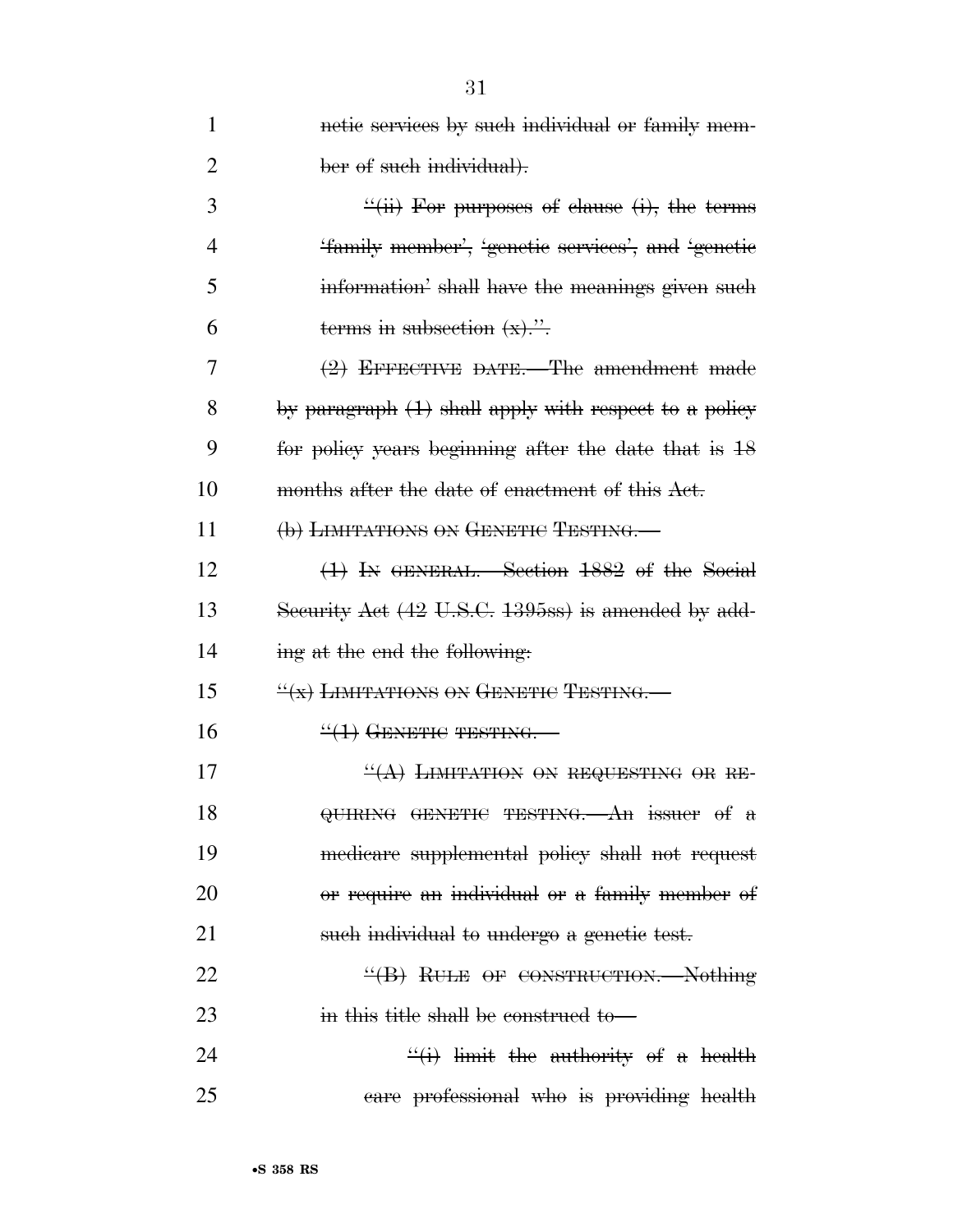| $\mathbf{1}$   | care services with respect to an individual          |
|----------------|------------------------------------------------------|
| $\overline{2}$ | to request that such individual or a family          |
| 3              | member of such individual undergo a ge-              |
| $\overline{4}$ | netie test;                                          |
| 5              | $\frac{H}{H}$ imit the authority of a health         |
| 6              | eare professional who is employed by or af-          |
| 7              | filiated with an issuer of a medicare sup-           |
| 8              | plemental policy and who is providing                |
| 9              | health care services to an individual as             |
| 10             | part of a bona fide wellness program to no-          |
| 11             | tify such individual of the availability of a        |
| 12             | genetic test or to provide information to            |
| 13             | such individual regarding such genetic test;         |
| 14             | $\theta$ <sup>r</sup>                                |
| 15             | $\frac{u}{i}$ authorize or permit a health           |
| 16             | eare professional to require that an indi-           |
| 17             | vidual undergo a genetic test.                       |
| 18             | $\frac{11}{2}$ DEFINITIONS. In this subsection:      |
| 19             | $\frac{H(A)}{H(A)}$ FAMILY MEMBER.—The term 'family' |
| 20             | member' means with respect to an individual—         |
| 21             | $\frac{f'(i)}{i}$ the spouse of the individual;      |
| 22             | $\frac{H}{H}$ a dependent child of the indi-         |
| 23             | vidual, including a child who is born to or          |
| 24             | placed for adoption with the individual; or          |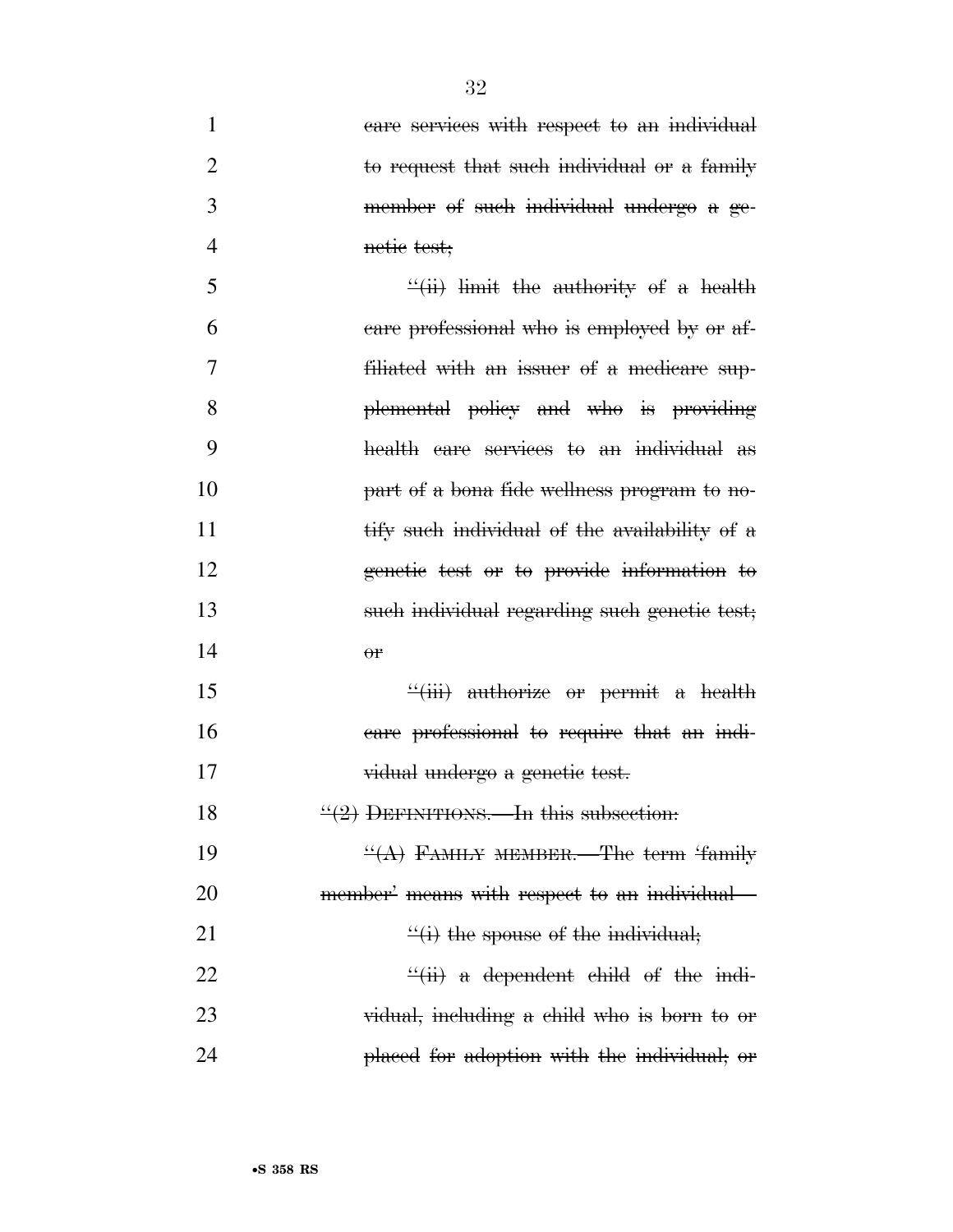| $\mathbf{1}$   | $\frac{d}{dx}$ any other individuals related by   |
|----------------|---------------------------------------------------|
| $\overline{2}$ | blood to the individual or to the spouse or       |
| 3              | child described in clause (i) or (ii).            |
| $\overline{4}$ | $\frac{H}{B}$ GENETIC INFORMATION.                |
| 5              | $\frac{d}{dx}(i)$ In GENERAL. Except as pro-      |
| 6              | vided in clause (ii), the term 'genetic infor-    |
| 7              | mation' means information about-                  |
| 8              | $\mathcal{L}(I)$ an individual's genetic tests;   |
| 9              | $\dddot{\mathcal{H}}$ the genetic tests of family |
| 10             | members of the individual; or                     |
| 11             | $\frac{4}{111}$ the occurrence of a disease       |
| 12             | or disorder in family members of the              |
| 13             | individual.                                       |
| 14             | "(ii) EXCLUSIONS.—The term 'genetic               |
| 15             | information' shall not include information        |
| 16             | about the sex or age of an individual.            |
| 17             | $\rm ^{11}C$ GENETIC TEST.                        |
| 18             | "(i) IN GENERAL.—The term 'genetic                |
| 19             | test' means an analysis of human DNA,             |
| 20             | RNA, ehromosomes, proteins, or metabo-            |
| 21             | lites, that detects genotypes, mutations, or      |
| 22             | chromosomal changes.                              |
| 23             | "(ii) EXCEPTIONS.—The term 'genetic               |
| 24             | <del>test'</del> <del>does not mean—</del>        |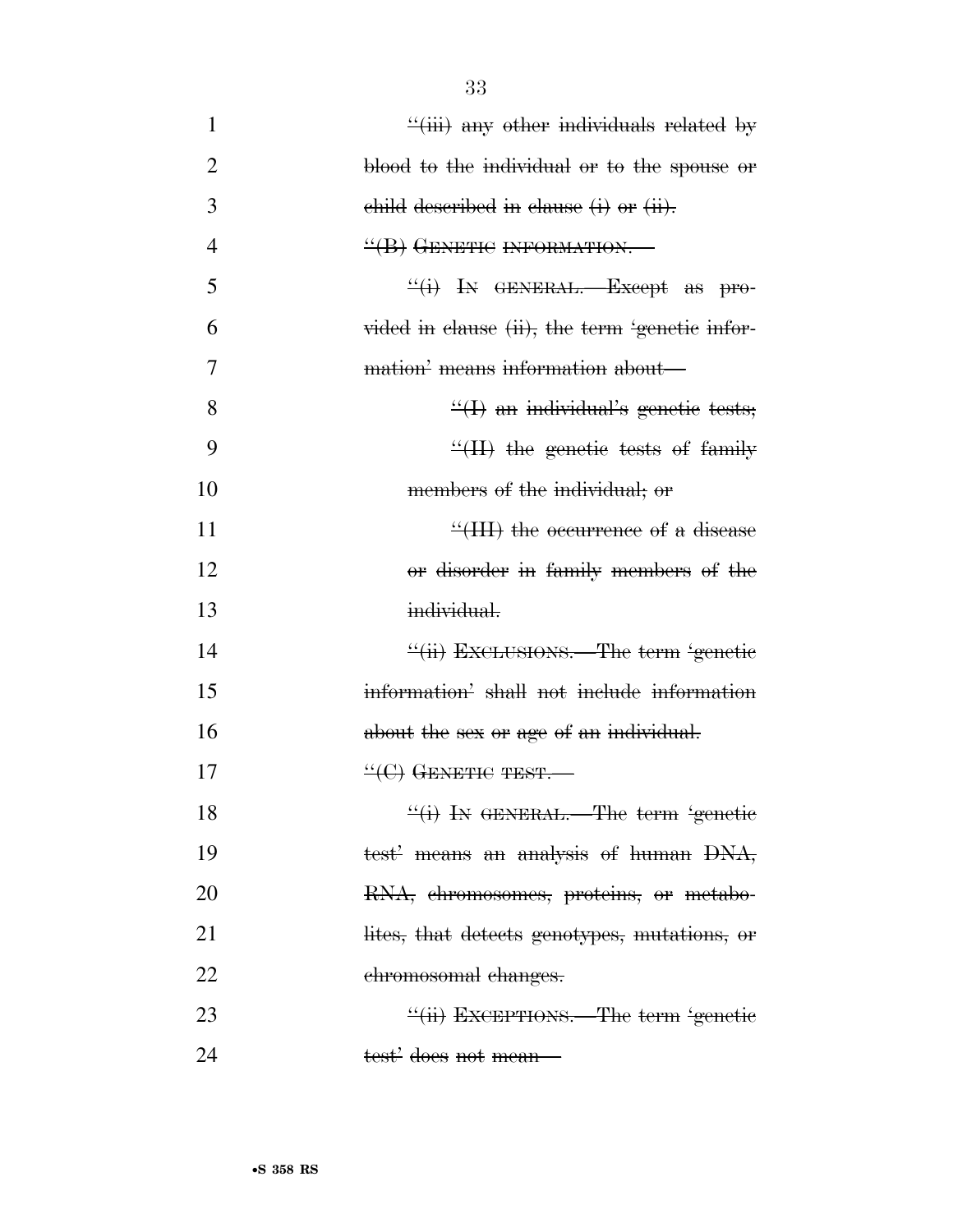| $\mathbf{1}$   | $\frac{H}{H}$ an analysis of proteins or                 |
|----------------|----------------------------------------------------------|
| $\overline{2}$ | metabolites that does not detect                         |
| 3              | genotypes, mutations, or ehromosomal                     |
| $\overline{4}$ | changes; or                                              |
| 5              | $\mathcal{H}(H)$ an analysis of proteins or              |
| 6              | metabolites that is directly related to                  |
| 7              | manifested disease, disorder, or<br>$\mathbf{\hat{\pi}}$ |
| 8              | pathological condition that could rea-                   |
| 9              | sonably be detected by a health care                     |
| 10             | professional with appropriate training                   |
| 11             | and expertise in the field of medicine                   |
| 12             | involved.                                                |
| 13             | $\frac{H}{D}$ GENETIC SERVICES.—The term 'ge-            |
| 14             | netic services' means-                                   |
| 15             | $\frac{d}{dx}$ a genetic test;                           |
| 16             | $\frac{d}{dx}$ genetic counseling (such as ob-           |
| 17             | taining, interpreting, or assessing genetic              |
| 18             | information); or                                         |
| 19             | $\frac{u}{i}$ genetic education.                         |
| 20             | $H(E)$ ISSUER OF A MEDICARE SUPPLE-                      |
| 21             | MENTAL POLICY.—The term 'issuer of a medi-               |
| 22             | eare supplemental policy includes a third-party          |
| 23             | administrator or other person acting for or on           |
| 24             | behalf of such issuer.".                                 |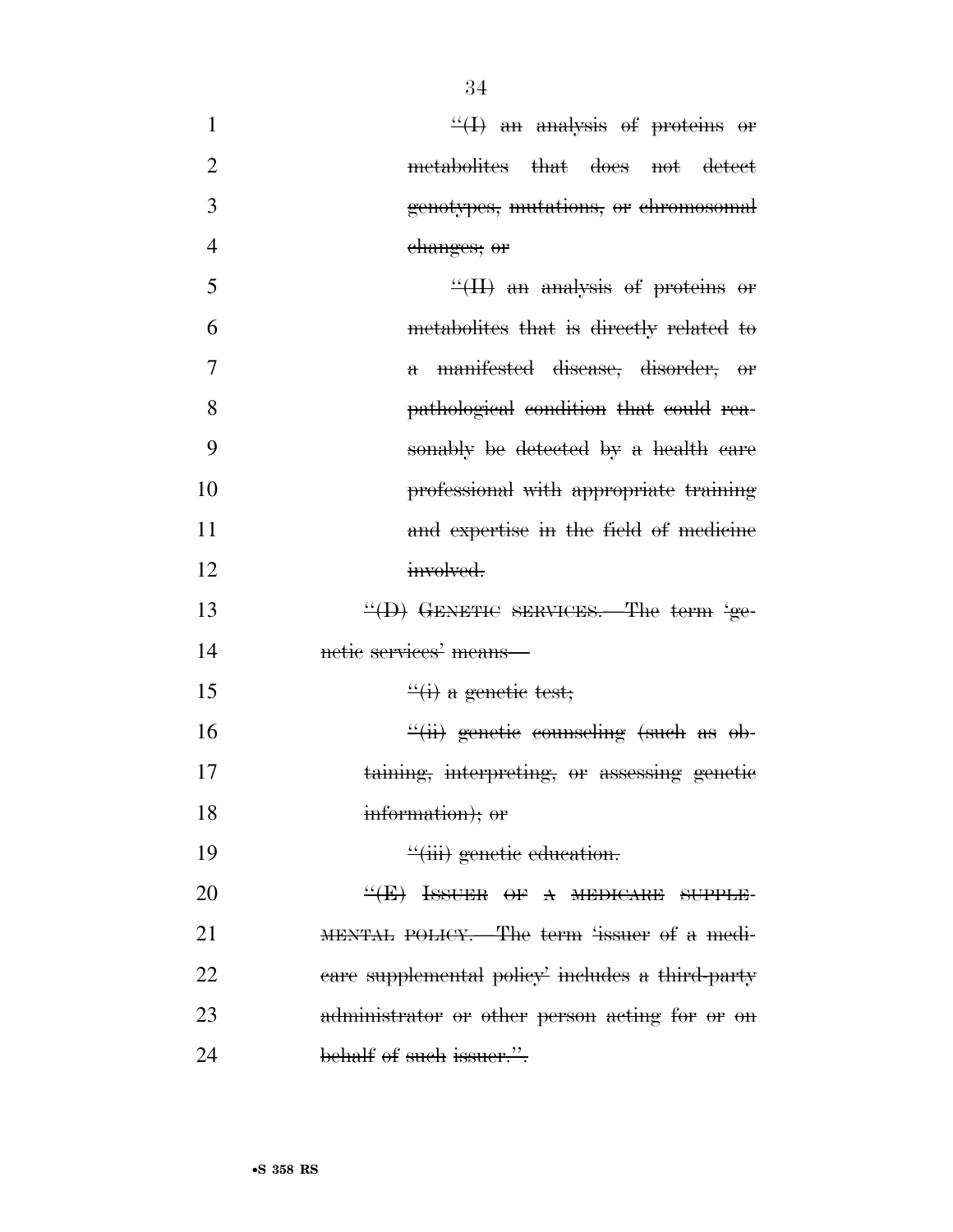| $\mathbf{1}$   | $\left(\frac{9}{2}\right)$<br>AMENDMENT.-Section<br><del>CONFORMING</del>    |
|----------------|------------------------------------------------------------------------------|
| $\overline{2}$ | $1882(0)$ of the Social Security Act $(42 \text{ U.S.C.})$                   |
| 3              | $\left( \frac{1395}{58}(0) \right)$ is amended by adding at the end the fol- |
| 4              | lowing:                                                                      |
| 5              | $\frac{4}{2}$ The issuer of the medicare supplemental                        |
| 6              | policy complies with subsection $(s)(2)(E)$ and sub-                         |
| 7              | section $(x)$                                                                |
| 8              | (3) EFFECTIVE DATE.—The amendments made                                      |
| 9              | by this subsection shall apply with respect to an                            |
| 10             | issuer of a medicare supplemental policy for policy                          |
| 11             | years beginning on or after the date that is 18                              |
| 12             | months after the date of enactment of this Act.                              |
| 13             | (e) TRANSITION PROVISIONS.                                                   |
| 14             | $(1)$ In GENERAL.—If the Secretary of Health                                 |
| 15             | and Human Services identifies a State as requiring                           |
| 16             | a change to its statutes or regulations to conform its                       |
| 17             | regulatory program to the changes made by this see-                          |
| 18             | tion, the State regulatory program shall not be con-                         |
| 19             | sidered to be out of compliance with the require-                            |
| 20             | ments of section 1882 of the Social Security Act due                         |
| 21             | solely to failure to make such change until the date                         |

22 specified in paragraph  $(4)$ .

23 (2) NAIC STANDARDS.—If, not later than June 24 30, 2008, the National Association of Insurance 25 Commissioners (in this subsection referred to as the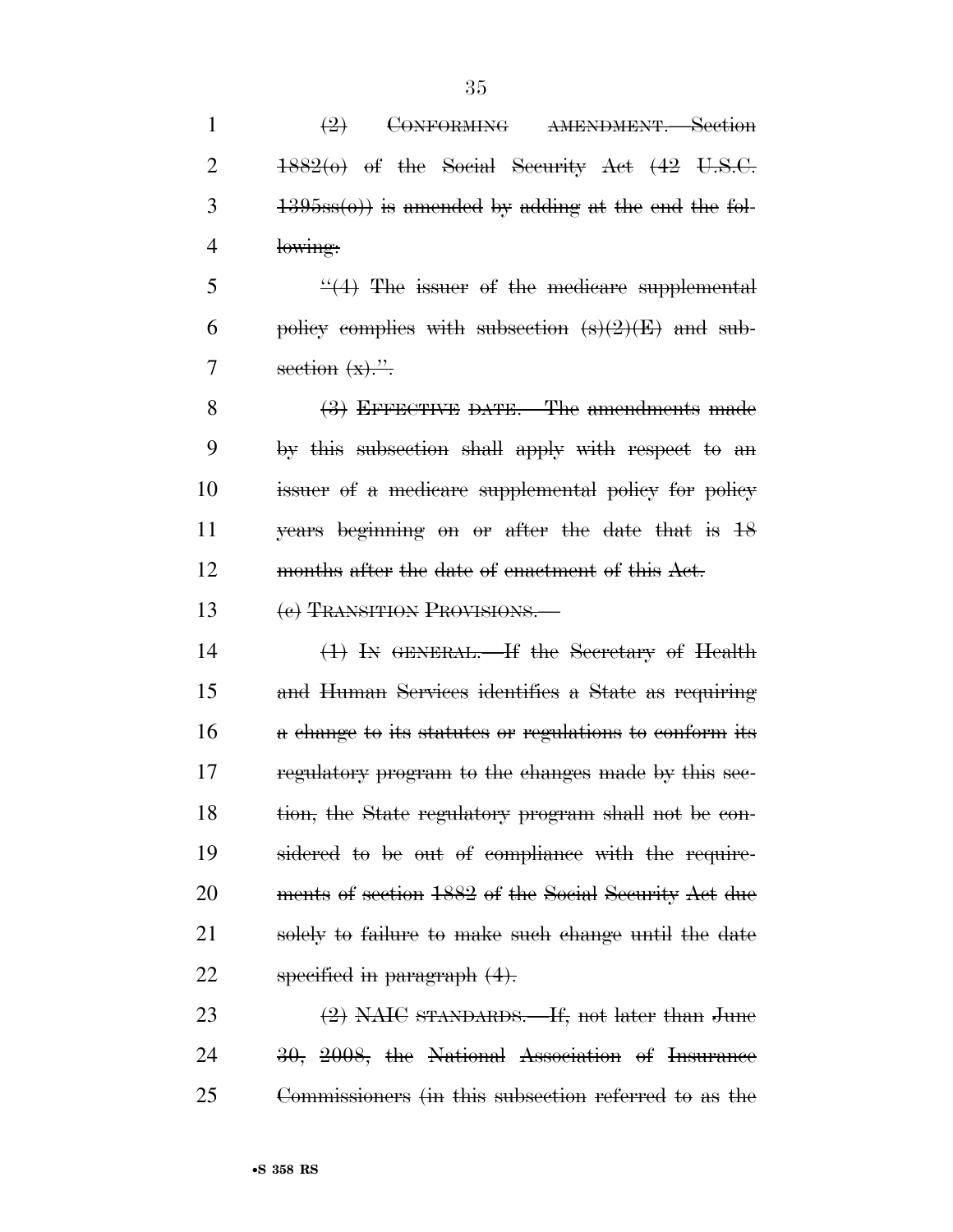''NAIC'') modifies its NAIC Model Regulation relat- ing to section 1882 of the Social Security Act (re- ferred to in such section as the 1991 NAIC Model Regulation, as subsequently modified) to conform to the amendments made by this section, such revised regulation incorporating the modifications shall be considered to be the applicable NAIC model regula- tion (including the revised NAIC model regulation and the 1991 NAIC Model Regulation) for the pur-**poses of such section.** 

 (3) SECRETARY STANDARDS.—If the NAIC does not make the modifications described in para- graph (2) within the period specified in such para- graph, the Secretary of Health and Human Services shall, not later than October 1, 2008, make the modifications described in such paragraph and such revised regulation incorporating the modifications shall be considered to be the appropriate regulation for the purposes of such section.

20  $(4)$  DATE SPECIFIED.

21  $(A)$  In GENERAL. Subject to subpara- graph (B), the date specified in this paragraph 23 for a State is the earlier of

24 (i) the date the State changes its stat-utes or regulations to conform its regu-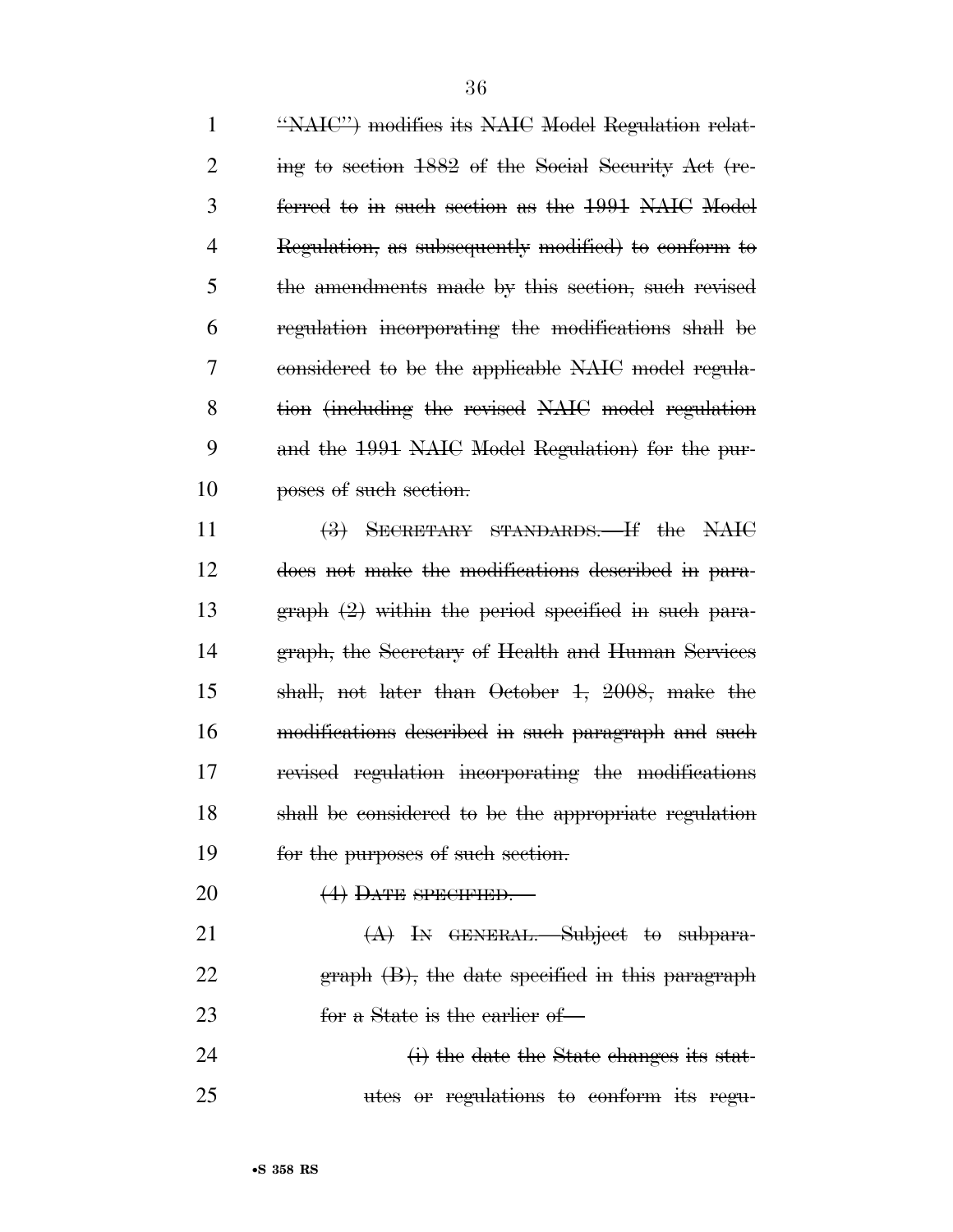| $\mathbf{1}$   | latory program to the changes made by           |
|----------------|-------------------------------------------------|
| $\overline{2}$ | this section, or                                |
| 3              | <del>(ii) October 1, 2008.</del>                |
| $\overline{4}$ | (B) ADDITIONAL LEGISLATIVE ACTION RE-           |
| 5              | QUIRED.—In the case of a State which the Sec-   |
| 6              | retary identifies as                            |
| 7              | (i) requiring State legislation (other          |
| 8              | than legislation appropriating funds) to        |
| 9              | conform its regulatory program to the           |
| 10             | changes made in this section, but               |
| 11             | $(ii)$ having a legislature which is not        |
| 12             | scheduled to meet in 2008 in a legislative      |
| 13             | session in which such legislation may be        |
| 14             | considered, the date specified in this para-    |
| 15             | graph is the first day of the first calendar    |
| 16             | quarter beginning after the close of the        |
| 17             | first legislative session of the State legisla- |
| 18             | ture that begins on or after July 1, 2008.      |
| 19             | For purposes of the previous sentence, in       |
| 20             | the case of a State that has a 2-year legis-    |
| 21             | lative session, each year of such session       |
| 22             | shall be deemed to be a separate regular        |
| 23             | session of the State legislature.               |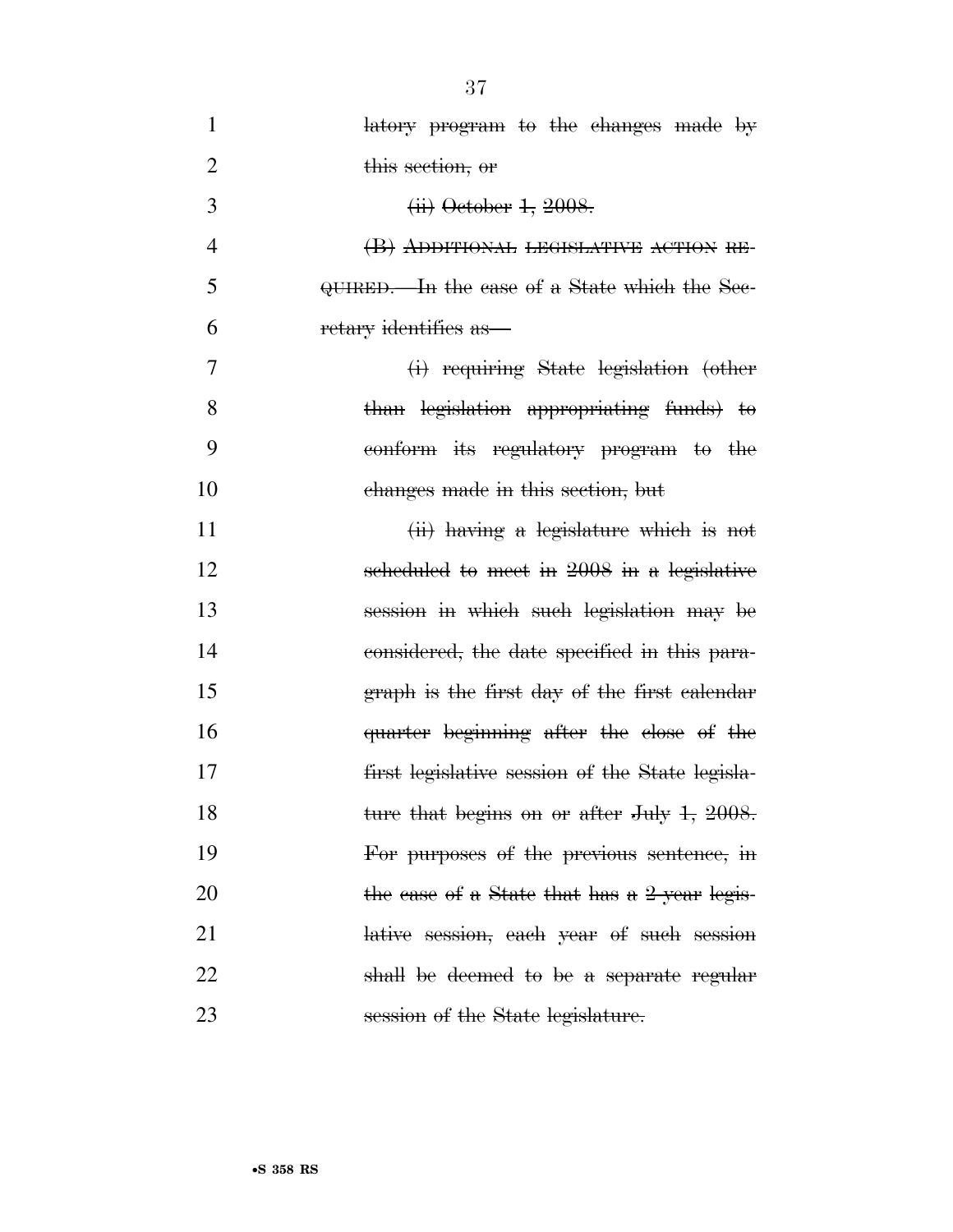## **SEC. 104. PRIVACY AND CONFIDENTIALITY.**

| 2  | $(a)$ APPLICABILITY. Except as provided in sub-                     |
|----|---------------------------------------------------------------------|
| 3  | section (d), the provisions of this section shall apply to          |
| 4  | group health plans, health insurance issuers (including             |
| 5  | issuers in connection with group health plans or individual         |
| 6  | health coverage), and issuers of medicare supplemental              |
| 7  | policies, without regard to                                         |
| 8  | $(1)$ section $732(a)$ of the Employee Retirement                   |
| 9  | Income Security Act of $1974$ (29 U.S.C. $1191a(a)$ );              |
| 10 | $(2)$ section $2721(a)$ of the Public Health Serv-                  |
| 11 | iee Aet $(42 \text{ U.S.C. } 300 \text{gg} - 21(a))$ ; and          |
| 12 | $(3)$ section $9831(a)(2)$ of the Internal Revenue                  |
| 13 | Code of 1986.                                                       |
| 14 | (b) COMPLIANCE WITH CERTAIN CONFIDENTIALITY                         |
| 15 | STANDARDS WITH RESPECT TO GENETIC INFORMA-                          |
| 16 | THON.                                                               |
| 17 | $(1)$ In GENERAL.—The regulations promulgated                       |
| 18 | by the Secretary of Health and Human Services                       |
| 19 | under part $C$ of title $H$ of the Social Security Act              |
| 20 | $(42 \text{ U.S.C. } 1320d \text{ et seq.})$ and section 264 of the |
| 21 | Health Insurance Portability and Accountability Act                 |
| 22 | of $1996$ (42 U.S.C. $1320d-2$ note) shall apply to the             |
| 23 | use or disclosure of genetic information.                           |
| 24 | $(2)$ PROHIBITION ON UNDERWRITING AND PRE-                          |
| 25 | $MUM$ RATING.—Notwithstanding paragraph $(1)$ , a                   |
| 26 | group health plan, a health insurance issuer, or                    |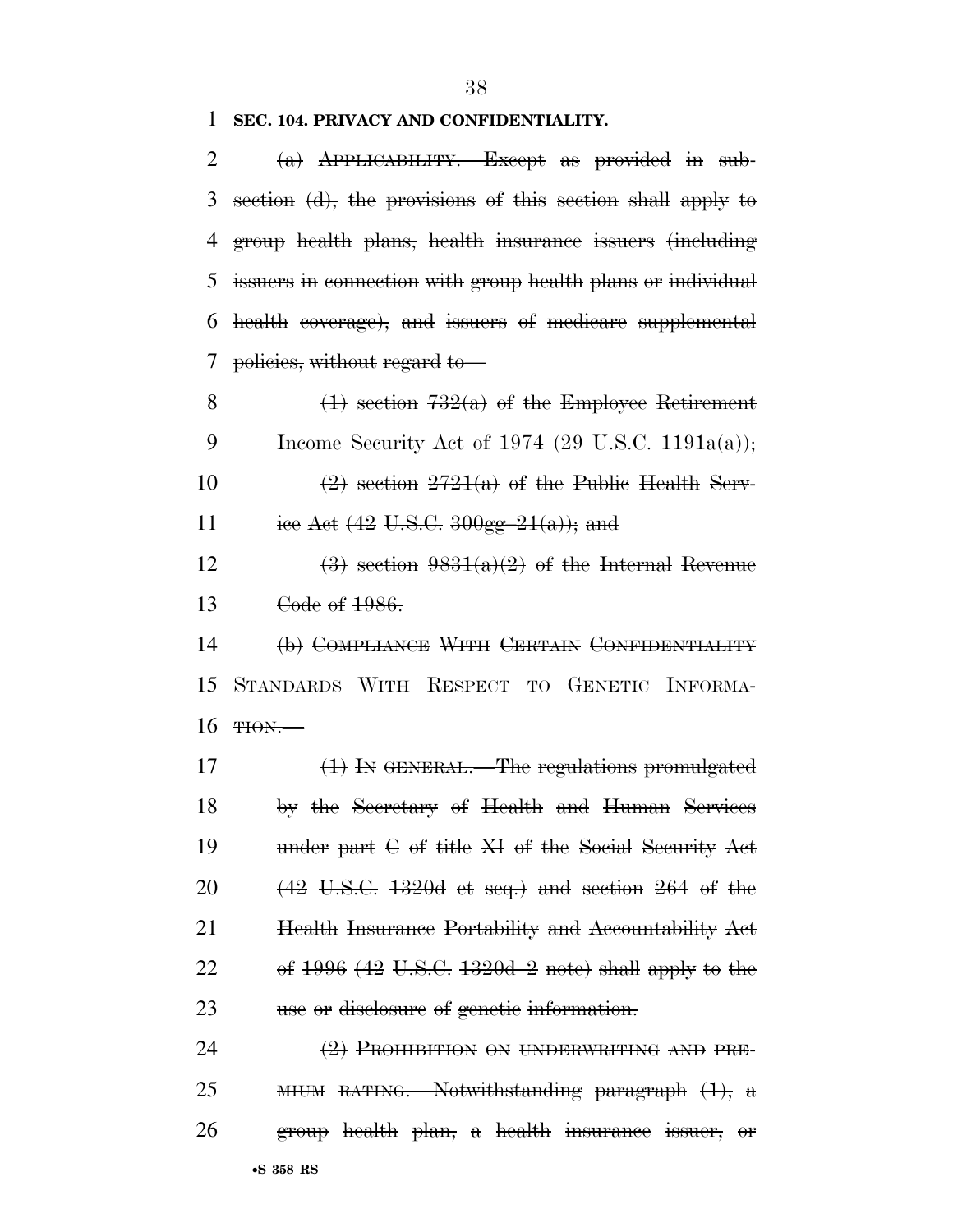issuer of a medicare supplemental policy shall not use or disclose genetic information (including infor- mation about a request for or a receipt of genetic services by an individual or family member of such individual) for purposes of underwriting, determina- tions of eligibility to enroll, premium rating, or the creation, renewal or replacement of a plan, contract or coverage for health insurance or health benefits. 9 (e) PROHIBITION ON COLLECTION OF GENETIC IN-FORMATION.—

 $\left(1\right)$  In GENERAL.—A group health plan, health insurance issuer, or issuer of a medicare supple- mental policy shall not request, require, or purchase genetic information (including information about a request for or a receipt of genetic services by an in- dividual or family member of such individual) for purposes of underwriting, determinations of eligi- bility to enroll, premium rating, or the creation, re- newal or replacement of a plan, contract or coverage 20 for health insurance or health benefits.

21 (2) LIMITATION RELATING TO THE COLLEC-22 THON OF GENETIC INFORMATION PRIOR TO ENROLL- MENT.—A group health plan, health insurance issuer, or issuer of a medicare supplemental policy shall not request, require, or purchase genetic infor-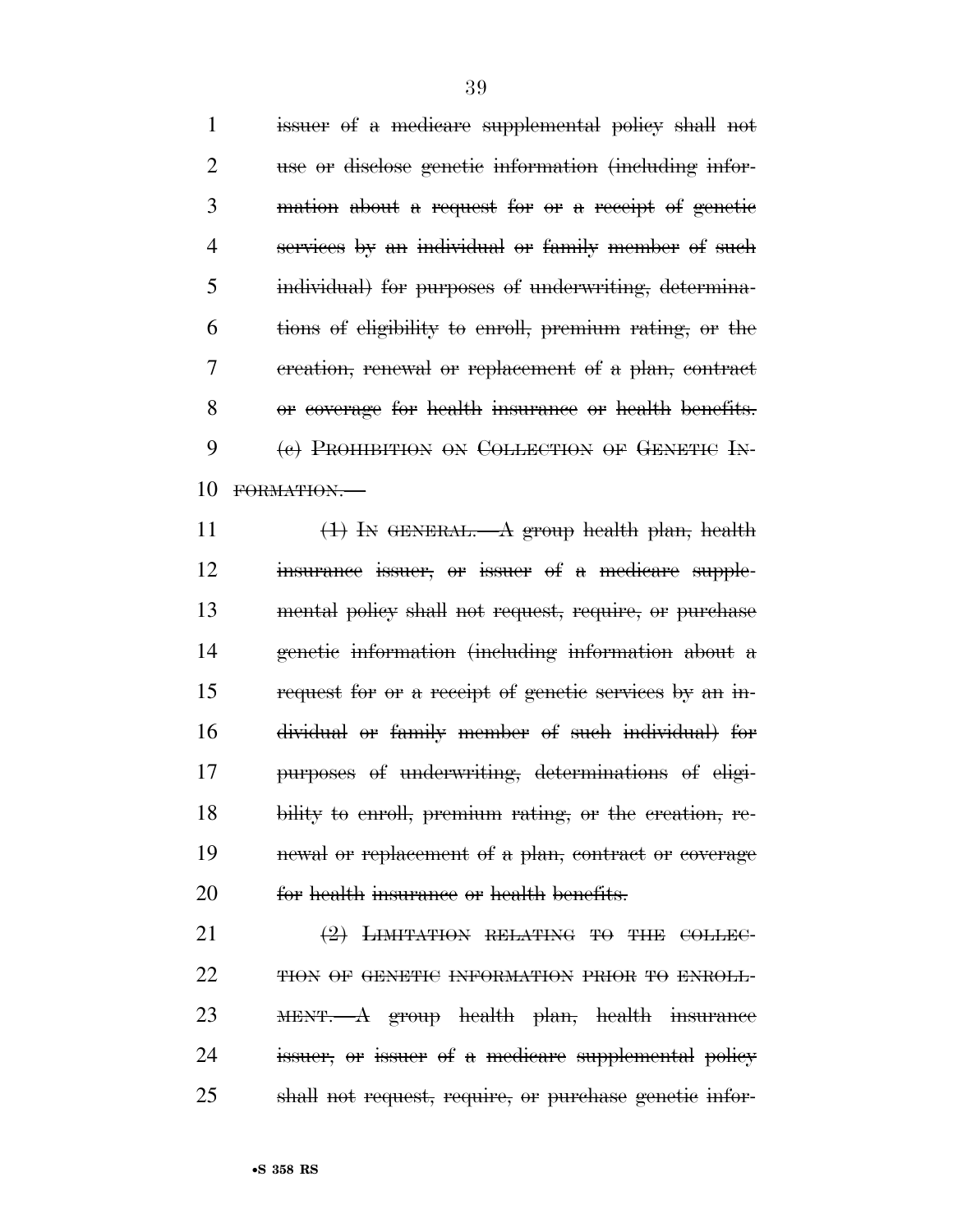| $\mathbf{1}$   | mation (including information about a request for or         |
|----------------|--------------------------------------------------------------|
| $\overline{2}$ | a receipt of genetic services by an individual or fam-       |
| 3              | ily member of such individual) concerning a partici-         |
| 4              | pant, beneficiary, or enrollee prior to the enrollment,      |
| 5              | and in connection with such enrollment, of such indi-        |
| 6              | vidual under the plan, coverage, or policy.                  |
| 7              | (3) INCIDENTAL COLLECTION. Where a group                     |
| 8              | health plan, health insurance issuer, or issuer of a         |
| 9              | medicare supplemental policy obtains genetic infor-          |
| 10             | mation incidental to the requesting, requiring, or           |
| 11             | purchasing of other information concerning a partic-         |
| 12             | ipant, beneficiary, or enrollee, such request, require-      |
| 13             | ment, or purchase shall not be considered a violation        |
| 14             | of this subsection if-                                       |
| 15             | $(A)$ such request, requirement, or purchase                 |
| 16             | is not in violation of paragraph $(1)$ ; and                 |
| 17             | (B) any genetic information (including in-                   |
| 18             | formation about a request for or receipt of ge-              |
| 19             | netic services) requested, required, or purchased            |
| 20             | is not used or disclosed in violation of sub-                |
| 21             | section $(\mathbf{b})$ .                                     |
| 22             | (d) APPLICATION OF CONFIDENTIALITY STAND-                    |
|                | 23 ARDS.—The provisions of subsections (b) and (c) shall not |
|                |                                                              |

apply—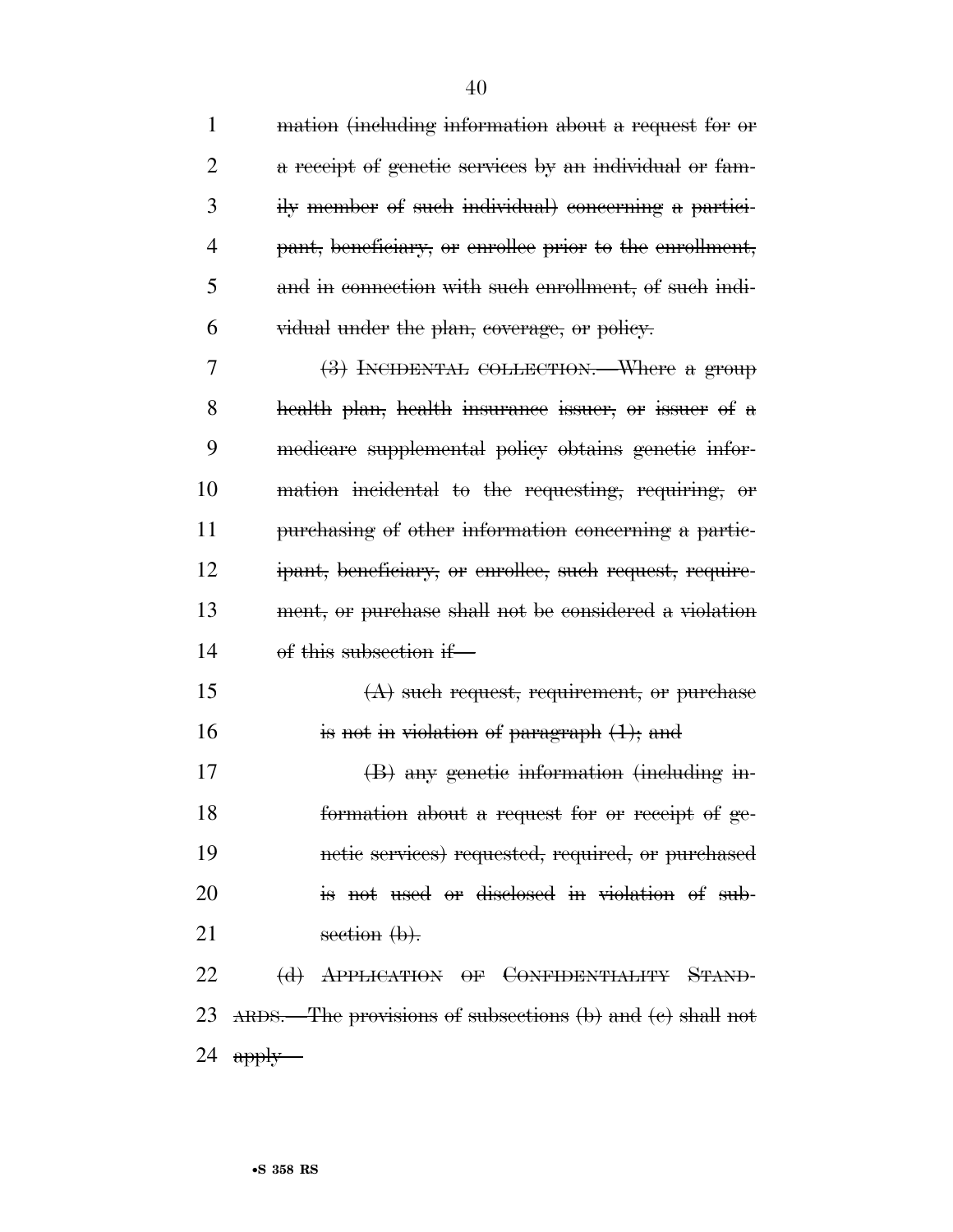| $\mathbf{1}$   | $(1)$ to group health plans, health insurance                           |
|----------------|-------------------------------------------------------------------------|
| $\overline{2}$ | issuers, or issuers of medicare supplemental policies                   |
| 3              | that are not otherwise covered under the regulations                    |
| 4              | promulgated by the Secretary of Health and Human                        |
| 5              | Services under part $C$ of title $XI$ of the Social Secu-               |
| 6              | rity Act $(42 \text{ U.S.C. } 1320d \text{ et seq.})$ and section $264$ |
| 7              | of the Health Insurance Portability and Account-                        |
| 8              | ability Act of $1996$ (42 U.S.C. 1320d-2 note); and                     |
| 9              | $(2)$ to genetic information that is not considered                     |
| 10             | be individually-identifiable health information<br>ŧθ                   |
| 11             | under the regulations promulgated by the Secretary                      |
| 12             | of Health and Human Services under part $C$ of title                    |
| 13             | XI of the Social Security Act (42 U.S.C. 1320d et                       |
| 14             | seq.) and section 264 of the Health Insurance Port-                     |
| 15             | ability and Accountability Act of 1996 (42 U.S.C.                       |
| 16             | $1320d - 2$ note).                                                      |
| 17             | (e) ENFORCEMENT. $-A$ group health plan, health in-                     |
|                |                                                                         |

 surance issuer, or issuer of a medicare supplemental policy that violates a provision of this section shall be subject to the penalties described in sections 1176 and 1177 of the Social Security Act (42 U.S.C. 1320d–5 and 1320d–  $22\quad 6)$  in the same manner and to the same extent that such 23 penalties apply to violations of part  $C$  of title  $XI$  of such Act.

25 (f) PREEMPTION.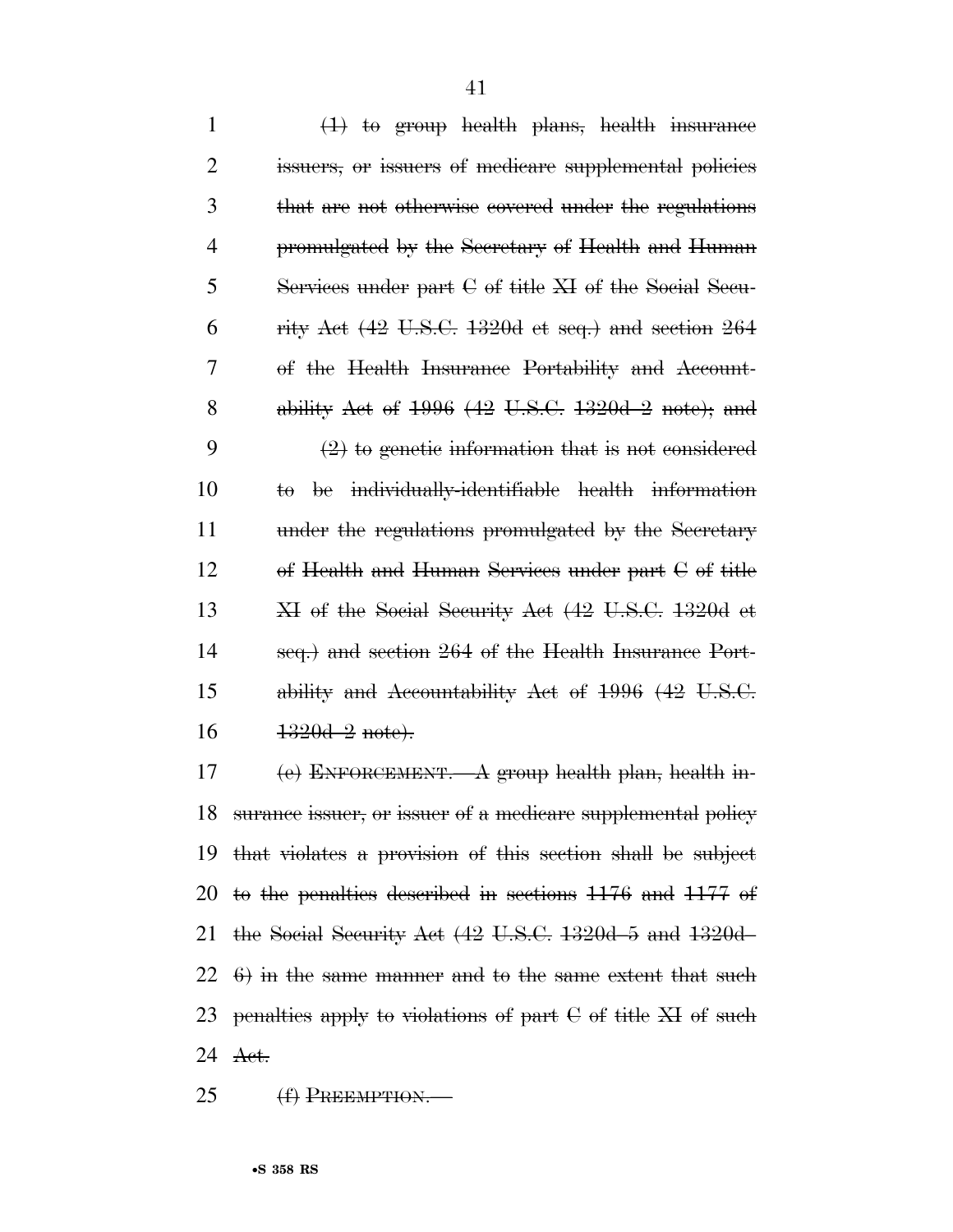(1) IN GENERAL.—A provision or requirement under this section or a regulation promulgated under this section shall supersede any contrary provision of State law unless such provision of State law imposes requirements, standards, or implementation speci- fications that are more stringent than the require- ments, standards, or implementation specifications imposed under this section or such regulations. No penalty, remedy, or cause of action to enforce such a State law that is more stringent shall be pre-11 empted by this section.

 (2) RULE OF CONSTRUCTION.—Nothing in paragraph (1) shall be construed to establish a pen-14 alty, remedy, or cause of action under State law if such penalty, remedy, or cause of action is not oth-erwise available under such State law.

17 (g) COORDINATION WITH PRIVACY REGULATIONS. The Secretary shall implement and administer this section in a manner that is consistent with the implementation and administration by the Secretary of the regulations promulgated by the Secretary of Health and Human Serv- ices under part C of title XI of the Social Security Act (42 U.S.C. 1320d et seq.) and section 264 of the Health 24 Insurance Portability and Accountability Act of 1996 (42 U.S.C. 1320d–2 note).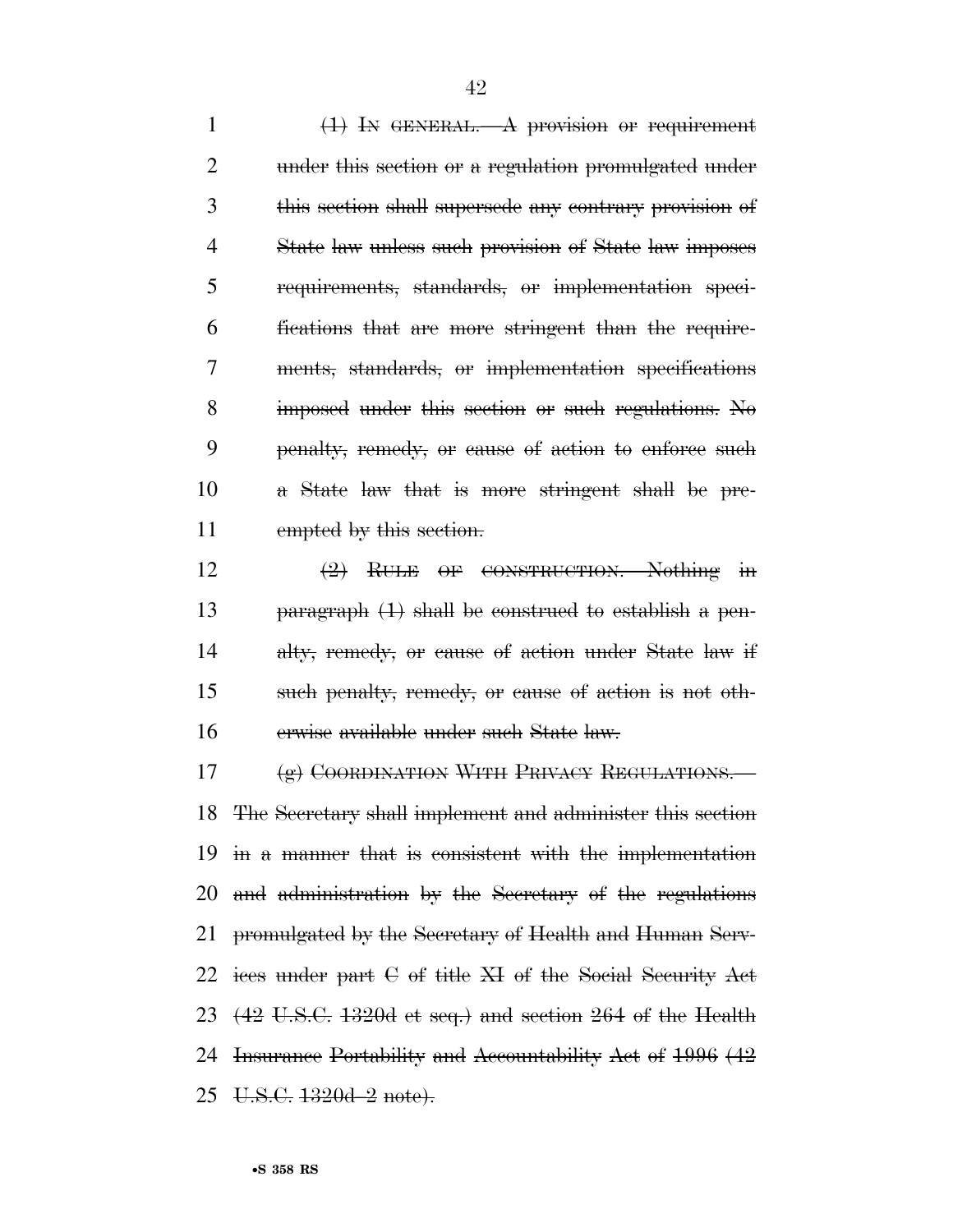43

#### 1 (h) DEFINITIONS.—In this section:

2 <del>(1) GENETIC INFORMATION; GENETIC SERV-</del> 3 ICES.—The terms "family member", "genetic infor-4 mation", "genetic services", and "genetic test" have 5 the meanings given such terms in section 2791 of 6 the Public Health Service Act (42 U.S.C. 300gg–  $7 \qquad 91$ , as amended by this Act.

8 (2) GROUP HEALTH PLAN; HEALTH INSURANCE 9 ISSUER.—The terms ''group health plan'' and 10 ''health insurance issuer'' include only those plans 11 and issuers that are covered under the regulations 12 described in subsection  $(d)(1)$ .

13 (3) ISSUER OF A MEDICARE SUPPLEMENTAL 14 POLICY.—The term "issuer of a medicare supple-15 mental policy'' means an issuer described in section 16 1882 of the Social Security Act (42 U.S.C. 1395ss). 17 (4) SECRETARY.—The term ''Secretary'' means 18 the Secretary of Health and Human Services.

#### 19 **SEC. 105. ASSURING COORDINATION.**

 $20 \text{ (a) }$  In GENERAL.—Except as provided in subsection (b), the Secretary of the Treasury, the Secretary of Health and Human Services, and the Secretary of Labor shall en- sure, through the execution of an interagency memo-randum of understanding among such Secretaries, that—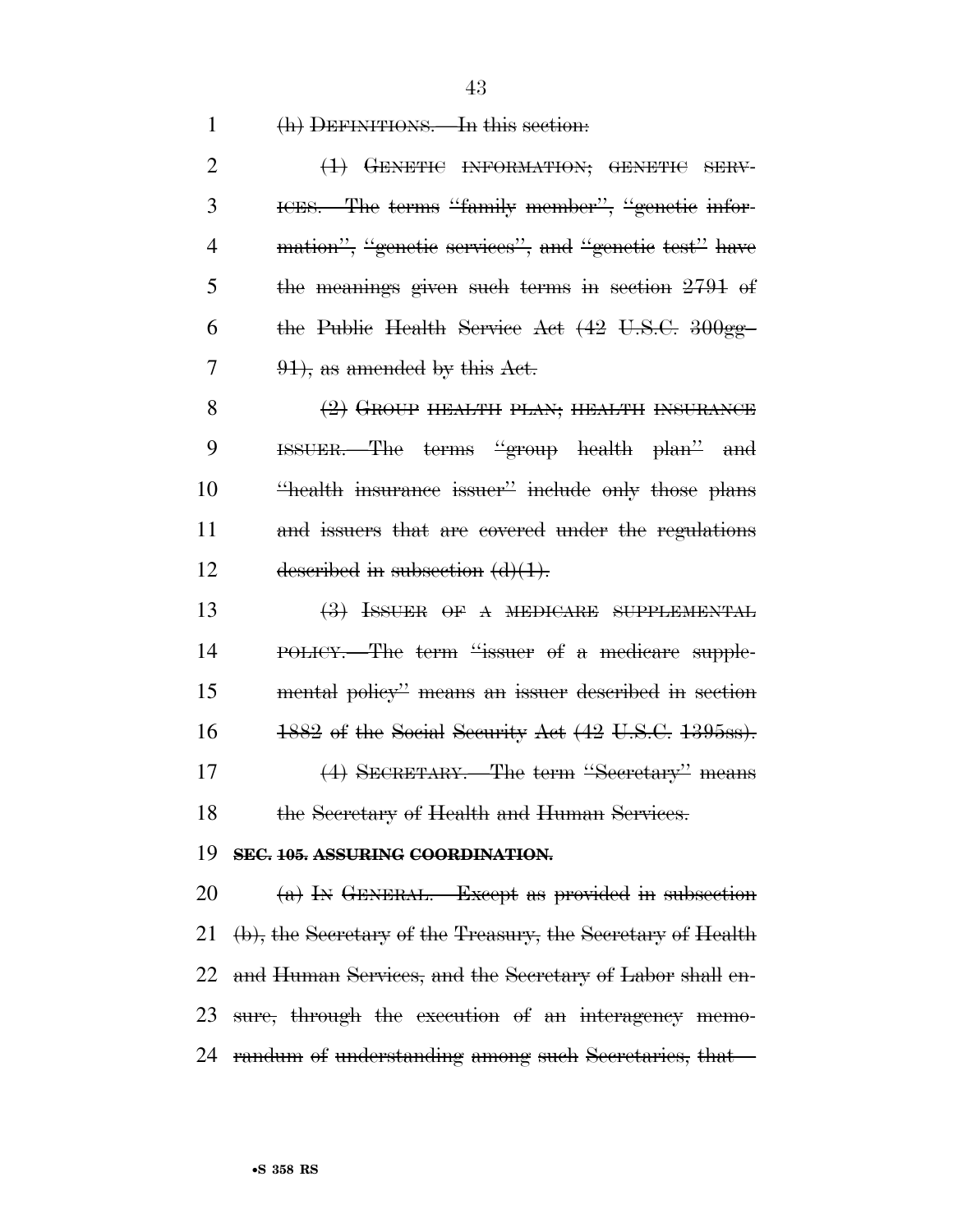(1) regulations, rulings, and interpretations issued by such Secretaries relating to the same mat- ter over which two or more such Secretaries have re- sponsibility under this title (and the amendments made by this title) are administered so as to have the same effect at all times; and (2) coordination of policies relating to enforcing the same requirements through such Secretaries in order to have a coordinated enforcement strategy that avoids duplication of enforcement efforts and 11 assigns priorities in enforcement. (b) AUTHORITY OF THE SECRETARY.—The Secretary of Health and Human Services has the sole authority to promulgate regulations to implement section 104. **SEC. 106. REGULATIONS; EFFECTIVE DATE.**  (a) REGULATIONS.—Not later than 1 year after the date of enactment of this title, the Secretary of Labor, the Secretary of Health and Human Services, and the Sec- retary of the Treasury shall issue final regulations in an 20 accessible format to carry out this title. 21 (b) EFFECTIVE DATE.—Except as provided in sec-tion 103, the amendments made by this title shall take

23 effect on the date that is 18 months after the date of en-

24 actment of this Act.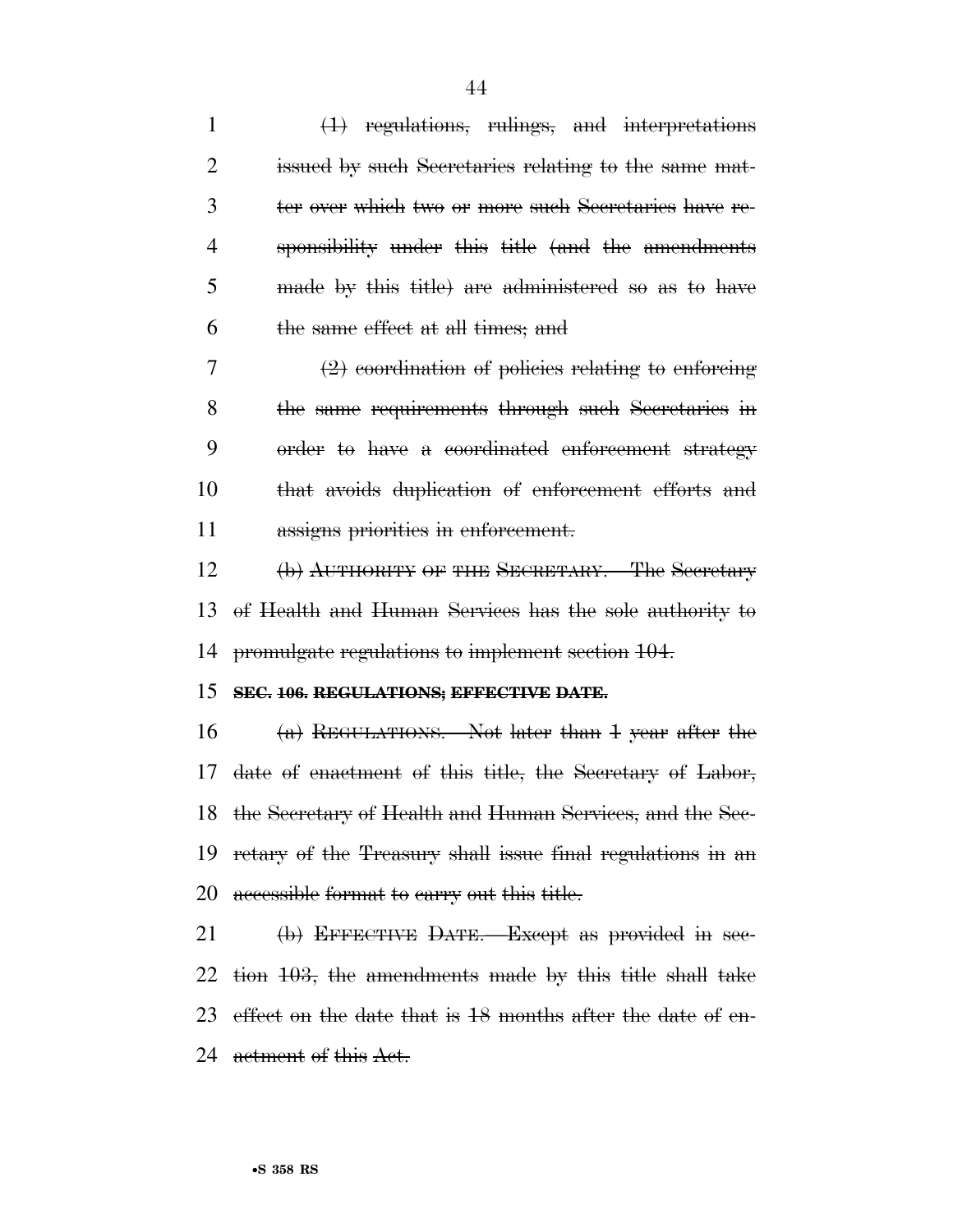# **TITLE II—PROHIBITING EM- PLOYMENT DISCRIMINATION ON THE BASIS OF GENETIC INFORMATION**

### **SEC. 201. DEFINITIONS.**

In this title:

 (1) COMMISSION.—The term ''Commission'' means the Equal Employment Opportunity Commis- sion as created by section 705 of the Civil Rights 10 Act of 1964 (42 U.S.C. 2000e–4).

 (2) EMPLOYEE; EMPLOYER; EMPLOYMENT **AGENCY**; LABOR ORGANIZATION; MEMBER.

13 (A) In GENERAL.—The term "employee" means—

 (i) an employee (including an appli-16 cant), as defined in section 701(f) of the Civil Rights Act of 1964 (42 U.S.C.  $2000e(f)$ ;

19 (ii) a State employee (including an ap-20 plicant) described in section  $304(a)$  of the Government Employee Rights Act of 1991 22  $(42 \text{ U.S.C. } 2000 \text{ e} - 16 \text{ e(a)})$ ;

23 (iii) a covered employee (including an applicant), as defined in section 101 of the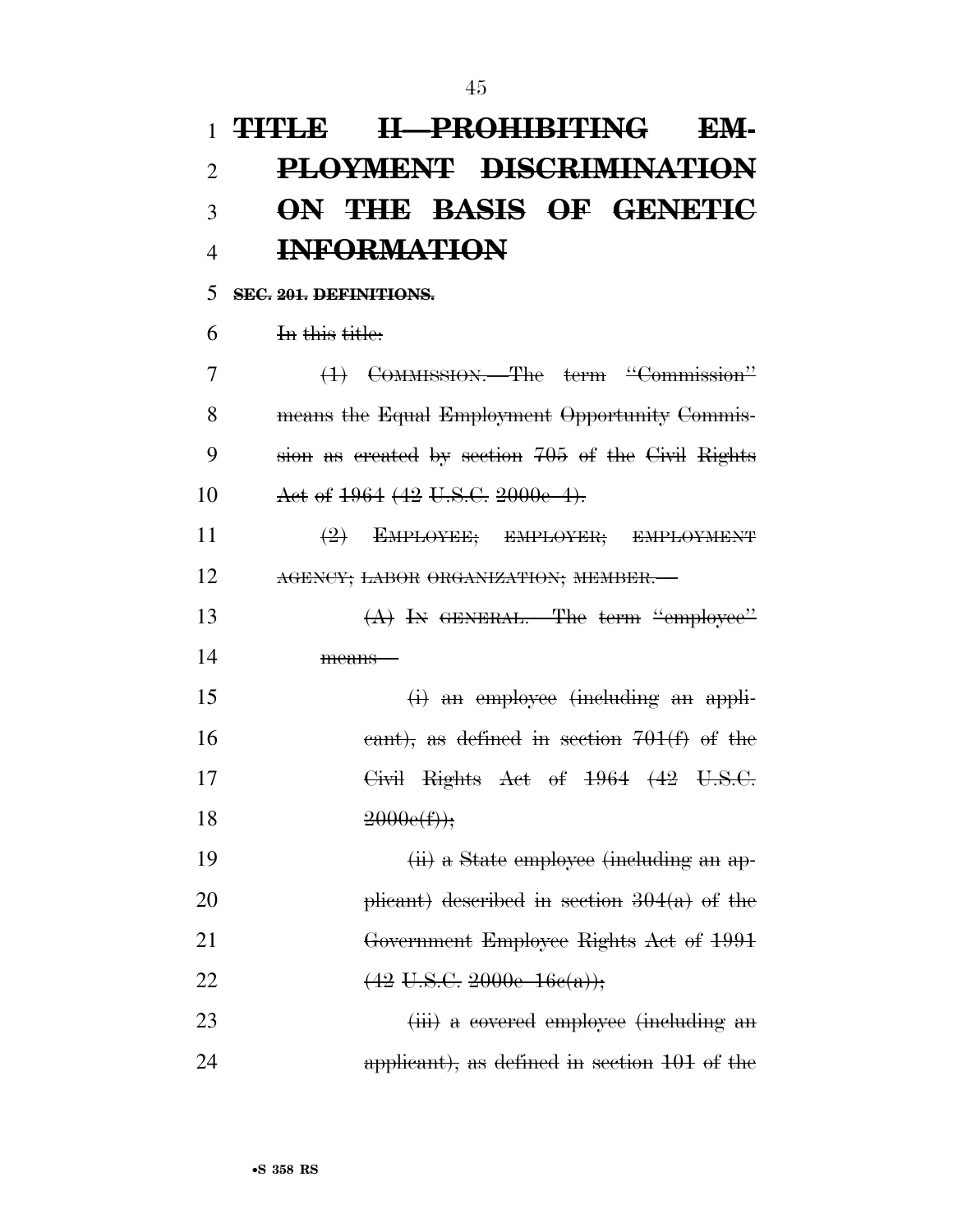| $\mathbf{1}$   | Congressional Accountability Act of 1995      |
|----------------|-----------------------------------------------|
| $\overline{2}$ | $(2 \text{ U.S.C. } 1301);$                   |
| 3              | (iv) a covered employee (including an         |
| $\overline{4}$ | applicant), as defined in section $411(e)$ of |
| 5              | <del>title 3, United States Code; or</del>    |
| 6              | $(v)$ an employee or applicant to which       |
| 7              | section $717(a)$ of the Civil Rights Act of   |
| 8              | $1964$ (42 U.S.C. 2000e– $16(a)$ ) applies.   |
| 9              | (B) EMPLOYER.—The term "employer"             |
| 10             | means—                                        |
| 11             | (i) an employer (as defined in section        |
| 12             | $701(b)$ of the Civil Rights Act of 1964 (42  |
| 13             | U.S.C. 2000e(b));                             |
| 14             | (ii) an entity employing a State em-          |
| 15             | ployee described in section $304(a)$ of the   |
| 16             | Government Employee Rights Act of 1991;       |
| 17             | (iii) an employing office, as defined in      |
| 18             | section 101 of the Congressional Account-     |
| 19             | ability Act of 1995;                          |
| 20             | (iv) an employing office, as defined in       |
| 21             | section $411(e)$ of title 3, United States    |
| 22             | <del>Code; or</del>                           |
| 23             | $(v)$ an entity to which section $717(a)$     |
| 24             | of the Civil Rights Act of 1964 applies.      |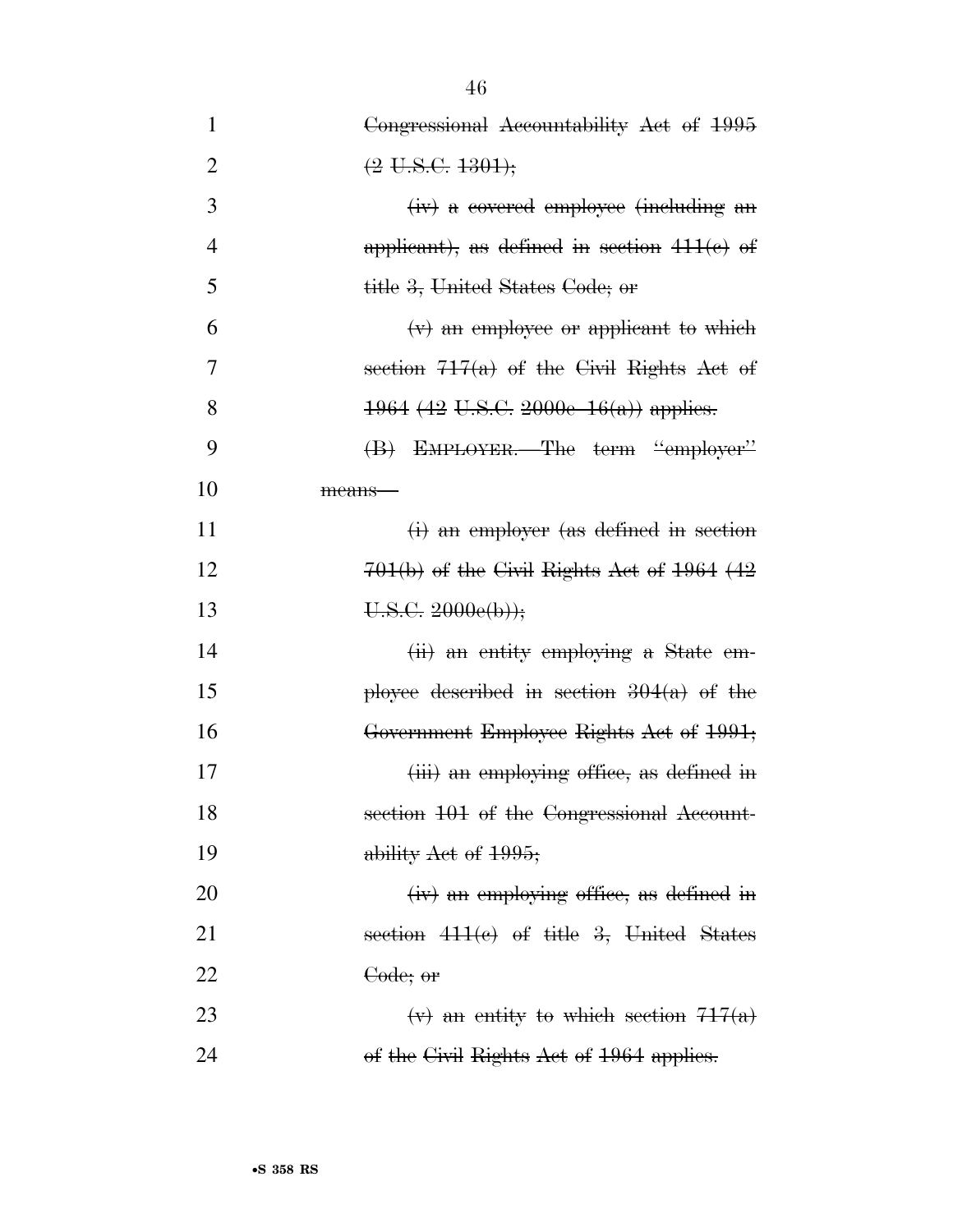| 1              | (C) EMPLOYMENT AGENCY; LABOR ORGA-                           |
|----------------|--------------------------------------------------------------|
| $\overline{2}$ | NIZATION. The terms "employment agency"                      |
| 3              | and "labor organization" have the meanings                   |
| 4              | given the terms in section $701$ of the Civil                |
| 5              | Rights Act of 1964 (42 U.S.C. 2000e).                        |
| 6              | (D) MEMBER.—The term "member", with                          |
| 7              | respect to a labor organization, includes an ap-             |
| 8              | plicant for membership in a labor organization.              |
| 9              | (3) FAMILY MEMBER.—The term "family mem-                     |
| 10             | ber" means with respect to an individual—                    |
| 11             | $(A)$ the spouse of the individual;                          |
| 12             | $\langle B \rangle$ a dependent child of the individual, in- |
| 13             | eluding a child who is born to or placed for                 |
| 14             | adoption with the individual; and                            |
| 15             | $\Theta$ all other individuals related by blood to           |
| 16             | the individual or the spouse or child described              |
| 17             | in subparagraph $(A)$ or $(B)$ .                             |
| 18             | (4) GENETIC INFORMATION.                                     |
| 19             | $(A)$ In GENERAL.—Except as provided in                      |
| 20             | subparagraph $(B)$ , the term "genetic informa-              |
| 21             | tion" means information about—                               |
| 22             | $(i)$ an individual's genetic tests;                         |
| 23             | (ii) the genetic tests of family mem-                        |
| 24             | bers of the individual; or                                   |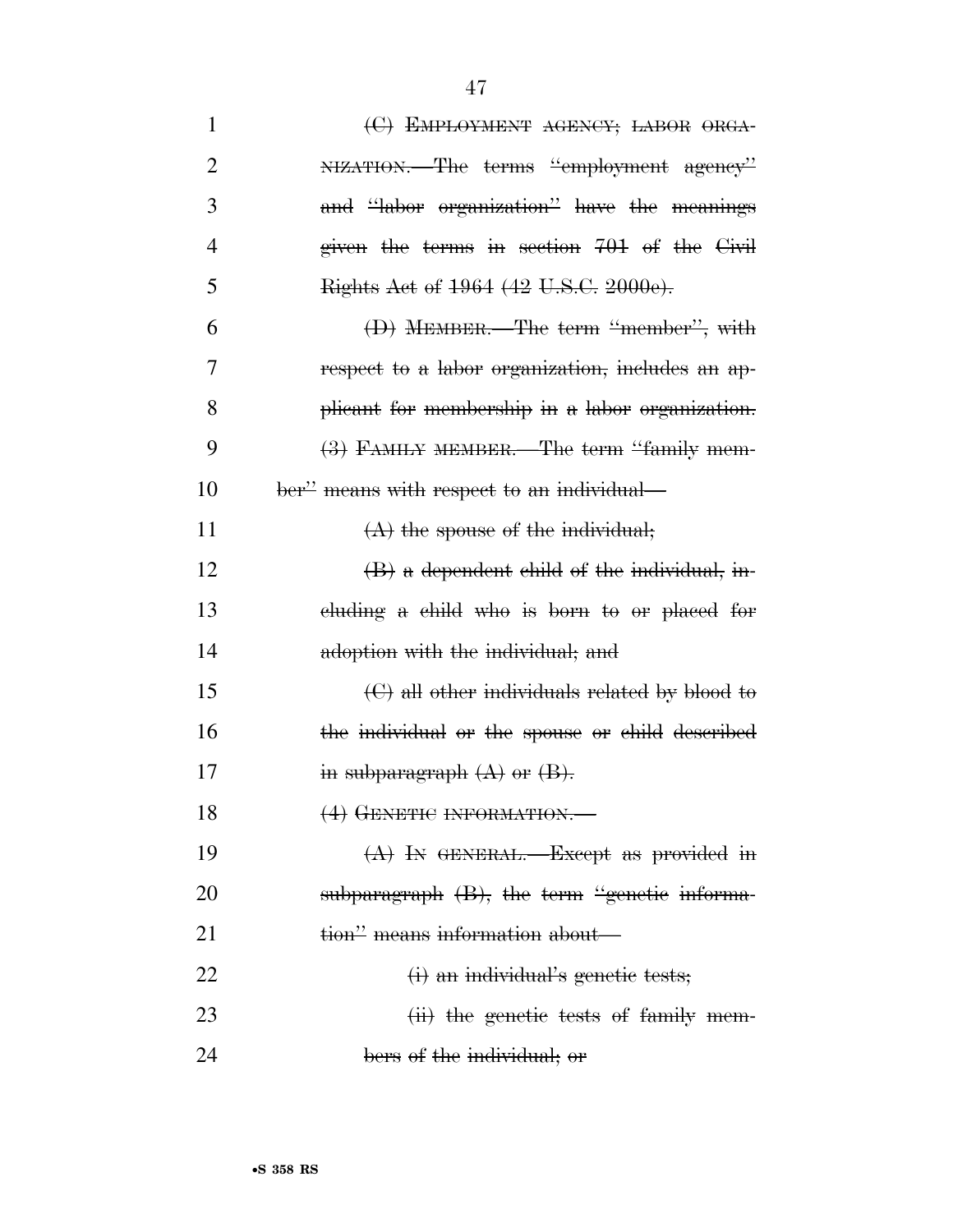1 (iii) the occurrence of a disease or dis- order in family members of the individual. (B) EXCEPTIONS.—The term ''genetic in- formation'' shall not include information about 5 the sex or age of an individual.  $(5)$  GENETIC MONITORING. The term "genetic monitoring'' means the periodic examination of em- ployees to evaluate acquired modifications to their genetic material, such as chromosomal damage or evidence of increased occurrence of mutations, that may have developed in the course of employment due to exposure to toxic substances in the workplace, in order to identify, evaluate, and respond to the ef- fects of or control adverse environmental exposures 15 in the workplace. (6) GENETIC SERVICES.—The term ''genetic services'' means—  $(A)$  a genetic test; (B) genetic counseling (such as obtaining, interpreting or assessing genetic information); 21  $\theta$ r 22 <del>(C)</del> genetic education.  $(7)$  GENETIC TEST. 24 (A) In GENERAL.—The term "genetic 25 test" means the analysis of human DNA, RNA,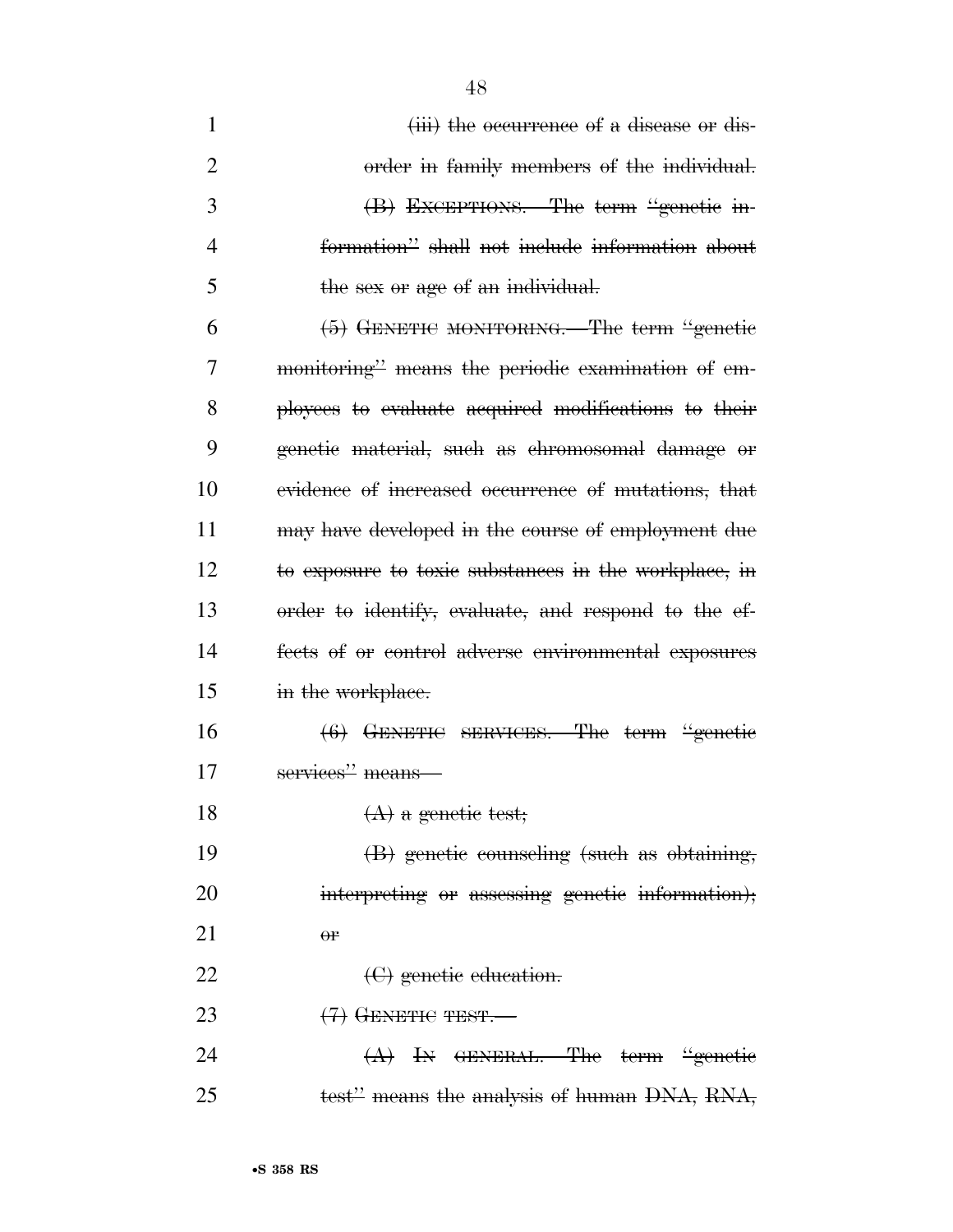chromosomes, proteins, or metabolites, that de- tects genotypes, mutations, or chromosomal changes.

4 (B) EXCEPTION.—The term "genetic test" does not mean an analysis of proteins or me- tabolites that does not detect genotypes, mutations, or chromosomal changes.

#### **SEC. 202. EMPLOYER PRACTICES.**

9  $(a)$  USE OF GENETIC INFORMATION. It shall be an unlawful employment practice for an employer—

 $(1)$  to fail or refuse to hire or to discharge any employee, or otherwise to discriminate against any employee with respect to the compensation, terms, conditions, or privileges of employment of the em- ployee, because of genetic information with respect to the employee (or information about a request for or the receipt of genetic services by such employee or family member of such employee); or

 $\left(2\right)$  to limit, segregate, or classify the employees of the employer in any way that would deprive or 21 tend to deprive any employee of employment oppor- tunities or otherwise adversely affect the status of the employee as an employee, because of genetic in- formation with respect to the employee (or informa-tion about a request for or the receipt of genetic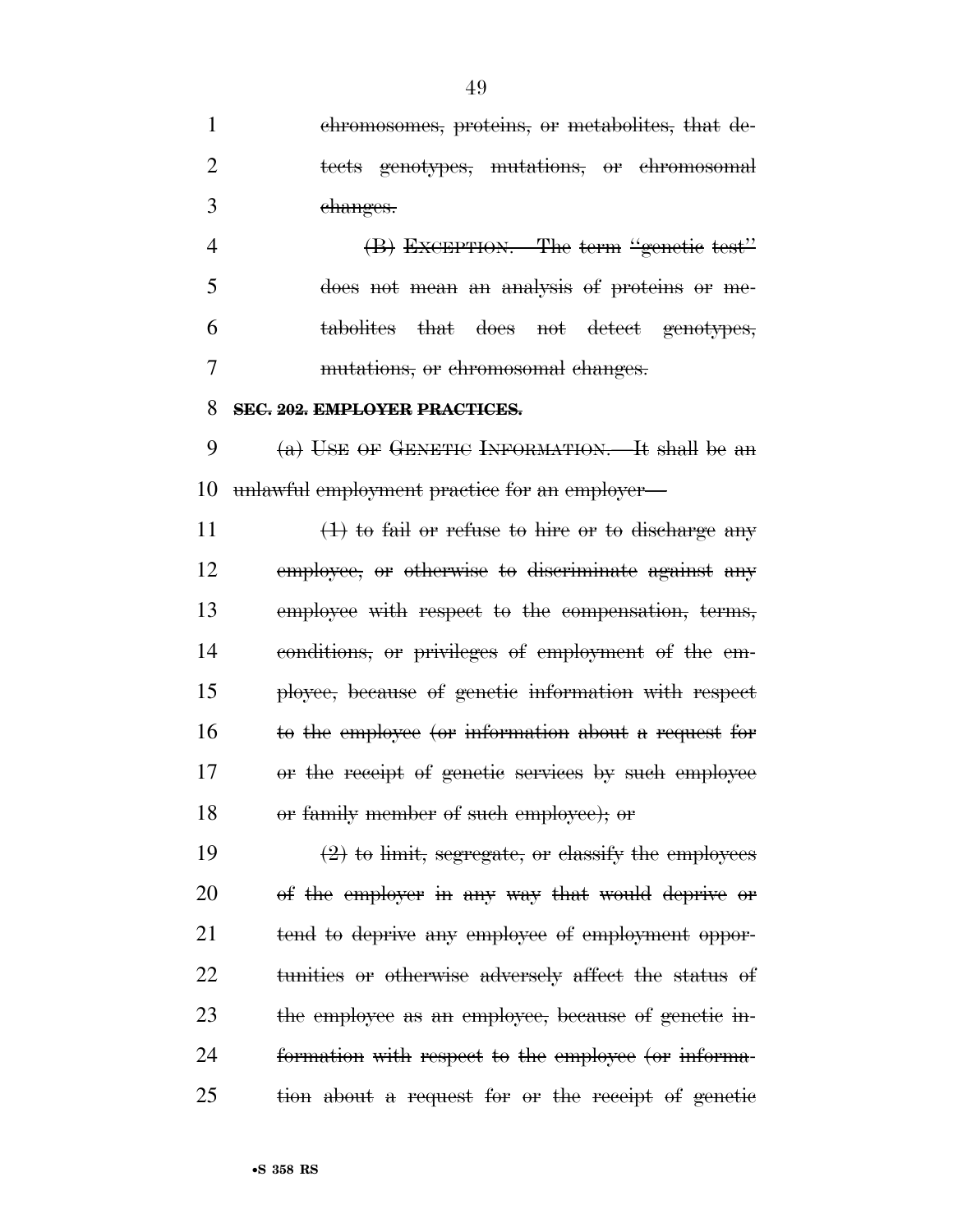services by such employee or family member of such 2 employee).

 (b) ACQUISITION OF GENETIC INFORMATION.—It shall be an unlawful employment practice for an employer to request, require, or purchase genetic information with respect to an employee or a family member of the em- ployee (or information about a request for the receipt of genetic services by such employee or a family member of 9 such employee) except—

10 (1) where an employer inadvertently requests or requires family medical history of the employee or family member of the employee;

13  $(2)$  where—

 $(A)$  health or genetic services are offered by the employer, including such services offered as part of a bona fide wellness program;

 (B) the employee provides prior, knowing, voluntary, and written authorization;

 (C) only the employee (or family member 20 if the family member is receiving genetic serv- ices) and the licensed health care professional or board certified genetic counselor involved in providing such services receive individually iden- tifiable information concerning the results of such services; and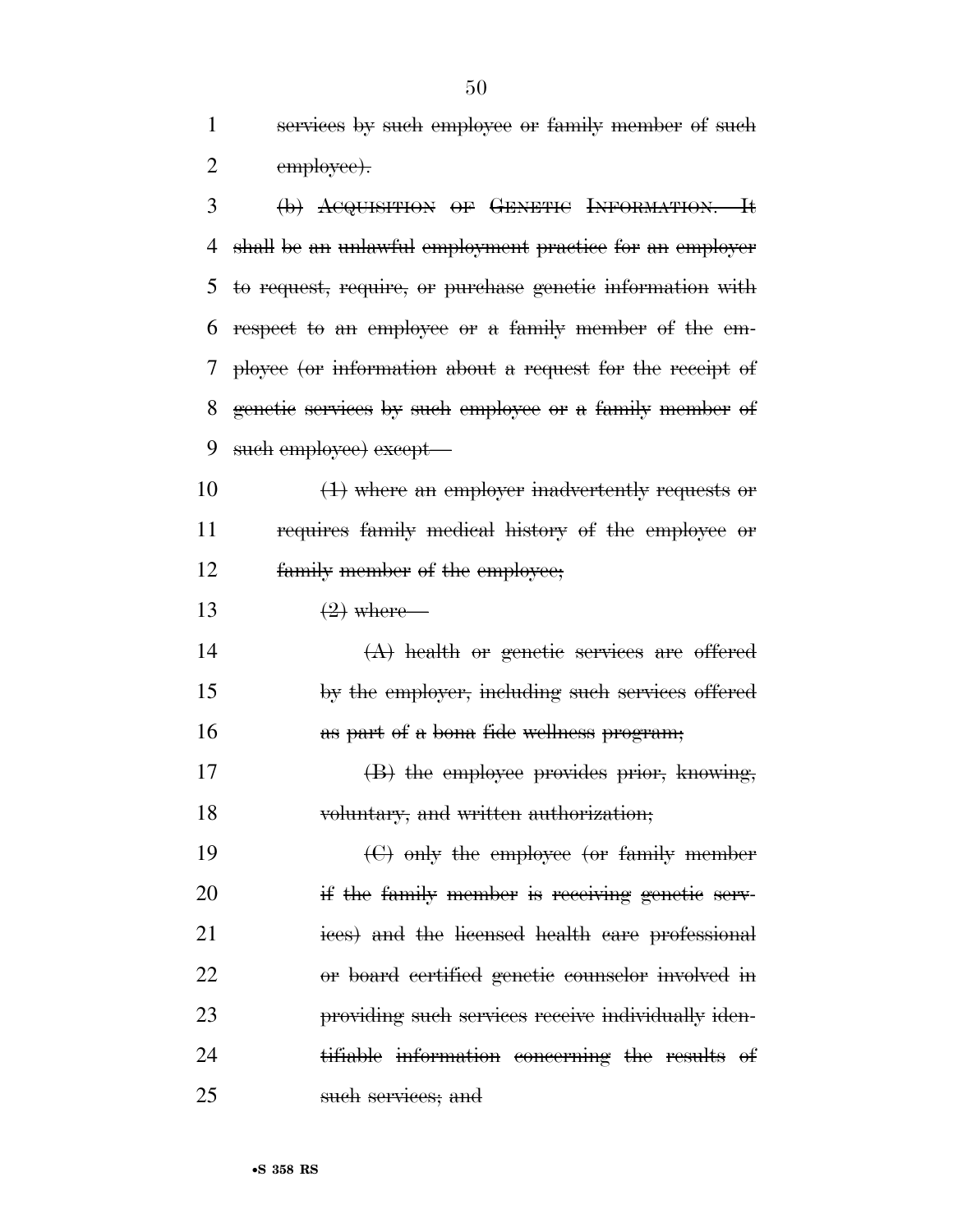| $\mathbf{1}$   | $(D)$ any individually identifiable genetic in-                   |
|----------------|-------------------------------------------------------------------|
| $\overline{2}$ | formation provided under subparagraph $(C)$ in                    |
| 3              | connection with the services provided under                       |
| 4              | subparagraph $(A)$ is only available for purposes                 |
| 5              | of such services and shall not be disclosed to                    |
| 6              | the employer except in aggregate terms that do                    |
| 7              | not disclose the identity of specific employees;                  |
| 8              | $\left(\frac{3}{2}\right)$ where an employer requests or requires |
| 9              | family medical history from the employee to comply                |
| 10             | with the certification provisions of section 103 of the           |
| 11             | Family and Medical Leave Act of 1993 (29 U.S.C.                   |
| 12             | 2613) or such requirements under State family and                 |
| 13             | medical leave laws;                                               |
| 14             | $(4)$ where an employer purchases documents                       |
| 15             | that are commercially and publicly available (includ-             |
| 16             | ing newspapers, magazines, periodicals, and books,                |
| 17             | not including medical databases or court<br><del>but</del>        |
| 18             | records) that include family medical history; or                  |
| 19             | $(5)$ where the information involved is to be used                |
| 20             | for genetic monitoring of the biological effects of               |
| 21             | toxic substances in the workplace, but only if—                   |
| 22             | $(A)$ the employer provides written notice of                     |
| 23             | the genetic monitoring to the employee;                           |
| 24             | $(B)(i)$ the employee provides prior, know-                       |
| 25             | ing, voluntary, and written authorization; or                     |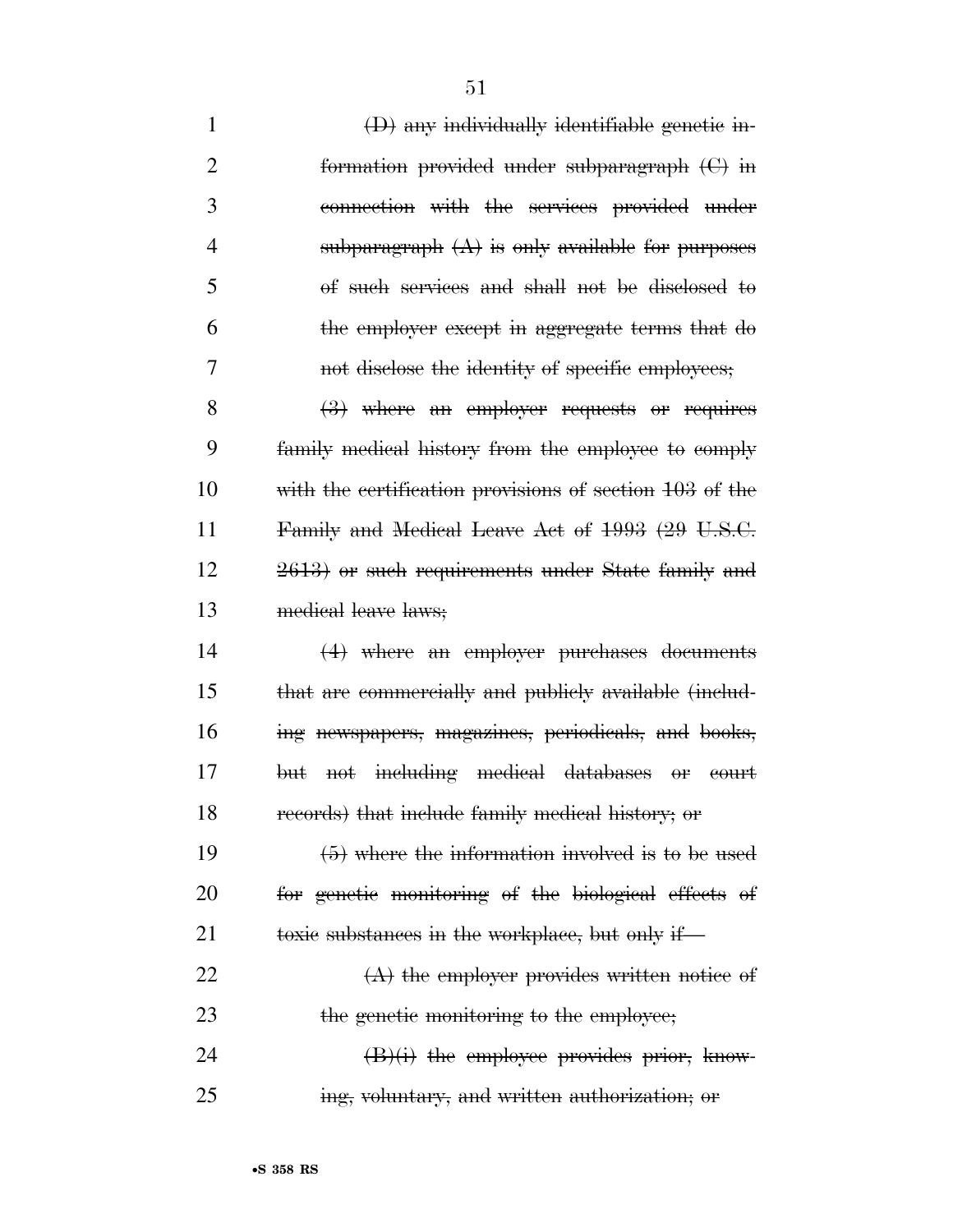| $\mathbf{1}$   | (ii) the genetic monitoring is required by               |
|----------------|----------------------------------------------------------|
| $\overline{2}$ | Federal or State law;                                    |
| 3              | $\Theta$ the employee is informed of individual          |
| $\overline{4}$ | monitoring results;                                      |
| 5              | $(D)$ the monitoring is in compliance with —             |
| 6              | (i) any Federal genetic monitoring                       |
| 7              | regulations, including any such regulations              |
| 8              | that may be promulgated by the Secretary                 |
| 9              | of Labor pursuant to the Occupational                    |
| 10             | Safety and Health Act of 1970 (29 U.S.C.                 |
| 11             | 651 et seq.), the Federal Mine Safety and                |
| 12             | <del>Health Act of 1977 (30 U.S.C. 801 et</del>          |
| 13             | seq.), or the Atomic Energy Act of 1954                  |
| 14             | $(42 \text{ U.S.C. } 2011 \text{ et seq.}); \text{ or }$ |
| 15             | (ii) State genetic monitoring regula-                    |
| 16             | tions, in the case of a State that is imple-             |
| 17             | menting genetic monitoring regulations                   |
| 18             | under the authority of the Occupational                  |
| 19             | Safety and Health Act of 1970 (29 U.S.C.                 |
| 20             | $651$ et seq.); and                                      |
| 21             | (E) the employer, excluding any licensed                 |
| 22             | health care professional or board certified ge-          |
| 23             | netic counselor that is involved in the genetic          |
| 24             | monitoring program, receives the results of the          |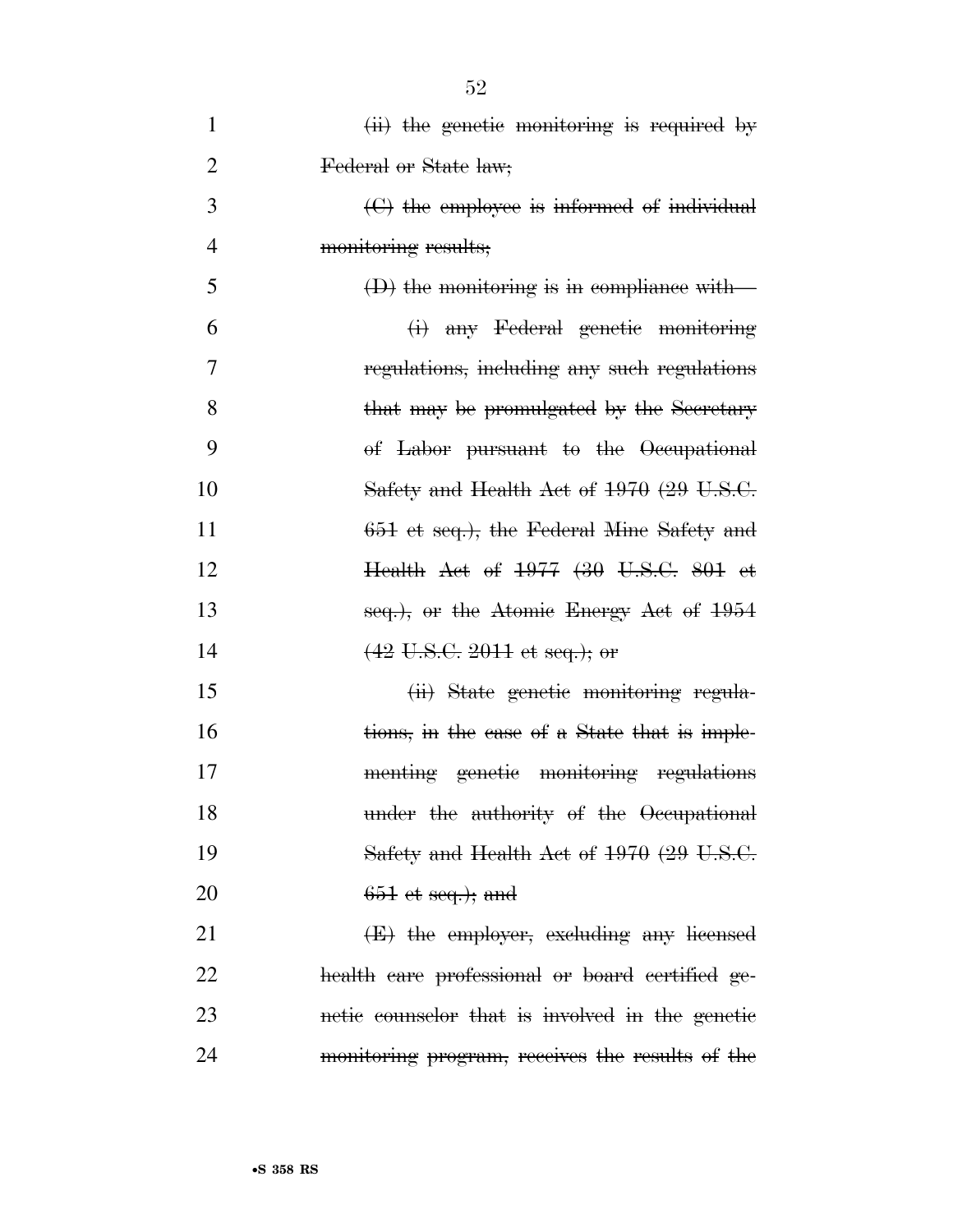monitoring only in aggregate terms that do not 2 disclose the identity of specific employees; (c) PRESERVATION OF PROTECTIONS.—In the case of information to which any of paragraphs (1) through (5) of subsection (b) applies, such information may not 6 be used in violation of paragraph  $(1)$  or  $(2)$  of subsection (a) or treated or disclosed in a manner that violates sec-

tion 206.

#### **SEC. 203. EMPLOYMENT AGENCY PRACTICES.**

10 (a) USE OF GENETIC INFORMATION.—It shall be an unlawful employment practice for an employment agen- $\epsilon y$ 

 (1) to fail or refuse to refer for employment, or otherwise to discriminate against, any individual be- cause of genetic information with respect to the indi- vidual (or information about a request for or the re-17 ceipt of genetic services by such individual or family 18 member of such individual);

 $\left(2\right)$  to limit, segregate, or classify individuals or fail or refuse to refer for employment any individual 21 in any way that would deprive or tend to deprive any individual of employment opportunities, or otherwise adversely affect the status of the individual as an employee, because of genetic information with re-spect to the individual (or information about a re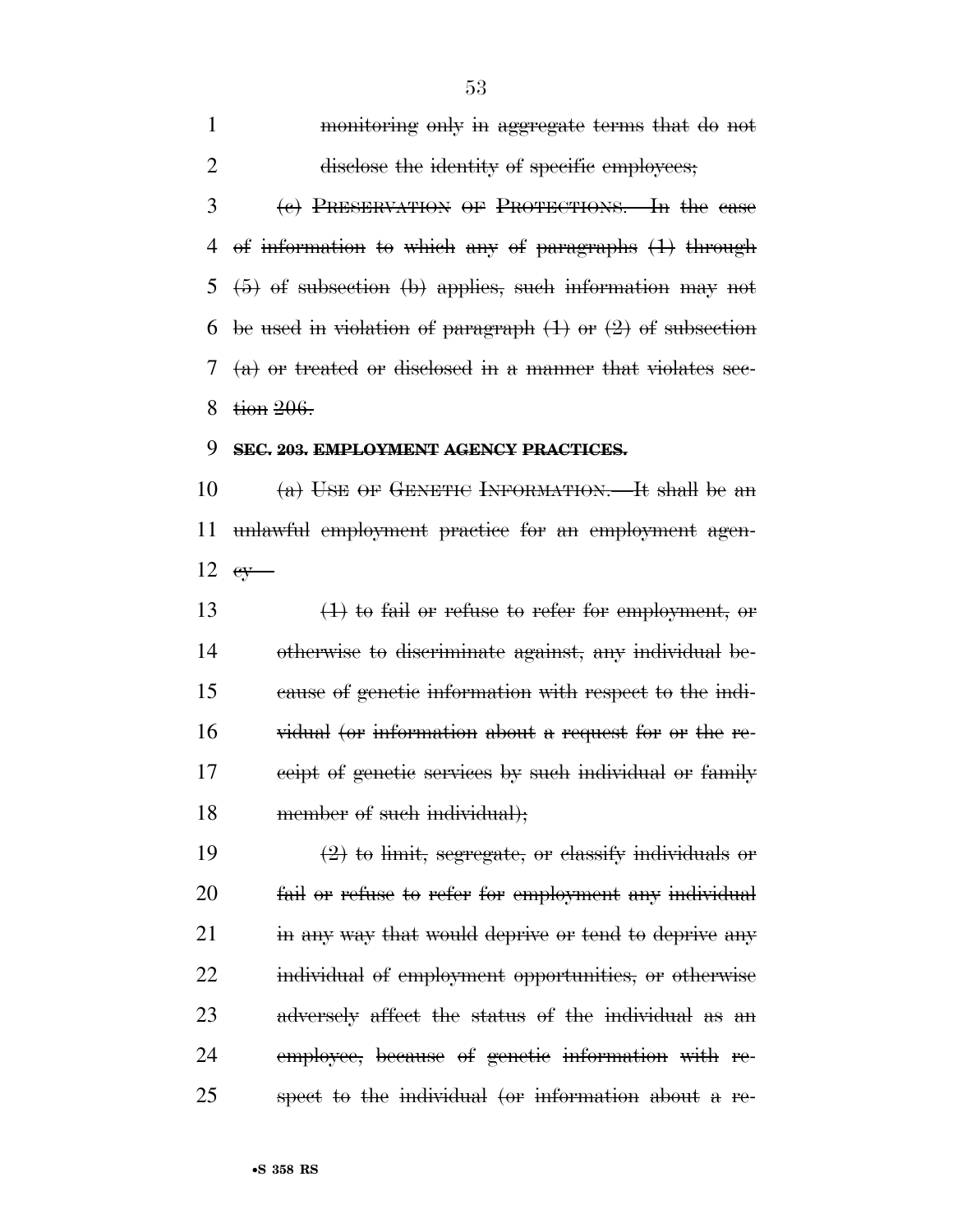1 quest for or the receipt of genetic services by such individual or family member of such individual); or  $3 \left(3\right)$  to cause or attempt to cause an employer to discriminate against an individual in violation of this title.

 (b) ACQUISITION OF GENETIC INFORMATION.—It shall be an unlawful employment practice for an employ- ment agency to request, require, or purchase genetic infor- mation with respect to an individual or a family member of the individual (or information about a request for the receipt of genetic services by such individual or a family 12 member of such individual) except-

 (1) where an employment agency inadvertently requests or requires family medical history of the in-dividual or family member of the individual;

- $16 \t\t (2)$  where—
- 17  $(A)$  health or genetic services are offered 18 by the employment agency, including such serv- ices offered as part of a bona fide wellness pro-gram;

 (B) the individual provides prior, knowing, voluntary, and written authorization;

 (C) only the individual (or family member 24 if the family member is receiving genetic serv-ices) and the licensed health care professional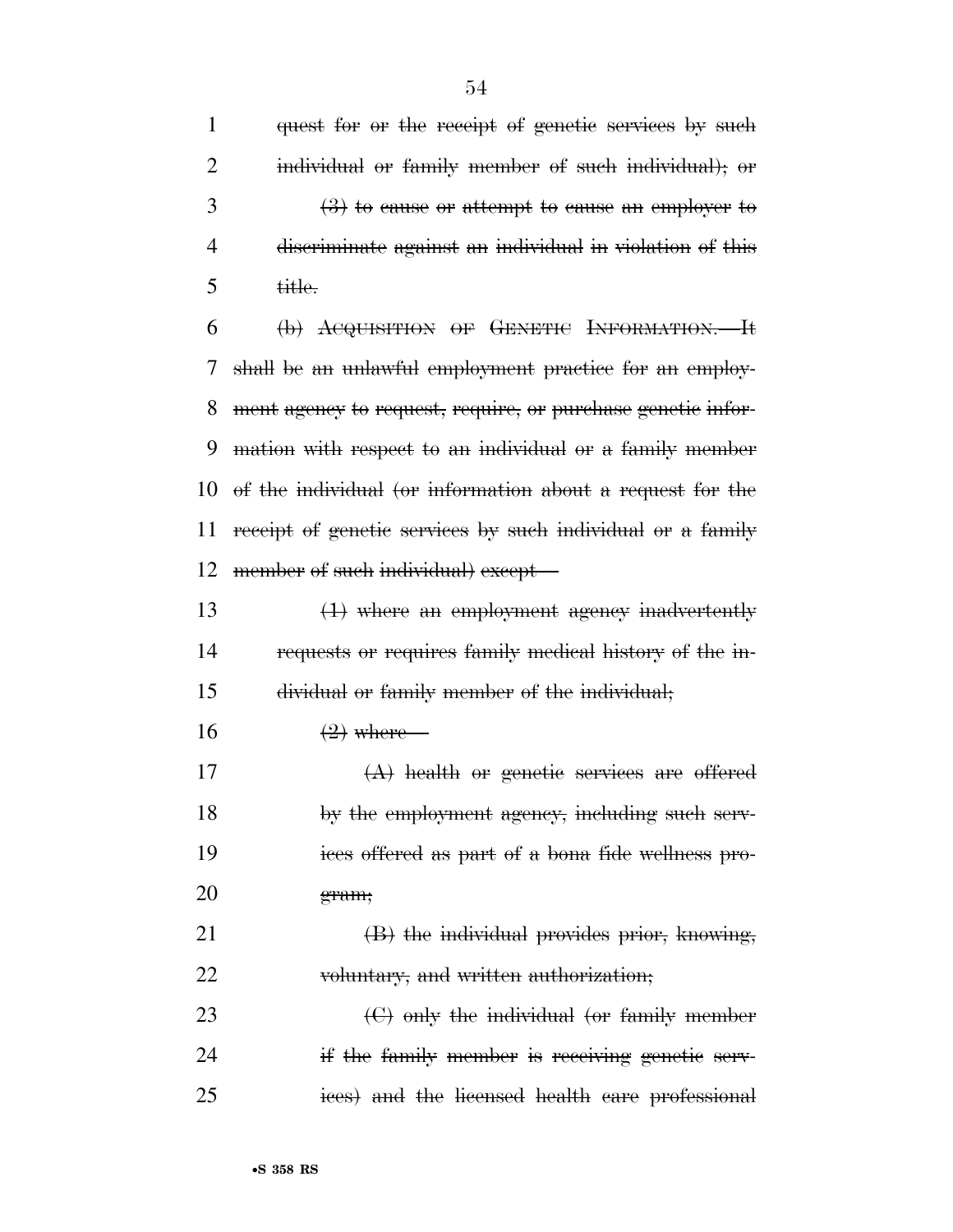| $\mathbf{1}$   | or board certified genetic counselor involved in             |
|----------------|--------------------------------------------------------------|
| $\overline{2}$ | providing such services receive individually iden-           |
| 3              | tifiable information concerning the results of               |
| 4              | such services; and                                           |
| 5              | $(D)$ any individually identifiable genetic in-              |
| 6              | formation provided under subparagraph $(C)$ in               |
| 7              | connection with the services provided under                  |
| 8              | subparagraph $(A)$ is only available for purposes            |
| 9              | of such services and shall not be disclosed to               |
| 10             | the employment agency except in aggregate                    |
| 11             | terms that do not disclose the identity of spe-              |
| 12             | eifie individuals;                                           |
| 13             | $(3)$ where an employment agency requests or re-             |
| 14             | quires family medical history from the individual to         |
| 15             | comply with the certification provisions of section          |
| 16             | 103 of the Family and Medical Leave Act of 1993              |
| 17             | $(29 \text{ U.S.C. } 2613)$ or such requirements under State |
| 18             | family and medical leave laws;                               |
| 19             | $(4)$ where an employment agency purchases                   |
| 20             | documents that are commercially and publicly avail-          |
| 21             | able (including newspapers, magazines, periodicals,          |
| 22             | and books, but not including medical databases or            |
|                |                                                              |

court records) that include family medical history; or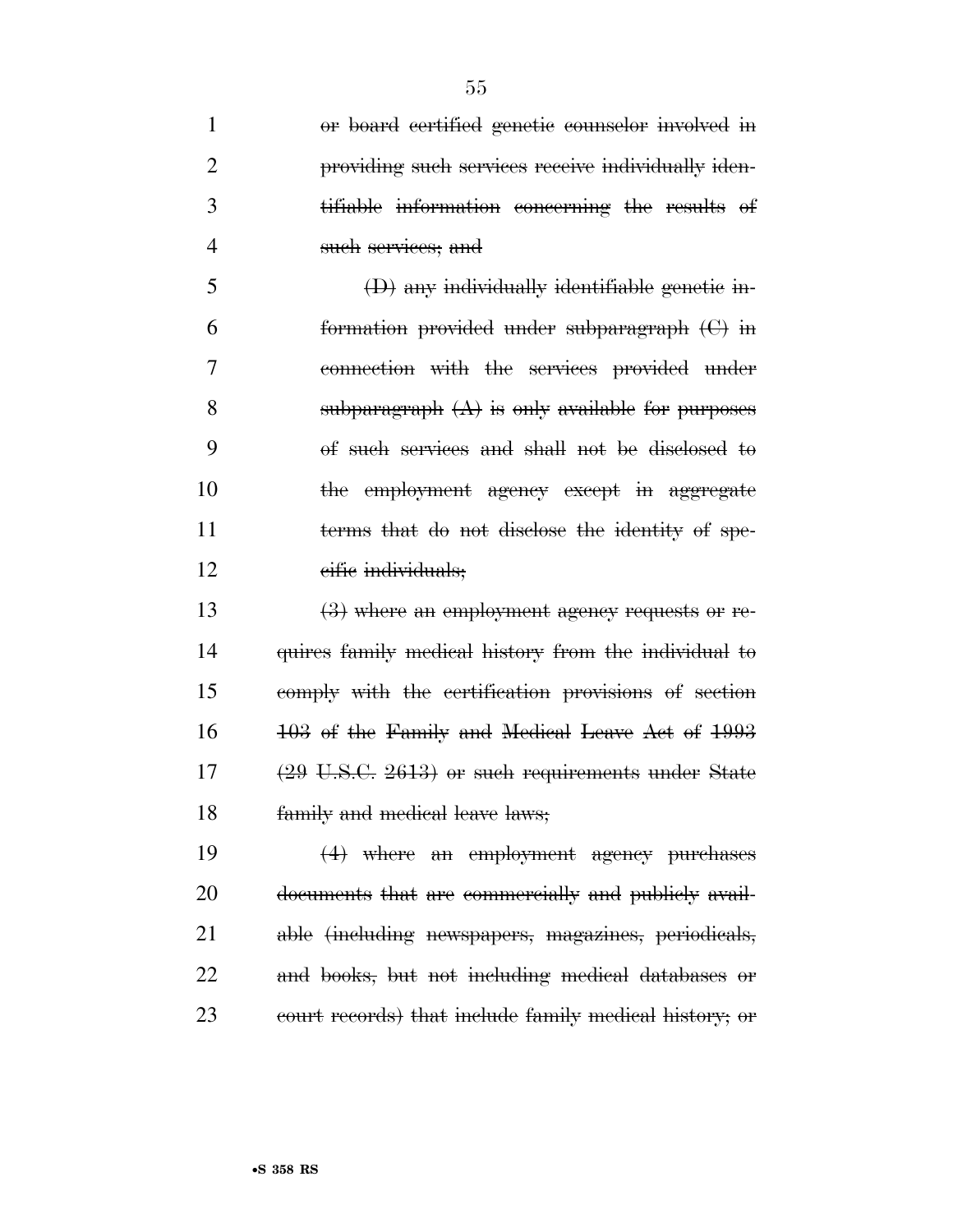| $\mathbf{1}$   | $(5)$ where the information involved is to be used  |
|----------------|-----------------------------------------------------|
| 2              | for genetic monitoring of the biological effects of |
| 3              | toxic substances in the workplace, but only if-     |
| $\overline{4}$ | $(A)$ the employment agency provides writ-          |
| 5              | ten notice of the genetic monitoring to the indi-   |
| 6              | <del>vidual;</del>                                  |
| 7              | $(B)(i)$ the individual provides prior, know-       |
| 8              | ing, voluntary, and written authorization; or       |
| 9              | $(ii)$ the genetic monitoring is required by        |
| 10             | Federal or State law;                               |
| 11             | $\Theta$ the individual is informed of individual   |
| 12             | monitoring results;                                 |
| 13             | $(D)$ the monitoring is in compliance with-         |
| 14             | (i) any Federal genetic monitoring                  |
| 15             | regulations, including any such regulations         |
| 16             | that may be promulgated by the Secretary            |
| 17             | of Labor pursuant to the Occupational               |
| 18             | Safety and Health Act of 1970 (29 U.S.C.            |
| 19             | 651 et seq.), the Federal Mine Safety and           |
| 20             | Health Act of 1977 (30 U.S.C. 801 et                |
| 21             | seq.), or the Atomic Energy Act of $1954$           |
| 22             | $(42 \text{ U.S.C. } 2011 \text{ et seq.});$ or     |
| 23             | (ii) State genetic monitoring regula-               |
| 24             | tions, in the case of a State that is imple-        |
| 25             | menting genetic monitoring regulations              |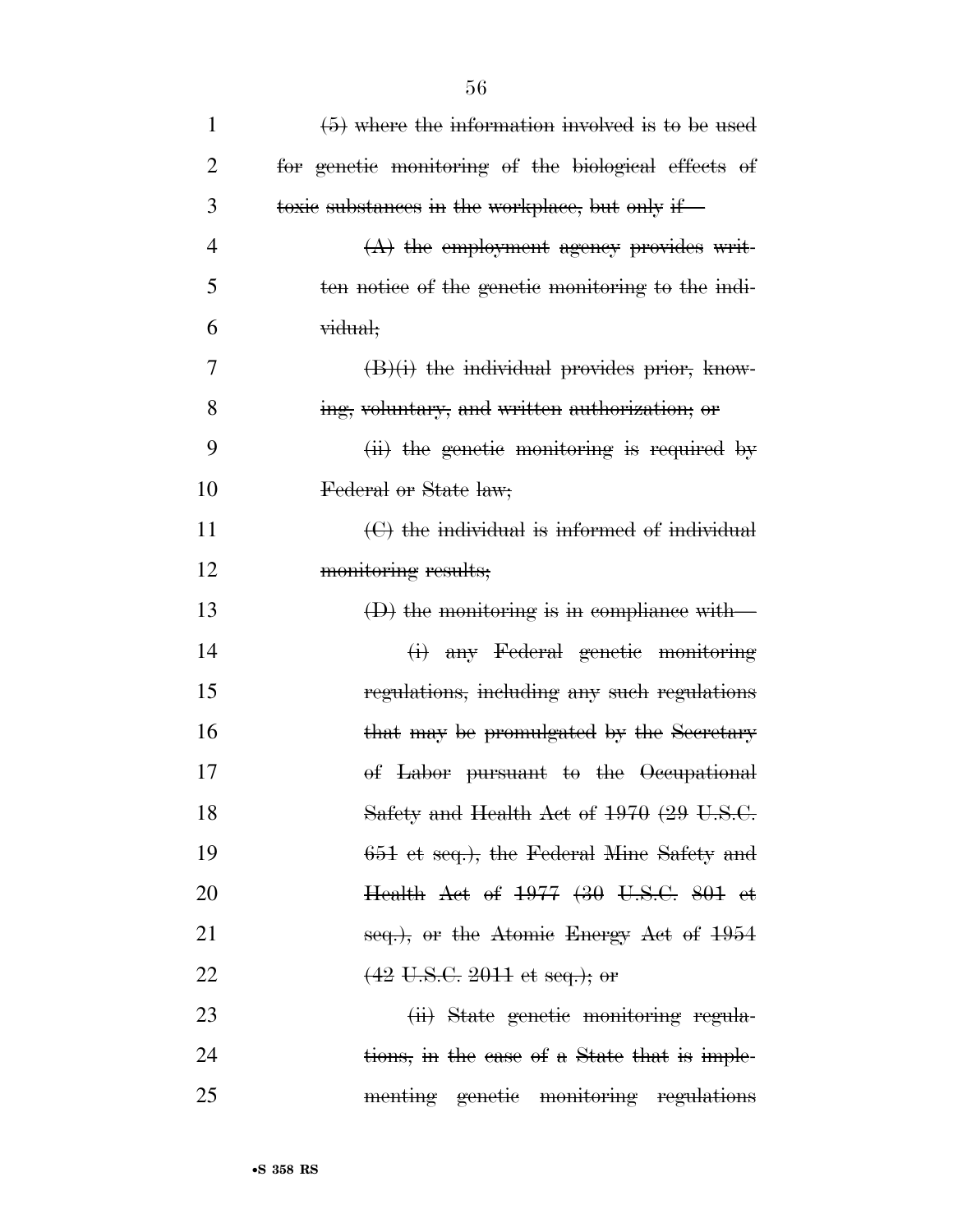| Safety and Health Act of $1970$ (29 U.S.C. |  |
|--------------------------------------------|--|
| -3<br>$651$ et seq.); and                  |  |

4 (E) the employment agency, excluding any licensed health care professional or board cer- tified genetic counselor that is involved in the genetic monitoring program, receives the results of the monitoring only in aggregate terms that do not disclose the identity of specific individ- $10 \qquad \qquad \text{uals:}$ 

 (c) PRESERVATION OF PROTECTIONS.—In the case of information to which any of paragraphs (1) through (5) of subsection (b) applies, such information may not 14 be used in violation of paragraph  $(1)$  or  $(2)$  of subsection 15 (a) or treated or disclosed in a manner that violates sec-tion 206.

#### **SEC. 204. LABOR ORGANIZATION PRACTICES.**

18 (a) USE OF GENETIC INFORMATION.—It shall be an unlawful employment practice for a labor organization—  $(1)$  to exclude or to expel from the membership of the organization, or otherwise to discriminate against, any member because of genetic information with respect to the member (or information about a 24 request for or the receipt of genetic services by such

25 member or family member of such member);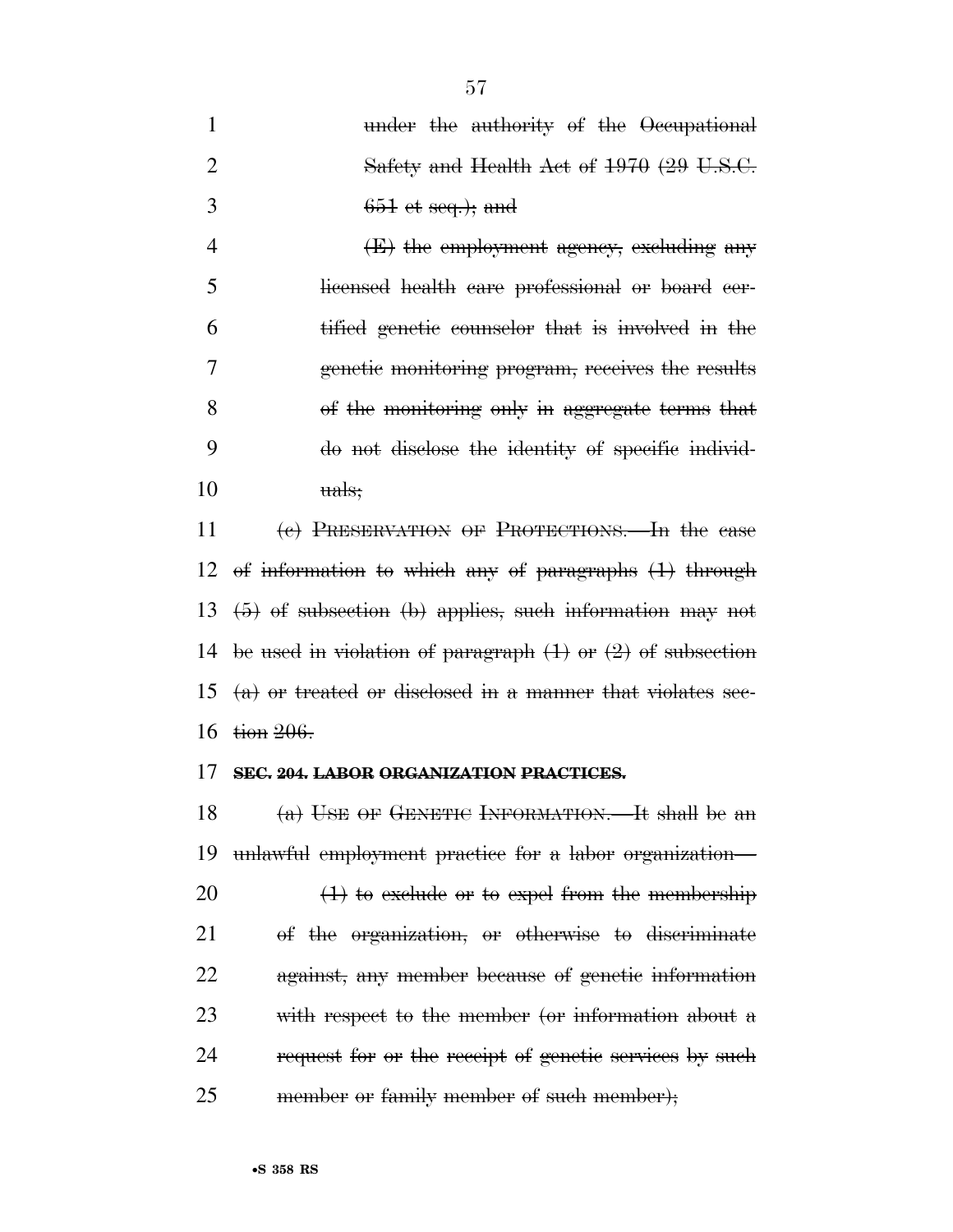$\left(2\right)$  to limit, segregate, or classify the members of the organization, or fail or refuse to refer for em- ployment any member, in any way that would de- prive or tend to deprive any member of employment opportunities, or otherwise adversely affect the sta- tus of the member as an employee, because of ge- netic information with respect to the member (or in- formation about a request for or the receipt of ge- netic services by such member or family member of such member); or

11  $\left(3\right)$  to cause or attempt to cause an employer to discriminate against a member in violation of this title.

 (b) ACQUISITION OF GENETIC INFORMATION.—It shall be an unlawful employment practice for a labor orga- nization to request, require, or purchase genetic informa- tion with respect to a member or a family member of the member (or information about a request for the receipt of genetic services by such member or a family member 20 of such member) except—

21  $\left(1\right)$  where a labor organization inadvertently re- quests or requires family medical history of the member or family member of the member;

24  $\left(2\right)$  where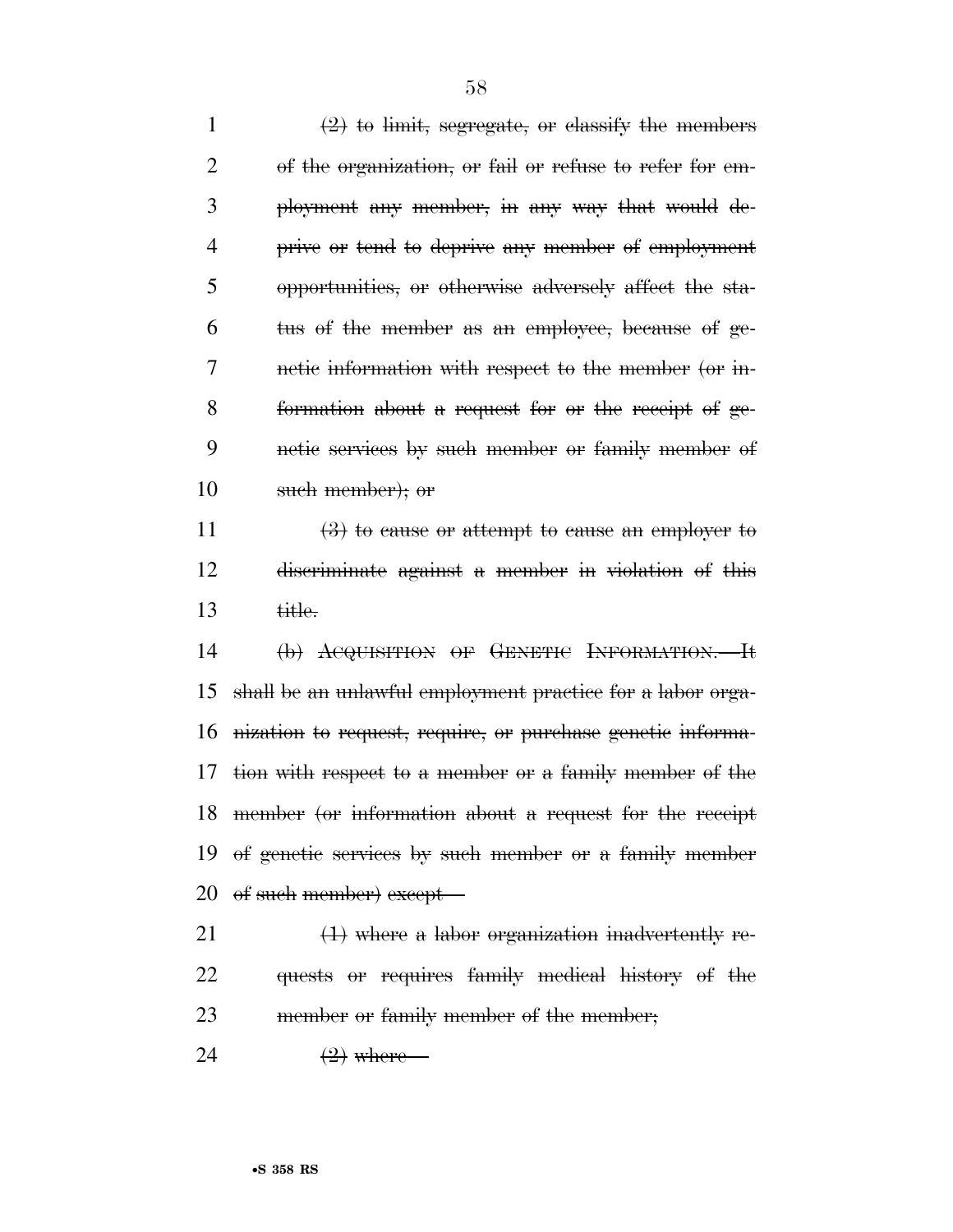| 1              | $(A)$ health or genetic services are offered       |
|----------------|----------------------------------------------------|
| $\overline{2}$ | by the labor organization, including such serv-    |
| 3              | ices offered as part of a bona fide wellness pro-  |
| 4              | gram;                                              |
| 5              | $(B)$ the member provides prior, knowing,          |
| 6              | voluntary, and written authorization;              |
| 7              | $\Theta$ only the member (or family member if      |
| 8              | the family member is receiving genetic services)   |
| 9              | and the licensed health care professional or       |
| 10             | board certified genetic counselor involved in      |
| 11             | providing such services receive individually iden- |
| 12             | tifiable information concerning the results of     |
| 13             | such services; and                                 |
| 14             | $(D)$ any individually identifiable genetic in-    |
| 15             | formation provided under subparagraph $(C)$ in     |
| 16             | connection with the services provided under        |
| 17             | subparagraph $(A)$ is only available for purposes  |
| 18             | of such services and shall not be disclosed to     |
| 19             | the labor organization except in aggregate         |
| 20             | terms that do not disclose the identity of spe-    |
| 21             | eifie members;                                     |
| 22             | $(3)$ where a labor organization requests or re-   |
| 23             | quires family medical history from the members to  |

25 103 of the Family and Medical Leave Act of 1993

24 comply with the certification provisions of section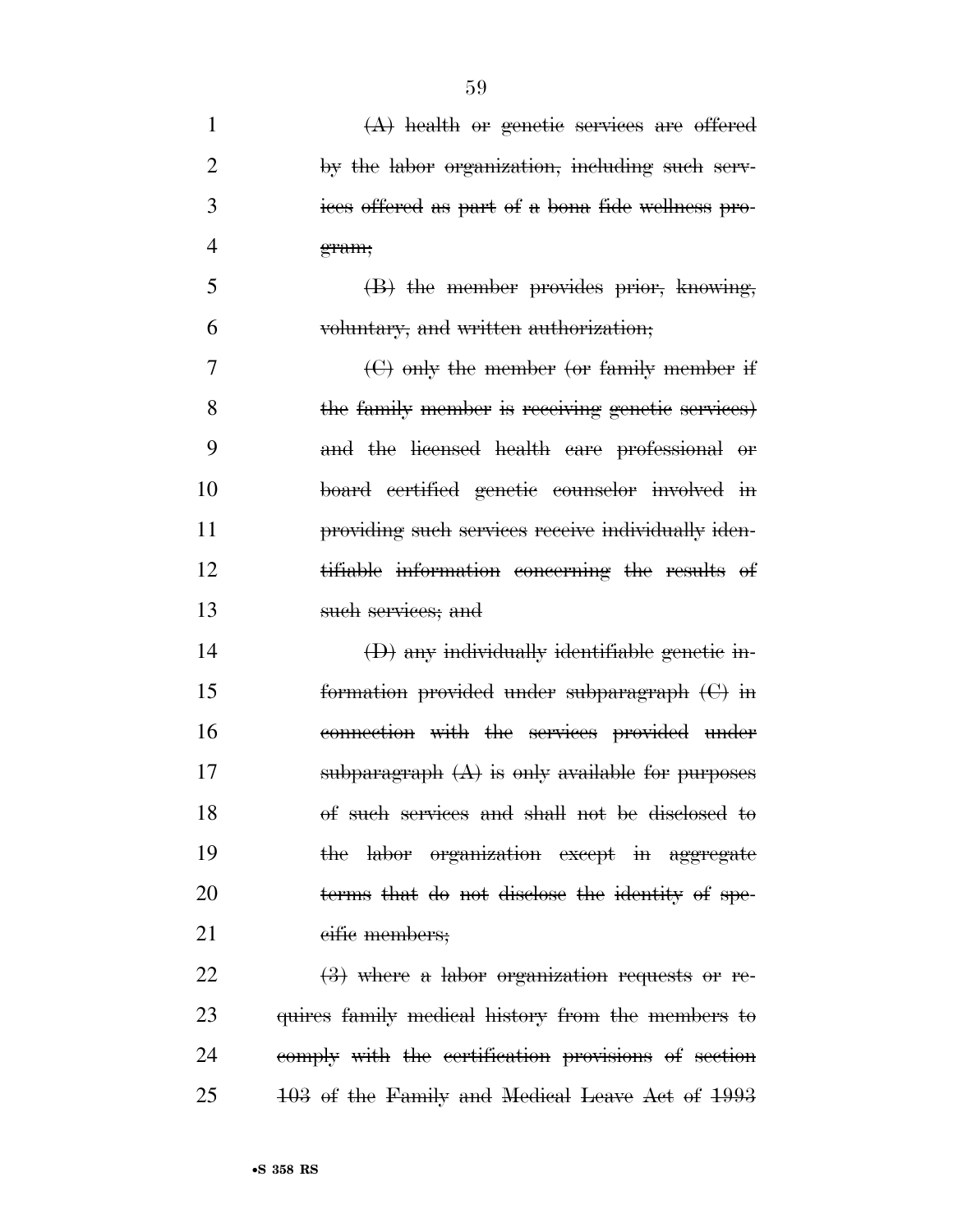| $\mathbf{1}$   | $(29 \text{ U.S.C. } 2613)$ or such requirements under State |
|----------------|--------------------------------------------------------------|
| $\overline{2}$ | family and medical leave laws;                               |
| 3              | $(4)$ where a labor organization purchases docu-             |
| 4              | ments that are commercially and publicly available           |
| 5              | (including newspapers, magazines, periodicals, and           |
| 6              | books, but not including medical databases or court          |
| 7              | records) that include family medical history; or             |
| 8              | $(5)$ where the information involved is to be used           |
| 9              | for genetic monitoring of the biological effects of          |
| 10             | toxic substances in the workplace, but only if               |
| 11             | $(A)$ the labor organization provides written                |
| 12             | notice of the genetic monitoring to the member;              |
| 13             | $(B)(i)$ the member provides prior, knowing,                 |
| 14             | voluntary, and written authorization, or                     |
| 15             | $(ii)$ the genetic monitoring is required by                 |
| 16             | Federal or State law;                                        |
| 17             | $\Theta$ the member is informed of individual                |
| 18             | monitoring results;                                          |
| 19             | $(D)$ the monitoring is in compliance with-                  |
| 20             | (i) any Federal genetic monitoring                           |
| 21             | regulations, including any such regulations                  |
| 22             | that may be promulgated by the Secretary                     |
| 23             | of Labor pursuant to the Occupational                        |
| 24             | Safety and Health Act of 1970 (29 U.S.C.                     |
| 25             | 651 et seq.), the Federal Mine Safety and                    |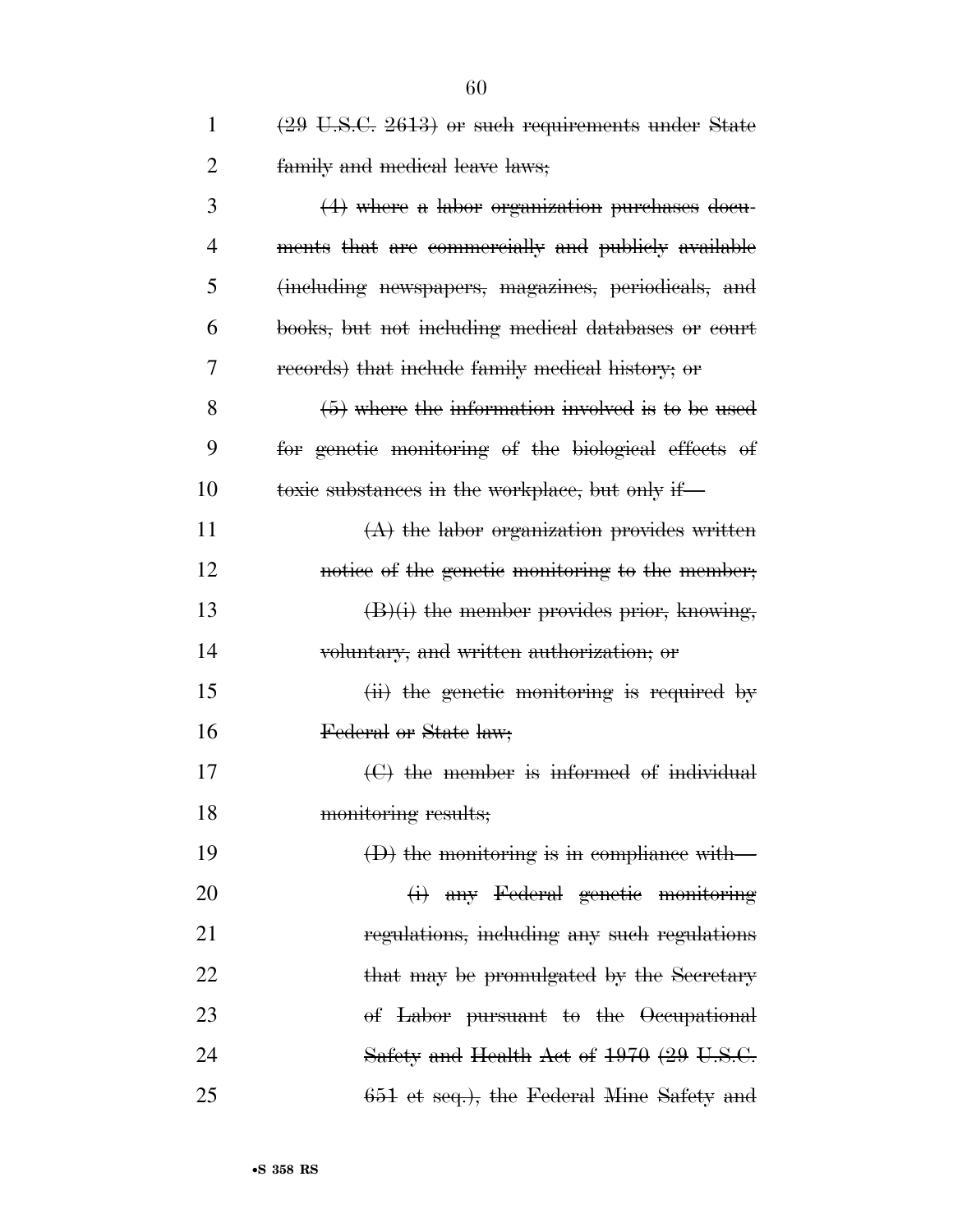Health Act of 1977 (30 U.S.C. 801 et 2 seq.), or the Atomic Energy Act of 1954  $(42 \text{ U.S.C. } 2011 \text{ et seq.}); \text{ or }$  (ii) State genetic monitoring regula- tions, in the case of a State that is imple- menting genetic monitoring regulations under the authority of the Occupational

8 Safety and Health Act of 1970 (29 U.S.C. 9 651 et seq.); and

10 (E) the labor organization, excluding any 11 licensed health care professional or board cer- tified genetic counselor that is involved in the genetic monitoring program, receives the results of the monitoring only in aggregate terms that do not disclose the identity of specific members; (c) PRESERVATION OF PROTECTIONS.—In the case of information to which any of paragraphs (1) through (5) of subsection (b) applies, such information may not 19 be used in violation of paragraph  $(1)$  or  $(2)$  of subsection  $(a)$  or treated or disclosed in a manner that violates sec- $\frac{1}{206}$ .

## 22 **SEC. 205. TRAINING PROGRAMS.**

23 (a) USE OF GENETIC INFORMATION.—It shall be an 24 unlawful employment practice for any employer, labor or-25 ganization, or joint labor-management committee control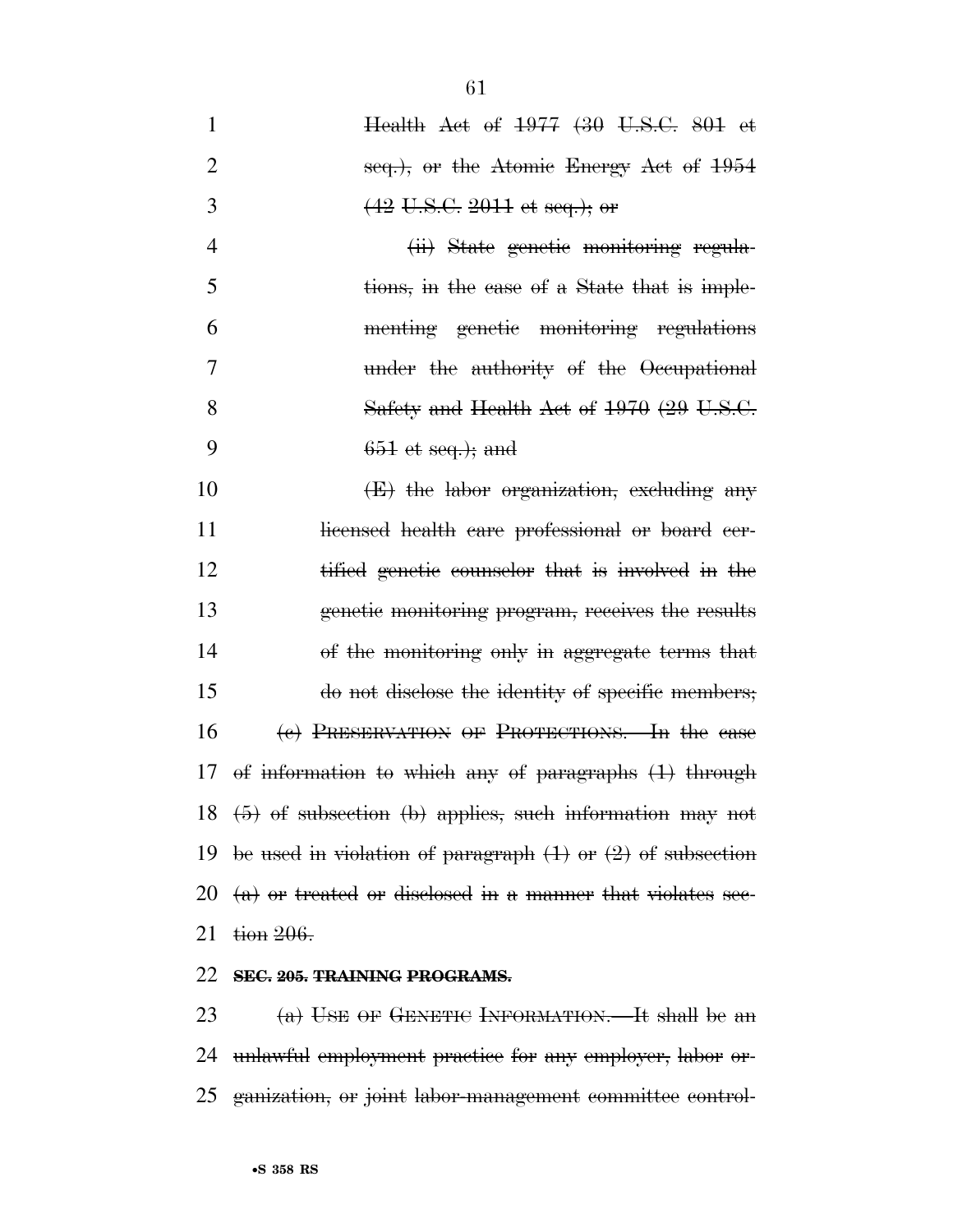ling apprenticeship or other training or retraining, includ-ing on-the-job training programs—

 (1) to discriminate against any individual be- cause of genetic information with respect to the indi- vidual (or information about a request for or the re- ceipt of genetic services by such individual or a fam- ily member of such individual) in admission to, or employment in, any program established to provide apprenticeship or other training or retraining;

 $\left(2\right)$  to limit, segregate, or classify the applicants for or participants in such apprenticeship or other training or retraining, or fail or refuse to refer for employment any individual, in any way that would deprive or tend to deprive any individual of employ- ment opportunities, or otherwise adversely affect the status of the individual as an employee, because of genetic information with respect to the individual (or information about a request for or receipt of genetic services by such individual or family member of such individual); or

 $\left(3\right)$  to cause or attempt to cause an employer to discriminate against an applicant for or a partici- pant in such apprenticeship or other training or re-24 training in violation of this title.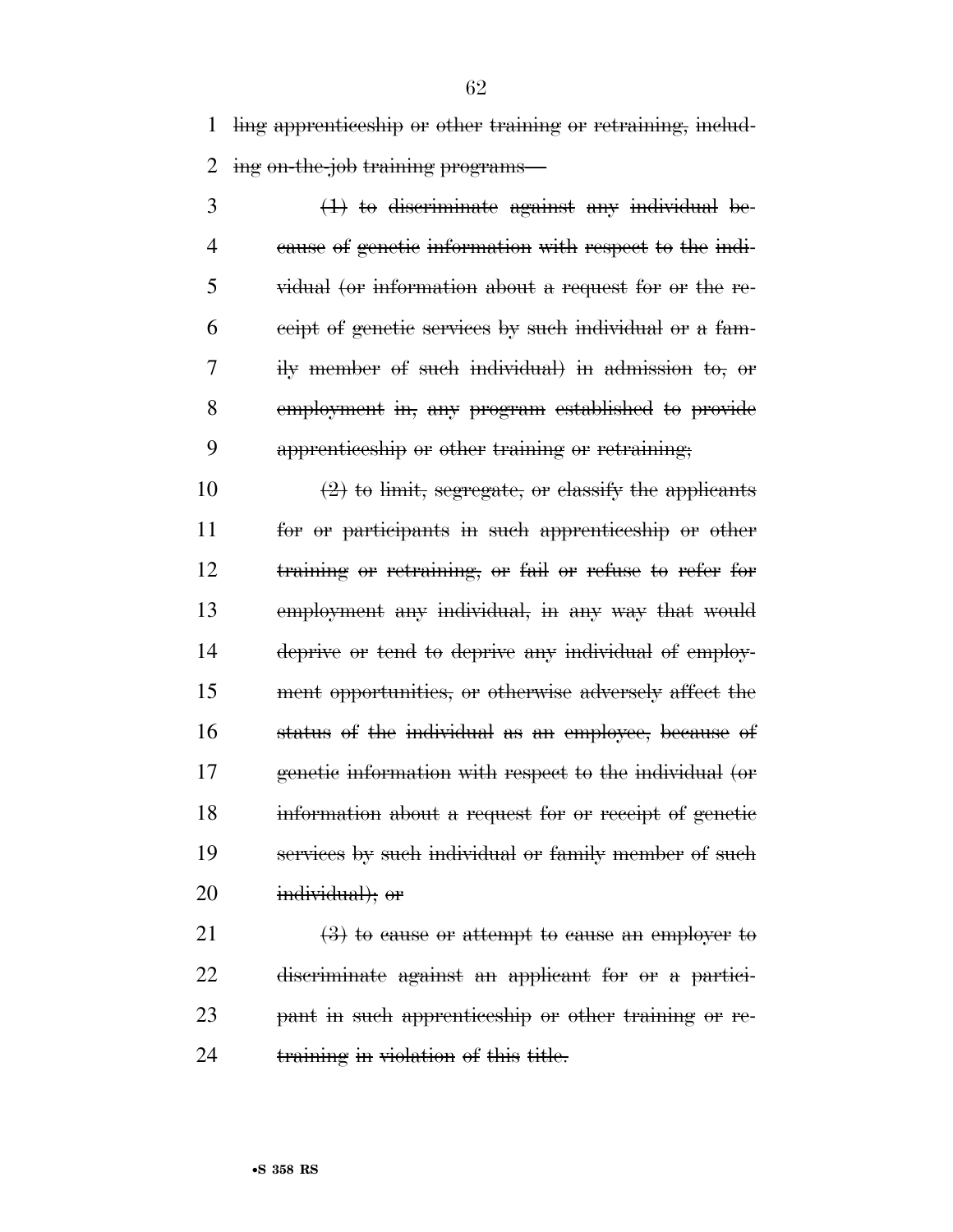(b) ACQUISITION OF GENETIC INFORMATION.—It shall be an unlawful employment practice for an employer, labor organization, or joint labor-management committee described in subsection (a) to request, require, or purchase genetic information with respect to an individual or a fam- ily member of the individual (or information about a re- quest for the receipt of genetic services by such individual or a family member of such individual) except— (1) where the employer, labor organization, or joint labor-management committee inadvertently re- quests or requires family medical history of the indi- vidual or family member of the individual;  $\left(2\right)$  where— (A) health or genetic services are offered by the employer, labor organization, or joint labor-management committee, including such services offered as part of a bona fide wellness program; (B) the individual provides prior, knowing, 20 voluntary, and written authorization; (C) only the individual (or family member 22 if the family member is receiving genetic serv- ices) and the licensed health care professional or board certified genetic counselor involved in providing such services receive individually iden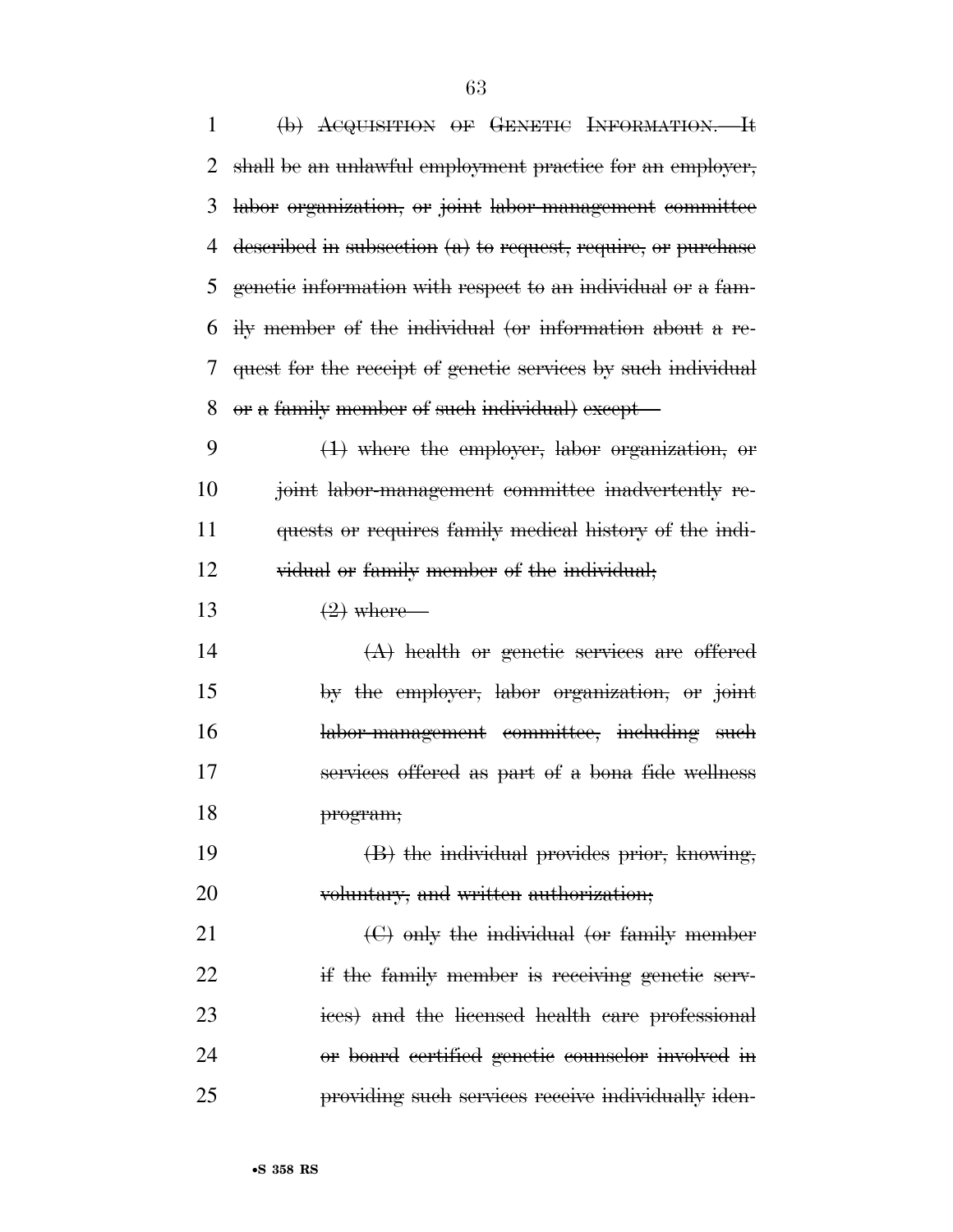tifiable information concerning the results of 2 such services;

 (D) any individually identifiable genetic in- formation provided under subparagraph (C) in connection with the services provided under 6 subparagraph  $(A)$  is only available for purposes of such services and shall not be disclosed to the employer, labor organization, or joint labor- management committee except in aggregate terms that do not disclose the identity of spe-11 eific individuals;

 (3) where the employer, labor organization, or joint labor-management committee requests or re- quires family medical history from the individual to comply with the certification provisions of section 103 of the Family and Medical Leave Act of 1993 (29 U.S.C. 2613) or such requirements under State family and medical leave laws;

 (4) where the employer, labor organization, or joint labor-management committee purchases docu- ments that are commercially and publicly available (including newspapers, magazines, periodicals, and books, but not including medical databases or court records) that include family medical history; or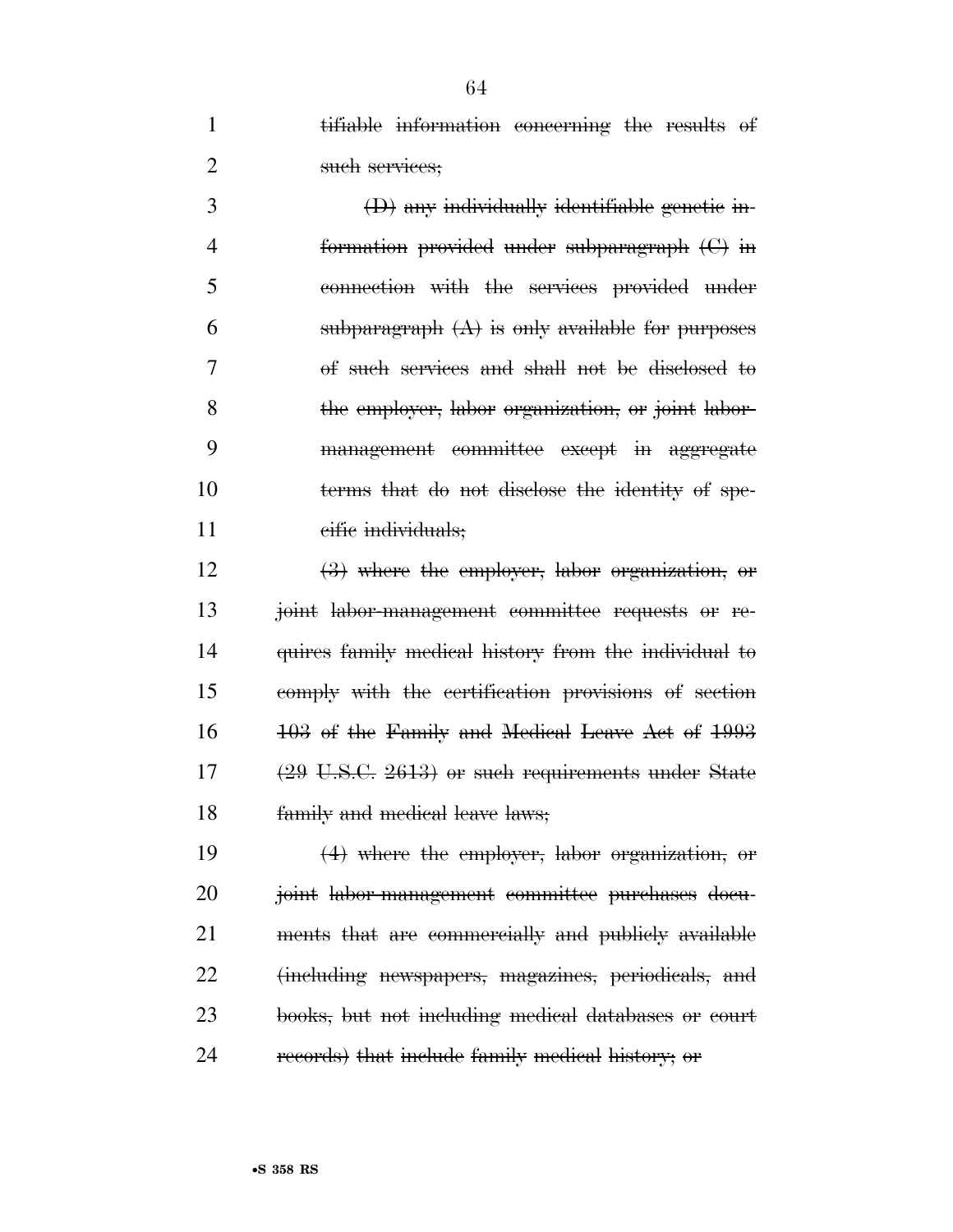| 1              | $(5)$ where the information involved is to be used  |
|----------------|-----------------------------------------------------|
| $\overline{2}$ | for genetic monitoring of the biological effects of |
| 3              | toxic substances in the workplace, but only if—     |
| $\overline{4}$ | $(A)$ the employer, labor organization, or          |
| 5              | joint labor-management committee provides           |
| 6              | written notice of the genetic monitoring to the     |
| 7              | individual;                                         |
| 8              | $(B)(i)$ the individual provides prior, know-       |
| 9              | ing, voluntary, and written authorization; or       |
| 10             | $(ii)$ the genetic monitoring is required by        |
| 11             | Federal or State law;                               |
| 12             | $\Theta$ the individual is informed of individual   |
| 13             | monitoring results;                                 |
| 14             | $(D)$ the monitoring is in compliance with-         |
| 15             | (i) any Federal genetic monitoring                  |
| 16             | regulations, including any such regulations         |
| 17             | that may be promulgated by the Secretary            |
| 18             | of Labor pursuant to the Occupational               |
| 19             | Safety and Health Act of $1970$ (29 U.S.C.          |
| 20             | 651 et seq.), the Federal Mine Safety and           |
| 21             | Health Act of 1977 (30 U.S.C. 801 et                |
| 22             | seq.), or the Atomic Energy Act of 1954             |
| 23             | $(42 \text{ U.S.C. } 2011 \text{ et seq.});$ or     |
| 24             | (ii) State genetic monitoring regula-               |
| 25             | tions, in the case of a State that is imple-        |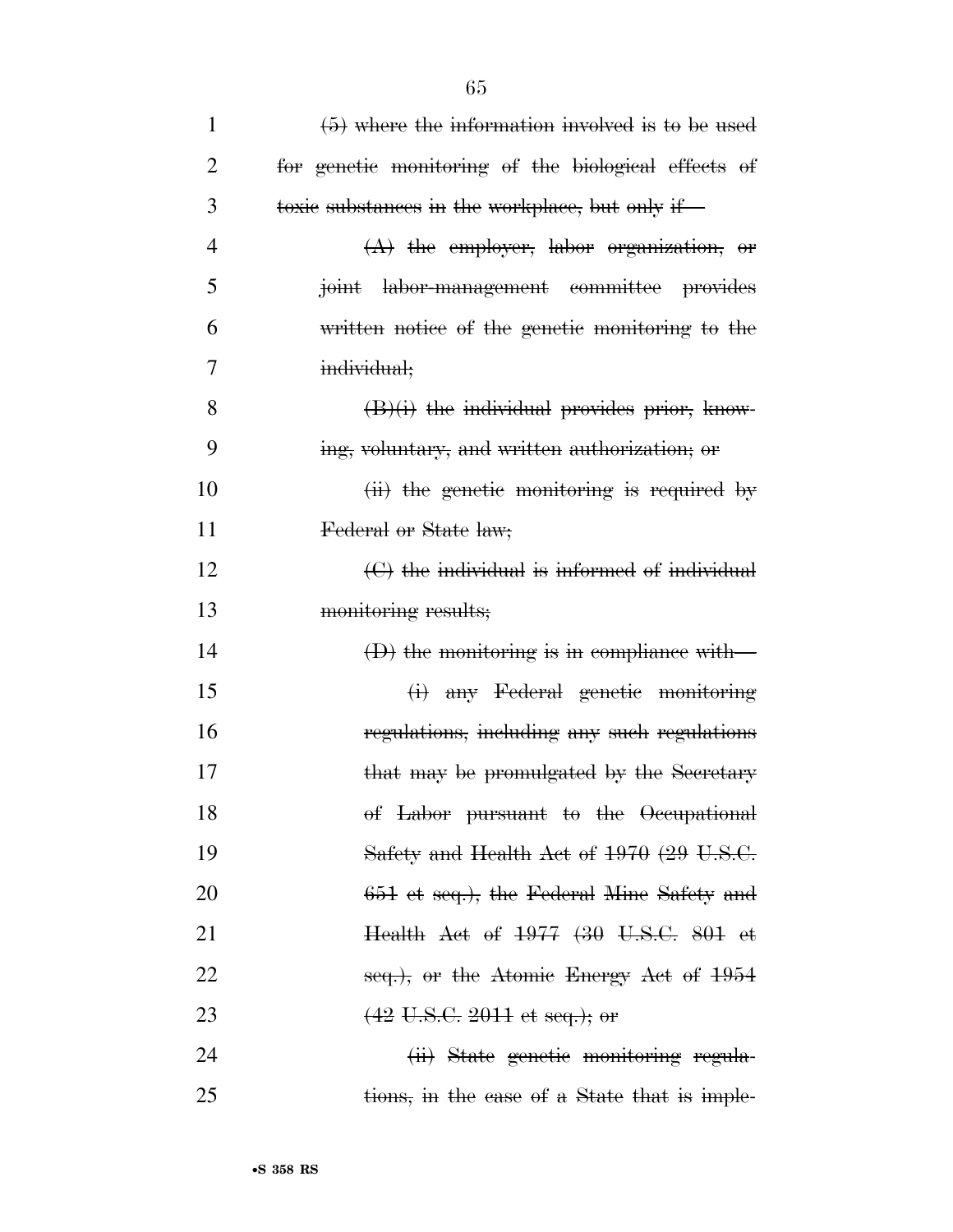|    | menting genetic monitoring regulations   |
|----|------------------------------------------|
|    | under the authority of the Occupational  |
| -3 | Safety and Health Act of 1970 (29 U.S.C. |
|    | $651$ et seq.); and                      |

 (E) the employer, labor organization, or joint labor-management committee, excluding any licensed health care professional or board certified genetic counselor that is involved in the genetic monitoring program, receives the re- sults of the monitoring only in aggregate terms 11 that do not disclose the identity of specific indi-viduals;

 (c) PRESERVATION OF PROTECTIONS.—In the case of information to which any of paragraphs (1) through  $(5)$  of subsection (b) applies, such information may not 16 be used in violation of paragraph  $(1)$  or  $(2)$  of subsection  $(a)$  or treated or disclosed in a manner that violates sec-18 tion 206.

#### **SEC. 206. CONFIDENTIALITY OF GENETIC INFORMATION.**

 $(a)$  TREATMENT OF INFORMATION AS PART OF CON- FIDENTIAL MEDICAL RECORD.—If an employer, employ- ment agency, labor organization, or joint labor-manage- ment committee possesses genetic information about an employee or member (or information about a request for or receipt of genetic services by such employee or member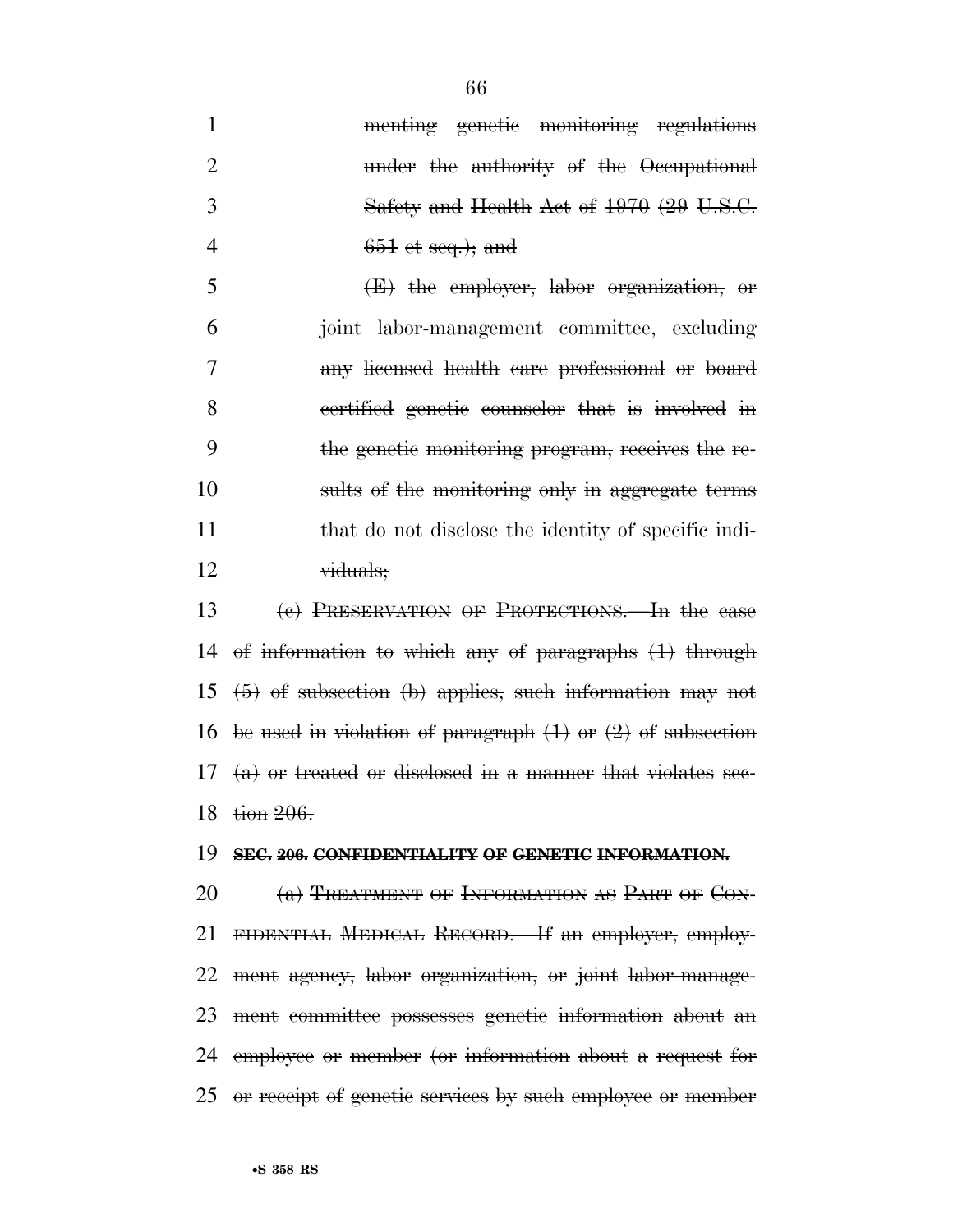or family member of such employee or member), such in- formation shall be maintained on separate forms and in separate medical files and be treated as a confidential medical record of the employee or member.

 (b) LIMITATION ON DISCLOSURE.—An employer, em- ployment agency, labor organization, or joint labor-man- agement committee shall not disclose genetic information concerning an employee or member (or information about a request for or receipt of genetic services by such em- ployee or member or family member of such employee or 11 member) except—

 $\left(1\right)$  to the employee (or family member if the family member is receiving the genetic services) or member of a labor organization at the request of the employee or member of such organization;

 $\left(2\right)$  to an occupational or other health re- searcher if the research is conducted in compliance with the regulations and protections provided for under part 46 of title 45, Code of Federal Regula-20 <del>tions;</del>

21  $\left(3\right)$  in response to an order of a court, except that

23  $(A)$  the employer, employment agency, labor organization, or joint labor-management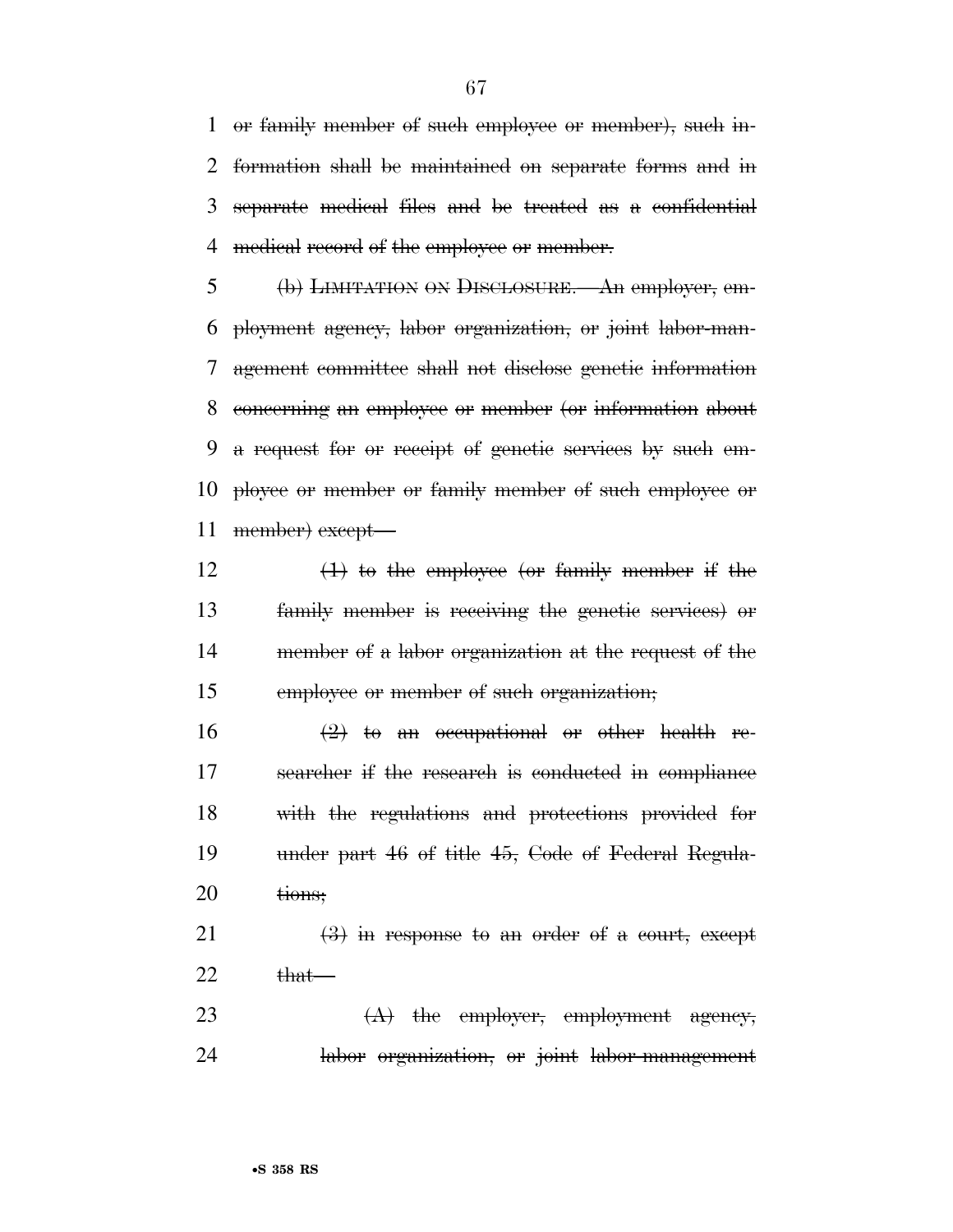| $\mathbf{1}$   | committee may disclose only the genetic infor-                  |
|----------------|-----------------------------------------------------------------|
| $\overline{2}$ | mation expressly authorized by such order; and                  |
| 3              | (B) if the court order was secured without                      |
| $\overline{4}$ | the knowledge of the employee or member to                      |
| 5              | whom the information refers, the employer, em-                  |
| 6              | ployment agency, labor organization, or joint                   |
| 7              | labor-management committee shall provide the                    |
| 8              | employee or member with adequate notice to                      |
| 9              | challenge the court order;                                      |
| 10             | $(4)$ to government officials who are inves-                    |
| 11             | tigating compliance with this title if the information          |
| 12             | is relevant to the investigation; or                            |
| 13             | $(5)$ to the extent that such disclosure is made                |
| 14             | in connection with the employee's compliance with               |
| 15             | the certification provisions of section 103 of the              |
| 16             | Family and Medical Leave Act of 1993 (29 U.S.C.                 |
| 17             | 2613) or such requirements under State family and               |
| 18             | medical leave laws.                                             |
| 19             | SEC. 207. REMEDIES AND ENFORCEMENT.                             |
| 20             | $(a)$ EMPLOYEES COVERED BY TITLE VII OF THE                     |
| 21             | CIVIL RIGHTS ACT OF 1964.                                       |
| 22             | (1) In GENERAL.—The powers, remedies, and                       |
| 23             | procedures provided in sections $705$ , $706$ , $707$ , $709$ , |
| 24             | $710$ , and $711$ of the Civil Rights Act of $1964$ ( $42$ )    |
| 25             | U.S.C. 2000e-4 et seq.) to the Commission, the At-              |
|                |                                                                 |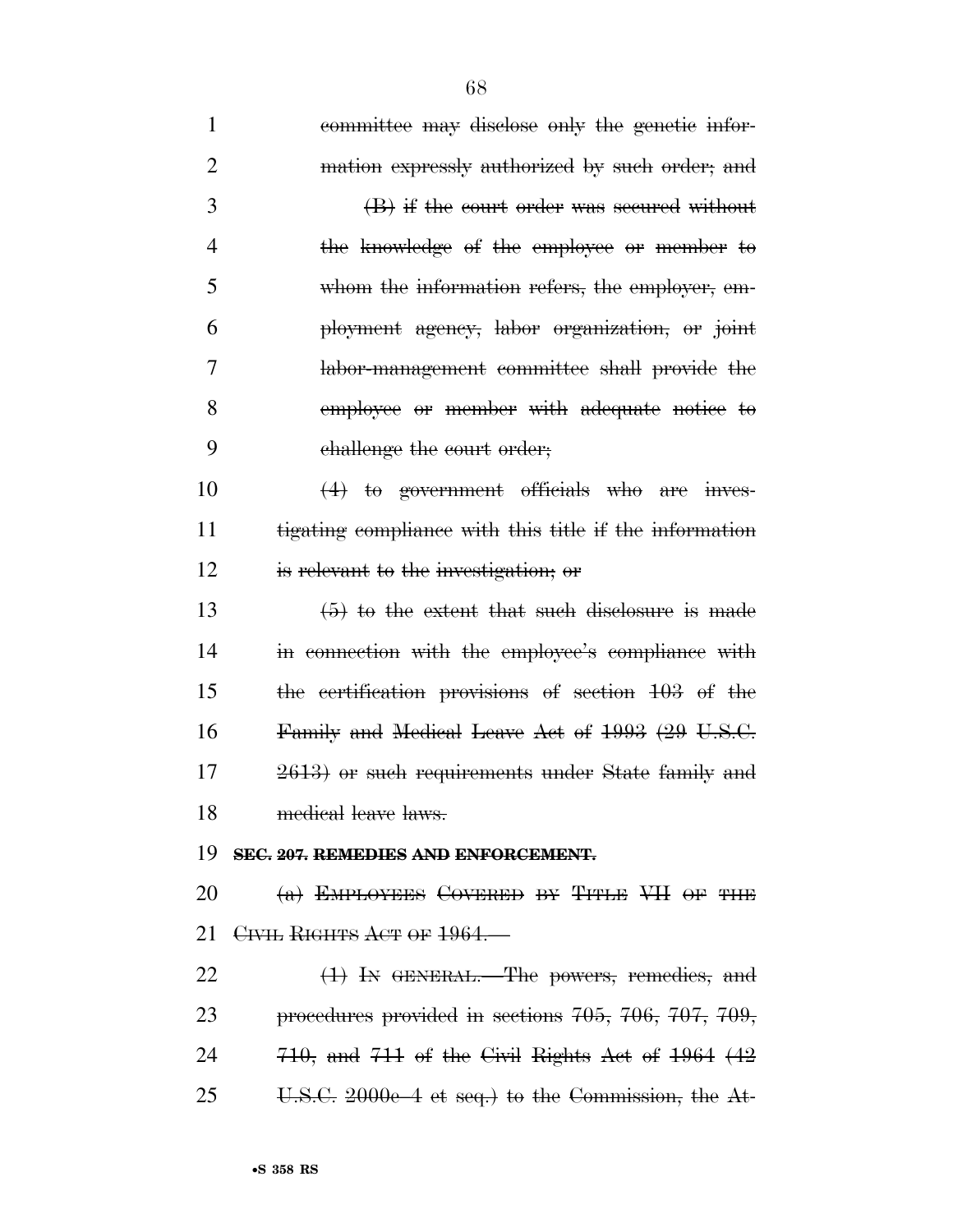torney General, or any person, alleging a violation of 2 title VII of that Act  $(42 \text{ U.S.C. } 2000e \text{ et seq.})$  shall be the powers, remedies, and procedures this title provides to the Commission, the Attorney General, or any person, respectively, alleging an unlawful em- ployment practice in violation of this title against an 7 employee described in section  $201(2)(\mathbf{A})(i)$ , except as 8 provided in paragraphs  $(2)$  and  $(3)$ .

9 (2) COSTS AND FEES.—The powers, remedies, and procedures provided in subsections (b) and (c) of section 722 of the Revised Statutes (42 U.S.C. 1988), shall be powers, remedies, and procedures this title provides to the Commission, the Attorney General, or any person, alleging such a practice.

 (3) DAMAGES.—The powers, remedies, and pro- cedures provided in section 1977A of the Revised Statutes (42 U.S.C. 1981a), including the limita-18 tions contained in subsection  $(b)(3)$  of such section 1977A, shall be powers, remedies, and procedures this title provides to the Commission, the Attorney General, or any person, alleging such a practice (not an employment practice specifically excluded from 23 coverage under section  $1977A(a)(1)$  of the Revised Statutes).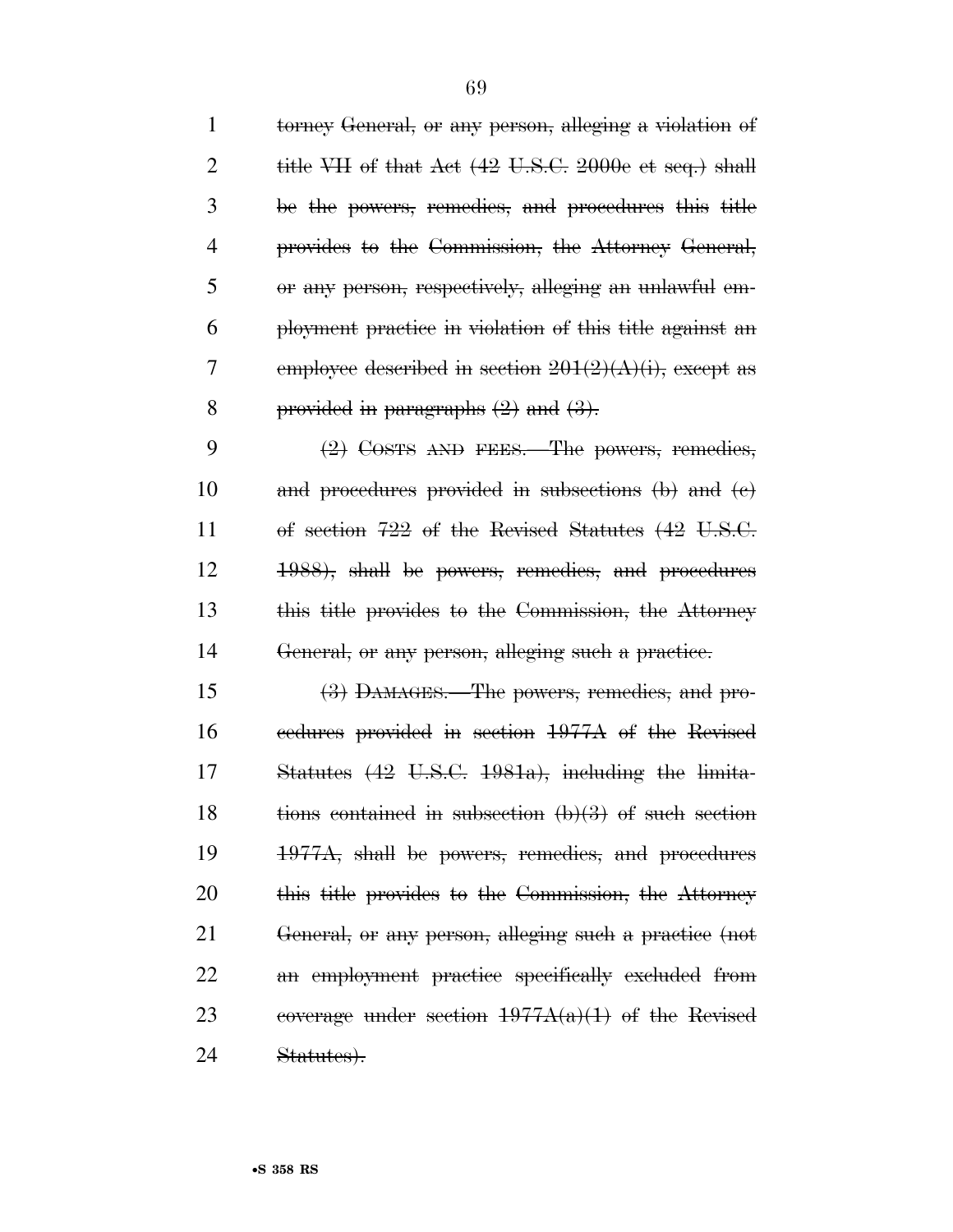(b) EMPLOYEES COVERED BY GOVERNMENT EM-2 PLOYEE RIGHTS ACT OF 1991.

 (1) IN GENERAL.—The powers, remedies, and procedures provided in sections 302 and 304 of the Government Employee Rights Act of 1991 (42  $6 \text{ U.S.C. } 2000e-16b$ ,  $2000e-16e$  to the Commission, or any person, alleging a violation of section  $302(a)(1)$  of that Act  $(42 \text{ U.S.C. } 2000e-16b(a)(1))$  shall be the powers, remedies, and procedures this title provides to the Commission, or any person, re- spectively, alleging an unlawful employment practice in violation of this title against an employee de-13 seribed in section  $201(2)(\text{A})(\text{ii})$ , except as provided 14 in paragraphs  $(2)$  and  $(3)$ .

 (2) COSTS AND FEES.—The powers, remedies, and procedures provided in subsections (b) and (c) of section 722 of the Revised Statutes (42 U.S.C. 1988), shall be powers, remedies, and procedures this title provides to the Commission, or any person, 20 alleging such a practice.

21 (3) DAMAGES. The powers, remedies, and pro- cedures provided in section 1977A of the Revised Statutes (42 U.S.C. 1981a), including the limita-24 tions contained in subsection  $(b)(3)$  of such section 1977A, shall be powers, remedies, and procedures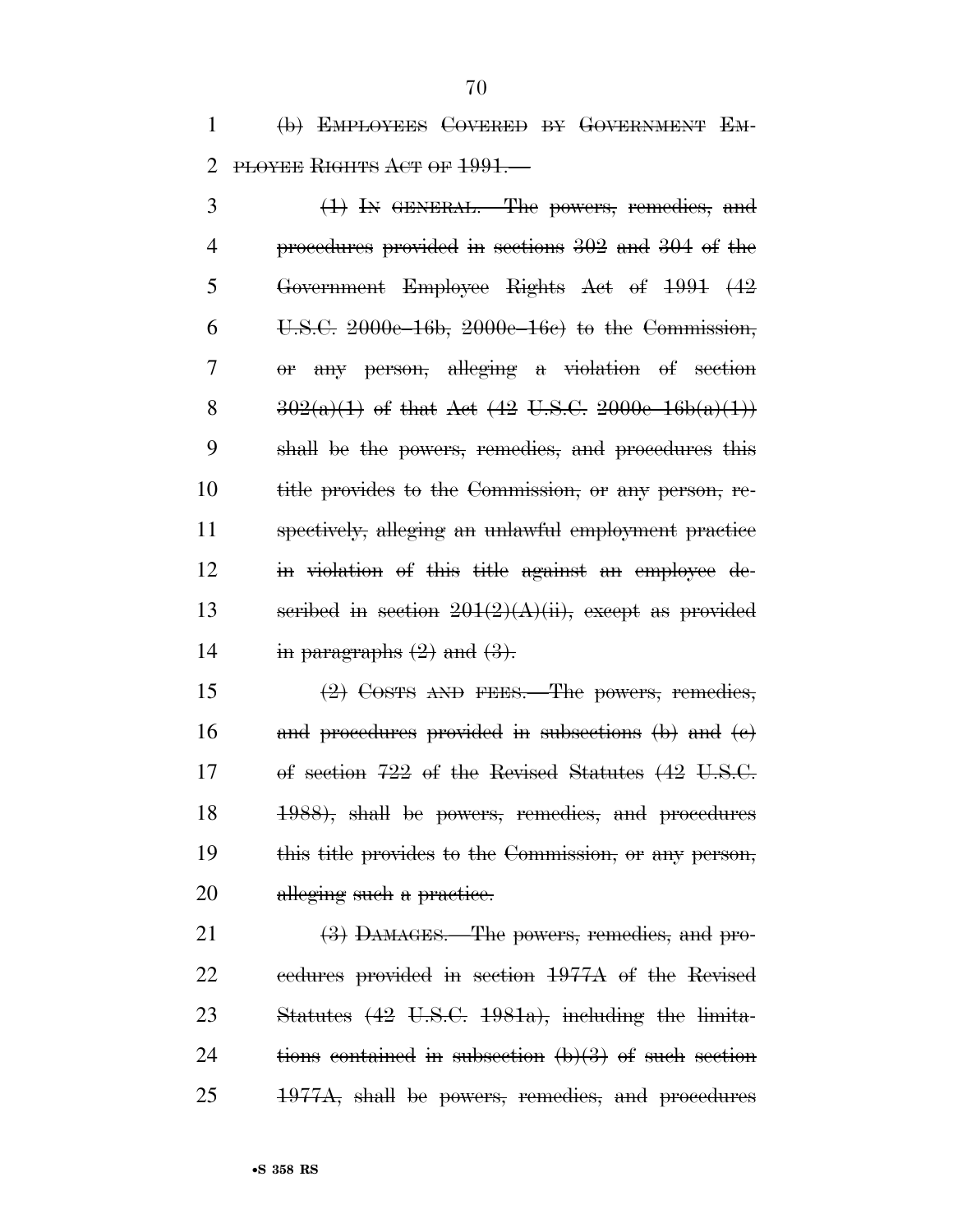this title provides to the Commission, or any person, alleging such a practice (not an employment practice specifically excluded from coverage under section  $1977A(a)(1)$  of the Revised Statutes).

 (c) EMPLOYEES COVERED BY CONGRESSIONAL AC-COUNTABILITY ACT OF 1995.—

 (1) IN GENERAL.—The powers, remedies, and procedures provided in the Congressional Account-9 ability Act of (2 U.S.C. 1301 et seq.) to the Board (as defined in section 101 of that Act (2 11 U.S.C. ), or any person, alleging a violation of 12 section  $201(a)(1)$  of that Act  $(42 \text{ U.S.C. } 1311(a)(1))$  shall be the powers, remedies, and procedures this title provides to that Board, or any person, alleging an unlawful employment practice in violation of this title against an employee described in section  $201(2)(\text{A})(\text{iii})$ , except as provided in paragraphs  $(2)$ 18 and  $(3)$ .

 $\left(2\right)$  Costs AND FEES.—The powers, remedies, and procedures provided in subsections (b) and (c) of section 722 of the Revised Statutes (42 U.S.C. 1988), shall be powers, remedies, and procedures 23 this title provides to that Board, or any person, al-24 leging such a practice.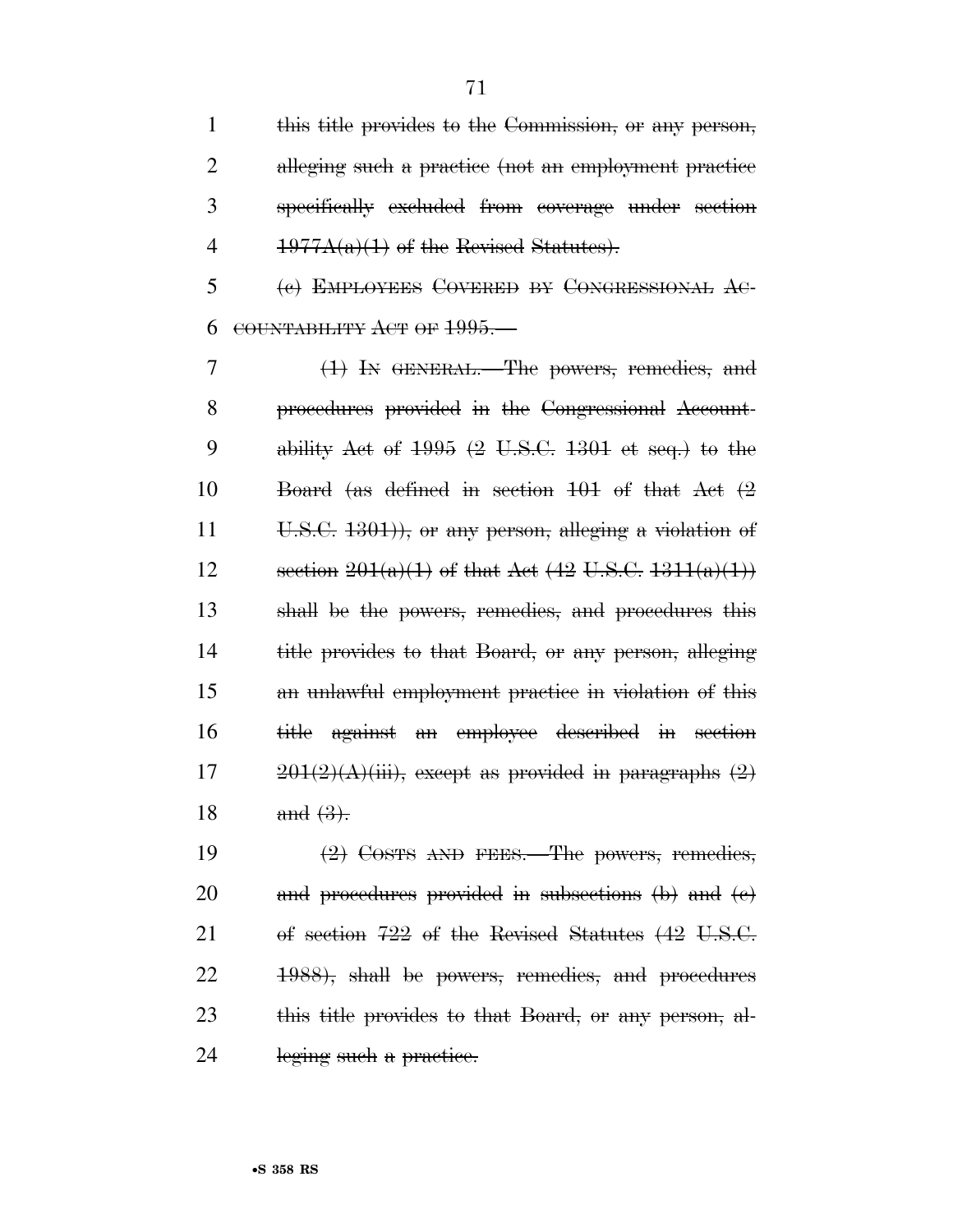(3) DAMAGES.—The powers, remedies, and pro- cedures provided in section 1977A of the Revised Statutes (42 U.S.C. 1981a), including the limita- tions contained in subsection (b)(3) of such section 1977A, shall be powers, remedies, and procedures this title provides to that Board, or any person, al- leging such a practice (not an employment practice specifically excluded from coverage under section  $1977A(a)(1)$  of the Revised Statutes).

 (4) OTHER APPLICABLE PROVISIONS.—With re- spect to a claim alleging a practice described in paragraph (1), title III of the Congressional Ac- countability Act of 1995 (2 U.S.C. 1381 et seq.) shall apply in the same manner as such title applies with respect to a claim alleging a violation of section  $201(a)(1)$  of such Act  $(2 \text{ U.S.C. } 1311(a)(1))$ .

 (d) EMPLOYEES COVERED BY CHAPTER 5 OF TITLE 18 3, UNITED STATES CODE.

 (1) IN GENERAL.—The powers, remedies, and procedures provided in chapter 5 of title 3, United States Code, to the President, the Commission, the Merit Systems Protection Board, or any person, al-23 leging a violation of section  $411(a)(1)$  of that title, shall be the powers, remedies, and procedures this title provides to the President, the Commission, such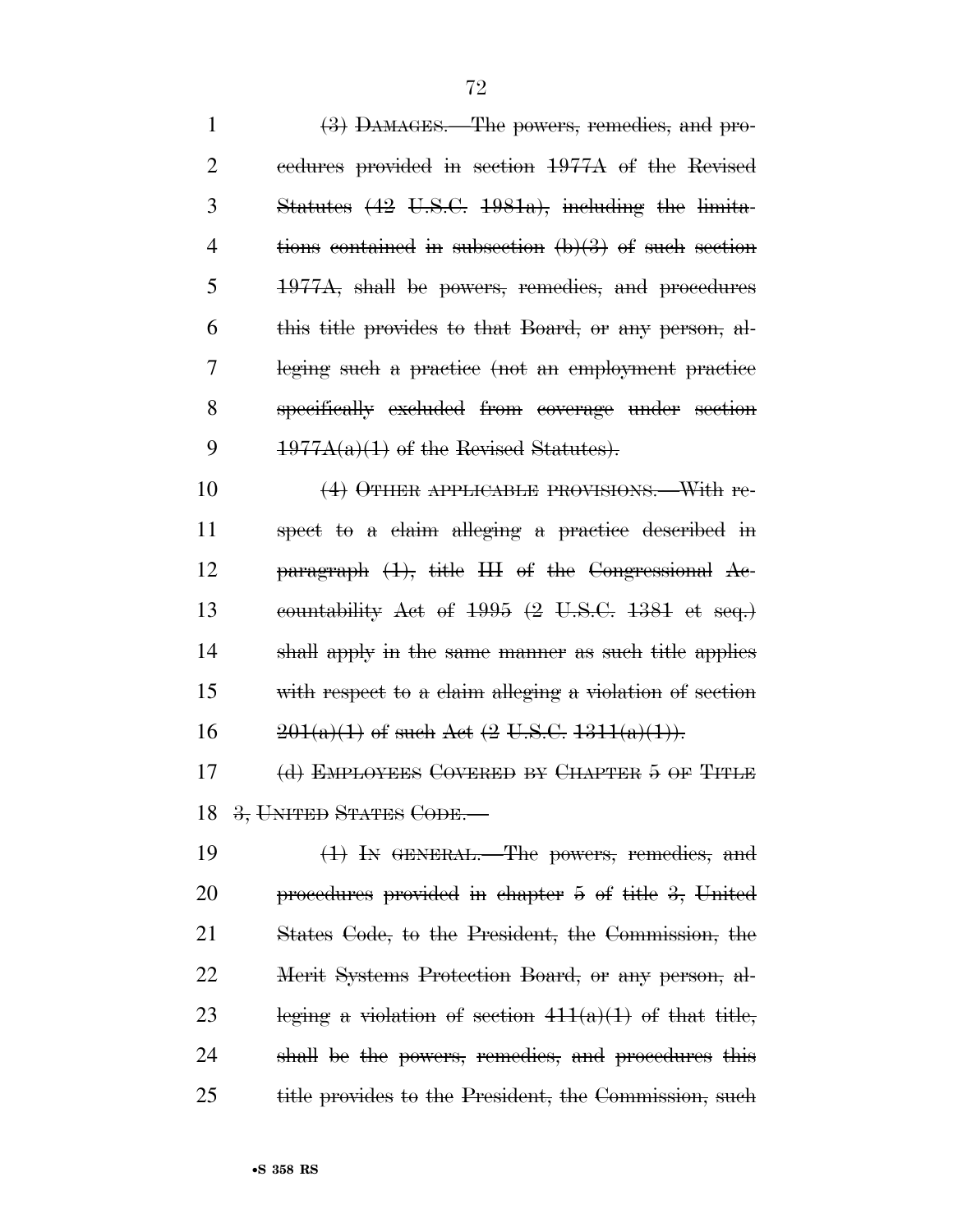Board, or any person, respectively, alleging an un- lawful employment practice in violation of this title against an employee described in section  $201(2)(\text{A})(\text{iv})$ , except as provided in paragraphs  $(2)$  $5 \qquad \text{and } (3).$  $(2)$  Costs AND FEES. The powers, remedies, and procedures provided in subsections (b) and (c) of section 722 of the Revised Statutes (42 U.S.C. 1988), shall be powers, remedies, and procedures this title provides to the President, the Commission, such Board, or any person, alleging such a practice. (3) DAMAGES.—The powers, remedies, and pro- cedures provided in section 1977A of the Revised Statutes (42 U.S.C. 1981a), including the limita-15 tions contained in subsection  $(b)(3)$  of such section 1977A, shall be powers, remedies, and procedures this title provides to the President, the Commission, such Board, or any person, alleging such a practice (not an employment practice specifically excluded 20 from coverage under section  $1977A(a)(1)$  of the Re-21 vised Statutes). 22 (e) EMPLOYEES COVERED BY SECTION 717 OF THE 23 CIVIL RIGHTS ACT OF 1964. 24 (1) In GENERAL.—The powers, remedies, and

procedures provided in section 717 of the Civil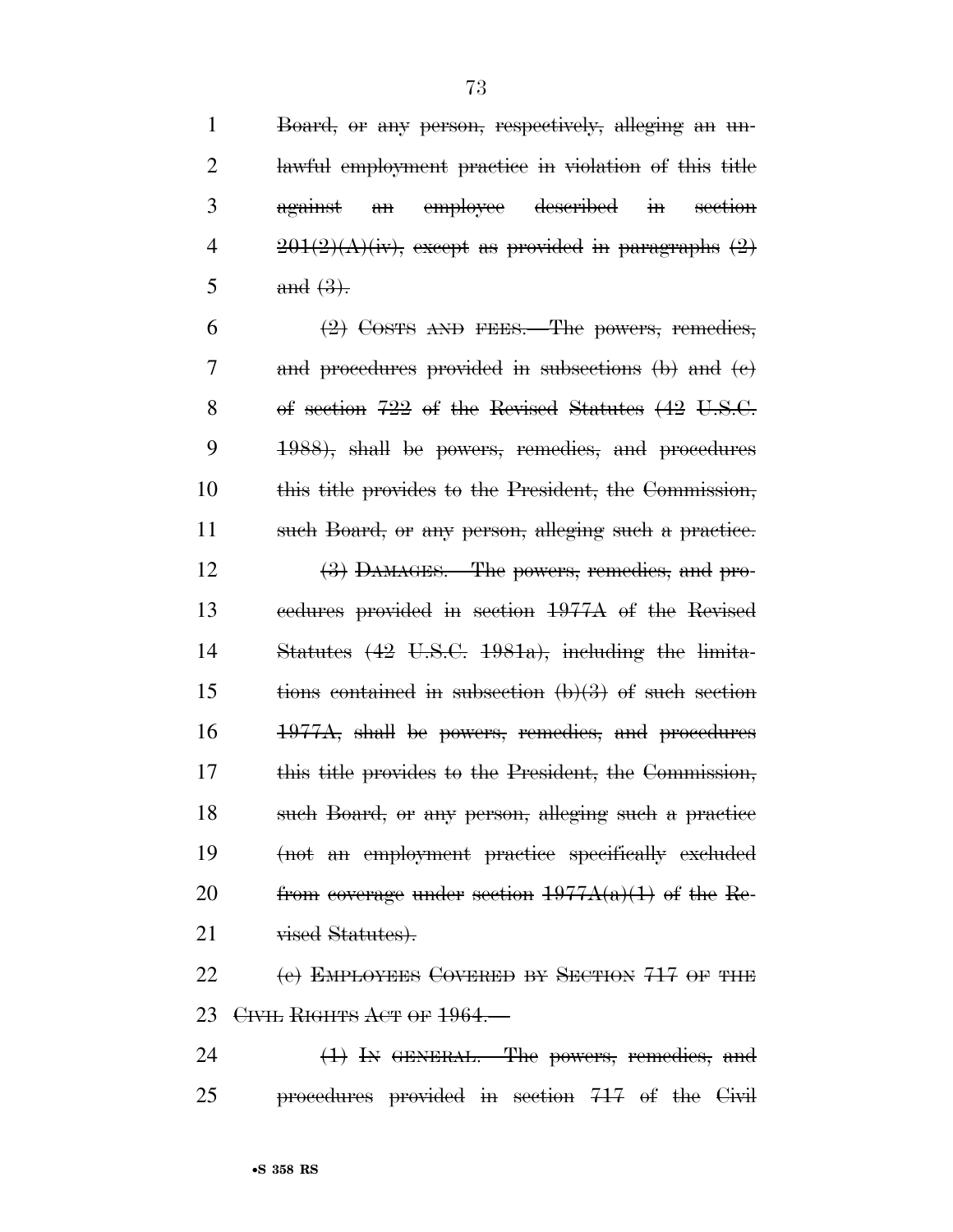Rights Act of 1964 (42 U.S.C. 2000e–16) to the Commission, the Attorney General, the Librarian of Congress, or any person, alleging a violation of that section shall be the powers, remedies, and proce- dures this title provides to the Commission, the At- torney General, the Librarian of Congress, or any person, respectively, alleging an unlawful employ- ment practice in violation of this title against an em- ployee or applicant described in section  $201(2)(A)(v)$ , except as provided in paragraphs  $(2)$ 11 and  $(3)$ .

12 (2) COSTS AND FEES. The powers, remedies, and procedures provided in subsections (b) and (c) of section 722 of the Revised Statutes (42 U.S.C. 1988), shall be powers, remedies, and procedures 16 this title provides to the Commission, the Attorney General, the Librarian of Congress, or any person, 18 alleging such a practice.

 (3) DAMAGES.—The powers, remedies, and pro- cedures provided in section 1977A of the Revised Statutes (42 U.S.C. 1981a), including the limita-22 tions contained in subsection  $(b)(3)$  of such section 1977A, shall be powers, remedies, and procedures this title provides to the Commission, the Attorney General, the Librarian of Congress, or any person,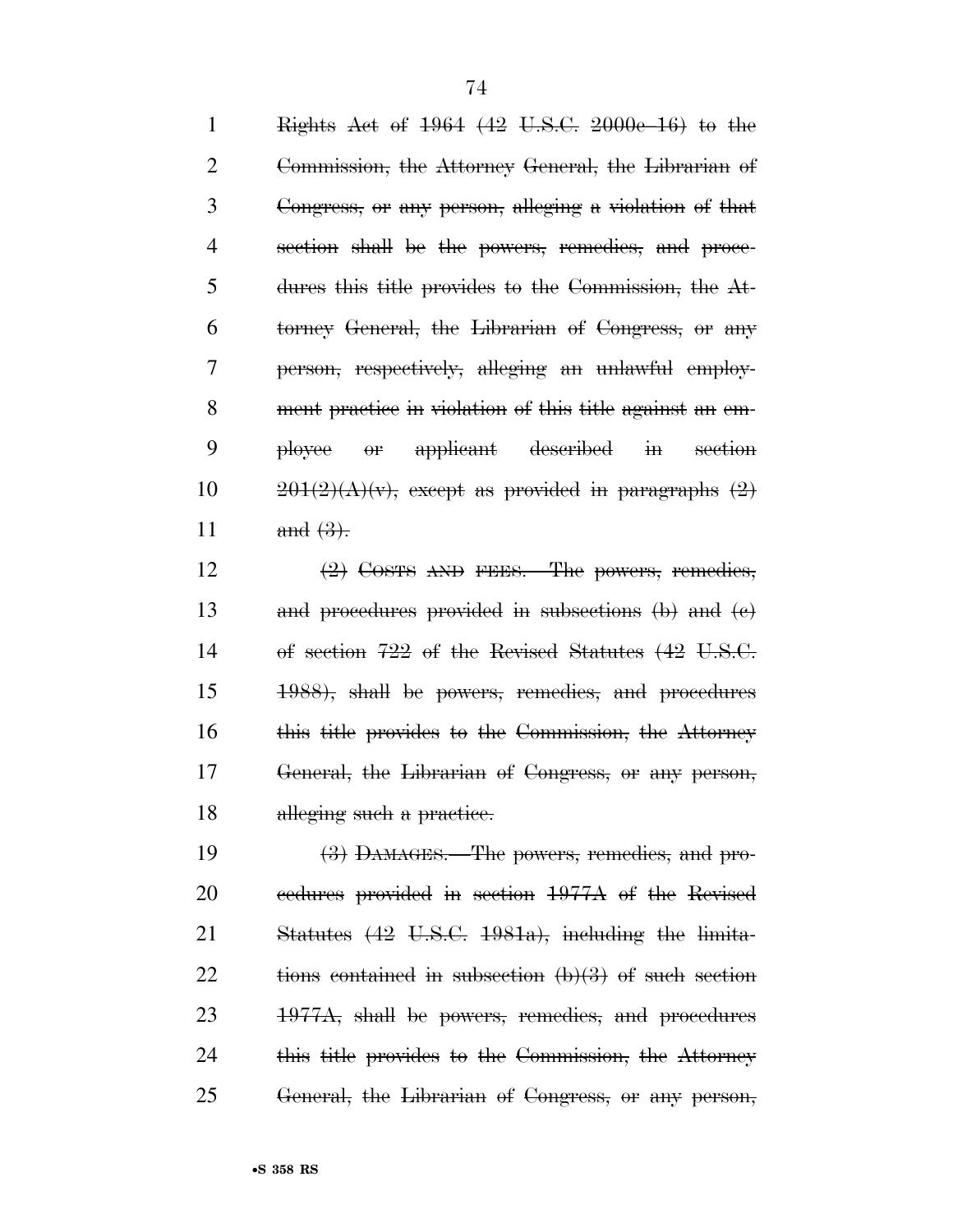alleging such a practice (not an employment practice specifically excluded from coverage under section  $3 \frac{1977A(a)(1)$  of the Revised Statutes).

 (f) DEFINITION.—In this section, the term ''Commis- sion'' means the Equal Employment Opportunity Commis- $6 \sin \theta$ 

## **SEC. 208. DISPARATE IMPACT.**

 (a) GENERAL RULE.—Notwithstanding any other provision of this Act, ''disparate impact'', as that term is used in section 703(k) of the Civil Rights Act of 1964  $(42 \text{ U.S.C. } 2000e-2(k))$ , on the basis of genetic informa- tion does not establish a cause of action under this Act. 13 (b) COMMISSION.—On the date that is 6 years after the date of enactment of this Act, there shall be estab- lished a commission, to be known as the Genetic Non- discrimination Study Commission (referred to in this sec- tion as the ''Commission'') to review the developing science of genetics and to make recommendations to Con- gress regarding whether to provide a disparate impact 20 cause of action under this Act.

- 21 (e) MEMBERSHIP.
- (1) IN GENERAL.—The Commission shall be 23 composed of 8 members, of which—
- 24  $(A)$  1 member shall be appointed by the majority leader of the Senate;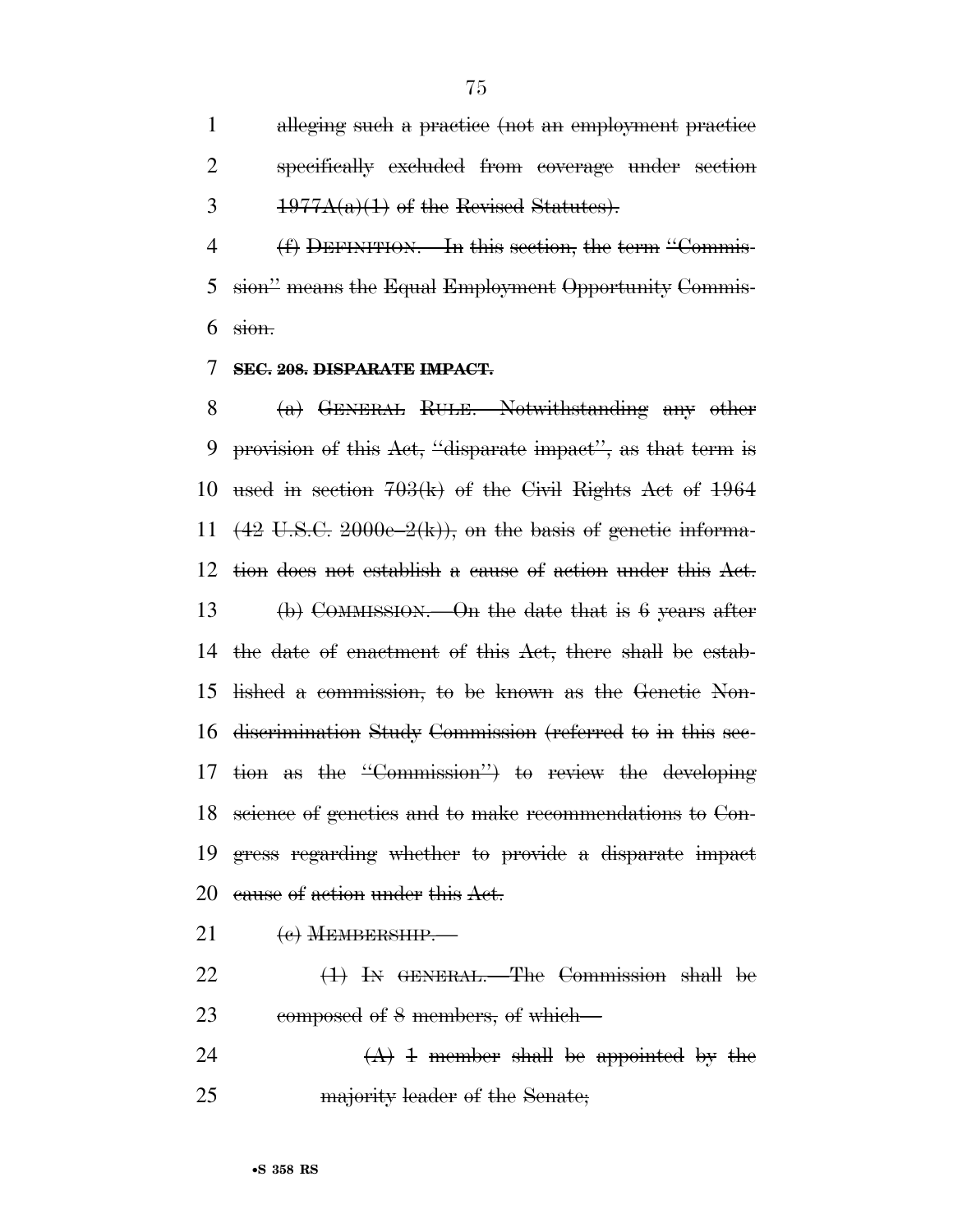| $\mathbf{1}$   | $\langle B \rangle$ 4 member shall be appointed by the        |
|----------------|---------------------------------------------------------------|
| $\overline{2}$ | minority leader of the Senate;                                |
| 3              | $\left(\frac{C}{C}\right)$ 4 member shall be appointed by the |
| 4              | Chairman of the Committee on Health, Edu-                     |
| 5              | eation, Labor, and Pensions of the Senate;                    |
| 6              | $(D)$ 4 member shall be appointed by the                      |
| 7              | ranking minority member of the Committee on                   |
| 8              | Health, Education, Labor, and Pensions of the                 |
| 9              | Senate;                                                       |
| 10             | $(E)$ 4 member shall be appointed by the                      |
| 11             | Speaker of the House of Representatives;                      |
| 12             | $(F)$ 4 member shall be appointed by the                      |
| 13             | minority leader of the House of Representa-                   |
| 14             | tives;                                                        |
| 15             | $\left(\frac{1}{1}\right)$ + member shall be appointed by the |
| 16             | Chairman of the Committee on Education and                    |
| 17             | the Workforce of the House of Representatives;                |
| 18             | and                                                           |
| 19             | $(H)$ 4 member shall be appointed by the                      |
| 20             | ranking minority member of the Committee on                   |
| 21             | Education and the Workforce of the House of                   |
| 22             | Representatives.                                              |
| 23             | $\left(2\right)$ COMPENSATION AND EXPENSES. The               |
| 24             | members of the Commission shall not receive com-              |
| 25             | pensation for the performance of services for the             |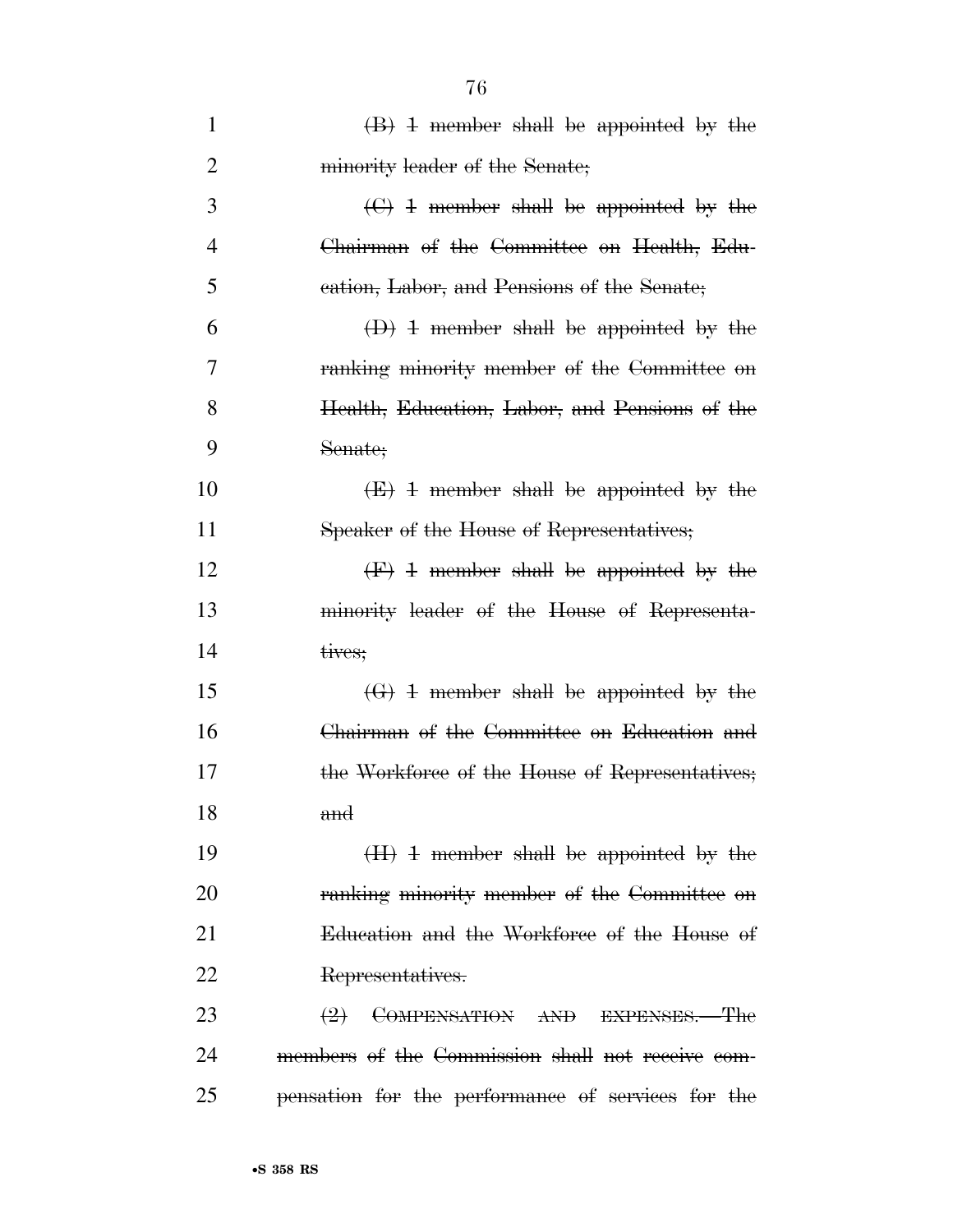| 1              | Commission, but shall be allowed travel expenses, in- |
|----------------|-------------------------------------------------------|
| $\overline{2}$ | eluding per diem in lieu of subsistence, at rates au- |
| 3              | thorized for employees of agencies under subchapter   |
| 4              | I of chapter 57 of title 5, United States Code, while |
| 5              | away from their homes or regular places of business   |
| 6              | in the performance of services for the Commission.    |
| 7              | (d) ADMINISTRATIVE PROVISIONS.                        |
| 8              | $(1)$ LOCATION.—The Commission shall be lo-           |
| 9              | eated in a facility maintained by the Equal Employ-   |
| 10             | ment Opportunity Commission.                          |
| 11             | $(2)$ DETAIL OF GOVERNMENT EMPLOYEES.                 |
| 12             | Any Federal Government employee may be detailed       |
| 13             | to the Commission without reimbursement, and such     |
| 14             | detail shall be without interruption or loss of civil |
| 15             | service status or privilege.                          |
| 16             | (3) INFORMATION FROM FEDERAL AGENCIES.                |
| 17             | The Commission may secure directly from any Fed-      |
| 18             | eral department or agency such information as the     |
| 19             | Commission considers necessary to carry out the       |
| 20             | provisions of this section. Upon request of the Com-  |
| 21             | mission, the head of such department or agency        |
| 22             | shall furnish such information to the Commission.     |
| 23             | (4) HEARINGS.—The Commission may hold                 |
| 24             | such hearings, sit and act at such times and places,  |

take such testimony, and receive such evidence as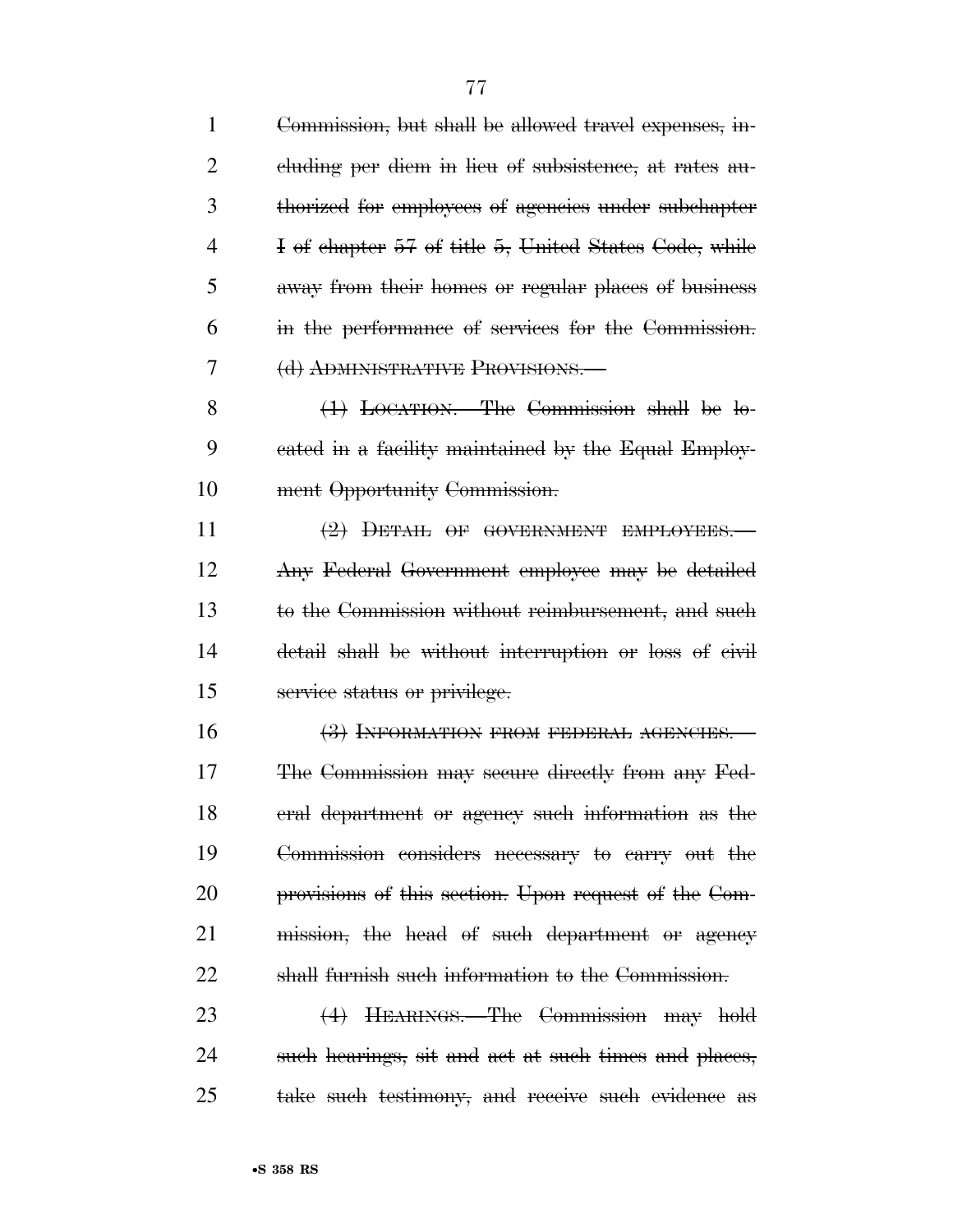the Commission considers advisable to carry out the objectives of this section, except that, to the extent possible, the Commission shall use existing data and research.

 (5) POSTAL SERVICES.—The Commission may use the United States mails in the same manner and under the same conditions as other departments and agencies of the Federal Government.

 (e) REPORT.—Not later than 1 year after all of the members are appointed to the Commission under sub-11 section  $(e)(1)$ , the Commission shall submit to Congress a report that summarizes the findings of the Commission and makes such recommendations for legislation as are consistent with this Act.

 (f) AUTHORIZATION OF APPROPRIATIONS.—There are authorized to be appropriated to the Equal Employ- ment Opportunity Commission such sums as may be nec-18 essary to carry out this section.

### **SEC. 209. CONSTRUCTION.**

Nothing in this title shall be construed to—

 $21 \t\t (1)$  limit the rights or protections of an indi- vidual under the Americans with Disabilities Act of 1990 (42 U.S.C. 12101 et seq.), including coverage afforded to individuals under section 102 of such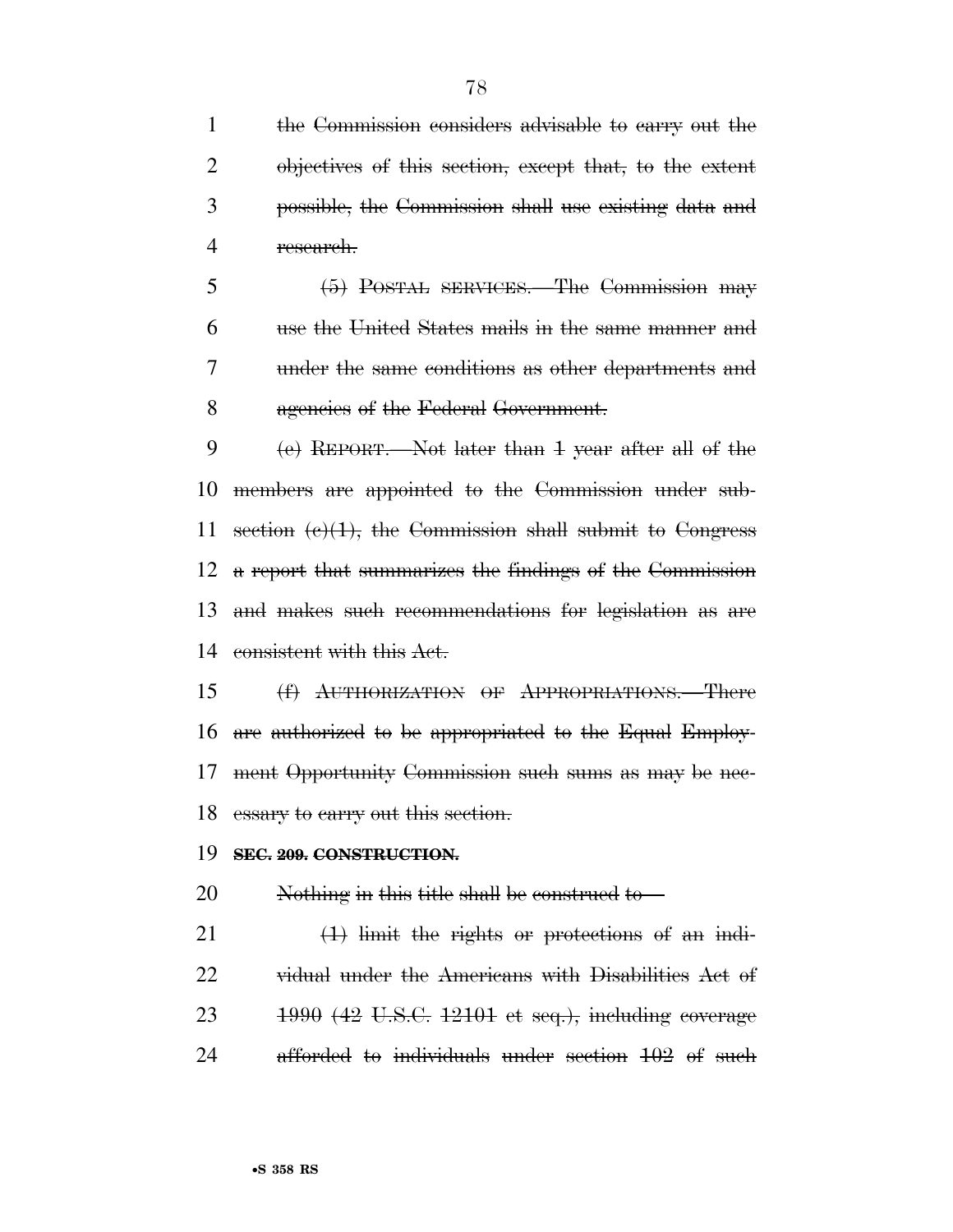| $\mathbf{1}$   | Act (42 U.S.C. 12112), or under the Rehabilitation                     |
|----------------|------------------------------------------------------------------------|
| $\overline{2}$ | Act of 1973 (29 U.S.C. 701 et seq.);                                   |
| 3              | $\left(\frac{2}{A}\right)$ limit the rights or protections of an indi- |
| 4              | vidual to bring an action under this title against an                  |
| 5              | employer, employment agency, labor organization, or                    |
| 6              | joint labor-management committee for a violation of                    |
| 7              | <del>this title; or</del>                                              |
| 8              | $(B)$ establish a violation under this title for an                    |
| 9              | employer, employment agency, labor organization, or                    |
| 10             | joint labor-management committee of a provision of                     |
| 11             | the amendments made by title I;                                        |
| 12             | $\left(\frac{3}{2}\right)$ limit the rights or protections of an indi- |
| 13             | vidual under any other Federal or State statute that                   |
| 14             | provides equal or greater protection to an individual                  |
| 15             | than the rights or protections provided for under                      |
| 16             | this title;                                                            |
| 17             | $(4)$ apply to the Armed Forces Repository of                          |
| 18             | Specimen Samples for the Identification of Remains;                    |
| 19             | $(5)$ limit or expand the protections, rights, or                      |
| 20             | obligations of employees or employers under applica-                   |
| 21             | ble workers' compensation laws;                                        |
|                |                                                                        |

 (6) limit the authority of a Federal department or agency to conduct or sponsor occupational or other health research that is conducted in compli-ance with the regulations contained in part 46 of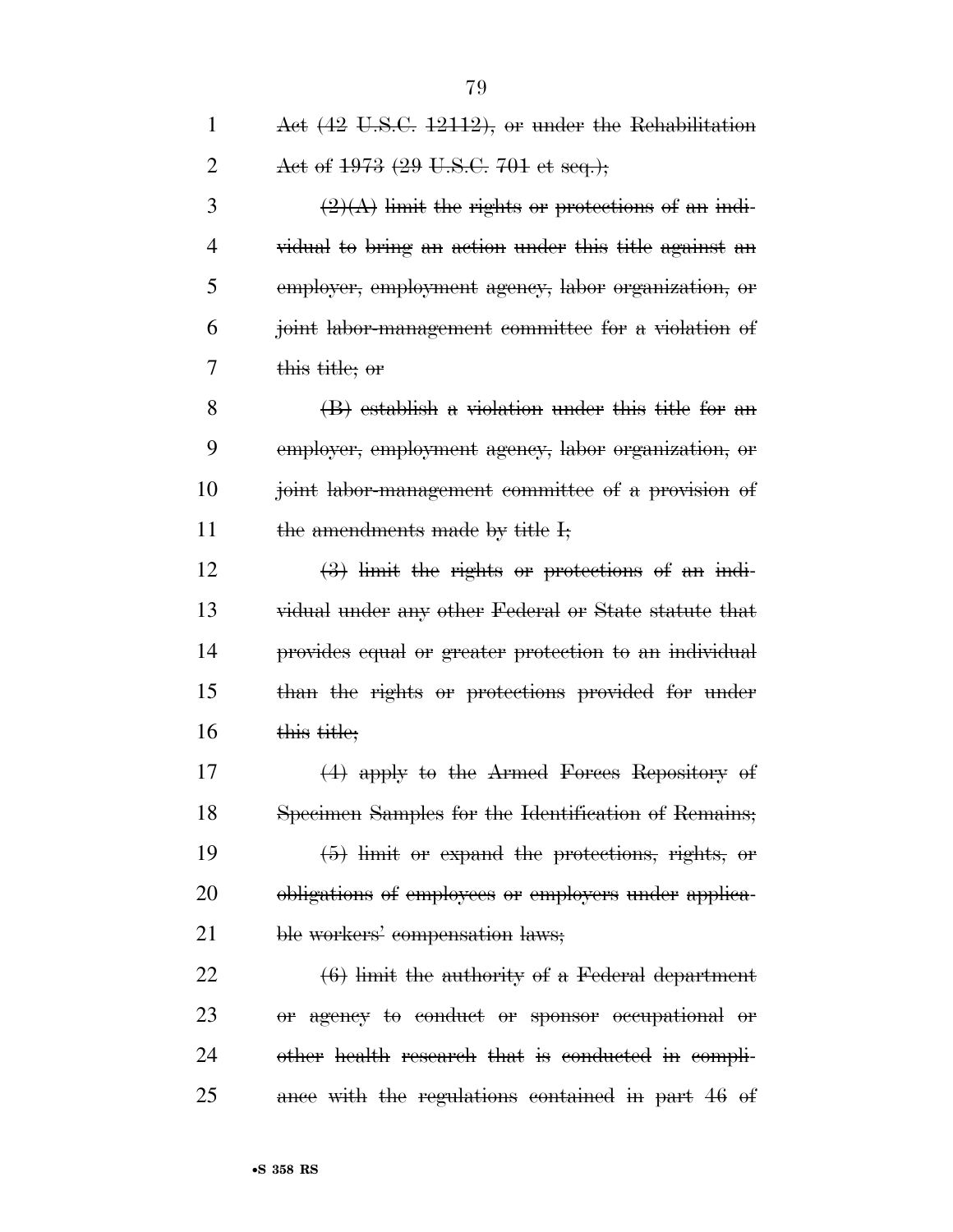| $\mathbf{1}$   | title 45, Gode of Federal Regulations (or any cor-             |
|----------------|----------------------------------------------------------------|
| 2              | responding or similar regulation or rule); and                 |
| 3              | $(7)$ limit the statutory or regulatory authority              |
| $\overline{4}$ | of the Occupational Safety and Health Administra-              |
| 5              | tion or the Mine Safety and Health Administration              |
| 6              | to promulgate or enforce workplace safety and                  |
| 7              | health laws and regulations.                                   |
| 8              | SEC. 210. MEDICAL INFORMATION THAT IS NOT GENETIC              |
| 9              | <b>INFORMATION.</b>                                            |
| 10             | An employer, employment agency, labor organization,            |
| 11             | or joint labor-management committee shall not be consid-       |
| 12             | ered to be in violation of this title based on the use, acqui- |
| 13             | sition, or disclosure of medical information that is not ge-   |
| 14             | netic information about a manifested disease, disorder, or     |
| 15             | pathological condition of an employee or member, includ-       |
| 16             | ing a manifested disease, disorder, or pathological condi-     |
| 17             | tion that has or may have a genetic basis.                     |
|                | 18 SEC. 211. REGULATIONS.                                      |
| 19             | Not later than 1 year after the date of enactment              |
| 20             | of this title, the Commission shall issue final regulations    |
| 21             | in an accessible format to carry out this title.               |
| 22             | SEC. 212. AUTHORIZATION OF APPROPRIATIONS.                     |
| 23             | There are authorized to be appropriated such sums              |

 as may be necessary to carry out this title (except for sec-tion 208).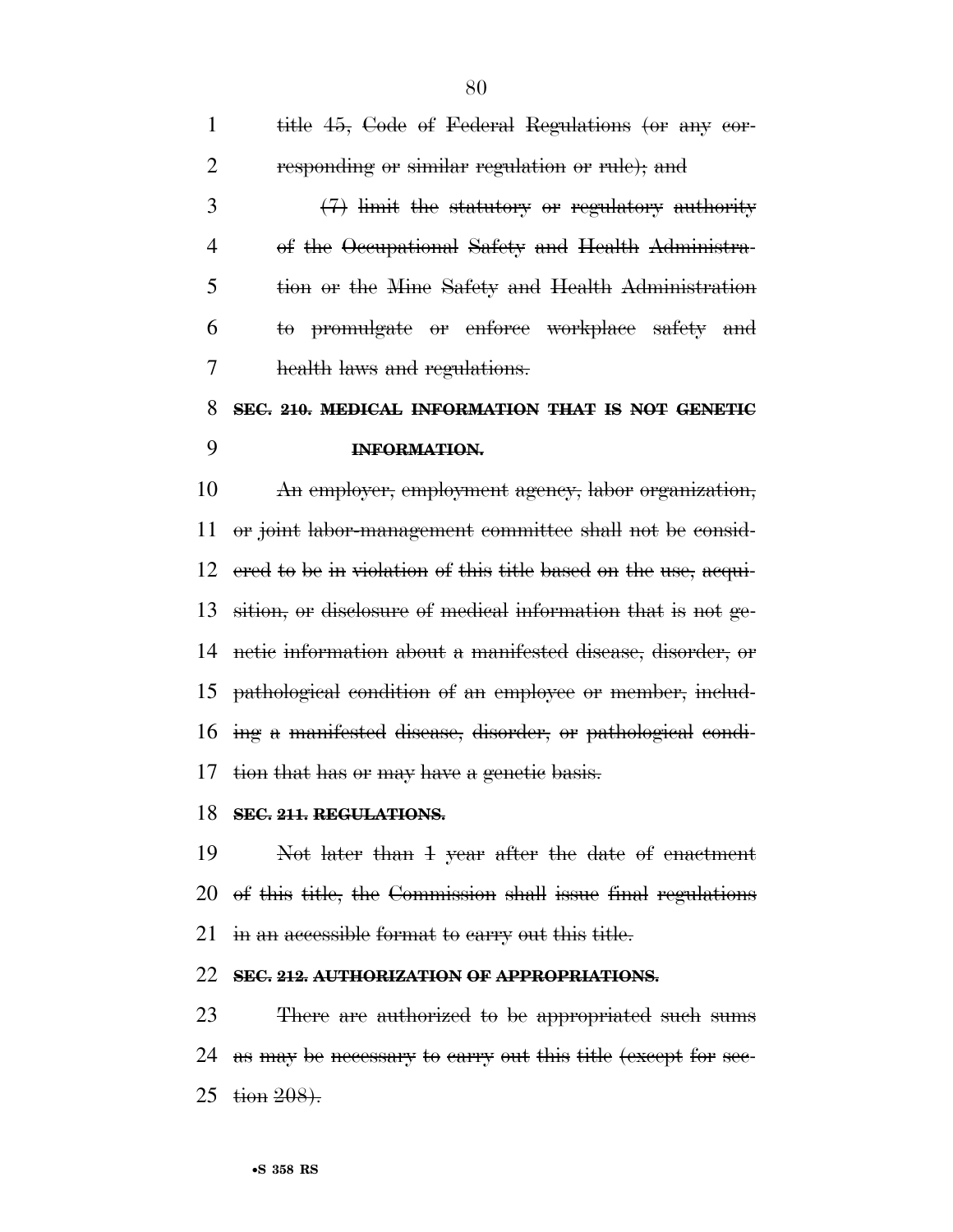#### 1 **SEC. 213. EFFECTIVE DATE.**

2 This title takes effect on the date that is 18 months 3 after the date of enactment of this Act.

# 4 **TITLE III—MISCELLANEOUS**  5 **PROVISION**

#### 6 **SEC. 301. SEVERABILITY.**

 If any provision of this Act, an amendment made by this Act, or the application of such provision or amend- ment to any person or circumstance is held to be unconsti- tutional, the remainder of this Act, the amendments made by this Act, and the application of such provisions to any person or circumstance shall not be affected thereby.

# 13 *SECTION 1. SHORT TITLE; TABLE OF CONTENTS.*

- 14 *(a) SHORT TITLE.—This Act may be cited as the ''Ge-*
- 15 *netic Information Nondiscrimination Act of 2007''.*
- 16 *(b) TABLE OF CONTENTS.—The table of contents of this*
- 17 *Act is as follows:*

*Sec. 1. Short title; table of contents. Sec. 2. Findings.* 

#### *TITLE I—GENETIC NONDISCRIMINATION IN HEALTH INSURANCE*

- *Sec. 101. Amendments to Employee Retirement Income Security Act of 1974.*
- *Sec. 102. Amendments to the Public Health Service Act.*
- *Sec. 103. Amendments to title XVIII of the Social Security Act relating to medigap.*
- *Sec. 104. Privacy and confidentiality.*
- *Sec. 105. Assuring coordination.*
- *Sec. 106. Regulations; effective date.*

#### *TITLE II—PROHIBITING EMPLOYMENT DISCRIMINATION ON THE BASIS OF GENETIC INFORMATION*

- *Sec. 201. Definitions.*
- *Sec. 202. Employer practices.*
- *Sec. 203. Employment agency practices.*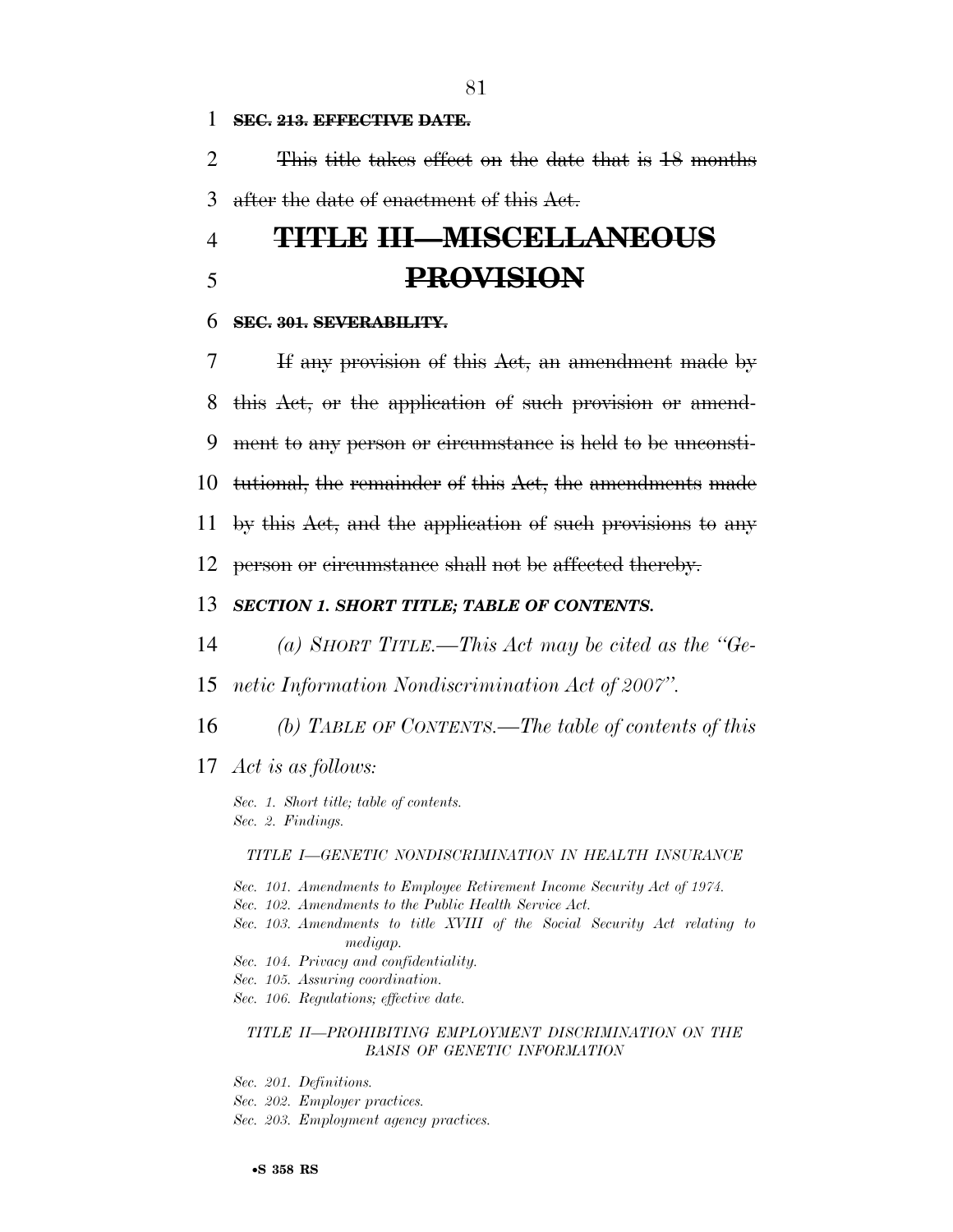*Sec. 204. Labor organization practices.* 

*Sec. 205. Training programs.* 

*Sec. 206. Confidentiality of genetic information.* 

*Sec. 207. Remedies and enforcement.* 

*Sec. 208. Disparate impact.* 

*Sec. 209. Construction.* 

*Sec. 210. Medical information that is not genetic information.* 

*Sec. 211. Regulations.* 

- *Sec. 212. Authorization of appropriations.*
- *Sec. 213. Effective date.*

*TITLE III—MISCELLANEOUS PROVISION* 

*Sec. 301. Severability.* 

## *SEC. 2. FINDINGS.*

*Congress makes the following findings:* 

 *(1) Deciphering the sequence of the human ge- nome and other advances in genetics open major new opportunities for medical progress. New knowledge about the genetic basis of illness will allow for earlier detection of illnesses, often before symptoms have begun. Genetic testing can allow individuals to take steps to reduce the likelihood that they will contract a particular disorder. New knowledge about genetics may allow for the development of better therapies that are more effective against disease or have fewer side effects than current treatments. These advances give rise to the potential misuse of genetic information to discriminate in health insurance and employment.* 

 *(2) The early science of genetics became the basis of State laws that provided for the sterilization of persons having presumed genetic ''defects'' such as mental retardation, mental disease, epilepsy, blind-*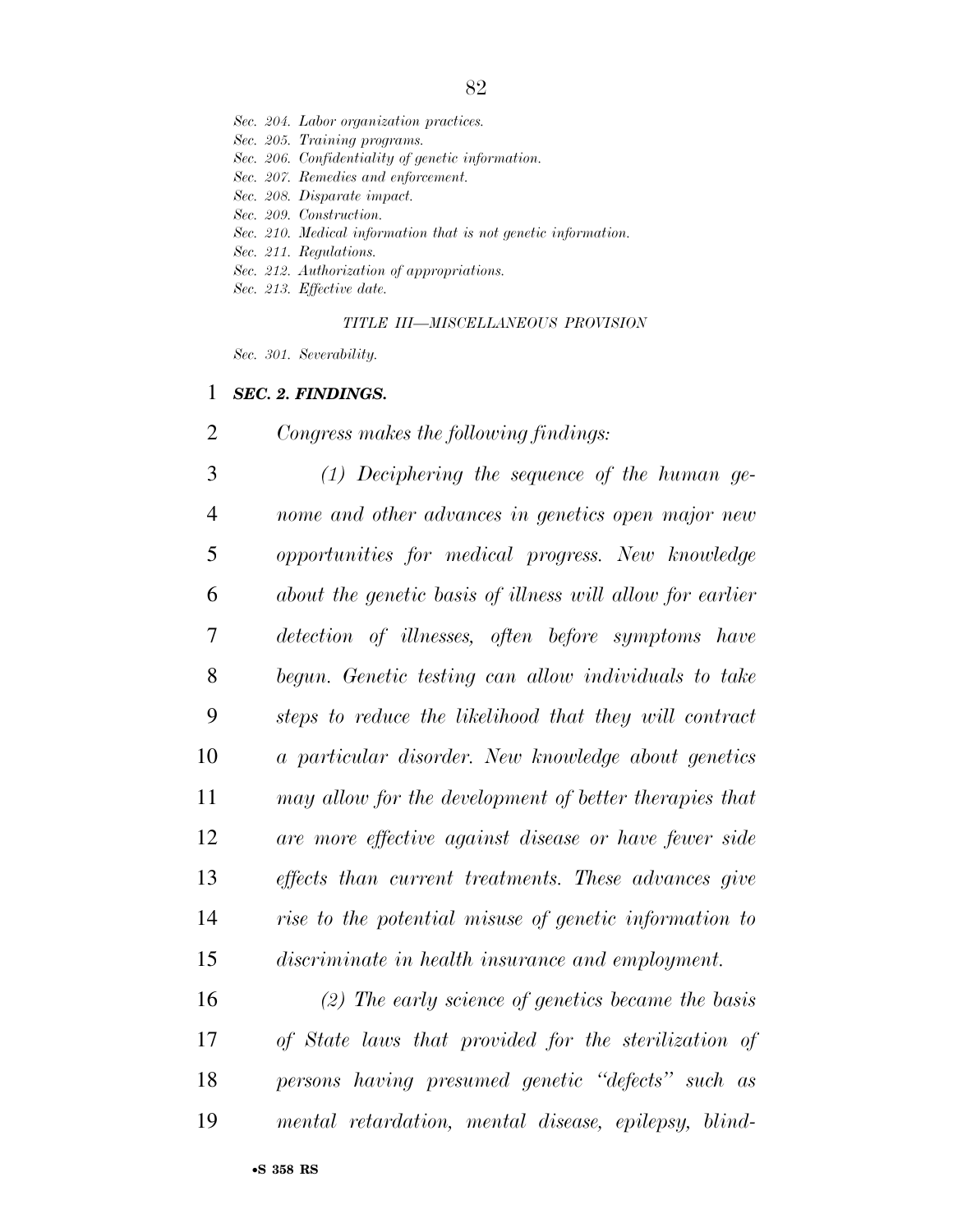| $\mathbf{1}$   | ness, and hearing loss, among other conditions. The     |
|----------------|---------------------------------------------------------|
| $\overline{2}$ | first sterilization law was enacted in the State of In- |
| 3              | diana in 1908. By 1981, a majority of States adopted    |
| $\overline{4}$ | sterilization laws to "correct" apparent genetic traits |
| 5              | or tendencies. Many of these State laws have since      |
| 6              | been repealed, and many have been modified to in-       |
| 7              | clude essential constitutional requirements of due      |
| 8              | process and equal protection. However, the current ex-  |
| 9              | plosion in the science of genetics, and the history of  |
| 10             | sterilization laws by the States based on early genetic |
| 11             | science, compels Congressional action in this area.     |
| 12             | (3) Although genes are facially neutral markers,        |
| 13             | many genetic conditions and disorders are associated    |
| 14             | with particular racial and ethnic groups and gender.    |
| 15             | Because some genetic traits are most prevalent in       |
| 16             | particular groups, members of a particular group        |
| 17             | may be stigmatized or discriminated against as a re-    |
| 18             | sult of that genetic information. This form of dis-     |
| 19             | crimination was evident in the 1970s, which saw the     |
| 20             | advent of programs to screen and identify carriers of   |
| 21             | sickle cell anemia, a disease which afflicts African-   |
| 22             | Americans. Once again, State legislatures began to      |
| 23             | enact discriminatory laws in the area, and in the       |
| 24             | early 1970s began mandating genetic screening of all    |
| 25             | African Americans for sickle cell anemia, leading to    |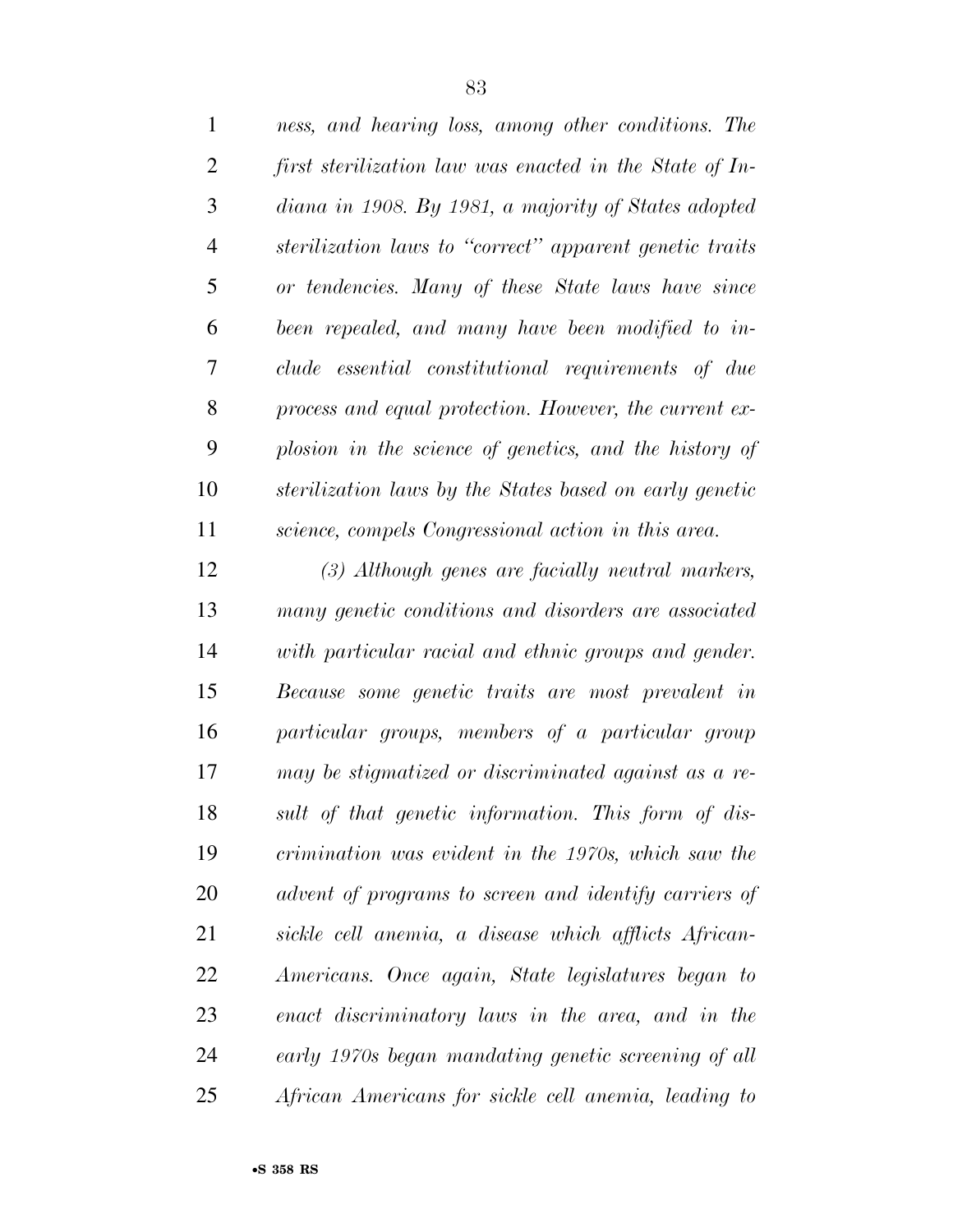*discrimination and unnecessary fear. To alleviate some of this stigma, Congress in 1972 passed the Na- tional Sickle Cell Anemia Control Act, which with- holds Federal funding from States unless sickle cell testing is voluntary.* 

 *(4) Congress has been informed of examples of genetic discrimination in the workplace. These in- clude the use of pre-employment genetic screening at Lawrence Berkeley Laboratory, which led to a court decision in favor of the employees in that case Nor- man-Bloodsaw v. Lawrence Berkeley Laboratory (135 F.3d 1260, 1269 (9th Cir. 1998)). Congress clearly has a compelling public interest in relieving the fear of discrimination and in prohibiting its actual prac-tice in employment and health insurance.* 

 *(5) Federal law addressing genetic discrimina- tion in health insurance and employment is incom- plete in both the scope and depth of its protections. Moreover, while many States have enacted some type of genetic non-discrimination law, these laws vary widely with respect to their approach, application, and level of protection. Congress has collected substan- tial evidence that the American public and the med- ical community find the existing patchwork of State and Federal laws to be confusing and inadequate to*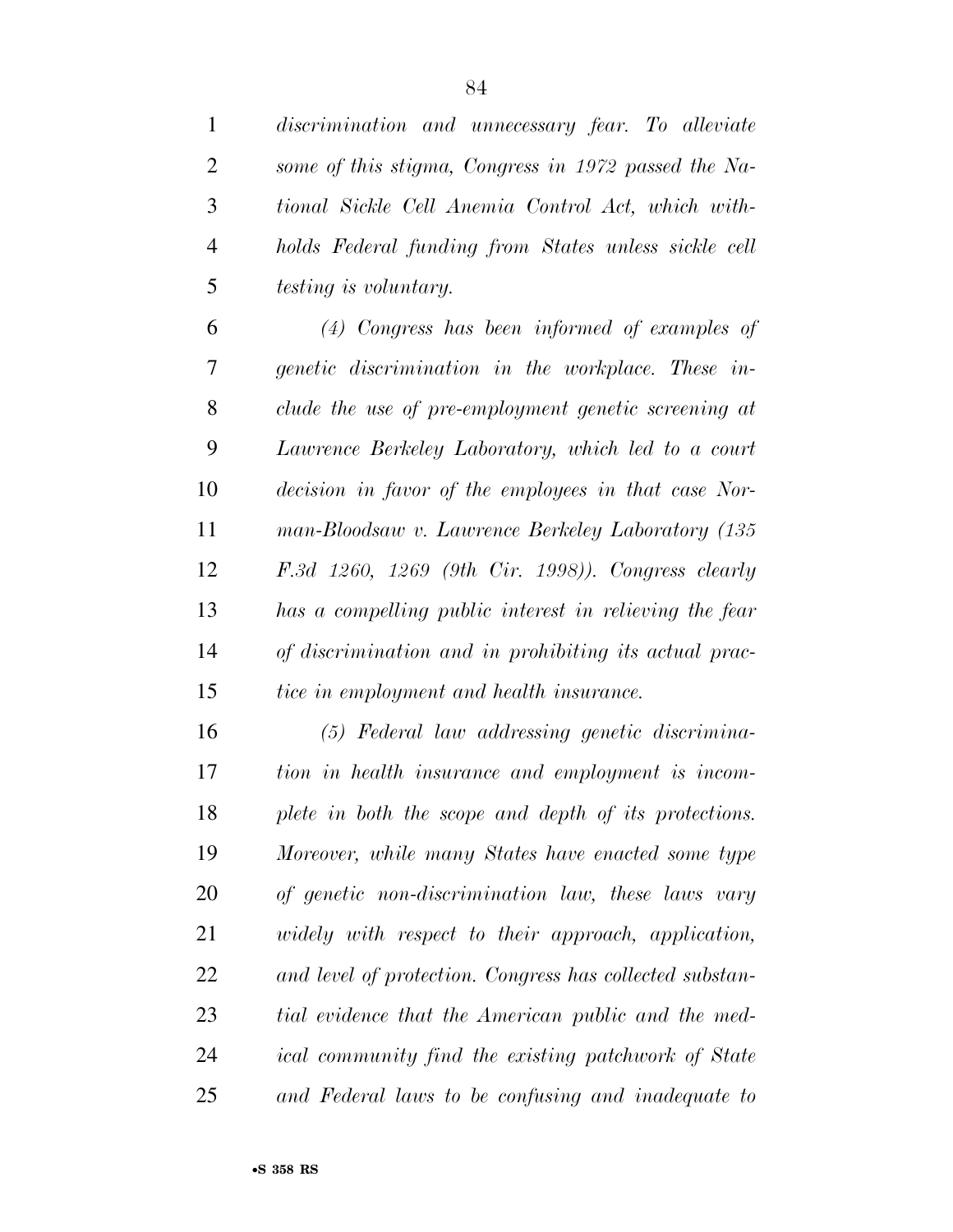*protect them from discrimination. Therefore Federal legislation establishing a national and uniform basic standard is necessary to fully protect the public from discrimination and allay their concerns about the po- tential for discrimination, thereby allowing individ- uals to take advantage of genetic testing, technologies, research, and new therapies. TITLE I—GENETIC NON- DISCRIMINATION IN HEALTH INSURANCE SEC. 101. AMENDMENTS TO EMPLOYEE RETIREMENT IN- COME SECURITY ACT OF 1974. (a) PROHIBITION OF HEALTH DISCRIMINATION ON THE BASIS OF GENETIC INFORMATION OR GENETIC SERV- ICES.— (1) NO ENROLLMENT RESTRICTION FOR GENETIC SERVICES.—Section 702(a)(1)(F) of the Employee Re- tirement Income Security Act of 1974 (29 U.S.C. 1182(a)(1)(F)) is amended by inserting before the pe- riod the following: ''(including information about a request for or receipt of genetic services by an indi- vidual or family member of such individual)''. (2) NO DISCRIMINATION IN GROUP PREMIUMS BASED ON GENETIC INFORMATION.—Section 702(b) of*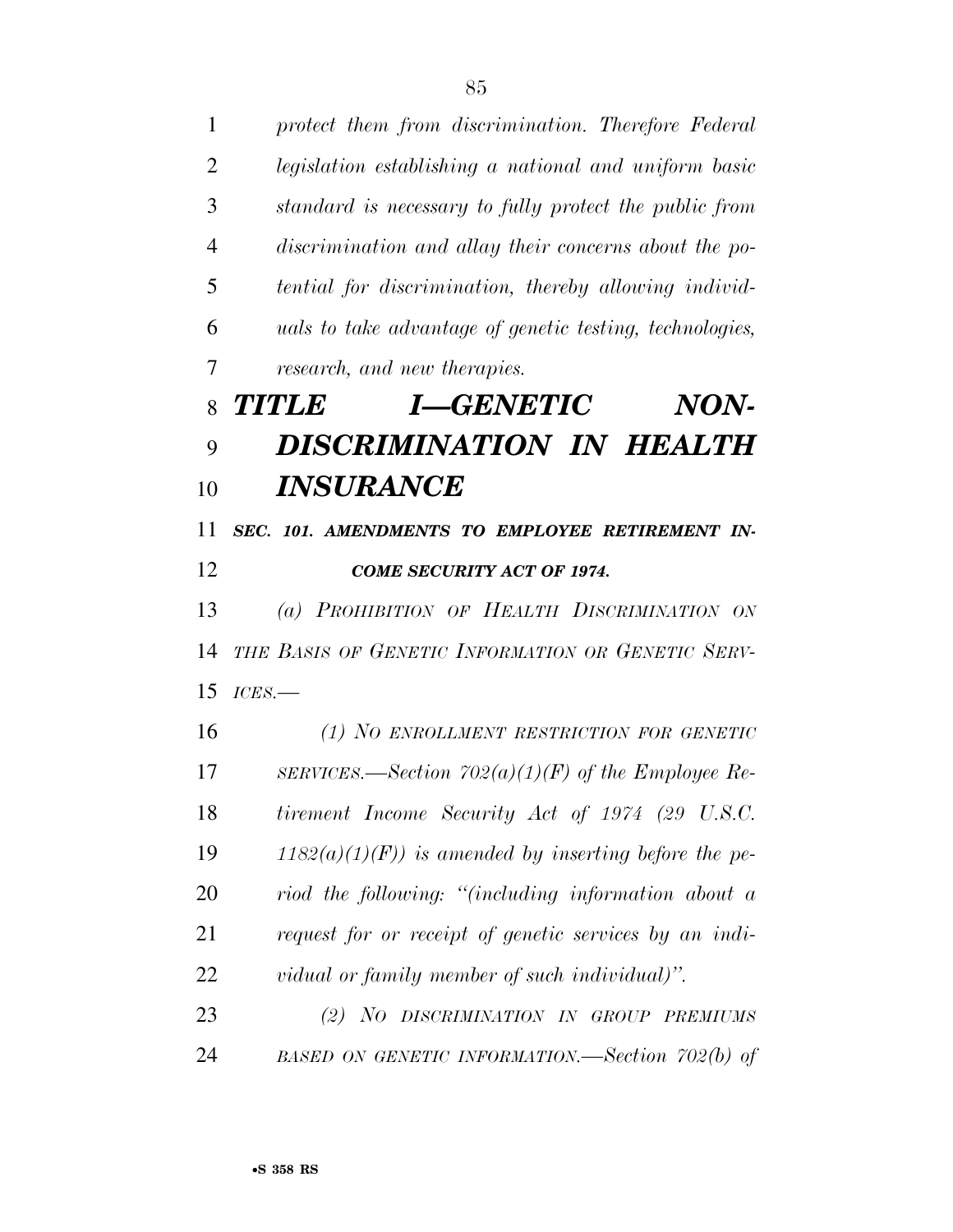| $\mathbf{1}$   | the Employee Retirement Income Security Act of                       |
|----------------|----------------------------------------------------------------------|
| 2              | 1974 (29 U.S.C. 1182(b)) is amended—                                 |
| 3              | $(A)$ in paragraph $(2)(A)$ , by inserting before                    |
| $\overline{4}$ | the semicolon the following: "except as provided                     |
| 5              | in paragraph $(3)$ "; and                                            |
| 6              | $(B)$ by adding at the end the following:                            |
| 7              | "(3) NO DISCRIMINATION IN GROUP PREMIUMS                             |
| 8              | BASED ON GENETIC INFORMATION.-For purposes of                        |
| 9              | this section, a group health plan, or a health insur-                |
| 10             | ance issuer offering group health insurance coverage                 |
| 11             | in connection with a group health plan, shall not ad-                |
| 12             | just premium or contribution amounts for a group on                  |
| 13             | the basis of genetic information concerning an indi-                 |
| 14             | vidual in the group or a family member of the indi-                  |
| 15             | vidual (including information about a request for or                 |
| 16             | receipt of genetic services by an individual or family               |
| 17             | member of such individual).".                                        |
| 18             | (b) LIMITATIONS ON GENETIC TESTING.-Section 702                      |
| 19             | of the Employee Retirement Income Security Act of 1974               |
| 20             | $(29 \text{ U.S.C. } 1182)$ is amended by adding at the end the fol- |
| 21             | lowing:                                                              |
| 22             | "(c) GENETIC TESTING.—                                               |
| 23             | "(1) LIMITATION ON REQUESTING OR REQUIRING                           |
| 24             | GENETIC TESTING.— $A$ group health plan, or a health                 |
| 25             | insurance issuer offering health insurance coverage in               |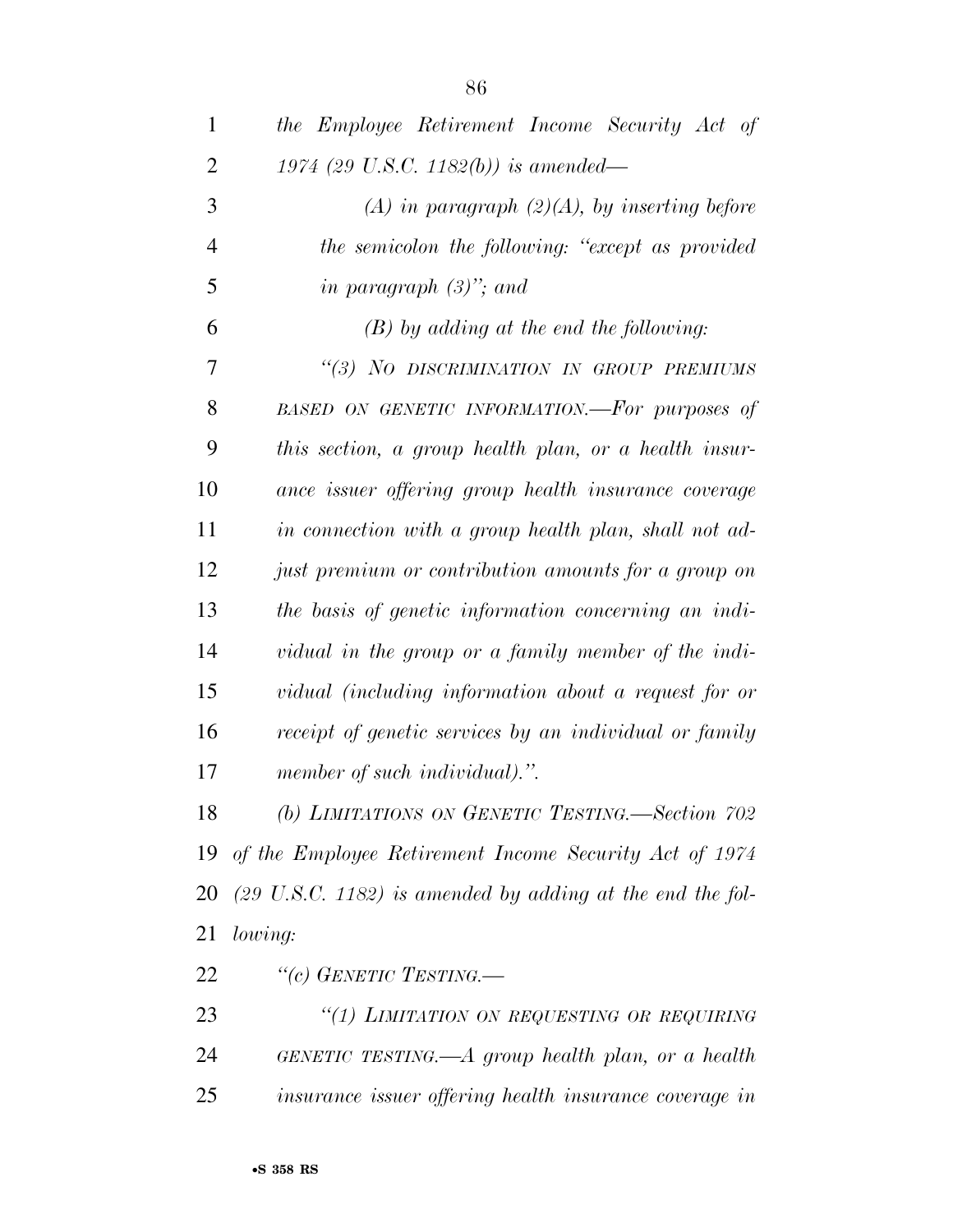| $\mathbf{1}$   | connection with a group health plan, shall not request      |
|----------------|-------------------------------------------------------------|
| $\overline{2}$ | or require an individual or a family member of such         |
| 3              | <i>individual to undergo a genetic test.</i>                |
| $\overline{4}$ | "(2) RULE OF CONSTRUCTION.—Nothing in this                  |
| 5              | part shall be construed to-                                 |
| 6              | "(A) limit the authority of a health care                   |
| 7              | professional who is providing health care services          |
| 8              | with respect to an individual to request that               |
| 9              | such individual or a family member of such in-              |
| 10             | dividual undergo a genetic test;                            |
| 11             | "(B) limit the authority of a health care                   |
| 12             | professional who is employed by or affiliated               |
| 13             | with a group health plan or a health insurance              |
| 14             | <i>issuer and who is providing health care services</i>     |
| 15             | to an individual as part of a bona fide wellness            |
| 16             | program to notify such individual of the avail-             |
| 17             | ability of a genetic test or to provide information         |
| 18             | to such individual regarding such genetic test; or          |
| 19             | $\lq\lq C$ authorize or permit a health care pro-           |
| 20             | fessional to require that an individual undergo a           |
| 21             | genetic test.                                               |
| 22             | "(d) APPLICATION TO ALL PLANS.—The provisions of            |
| 23             | subsections (a)(1)(F), (b)(3), and (c) shall apply to group |
| 24             | health plans and health insurance issuers without regard    |
|                | 25 to section $732(a)$ .".                                  |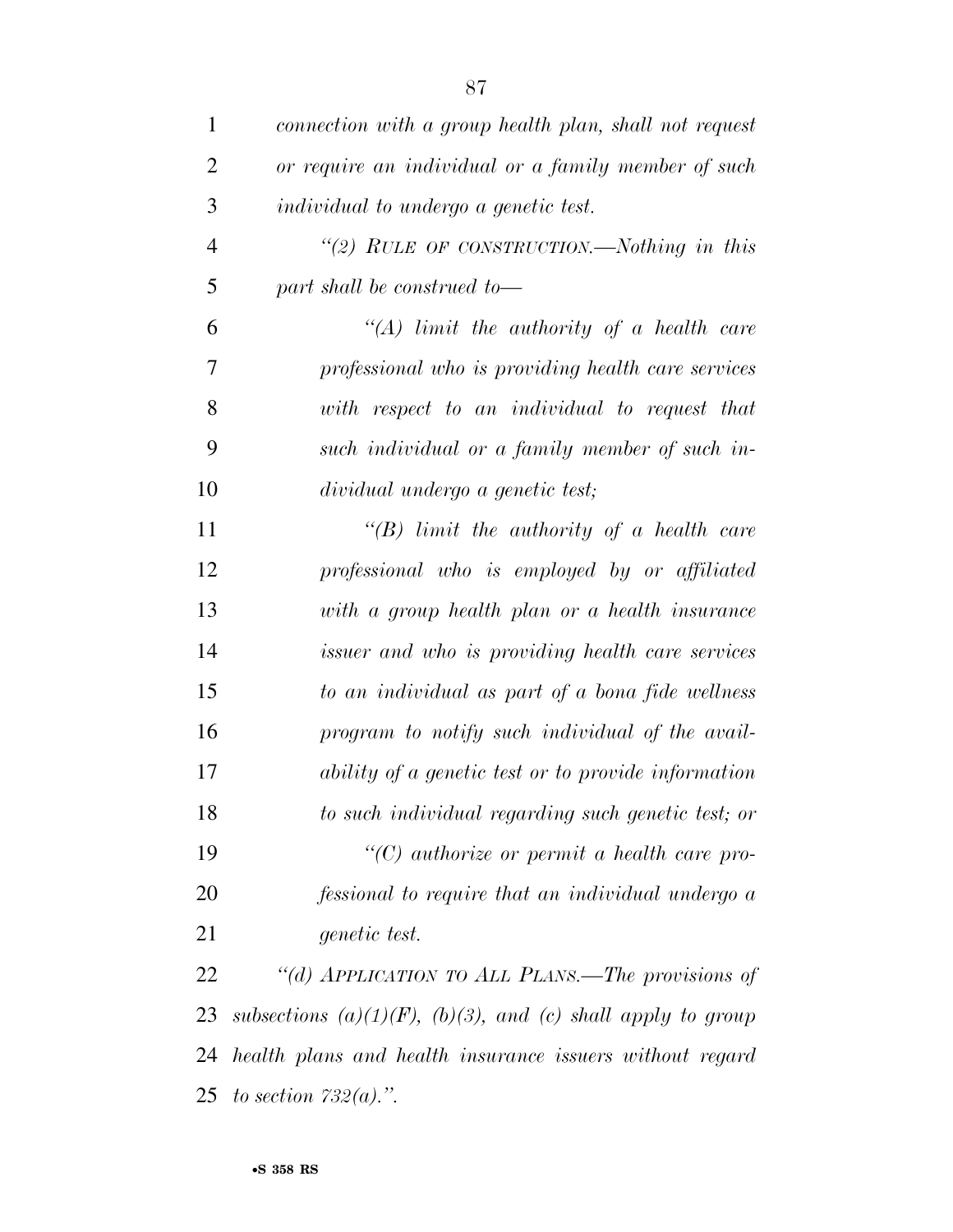*(c) REMEDIES AND ENFORCEMENT.—Section 502 of the Employee Retirement Income Security Act of 1974 (29 U.S.C. 1132) is amended by adding at the end the following: ''(n) ENFORCEMENT OF GENETIC NONDISCRIMINATION REQUIREMENTS.—* 

 *''(1) INJUNCTIVE RELIEF FOR IRREPARABLE HARM.—With respect to any violation of subsection (a)(1)(F), (b)(3), or (c) of section 702, a participant or beneficiary may seek relief under subsection 502(a)(1)(B) prior to the exhaustion of available ad- ministrative remedies under section 503 if it is dem- onstrated to the court, by a preponderance of the evi- dence, that the exhaustion of such remedies would cause irreparable harm to the health of the partici- pant or beneficiary. Any determinations that already have been made under section 503 in such case, or that are made in such case while an action under this paragraph is pending, shall be given due consider- ation by the court in any action under this subsection in such case.* 

 *''(2) EQUITABLE RELIEF FOR GENETIC NON-DISCRIMINATION.—* 

 *''(A) REINSTATEMENT OF BENEFITS WHERE EQUITABLE RELIEF HAS BEEN AWARDED.—The recovery of benefits by a participant or bene-*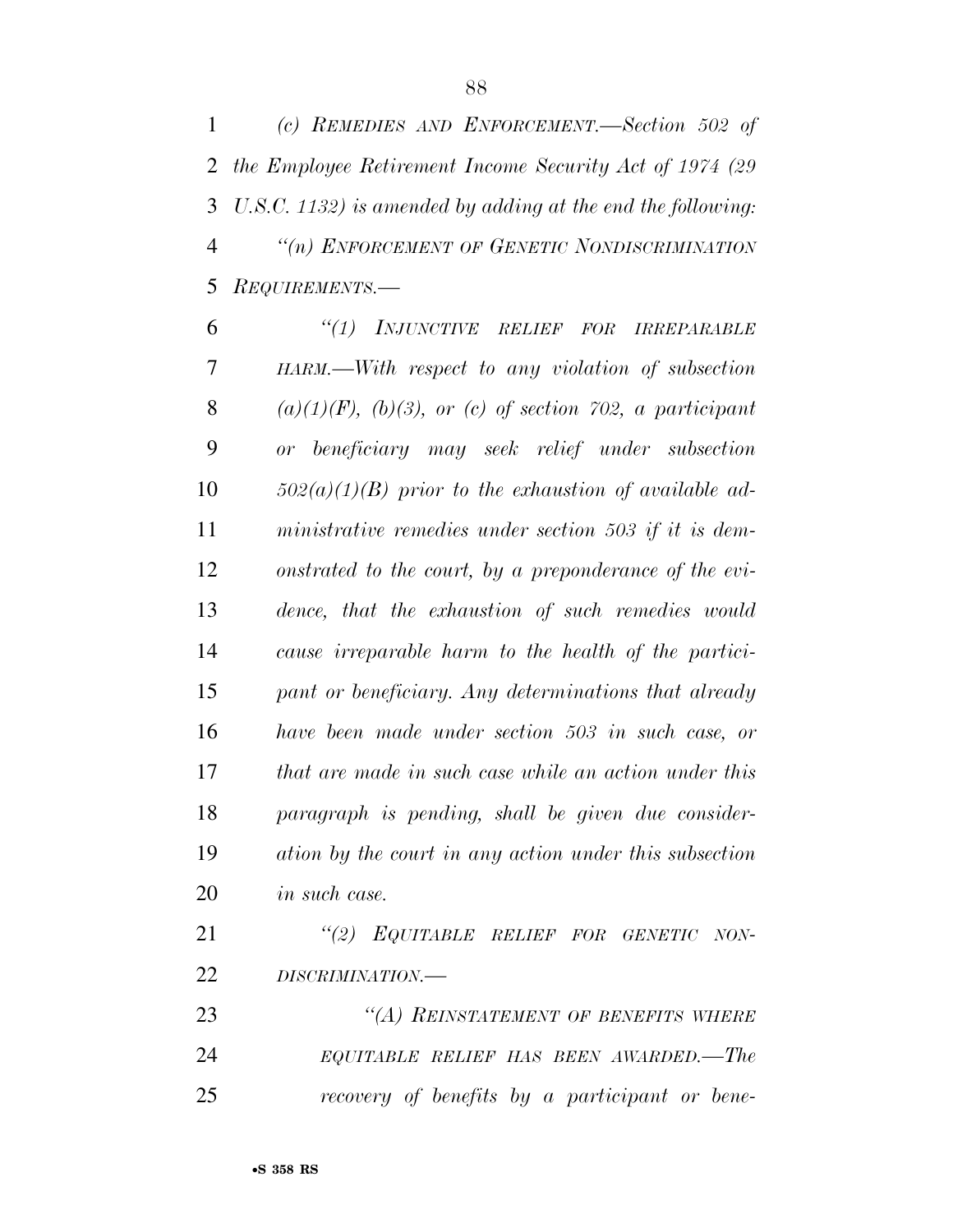| $\mathbf{1}$   | ficiary under a civil action under this section       |
|----------------|-------------------------------------------------------|
| $\overline{2}$ | may include an administrative penalty under           |
| 3              | subparagraph $(B)$ and the retroactive reinstate-     |
| $\overline{4}$ | ment of coverage under the plan involved to the       |
| 5              | date on which the participant or beneficiary was      |
| 6              | denied eligibility for coverage if—                   |
| 7              | $``(i)$ the civil action was commenced                |
| 8              | under subsection $(a)(1)(B)$ ; and                    |
| 9              | $``(ii)$ the denial of coverage on which              |
| 10             | such civil action was based constitutes a             |
| 11             | violation of subsection $(a)(1)(F)$ , $(b)(3)$ , or   |
| 12             | $(c)$ of section 702.                                 |
| 13             | "(B) ADMINISTRATIVE PENALTY.-                         |
| 14             | "(i) IN GENERAL.— $An$ administrator                  |
| 15             | who fails to comply with the requirements             |
| 16             | of subsection $(a)(1)(F)$ , $(b)(3)$ , or (c) of sec- |
| 17             | tion 702 with respect to a participant or             |
| 18             | beneficiary may, in an action commenced               |
| 19             | under subsection $(a)(1)(B)$ , be personally          |
| 20             | liable in the discretion of the court, for a          |
| 21             | penalty in the amount not more than \$100             |
| 22             | for each day in the noncompliance period.             |
| 23             | "(ii) NONCOMPLIANCE PERIOD.—For                       |
| 24             | purposes of clause $(i)$ , the term 'noncompli-       |
| 25             | ance period' means the period—                        |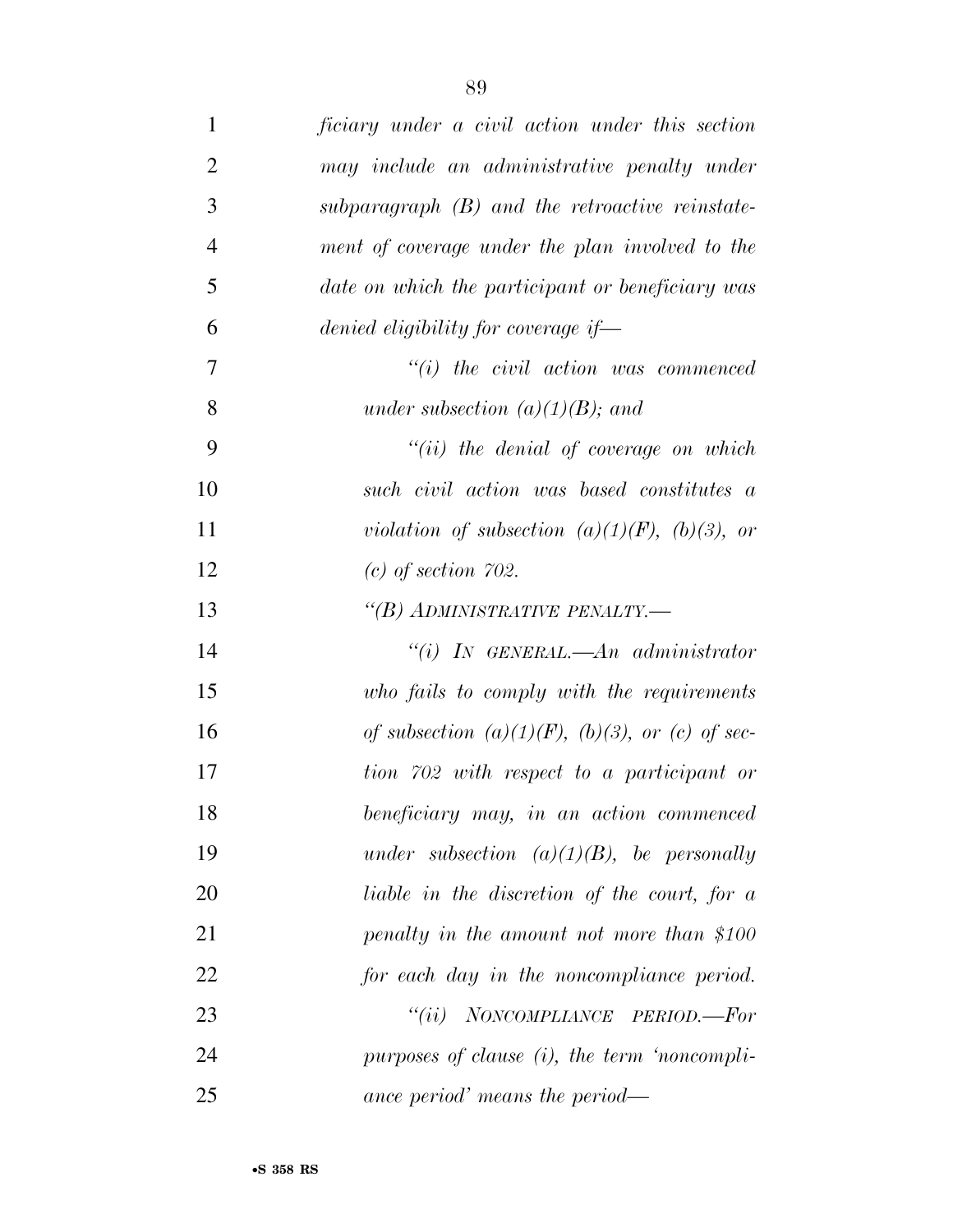| $\mathbf{1}$   | "(I) beginning on the date that $a$                        |
|----------------|------------------------------------------------------------|
| $\overline{2}$ | failure described in clause (i) occurs;                    |
| 3              | and                                                        |
| $\overline{4}$ | "(II) ending on the date that such                         |
| 5              | failure is corrected.                                      |
| 6              | "(iii) PAYMENT TO PARTICIPANT OR                           |
| 7              | BENEFICIARY.—A penalty collected under                     |
| 8              | this subparagraph shall be paid to the par-                |
| 9              | <i>ticipant or beneficiary involved.</i>                   |
| 10             | "(3) SECRETARIAL ENFORCEMENT AUTHORITY.-                   |
| 11             | "(A) GENERAL RULE.—The Secretary has                       |
| 12             | the authority to impose a penalty on any failure           |
| 13             | of a group health plan to meet the requirements            |
| 14             | of subsection $(a)(1)(F)$ , $(b)(3)$ , or $(c)$ of section |
| 15             | 702.                                                       |
| 16             | "(B) AMOUNT.                                               |
| 17             | "(i) IN GENERAL.—The amount of the                         |
| 18             | penalty imposed by subparagraph (A) shall                  |
| 19             | be \$100 for each day in the noncompliance                 |
| 20             | period with respect to each individual to                  |
| 21             | whom such failure relates.                                 |
| 22             | "(ii) NONCOMPLIANCE PERIOD.—For                            |
| 23             | purposes of this paragraph, the term 'non-                 |
| 24             | compliance period' means, with respect to                  |
| 25             | any failure, the period—                                   |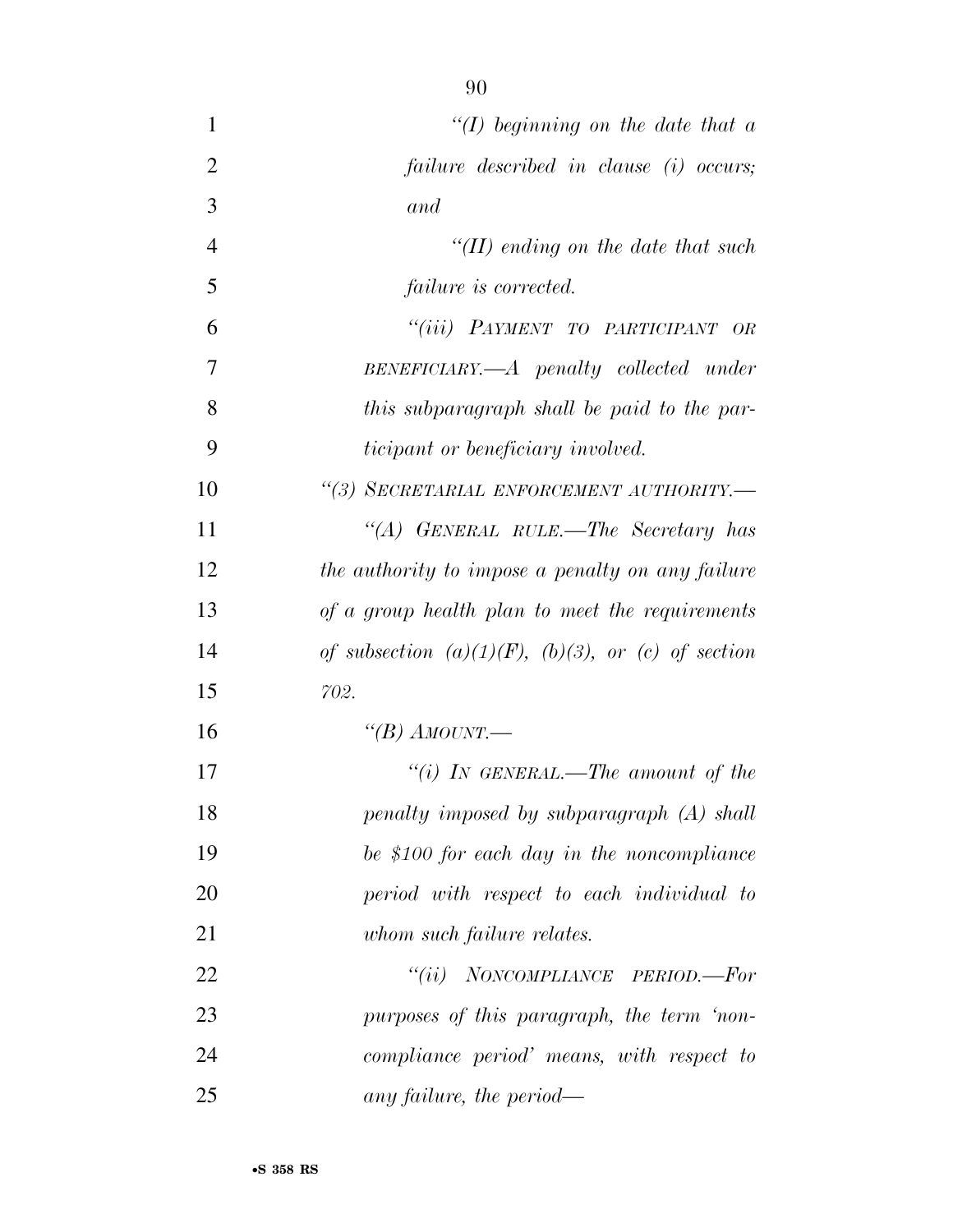| $\mathbf{1}$   | $\lq (I)$ beginning on the date such           |
|----------------|------------------------------------------------|
| $\overline{2}$ | failure first occurs; and                      |
| 3              | "(II) ending on the date such fail-            |
| $\overline{4}$ | <i>ure is corrected.</i>                       |
| 5              | "(C) MINIMUM PENALTIES WHERE FAILURE           |
| 6              | $DISCOVERED$ . Notwithstanding clauses (i) and |
| 7              | $(ii)$ of subparagraph $(D)$ :                 |
| 8              | "(i) IN GENERAL.—In the case of 1 or           |
| 9              | more failures with respect to an indi-         |
| 10             | vidual                                         |
| 11             | $H(f)$ which are not corrected before          |
| 12             | the date on which the plan receives $a$        |
| 13             | notice from the Secretary of such viola-       |
| 14             | tion; and                                      |
| 15             | $H(H)$ which occurred or continued             |
| 16             | during the period involved;                    |
| 17             | the amount of penalty imposed by subpara-      |
| 18             | $graph$ $(A)$ by reason of such failures with  |
| 19             | respect to such individual shall not be less   |
| 20             | <i>than</i> $$2,500$ .                         |
| 21             | "(ii) HIGHER MINIMUM<br>PENALTY                |
| 22             | WHERE VIOLATIONS ARE MORE THAN DE              |
| 23             | $MINIMIS. - To$ the extent violations for      |
| 24             | which any person is liable under this para-    |
| 25             | graph for any year are more than de mini-      |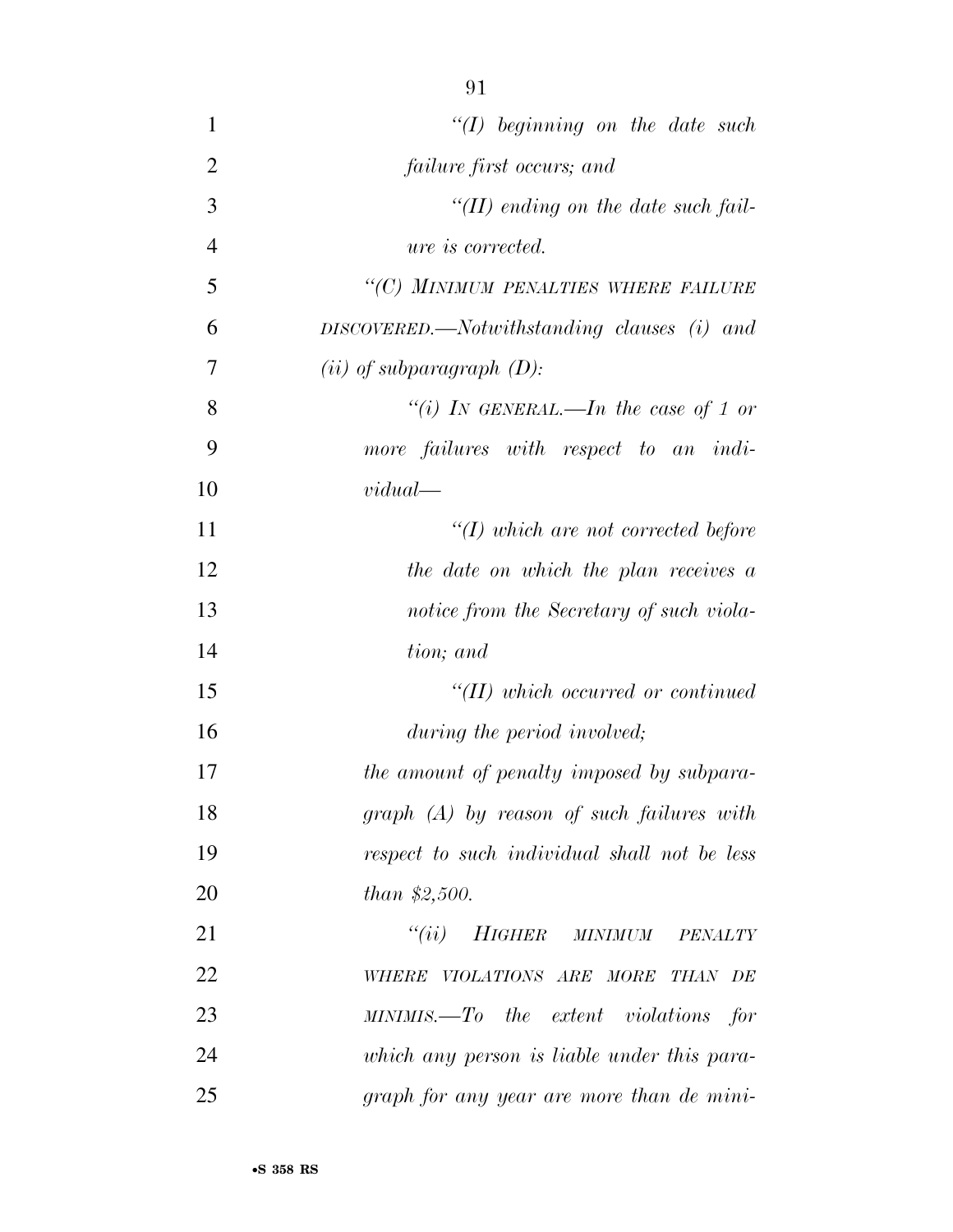| 1              | mis, clause (i) shall be applied by sub-                     |
|----------------|--------------------------------------------------------------|
| $\overline{2}$ | stituting $$15,000$ for $$2,500$ with respect                |
| 3              | to such person.                                              |
| $\overline{4}$ | "(D) LIMITATIONS.—                                           |
| 5              | "(i) PENALTY NOT TO APPLY WHERE                              |
| 6              | <i>NOT DISCOVERED</i><br><b>EXERCISING</b><br><b>FAILURE</b> |
| 7              | REASONABLE DILIGENCE.—No penalty shall                       |
| 8              | be imposed by subparagraph $(A)$ on any                      |
| 9              | failure during any period for which it is es-                |
| 10             | tablished to the satisfaction of the Secretary               |
| 11             | that the person otherwise liable for such                    |
| 12             | penalty did not know, and exercising rea-                    |
| 13             | sonable diligence would not have known,                      |
| 14             | that such failure existed.                                   |
| 15             | "(ii) PENALTY NOT TO APPLY TO FAIL-                          |
| 16             | URES CORRECTED WITHIN CERTAIN PERI-                          |
| 17             | $ODS.$ No penalty shall be imposed by sub-                   |
| 18             | paragraph $(A)$ on any failure if-                           |
| 19             | " $(I)$ such failure was due to rea-                         |
| 20             | sonable cause and not to willful ne-                         |
| 21             | glect; and                                                   |
| 22             | $H(H)$ such failure is corrected dur-                        |
| 23             | ing the 30-day period beginning on the                       |
| 24             | first date the person otherwise liable                       |
| 25             | for such penalty knew, or exercising                         |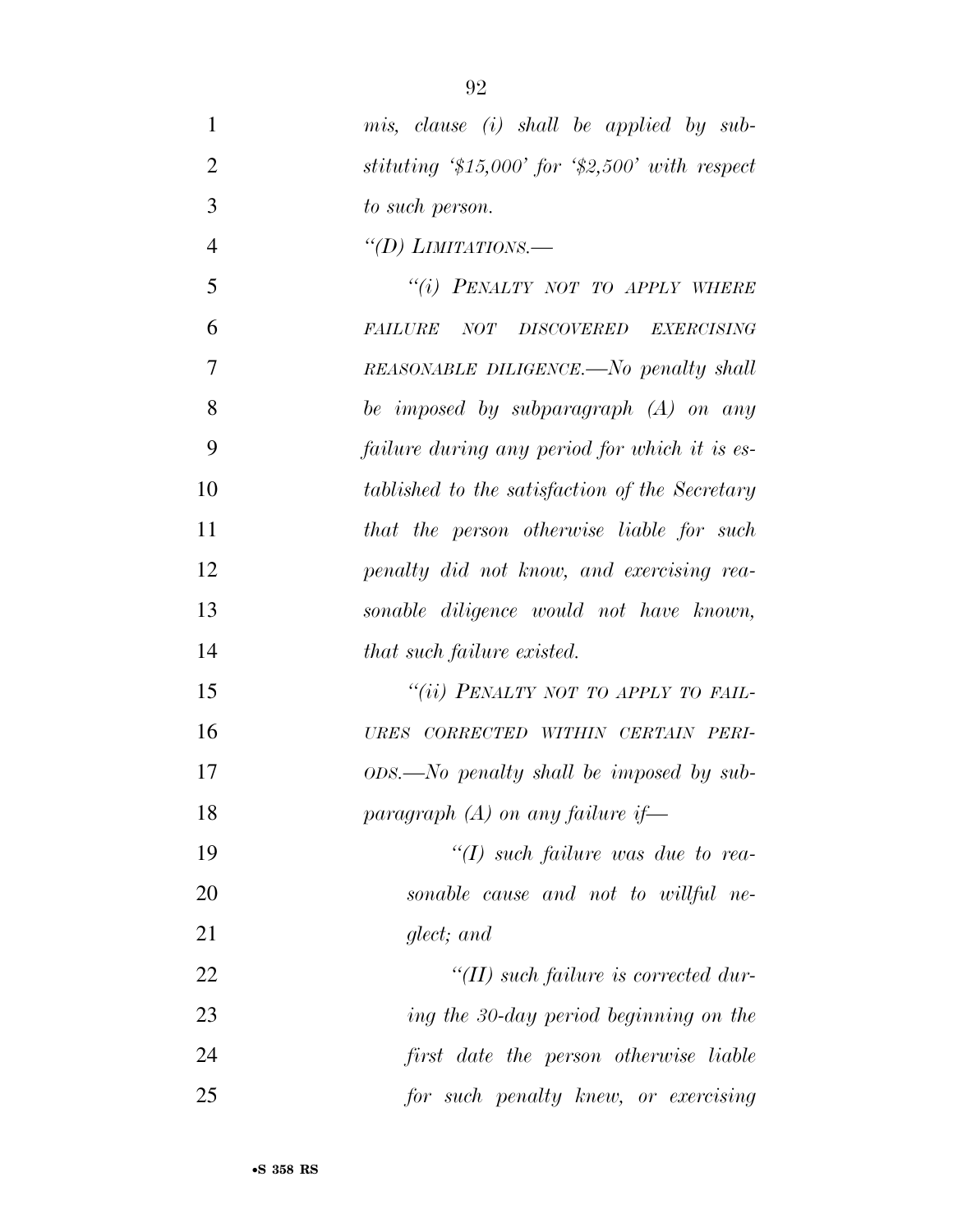| $\mathbf{1}$   | reasonable diligence would have known,                    |
|----------------|-----------------------------------------------------------|
| $\overline{2}$ | that such failure existed.                                |
| 3              | "(iii) OVERALL LIMITATION FOR UNIN-                       |
| $\overline{4}$ | TENTIONAL FAILURES.—In the case of fail-                  |
| 5              | ures which are due to reasonable cause and                |
| 6              | not to willful neglect, the penalty imposed               |
| 7              | by subparagraph $(A)$ for failures shall not              |
| 8              | exceed the amount equal to the lesser of $\equiv$         |
| 9              | $\lq (I)$ 10 percent of the aggregate                     |
| 10             | amount paid or incurred by the em-                        |
| 11             | ployer (or predecessor employer) dur-                     |
| 12             | ing the preceding taxable year for                        |
| 13             | group health plans; or                                    |
| 14             | "(II) $$500,000$ .                                        |
| 15             | "(E) WAIVER BY SECRETARY.—In the case                     |
| 16             | of a failure which is due to reasonable cause and         |
| 17             | not to willful neglect, the Secretary may waive           |
| 18             | part or all of the penalty imposed by subpara-            |
| 19             | $graph(A)$ to the extent that the payment of such         |
| 20             | penalty would be excessive relative to the failure        |
| 21             | <i>involved.</i> ".                                       |
| 22             | (d) DEFINITIONS.—Section $733(d)$ of the Employee         |
| 23             | Retirement Income Security Act of 1974 (29 U.S.C.         |
| 24             | $1191b(d)$ is amended by adding at the end the following: |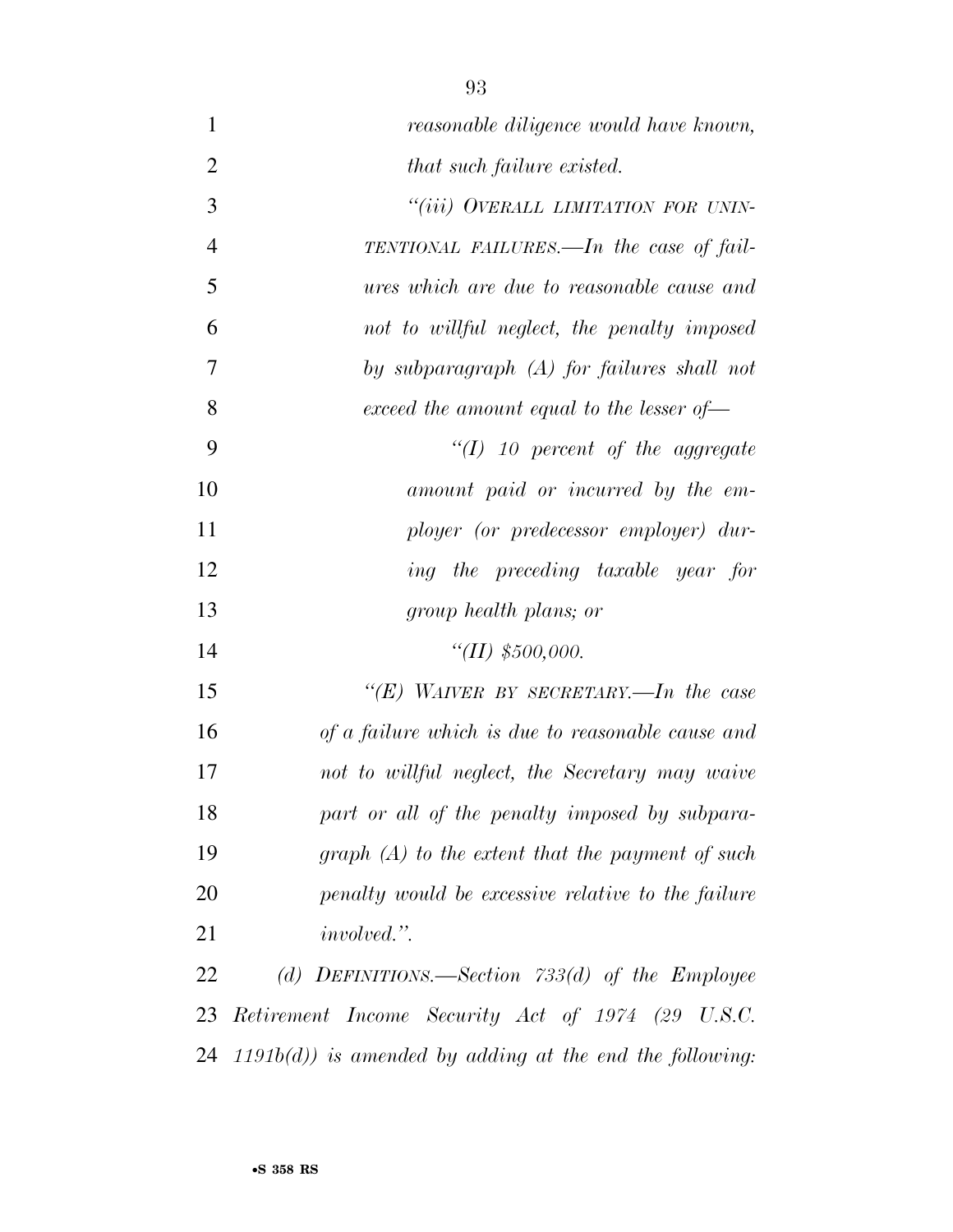| $\mathbf{1}$   | "(5) FAMILY MEMBER.—The term 'family mem-           |
|----------------|-----------------------------------------------------|
| $\overline{2}$ | ber' means with respect to an individual—           |
| 3              | "(A) the spouse of the individual;                  |
| $\overline{4}$ | $\lq\lq B$ a dependent child of the individual,     |
| 5              | including a child who is born to or placed for      |
| 6              | adoption with the individual; and                   |
| 7              | "(C) all other individuals related by blood         |
| 8              | to the individual or the spouse or child described  |
| 9              | in subparagraph $(A)$ or $(B)$ .                    |
| 10             | "(6) GENETIC INFORMATION.-                          |
| 11             | "(A) IN GENERAL.—Except as provided in              |
| 12             | subparagraph $(B)$ , the term 'genetic information' |
| 13             | means information about—                            |
| 14             | $"(i)$ an individual's genetic tests;               |
| 15             | $``(ii)$ the genetic tests of family mem-           |
| 16             | bers of the individual; or                          |
| 17             | $``(iii)$ the occurrence of a disease or            |
| 18             | disorder in family members of the indi-             |
| 19             | <i>vidual.</i>                                      |
| 20             | "(B) EXCLUSIONS.—The term 'genetic in-              |
| 21             | formation' shall not include information about      |
| 22             | the sex or age of an individual.                    |
| 23             | "(7) GENETIC TEST.—                                 |
| 24             | "(A) IN GENERAL.—The term 'genetic test'            |
| 25             | means an analysis of human DNA, RNA, chro-          |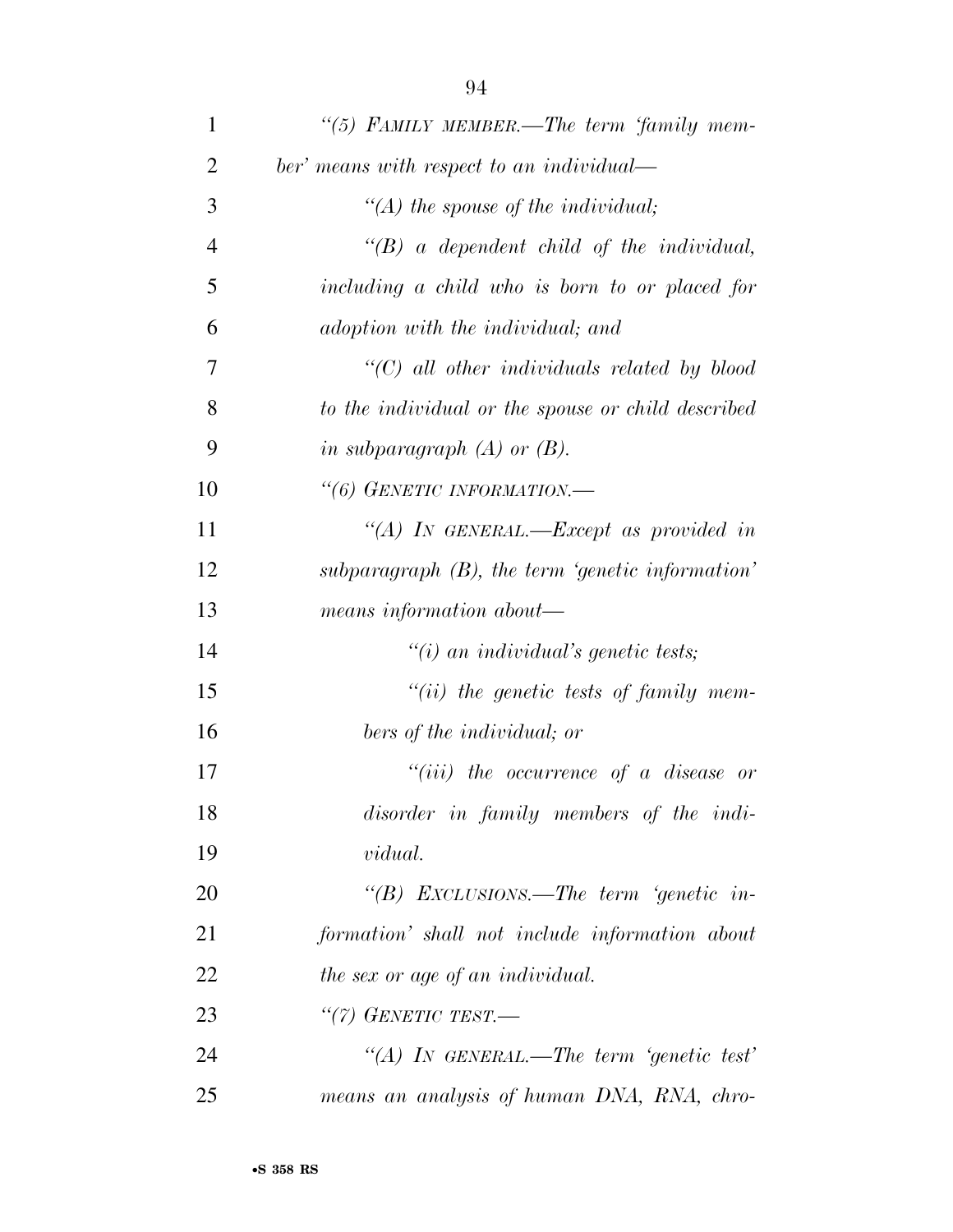| 1              | mosomes, proteins, or metabolites, that detects       |
|----------------|-------------------------------------------------------|
| $\overline{2}$ | genotypes, mutations, or chromosomal changes.         |
| 3              | "(B) EXCEPTIONS.—The term 'genetic test'              |
| $\overline{4}$ | <i>does not mean—</i>                                 |
| 5              | $\lq\lq(i)$ an analysis of proteins or metabo-        |
| 6              | that does not detect genotypes,<br>lites              |
| 7              | mutations, or chromosomal changes; or                 |
| 8              | $``(ii)$ an analysis of proteins or me-               |
| 9              | tabolites that is directly related to a mani-         |
| 10             | fested disease, disorder, or pathological con-        |
| 11             | dition that could reasonably be detected by           |
| 12             | a health care professional with appropriate           |
| 13             | training and expertise in the field of medi-          |
| 14             | cine involved.                                        |
| 15             | GENETIC SERVICES.—The term 'genetic<br>$\lq(8)$       |
| 16             | services' means—                                      |
| 17             | $\lq (A)$ a genetic test;                             |
| 18             | $\lq\lq(B)$ genetic counseling (such as obtaining,    |
| 19             | interpreting, or assessing genetic information);      |
| 20             | or                                                    |
| 21             | $\lq\lq C$ genetic education.".                       |
| 22             | (e) REGULATIONS AND EFFECTIVE DATE.-                  |
| 23             | $(1)$ REGULATIONS.—Not later than 1 year after        |
| 24             | the date of enactment of this title, the Secretary of |
| 25             | Labor shall issue final regulations in an accessible  |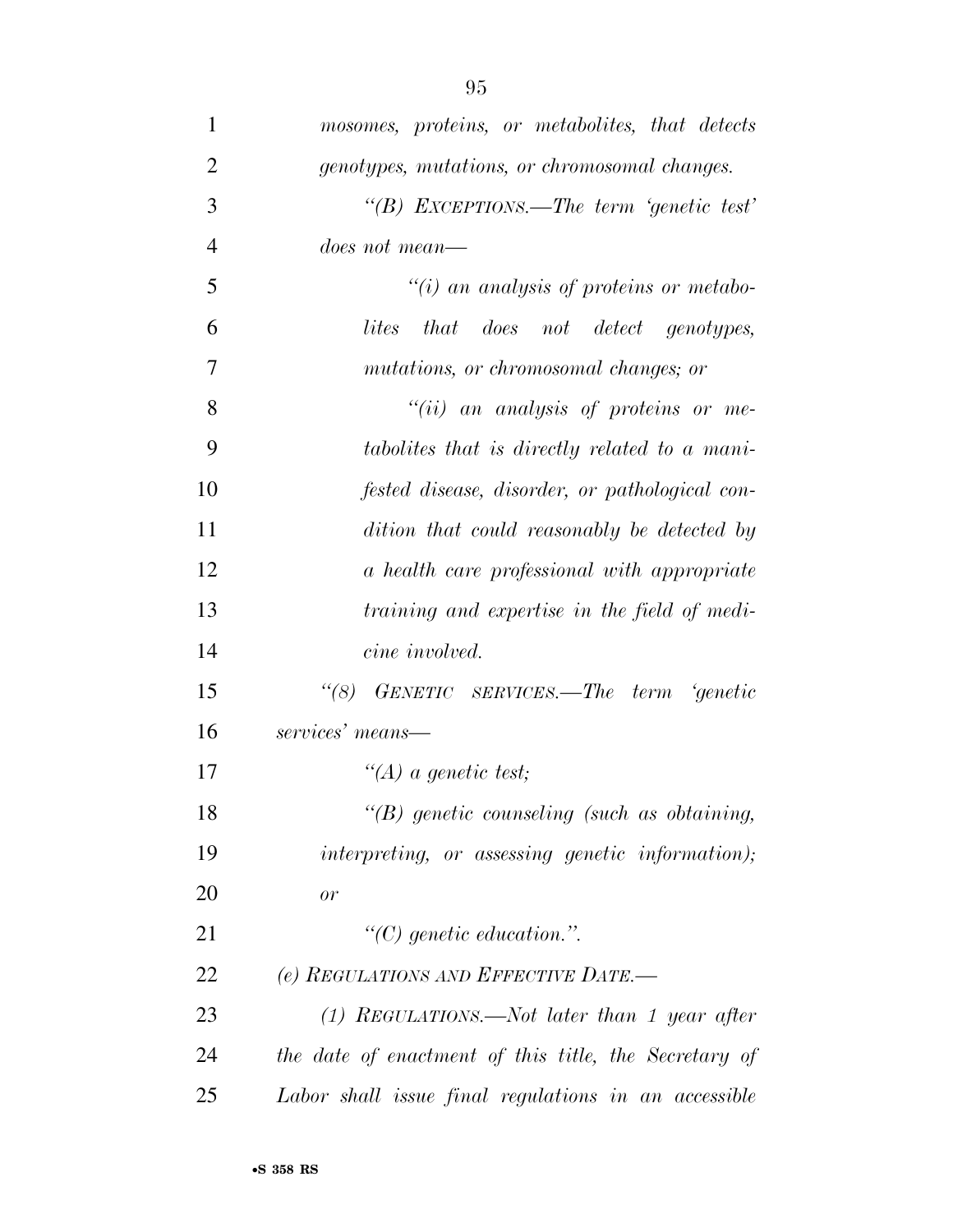*format to carry out the amendments made by this sec-*

| $\overline{2}$ | tion.                                                 |
|----------------|-------------------------------------------------------|
| 3              | (2) EFFECTIVE DATE.—The amendments made               |
| $\overline{4}$ | by this section shall apply with respect to group     |
| 5              | health plans for plan years beginning after the date  |
| 6              | that is 18 months after the date of enactment of this |
| 7              | title.                                                |
| 8              | SEC. 102. AMENDMENTS TO THE PUBLIC HEALTH SERVICE     |
| 9              | ACT.                                                  |
| 10             | (a) AMENDMENTS RELATING TO THE GROUP MAR-             |
| 11             | KET.                                                  |
| 12             | (1) PROHIBITION OF HEALTH DISCRIMINATION              |
| 13             | ON THE BASIS OF GENETIC INFORMATION OR GENETIC        |
| 14             | SERVICES.-                                            |
| 15             | (A) NO ENROLLMENT RESTRICTION FOR GE-                 |
| 16             | NETIC SERVICES.—Section $2702(a)(1)(F)$ of the        |
| 17             | Public Health Service Act (42 U.S.C. 300gg-           |
| 18             | $1(a)(1)(F)$ is amended by inserting before the       |
| 19             | period the following: "(including information         |
| 20             | about a request for or receipt of genetic services    |
| 21             | by an individual or family member of such indi-       |
| 22             | $vidual)$ ".                                          |
| 23             | (B) NO DISCRIMINATION IN GROUP<br>PRE-                |
| 24             | MIUMS BASED ON GENETIC INFORMATION.—Sec-              |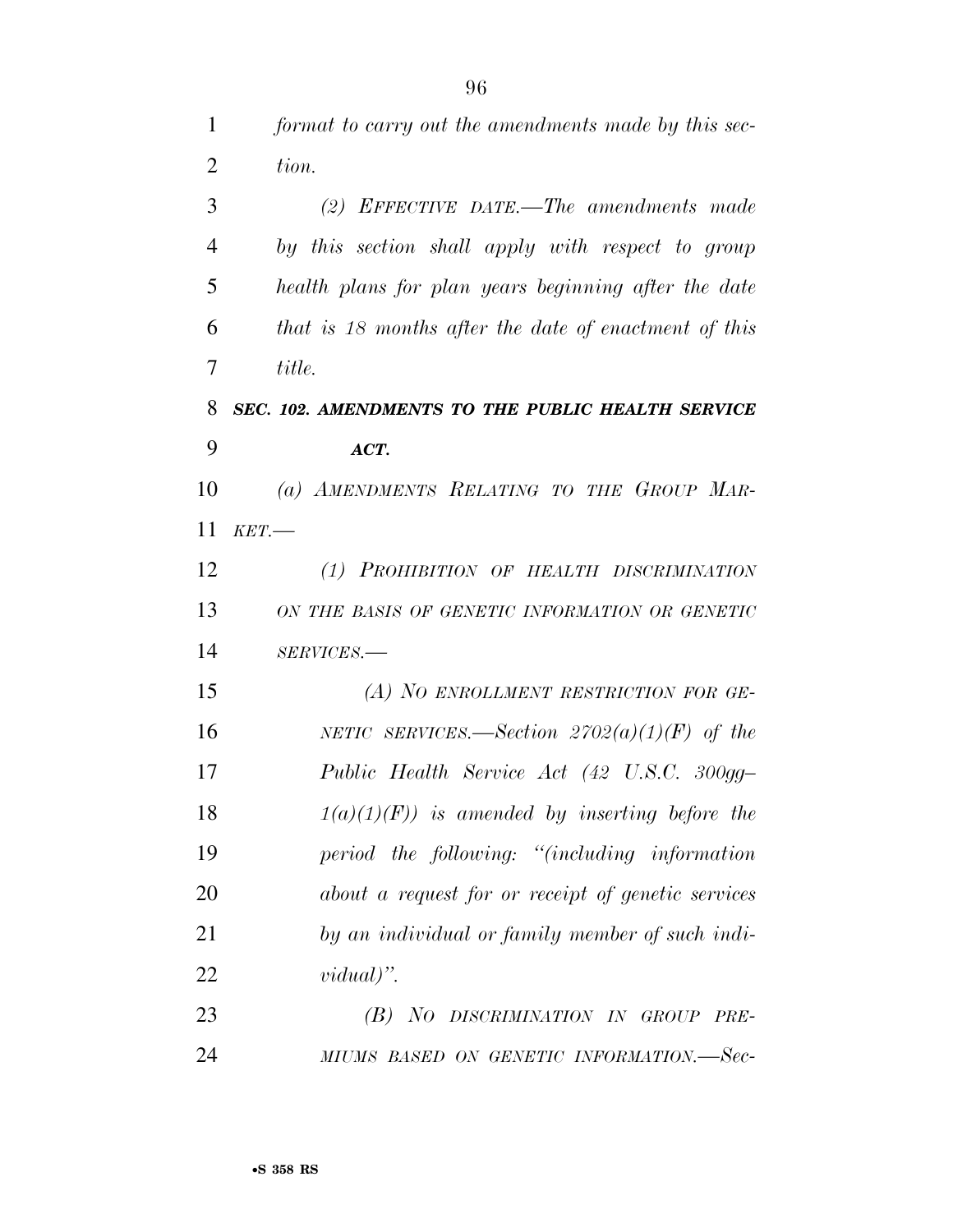| $\mathbf{1}$   | tion 2702(b) of the Public Health Service Act $(42)$   |
|----------------|--------------------------------------------------------|
| $\overline{2}$ | U.S.C. 300gg-1(b)) is amended—                         |
| 3              | (i) in paragraph $(2)(A)$ , by inserting               |
| $\overline{4}$ | before the semicolon the following: ", except          |
| 5              | as provided in paragraph $(3)$ "; and                  |
| 6              | (ii) by adding at the end the following:               |
| 7              | "(3) NO DISCRIMINATION IN GROUP PREMIUMS               |
| 8              | BASED ON GENETIC INFORMATION.-For purposes of          |
| 9              | this section, a group health plan, or a health insur-  |
| 10             | ance issuer offering group health insurance coverage   |
| 11             | in connection with a group health plan, shall not ad-  |
| 12             | just premium or contribution amounts for a group on    |
| 13             | the basis of genetic information concerning an indi-   |
| 14             | vidual in the group or a family member of the indi-    |
| 15             | vidual (including information about a request for or   |
| 16             | receipt of genetic services by an individual or family |
| 17             | member of such individual).".                          |
| 18             | (2) LIMITATIONS ON GENETIC TESTING.-Section            |
| 19             | 2702 of the Public Health Service Act (42 U.S.C.       |
| 20             | $300gg-1$ ) is amended by adding at the end the fol-   |
| 21             | <i>lowing:</i>                                         |
| 22             | "(c) GENETIC TESTING.—                                 |
| 23             | "(1) LIMITATION ON REQUESTING OR REQUIRING             |
| 24             | GENETIC TESTING.— $A$ group health plan, or a health   |
| 25             | insurance issuer offering health insurance coverage in |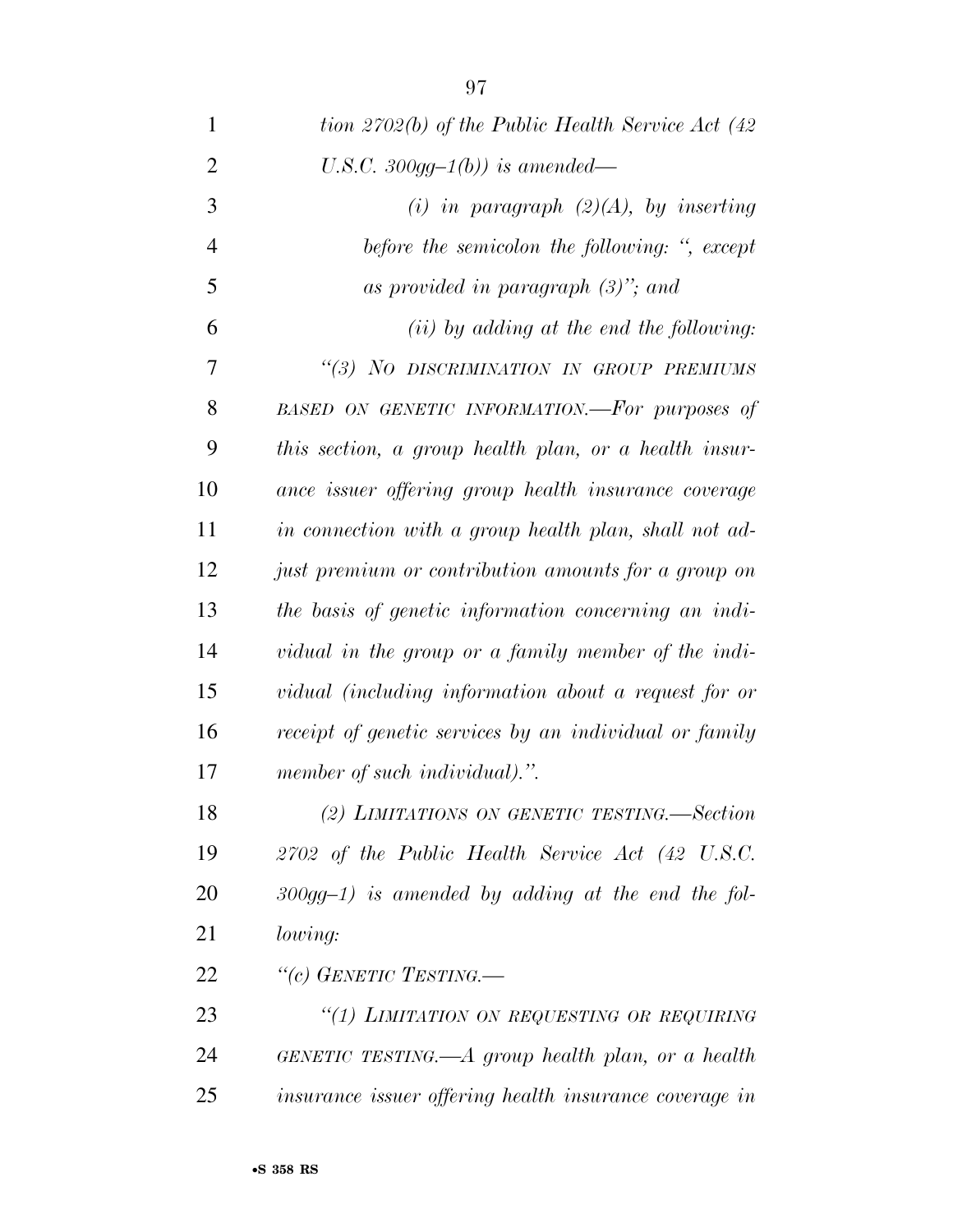| $\mathbf{1}$   | connection with a group health plan, shall not request      |
|----------------|-------------------------------------------------------------|
| $\overline{2}$ | or require an individual or a family member of such         |
| 3              | <i>individual to undergo a genetic test.</i>                |
| $\overline{4}$ | "(2) RULE OF CONSTRUCTION.—Nothing in this                  |
| 5              | part shall be construed to-                                 |
| 6              | "(A) limit the authority of a health care                   |
| 7              | professional who is providing health care services          |
| 8              | with respect to an individual to request that               |
| 9              | such individual or a family member of such in-              |
| 10             | dividual undergo a genetic test;                            |
| 11             | $\lq\lq B$ ) limit the authority of a health care           |
| 12             | professional who is employed by or affiliated               |
| 13             | with a group health plan or a health insurance              |
| 14             | <i>issuer and who is providing health care services</i>     |
| 15             | to an individual as part of a bona fide wellness            |
| 16             | program to notify such individual of the avail-             |
| 17             | ability of a genetic test or to provide information         |
| 18             | to such individual regarding such genetic test; or          |
| 19             | $\lq\lq C$ authorize or permit a health care pro-           |
| 20             | fessional to require that an individual undergo a           |
| 21             | genetic test.                                               |
| 22             | "(d) APPLICATION TO ALL PLANS.—The provisions of            |
| 23             | subsections (a)(1)(F), (b)(3), and (c) shall apply to group |
| 24             | health plans and health insurance issuers without regard    |
|                | 25 to section $2721(a)$ .".                                 |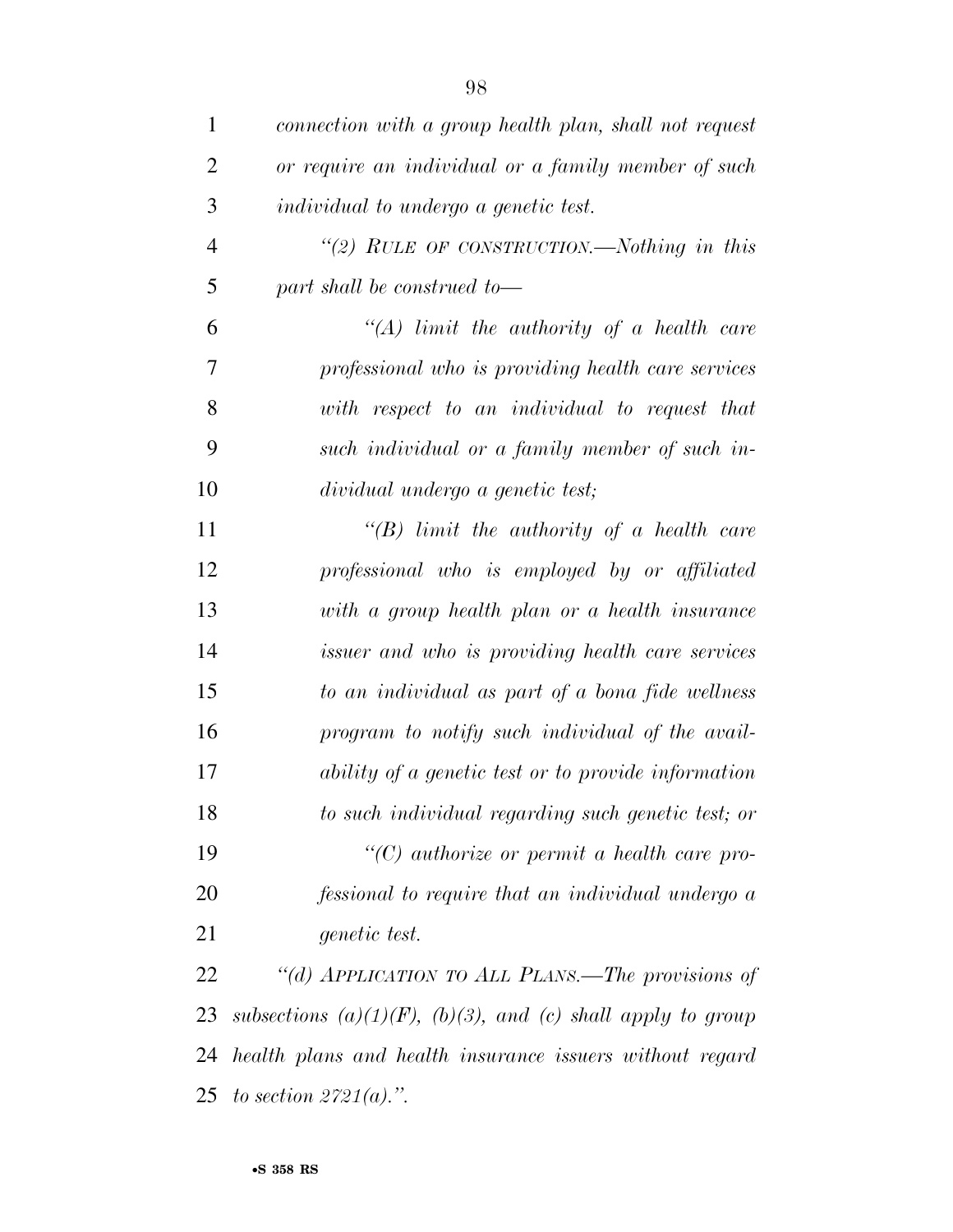| $\mathbf{1}$   | (3)<br>REMEDIES AND ENFORCEMENT.-Section                 |
|----------------|----------------------------------------------------------|
| $\overline{2}$ | $2722(b)$ of the Public Health Service Act (42 U.S.C.    |
| 3              | $300gg-22(b)$ ) is amended by adding at the end the fol- |
| $\overline{4}$ | lowing:                                                  |
| 5              | "(3) ENFORCEMENT AUTHORITY RELATING TO                   |
| 6              | GENETIC DISCRIMINATION.-                                 |
| 7              | "(A) GENERAL RULE.—In the cases de-                      |
| 8              | scribed in paragraph (1), notwithstanding the            |
| 9              | provisions of paragraph $(2)(C)$ , the following         |
| 10             | provisions shall apply with respect to an action         |
| 11             | under this subsection by the Secretary with re-          |
| 12             | spect to any failure of a health insurance issuer        |
| 13             | in connection with a group health plan, to meet          |
| 14             | the requirements of subsection $(a)(1)(F)$ , $(b)(3)$ ,  |
| 15             | or $(c)$ of section 2702.                                |
| 16             | "(B) AMOUNT.—                                            |
| 17             | "(i) IN GENERAL.—The amount of the                       |
| 18             | penalty imposed under this paragraph shall               |
| 19             | be \$100 for each day in the noncompliance               |
| 20             | period with respect to each individual to                |
| 21             | whom such failure relates.                               |
| 22             | "(ii) NONCOMPLIANCE PERIOD.—For                          |
| 23             | purposes of this paragraph, the term 'non-               |
| 24             | compliance period' means, with respect to                |
| 25             | any failure, the period—                                 |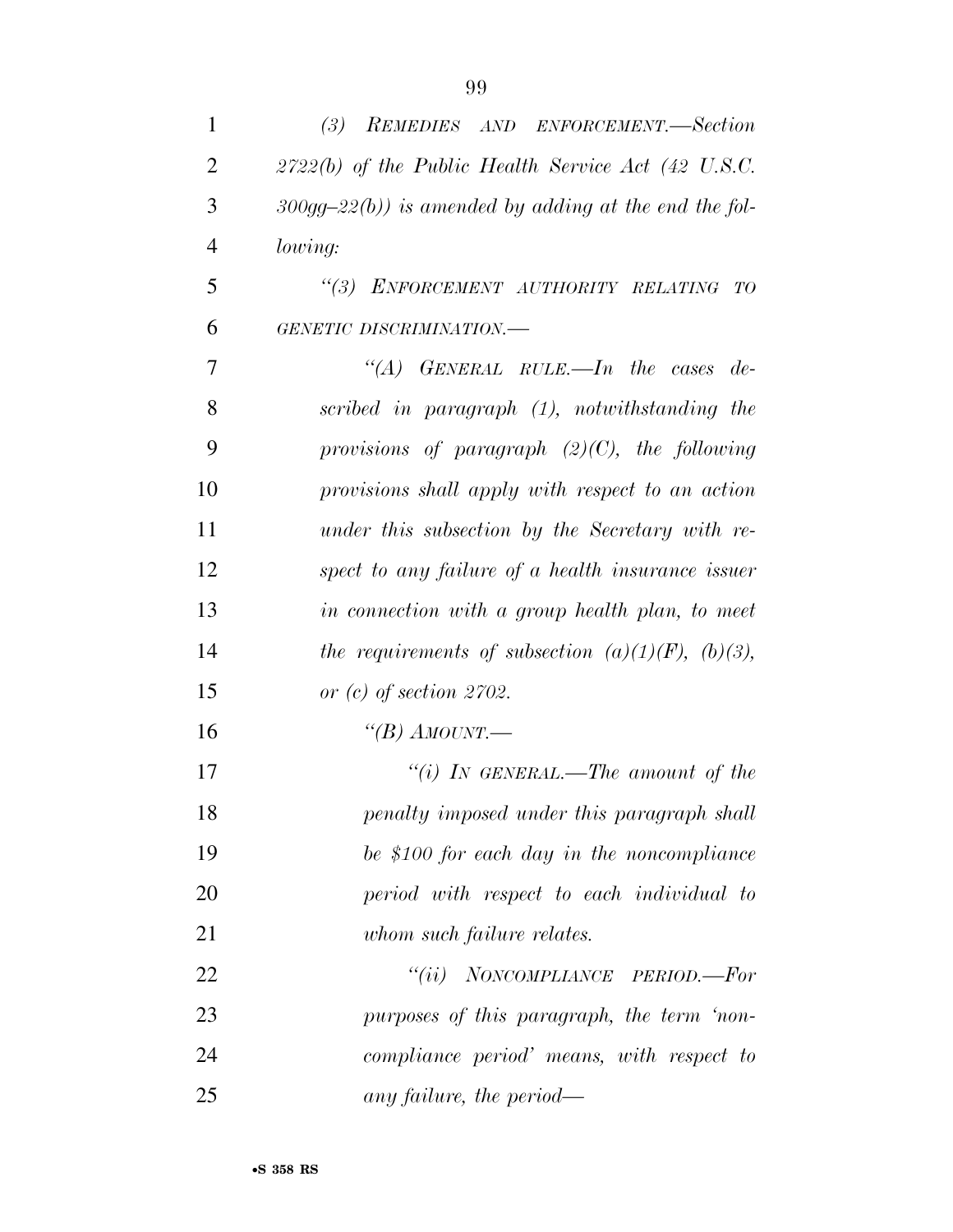| $\mathbf{1}$   | $\lq (I)$ beginning on the date such           |
|----------------|------------------------------------------------|
| $\overline{2}$ | failure first occurs; and                      |
| 3              | $\lq (II)$ ending on the date such fail-       |
| $\overline{4}$ | <i>ure is corrected.</i>                       |
| 5              | "(C) MINIMUM PENALTIES WHERE FAILURE           |
| 6              | $DISCOVERED$ . Notwithstanding clauses (i) and |
| 7              | $(ii)$ of subparagraph $(D)$ :                 |
| 8              | "(i) IN GENERAL.—In the case of 1 or           |
| 9              | more failures with respect to an indi-         |
| 10             | vidual                                         |
| 11             | $H(f)$ which are not corrected before          |
| 12             | the date on which the plan receives a          |
| 13             | notice from the Secretary of such viola-       |
| 14             | tion; and                                      |
| 15             | $H(H)$ which occurred or continued             |
| 16             | during the period involved;                    |
| 17             | the amount of penalty imposed by subpara-      |
| 18             | $graph$ $(A)$ by reason of such failures with  |
| 19             | respect to such individual shall not be less   |
| 20             | <i>than</i> $$2,500$ .                         |
| 21             | "(ii) HIGHER MINIMUM<br>PENALTY                |
| 22             | WHERE VIOLATIONS ARE MORE THAN DE              |
| 23             | $MINIMIS. - To$ the extent violations for      |
| 24             | which any person is liable under this para-    |
| 25             | graph for any year are more than de mini-      |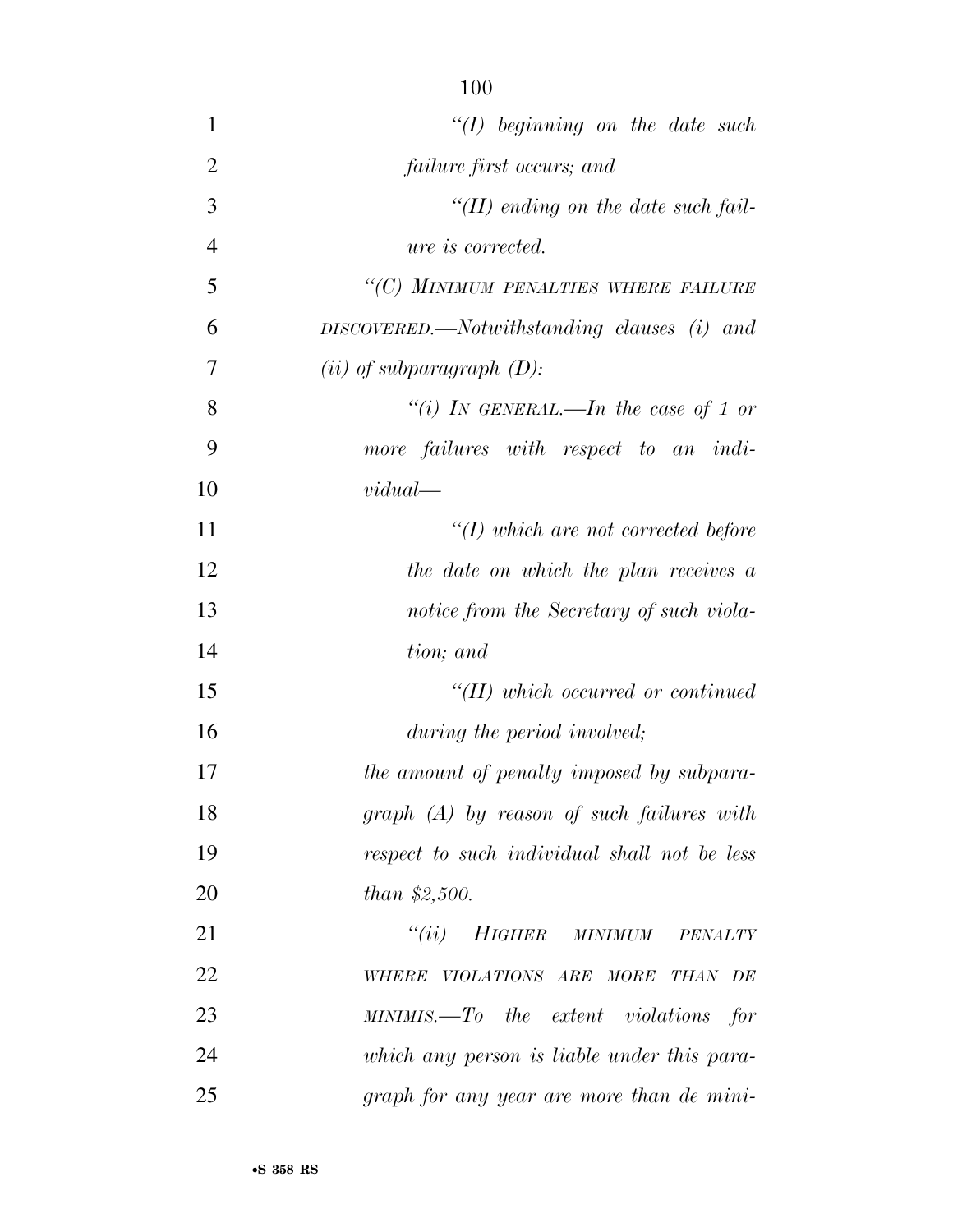| 1              | mis, clause (i) shall be applied by sub-       |
|----------------|------------------------------------------------|
| $\overline{2}$ | stituting $$15,000$ for $$2,500$ with respect  |
| 3              | to such person.                                |
| $\overline{4}$ | "(D) LIMITATIONS.—                             |
| 5              | "(i) PENALTY NOT TO APPLY WHERE                |
| 6              | <b>FAILURE</b><br>NOT DISCOVERED EXERCISING    |
| 7              | REASONABLE DILIGENCE.—No penalty shall         |
| 8              | be imposed by subparagraph $(A)$ on any        |
| 9              | failure during any period for which it is es-  |
| 10             | tablished to the satisfaction of the Secretary |
| 11             | that the person otherwise liable for such      |
| 12             | penalty did not know, and exercising rea-      |
| 13             | sonable diligence would not have known,        |
| 14             | that such failure existed.                     |
| 15             | "(ii) PENALTY NOT TO APPLY TO FAIL-            |
| 16             | URES CORRECTED WITHIN CERTAIN PERI-            |
| 17             | $ODS.$ No penalty shall be imposed by sub-     |
| 18             | paragraph $(A)$ on any failure if-             |
| 19             | $\lq (I)$ such failure was due to rea-         |
| 20             | sonable cause and not to willful ne-           |
| 21             | glect; and                                     |
| 22             | $\lq (II)$ such failure is corrected dur-      |
| 23             | ing the 30-day period beginning on the         |
| 24             | first date the person otherwise liable         |
| 25             | for such penalty knew, or exercising           |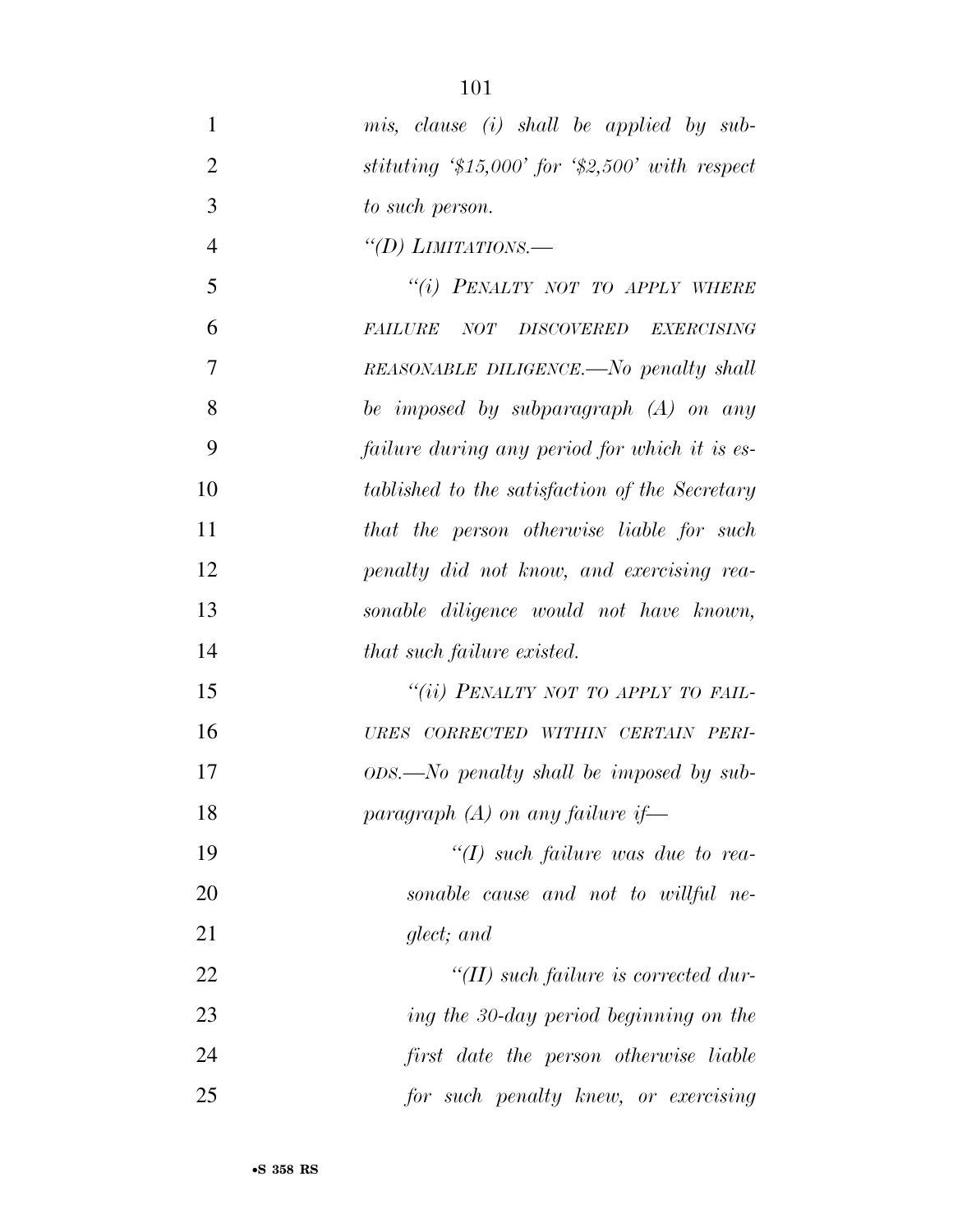| $\mathbf{1}$   | reasonable diligence would have known,                      |
|----------------|-------------------------------------------------------------|
| $\overline{2}$ | that such failure existed.                                  |
| 3              | "(iii) OVERALL LIMITATION FOR UNIN-                         |
| $\overline{4}$ | TENTIONAL FAILURES.—In the case of fail-                    |
| 5              | ures which are due to reasonable cause and                  |
| 6              | not to willful neglect, the penalty imposed                 |
| 7              | by subparagraph $(A)$ for failures shall not                |
| 8              | exceed the amount equal to the lesser of-                   |
| 9              | $\lq (I)$ 10 percent of the aggregate                       |
| 10             | amount paid or incurred by the em-                          |
| 11             | ployer (or predecessor employer) dur-                       |
| 12             | ing the preceding taxable year for                          |
|                |                                                             |
| 13             | group health plans; or                                      |
| 14             | "(II) $$500,000$ .                                          |
| 15             | "(E) WAIVER BY SECRETARY.—In the case                       |
| 16             | of a failure which is due to reasonable cause and           |
| 17             | not to willful neglect, the Secretary may waive             |
| 18             | part or all of the penalty imposed by subpara-              |
| 19             | graph $(A)$ to the extent that the payment of such          |
| 20             | penalty would be excessive relative to the failure          |
| 21             | <i>involved.</i> ".                                         |
| 22             | (4) DEFINITIONS.—Section 2791(d) of the Public              |
| 23             | Health Service Act $(42 \text{ U.S.C. } 300gg-91(d))$<br>is |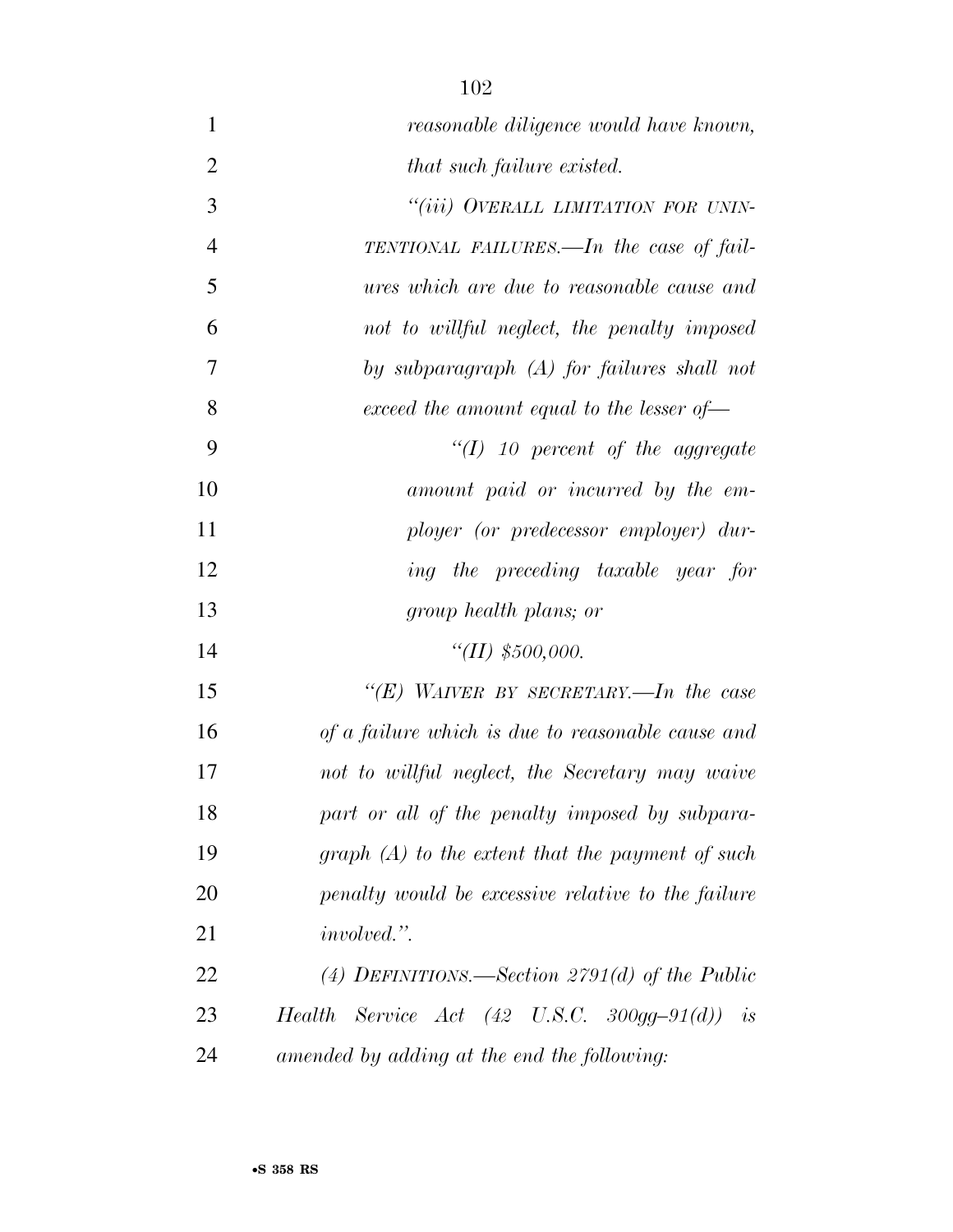| $\mathbf{1}$   | "(15) FAMILY MEMBER.—The term 'family mem-          |
|----------------|-----------------------------------------------------|
| $\overline{2}$ | ber' means with respect to an individual—           |
| 3              | $\lq (A)$ the spouse of the individual;             |
| $\overline{4}$ | $\lq\lq B$ a dependent child of the individual,     |
| 5              | including a child who is born to or placed for      |
| 6              | adoption with the individual; and                   |
| 7              | $\lq\lq C$ ) all other individuals related by blood |
| 8              | to the individual or the spouse or child described  |
| 9              | in subparagraph $(A)$ or $(B)$ .                    |
| 10             | "(16) GENETIC INFORMATION.-                         |
| 11             | "(A) IN GENERAL.—Except as provided in              |
| 12             | subparagraph $(B)$ , the term 'genetic information' |
| 13             | means information about—                            |
| 14             | $\lq\lq(i)$ an individual's genetic tests;          |
| 15             | $``(ii)$ the genetic tests of family mem-           |
| 16             | bers of the individual; or                          |
| 17             | $``(iii)$ the occurrence of a disease or            |
| 18             | disorder in family members of the indi-             |
| 19             | <i>vidual.</i>                                      |
| 20             | "(B) EXCLUSIONS.—The term 'genetic in-              |
| 21             | formation' shall not include information about      |
| 22             | the sex or age of an individual.                    |
| 23             | "(17) GENETIC TEST.—                                |
| 24             | "(A) IN GENERAL.—The term 'genetic test'            |
| 25             | means an analysis of human DNA, RNA, chro-          |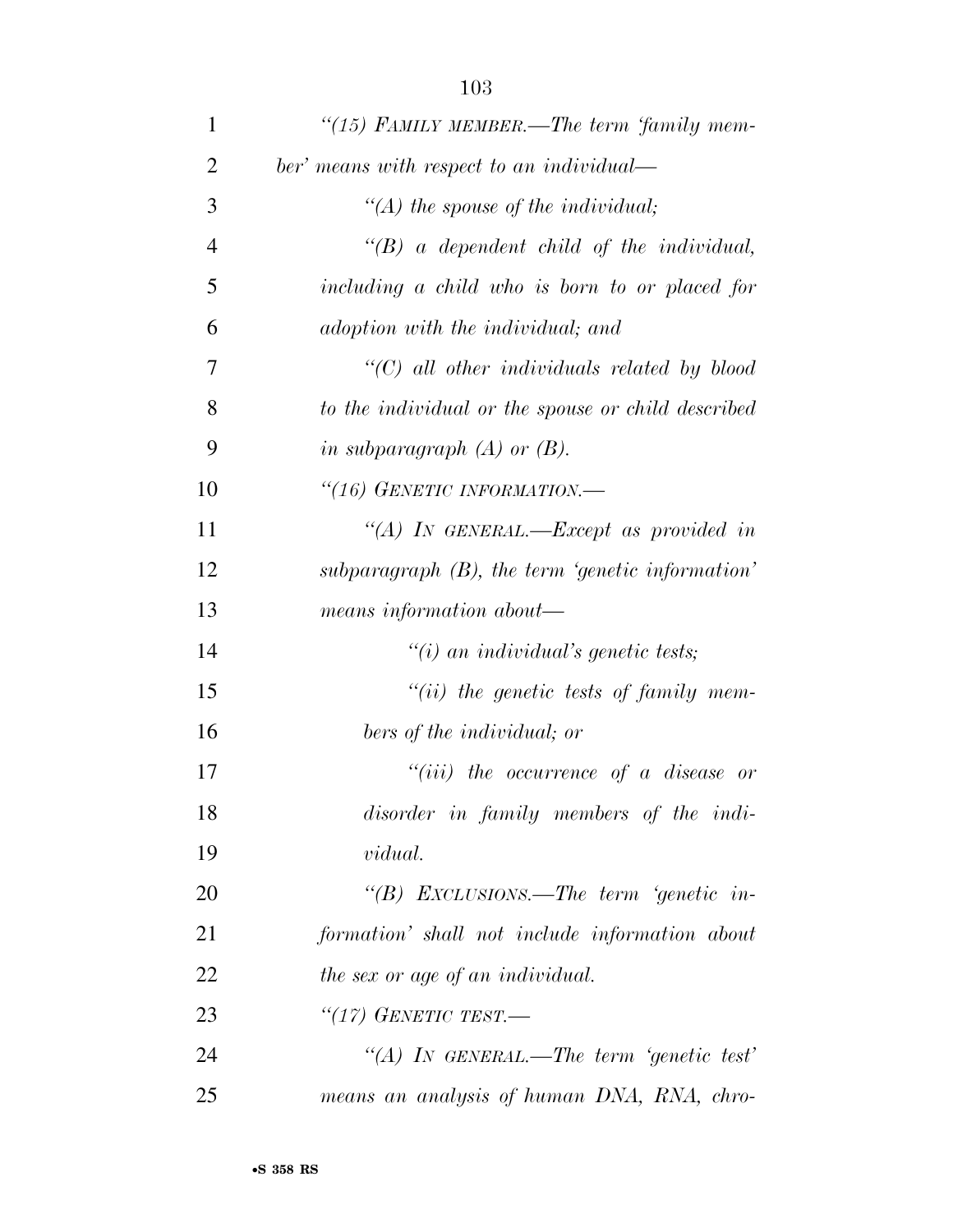| 1              | mosomes, proteins, or metabolites, that detects     |
|----------------|-----------------------------------------------------|
| $\overline{2}$ | genotypes, mutations, or chromosomal changes.       |
| 3              | "(B) EXCEPTIONS.—The term 'genetic test'            |
| 4              | <i>does not mean—</i>                               |
| 5              | $\tilde{f}(i)$ an analysis of proteins or metabo-   |
| 6              | that does not detect genotypes,<br>lites            |
| 7              | mutations, or chromosomal changes; or               |
| 8              | $``(ii)$ an analysis of proteins or me-             |
| 9              | tabolites that is directly related to a mani-       |
| 10             | fested disease, disorder, or pathological con-      |
| 11             | dition that could reasonably be detected by         |
| 12             | a health care professional with appropriate         |
| 13             | training and expertise in the field of medi-        |
| 14             | cine involved.                                      |
| 15             | "(18) GENETIC SERVICES.—The term 'genetic           |
| 16             | services' means—                                    |
| 17             | $\lq (A)$ a genetic test;                           |
| 18             | $\lq\lq B$ genetic counseling (such as obtaining,   |
| 19             | interpreting, or assessing genetic information);    |
| 20             | or                                                  |
| 21             | $\lq\lq C$ genetic education.".                     |
| 22             | (b) AMENDMENT RELATING TO THE INDIVIDUAL MAR-       |
| 23             | KET.                                                |
| 24             | (1) In GENERAL.—The first subpart 3 of part B       |
| 25             | of title XXVII of the Public Health Service Act (42 |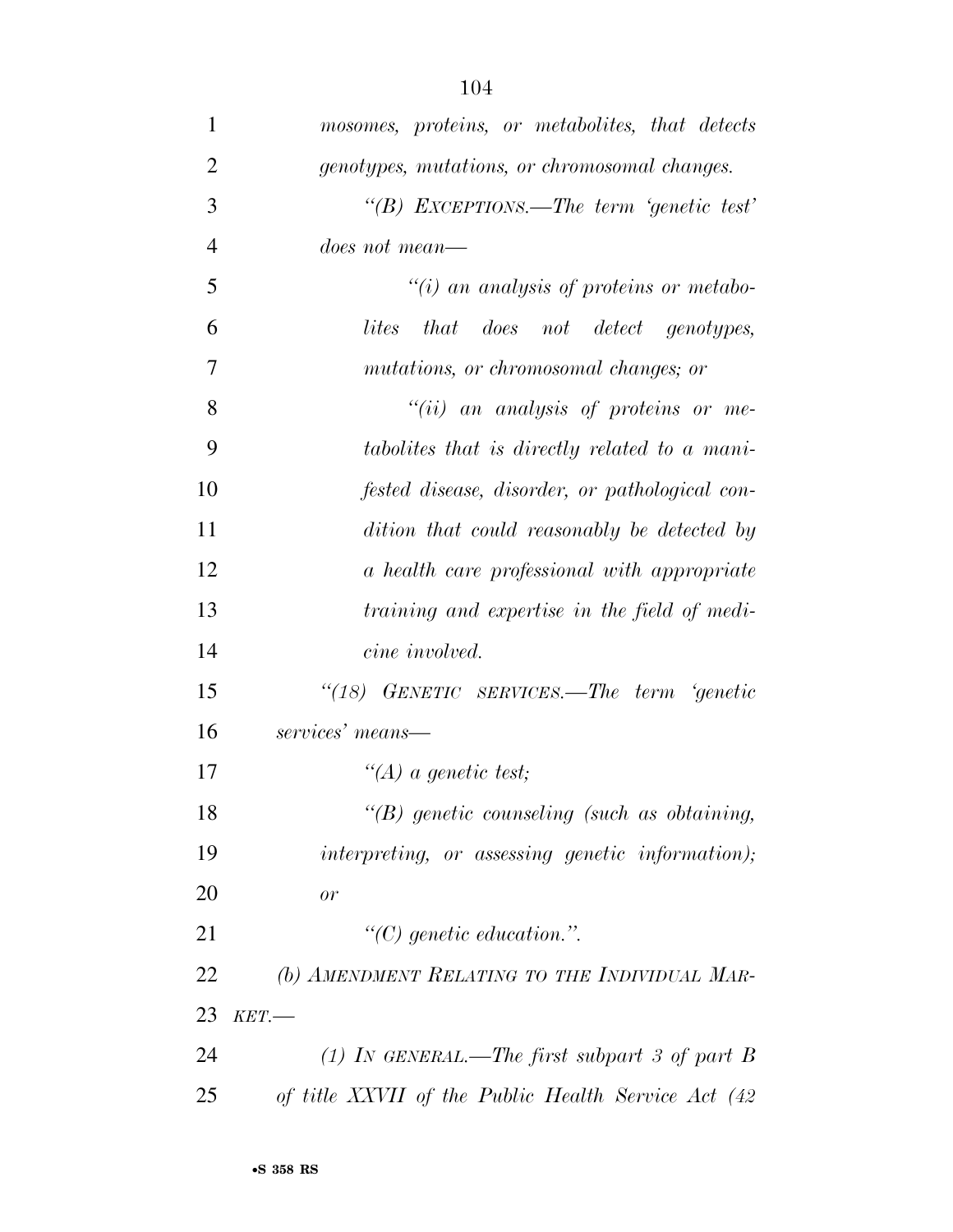| $\mathbf{1}$   | U.S.C. 300gg-51 et seq.) (relating to other require-           |
|----------------|----------------------------------------------------------------|
| $\overline{2}$ | ments) is amended—                                             |
| 3              | $(A)$ by redesignating such subpart as sub-                    |
| $\overline{4}$ | part 2; and                                                    |
| 5              | $(B)$ by adding at the end the following:                      |
| 6              | "SEC. 2753. PROHIBITION OF HEALTH DISCRIMINATION ON            |
| 7              | THE BASIS OF GENETIC INFORMATION.                              |
| 8              | "(a) PROHIBITION ON GENETIC INFORMATION AS A                   |
| 9              | CONDITION OF ELIGIBILITY.—A health insurance issuer of-        |
| 10             | fering health insurance coverage in the individual market      |
| 11             | may not establish rules for the eligibility (including contin- |
| 12             | ued eligibility) of any individual to enroll in individual     |
| 13             | health insurance coverage based on genetic information (in-    |
| 14             | cluding information about a request for or receipt of genetic  |
| 15             | services by an individual or family member of such indi-       |
| 16             | <i>vidual</i> ).                                               |
| 17             | "(b) PROHIBITION ON GENETIC INFORMATION IN SET-                |
| 18             | TING PREMIUM RATES.—A health insurance issuer offering         |
|                |                                                                |

 *TING PREMIUM RATES.—A health insurance issuer offering health insurance coverage in the individual market shall not adjust premium or contribution amounts for an indi- vidual on the basis of genetic information concerning the individual or a family member of the individual (including information about a request for or receipt of genetic services by an individual or family member of such individual).* 

*''(c) GENETIC TESTING.—*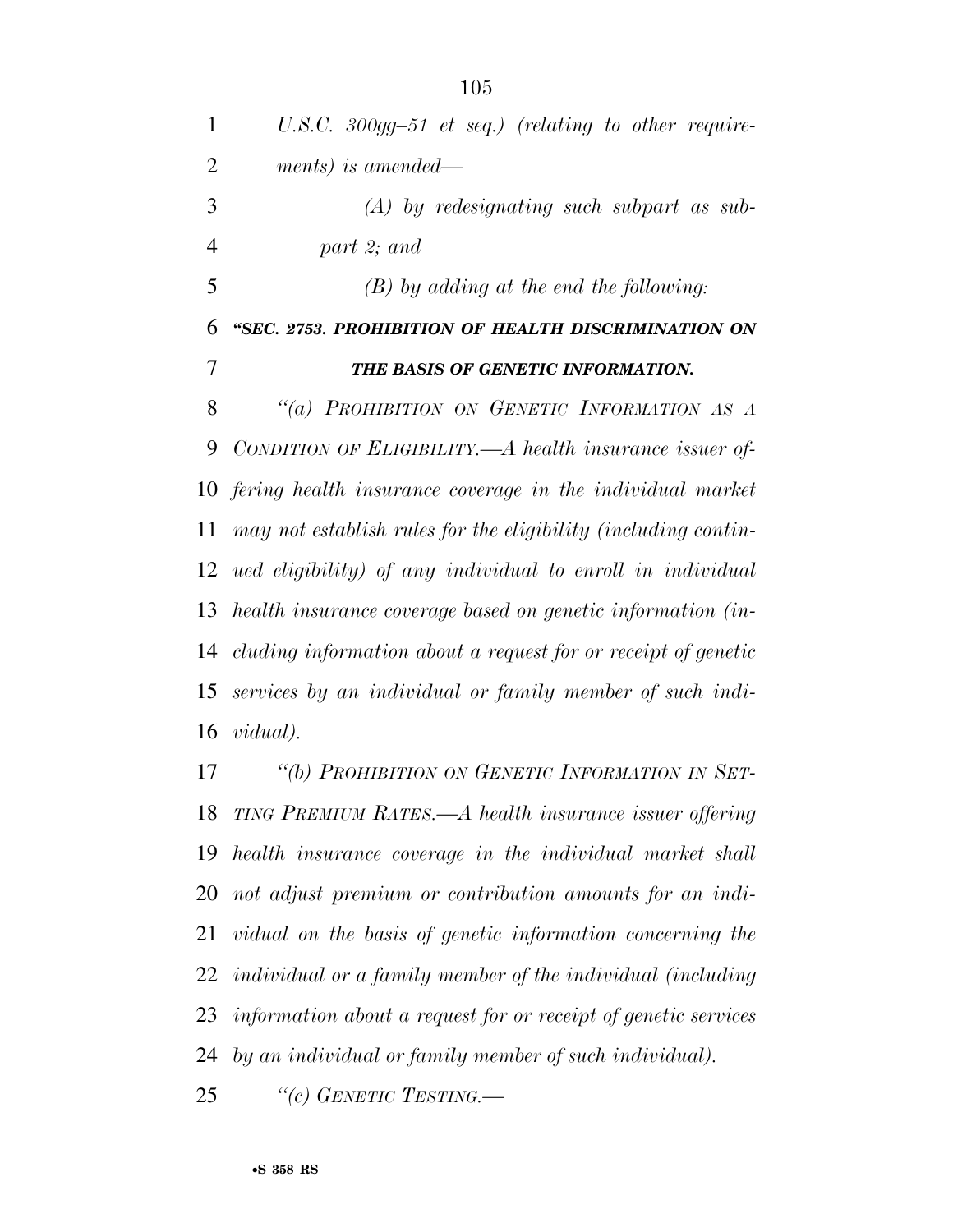| $\mathbf{1}$   | "(1) LIMITATION ON REQUESTING OR REQUIRING           |
|----------------|------------------------------------------------------|
| $\overline{2}$ | GENETIC TESTING.—A health insurance issuer offer-    |
| 3              | ing health insurance coverage in the individual mar- |
| $\overline{4}$ | ket shall not request or require an individual or a  |
| 5              | family member of such individual to undergo a ge-    |
| 6              | <i>netic</i> test.                                   |
| 7              | "(2) RULE OF CONSTRUCTION.—Nothing in this           |
| 8              | part shall be construed to-                          |
| 9              | $\lq (A)$ limit the authority of a health care       |
| 10             | professional who is providing health care services   |
| 11             | with respect to an individual to request that        |
| 12             | such individual or a family member of such in-       |
| 13             | dividual undergo a genetic test;                     |
| 14             | $\lq\lq B$ ) limit the authority of a health care    |
| 15             | professional who is employed by or affiliated        |
| 16             |                                                      |
|                | with a health insurance issuer and who is pro-       |
| 17             | viding health care services to an individual as      |
| 18             | part of a bona fide wellness program to notify       |
| 19             | such individual of the availability of a genetic     |
| 20             | test or to provide information to such individual    |
| 21             | regarding such genetic test; or                      |
| 22             | $\lq\lq C$ authorize or permit a health care pro-    |
| 23             | fessional to require that an individual undergo a    |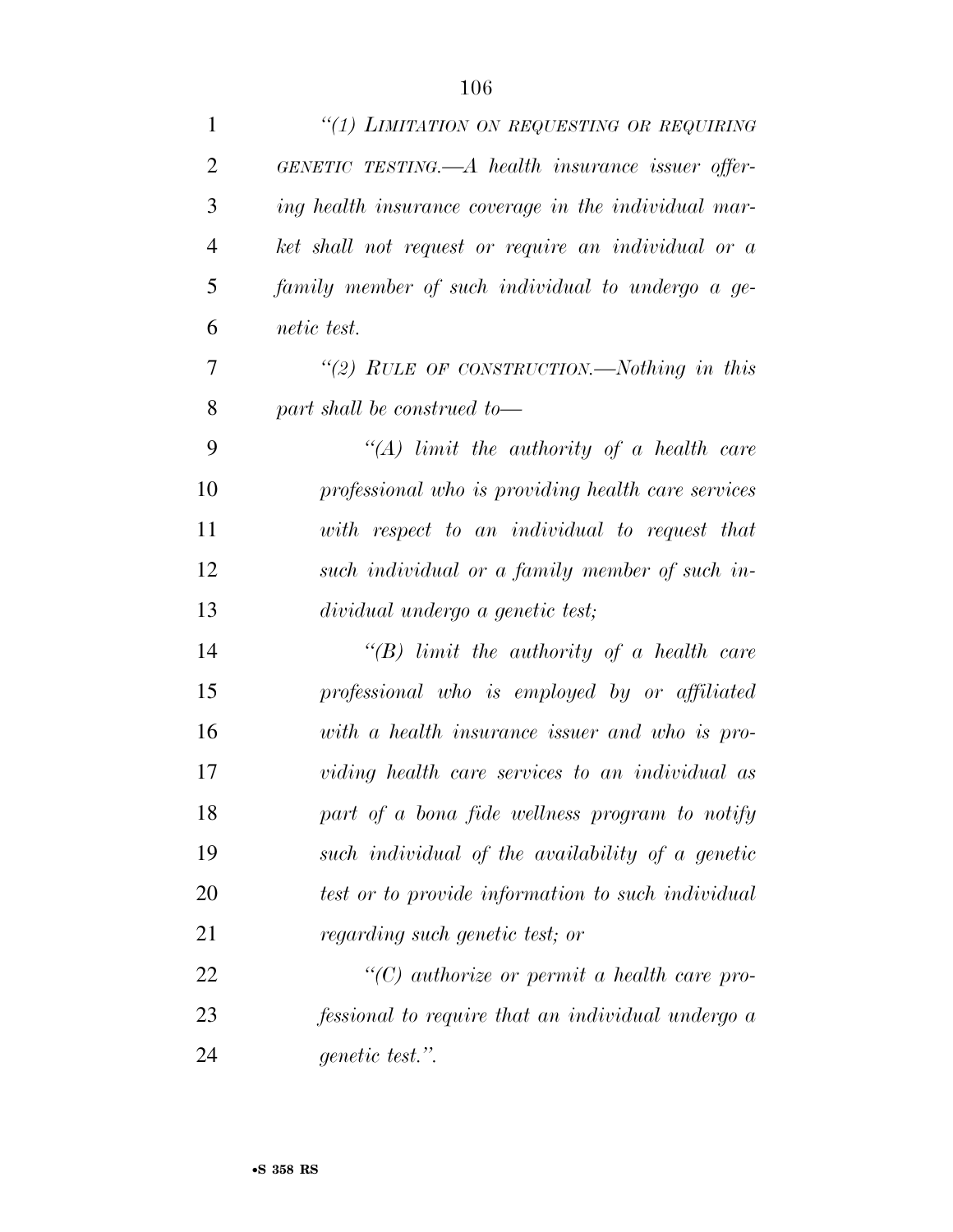*(2) REMEDIES AND ENFORCEMENT.—Section 2761(b) of the Public Health Service Act (42 U.S.C. 300gg–61(b)) is amended to read as follows:* 

 *''(b) SECRETARIAL ENFORCEMENT AUTHORITY.—The Secretary shall have the same authority in relation to en- forcement of the provisions of this part with respect to issuers of health insurance coverage in the individual mar- ket in a State as the Secretary has under section 2722(b)(2), and section 2722(b)(3) with respect to violations of genetic nondiscrimination provisions, in relation to the enforce- ment of the provisions of part A with respect to issuers of health insurance coverage in the small group market in the State.''.* 

 *(c) ELIMINATION OF OPTION OF NON-FEDERAL GOV- ERNMENTAL PLANS TO BE EXCEPTED FROM REQUIRE- MENTS CONCERNING GENETIC INFORMATION.—Section 2721(b)(2) of the Public Health Service Act (42 U.S.C. 300gg–21(b)(2)) is amended—* 

 *(1) in subparagraph (A), by striking ''If the plan sponsor'' and inserting ''Except as provided in subparagraph (D), if the plan sponsor''; and* 

*(2) by adding at the end the following:* 

 *''(D) ELECTION NOT APPLICABLE TO RE- QUIREMENTS CONCERNING GENETIC INFORMA-TION.—The election described in subparagraph*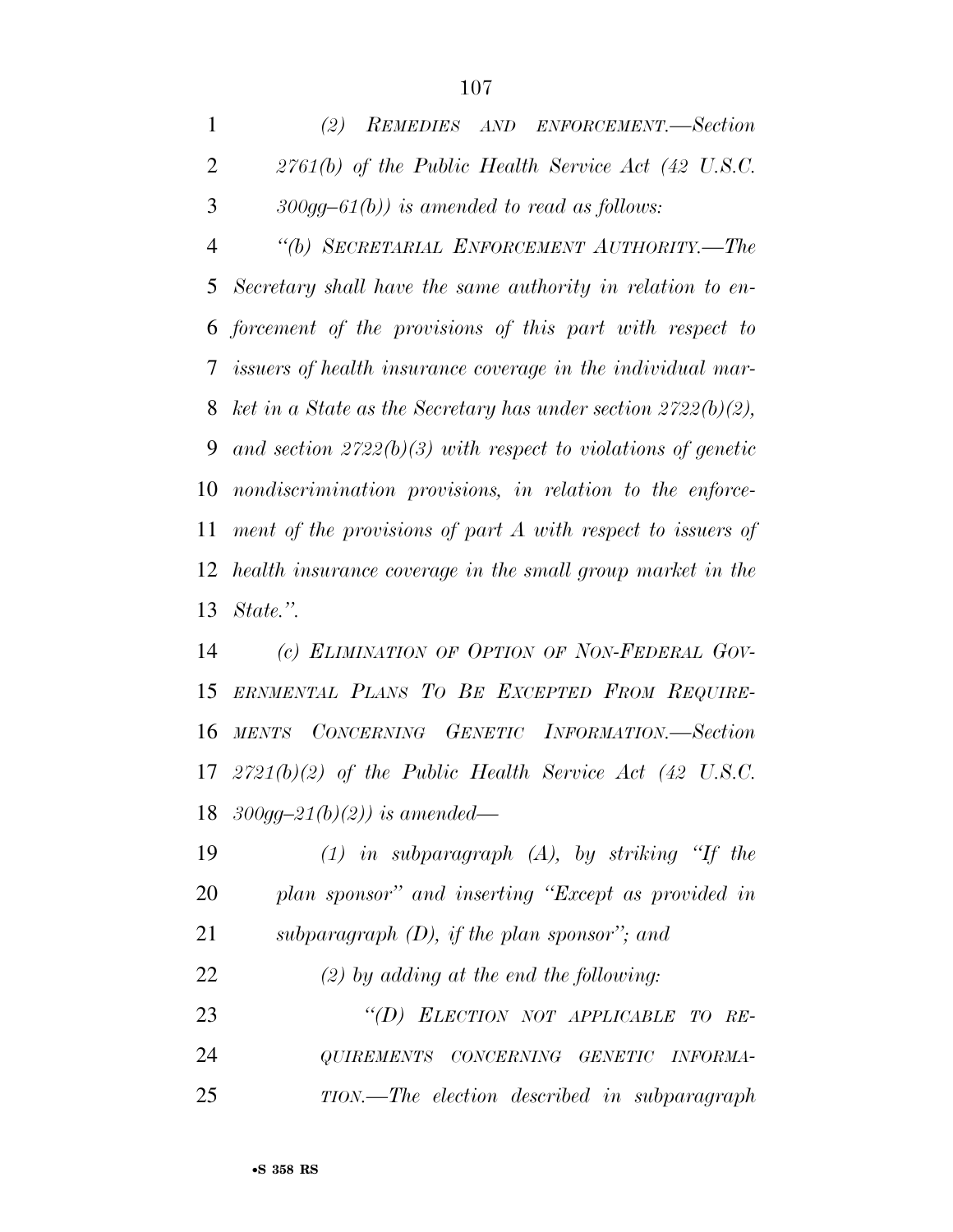| $\mathbf{1}$   | $(A)$ shall not be available with respect to the pro-   |
|----------------|---------------------------------------------------------|
| 2              | visions of subsections $(a)(1)(F)$ and $(c)$ of section |
| 3              | $2702$ and the provisions of section $2702(b)$ to the   |
| $\overline{4}$ | extent that such provisions apply to genetic in-        |
| 5              | formation (or information about a request for or        |
| 6              | the receipt of genetic services by an individual or     |
| 7              | a family member of such individual).".                  |
| 8              | (d) REGULATIONS AND EFFECTIVE DATE.-                    |
| 9              | $(1)$ REGULATIONS.—Not later than 1 year after          |
| 10             | the date of enactment of this title, the Secretary of   |
| 11             | Labor and the Secretary of Health and Human Serv-       |
| 12             | ices (as the case may be) shall issue final regulations |
| 13             | in an accessible format to carry out the amendments     |
| 14             | made by this section.                                   |
| 15             | $(2)$ EFFECTIVE DATE.—The amendments made               |
| 16             | by this section shall apply—                            |
| 17             | $(A)$ with respect to group health plans, and           |
| 18             | health insurance coverage offered in connection         |
| 19             | with group health plans, for plan years begin-          |
| 20             | ning after the date that is 18 months after the         |
| 21             | date of enactment of this title; and                    |
| 22             | $(B)$ with respect to health insurance cov-             |
| 23             | erage offered, sold, issued, renewed, in effect, or     |
| 24             | operated in the individual market after the date        |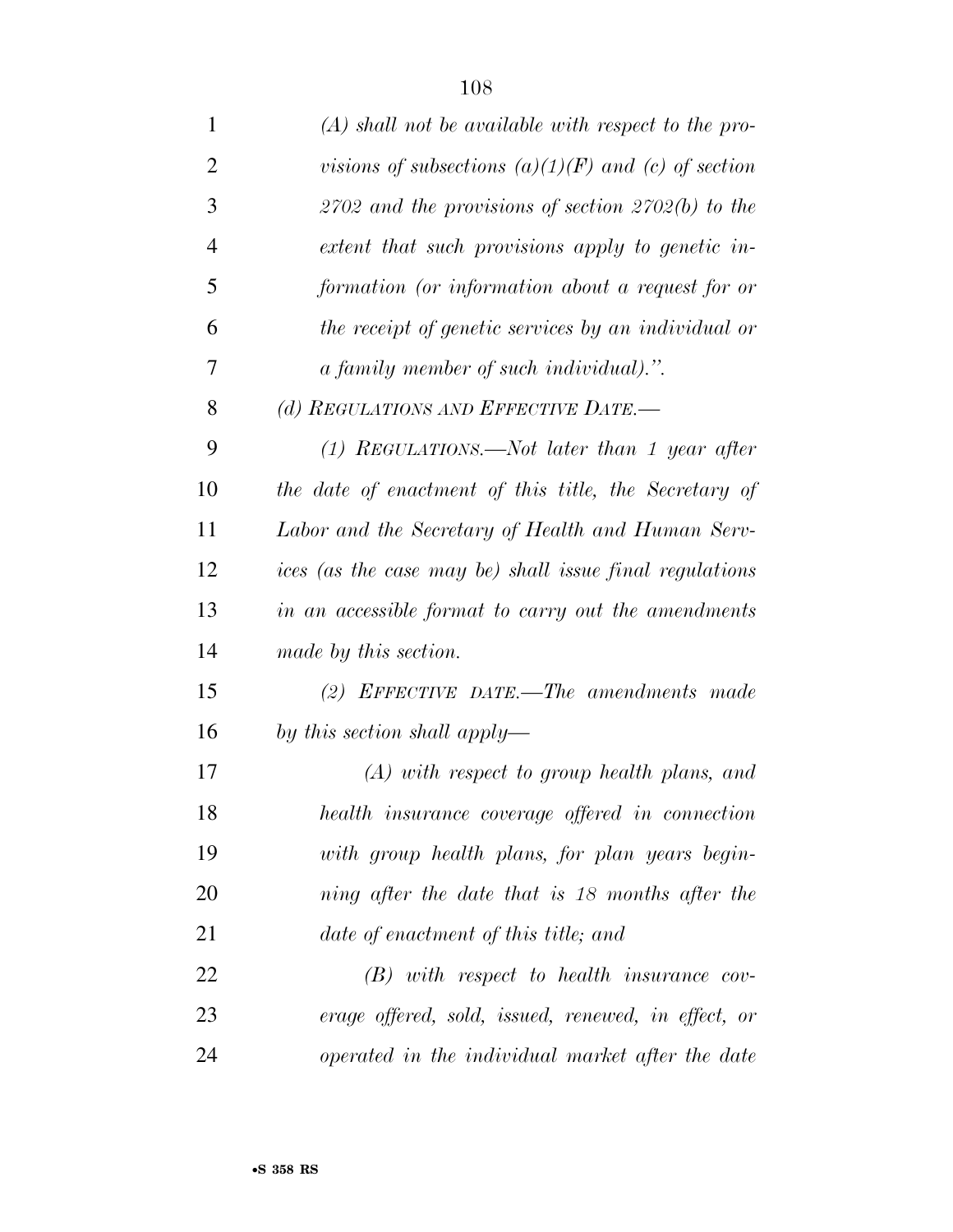| $\mathbf{1}$   | that is 18 months after the date of enactment of         |
|----------------|----------------------------------------------------------|
| $\overline{2}$ | <i>this title.</i>                                       |
| 3              | SEC. 103. AMENDMENTS TO TITLE XVIII OF THE SOCIAL SE-    |
| $\overline{4}$ | <b>CURITY ACT RELATING TO MEDIGAP.</b>                   |
| 5              | (a) NONDISCRIMINATION.—                                  |
| 6              | (1) IN GENERAL.—Section $1882(s)(2)$ of the So-          |
| 7              | cial Security Act (42 U.S.C. 1395ss(s)(2)) is amended    |
| 8              | by adding at the end the following:                      |
| 9              | " $(E)(i)$ An issuer of a medicare supple-               |
| 10             | mental policy shall not deny or condition the            |
| 11             | issuance or effectiveness of the policy, and shall       |
| 12             | not discriminate in the pricing of the policy (in-       |
| 13             | cluding the adjustment of premium rates) of an           |
| 14             | eligible individual on the basis of genetic infor-       |
| 15             | mation concerning the individual (or informa-            |
| 16             | tion about a request for, or the receipt of, genetic     |
| 17             | services by such individual or family member of          |
| 18             | such <i>individual</i> ).                                |
| 19             | "(ii) For purposes of clause (i), the terms              |
| 20             | <i>family member', 'genetic services', and 'genetic'</i> |
| 21             | information' shall have the meanings given such          |
| 22             | terms in subsection $(x)$ .".                            |
| 23             | (2) EFFECTIVE DATE.—The amendment made by                |
| 24             | paragraph (1) shall apply with respect to a policy for   |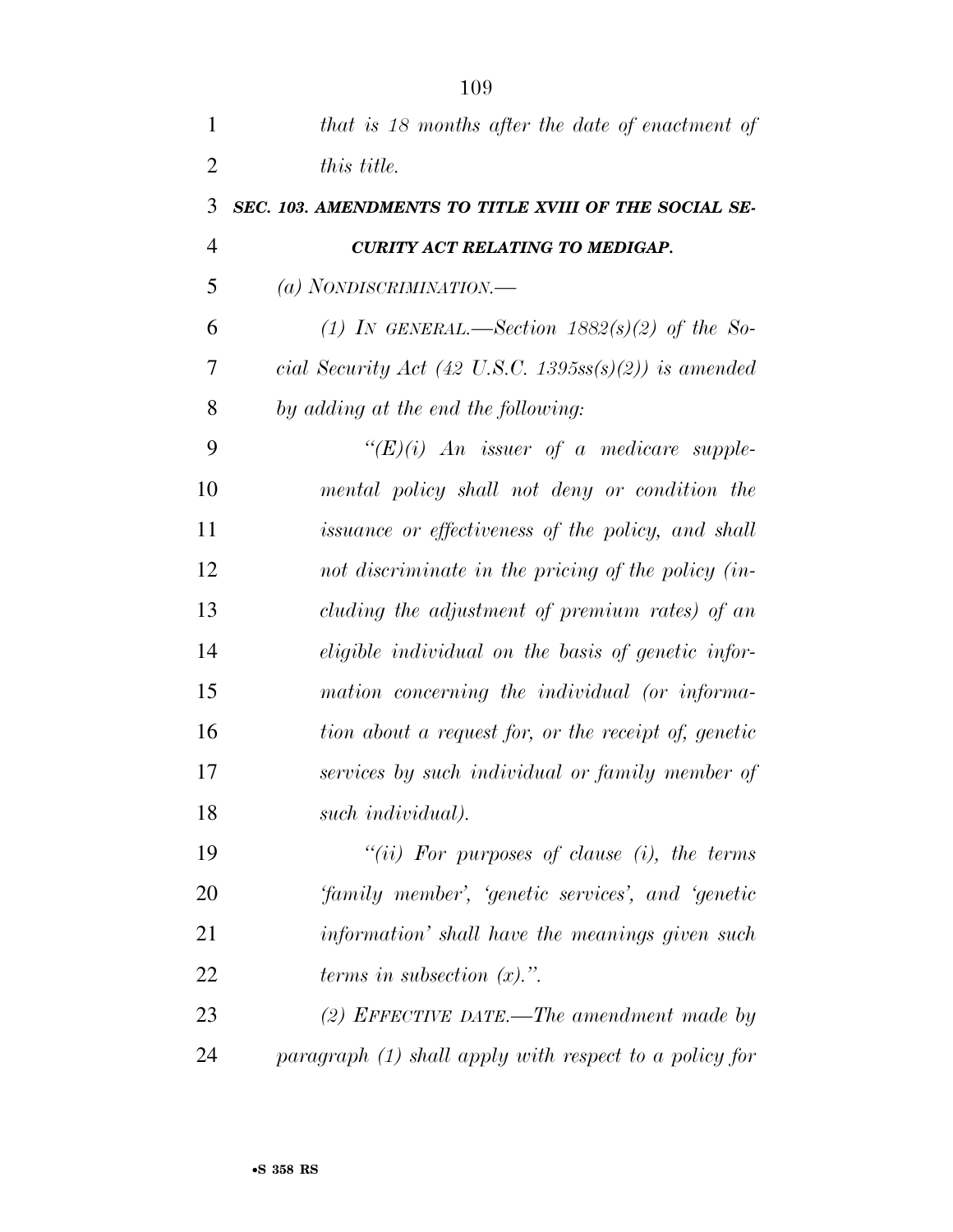| 1              | policy years beginning after the date that is 18                      |
|----------------|-----------------------------------------------------------------------|
| $\overline{2}$ | months after the date of enactment of this Act.                       |
| 3              | (b) LIMITATIONS ON GENETIC TESTING.                                   |
| 4              | (1) IN GENERAL.—Section 1882 of the Social Se-                        |
| 5              | curity Act $(42 \text{ U.S.C. } 1395 \text{ss})$ is amended by adding |
| 6              | at the end the following:                                             |
| 7              | "(x) LIMITATIONS ON GENETIC TESTING.—                                 |
| 8              | "(1) GENETIC TESTING.                                                 |
| 9              | "(A) LIMITATION ON REQUESTING OR RE-                                  |
| 10             | QUIRING GENETIC TESTING.— $An$ issuer of a                            |
| 11             | medicare supplemental policy shall not request                        |
| 12             | or require an individual or a family member of                        |
| 13             | such individual to undergo a genetic test.                            |
| 14             | "(B) RULE OF CONSTRUCTION.—Nothing in                                 |
| 15             | this title shall be construed to—                                     |
| 16             | $``(i)$ limit the authority of a health                               |
| 17             | care professional who is providing health                             |
| 18             | care services with respect to an individual                           |
| 19             | to request that such individual or a family                           |
| 20             | member of such individual undergo a ge-                               |
| 21             | <i>netic</i> test;                                                    |
| 22             | $``(ii)$ limit the authority of a health                              |
| 23             | care professional who is employed by or af-                           |
| 24             | filiated with an issuer of a medicare supple-                         |
| 25             | mental policy and who is providing health                             |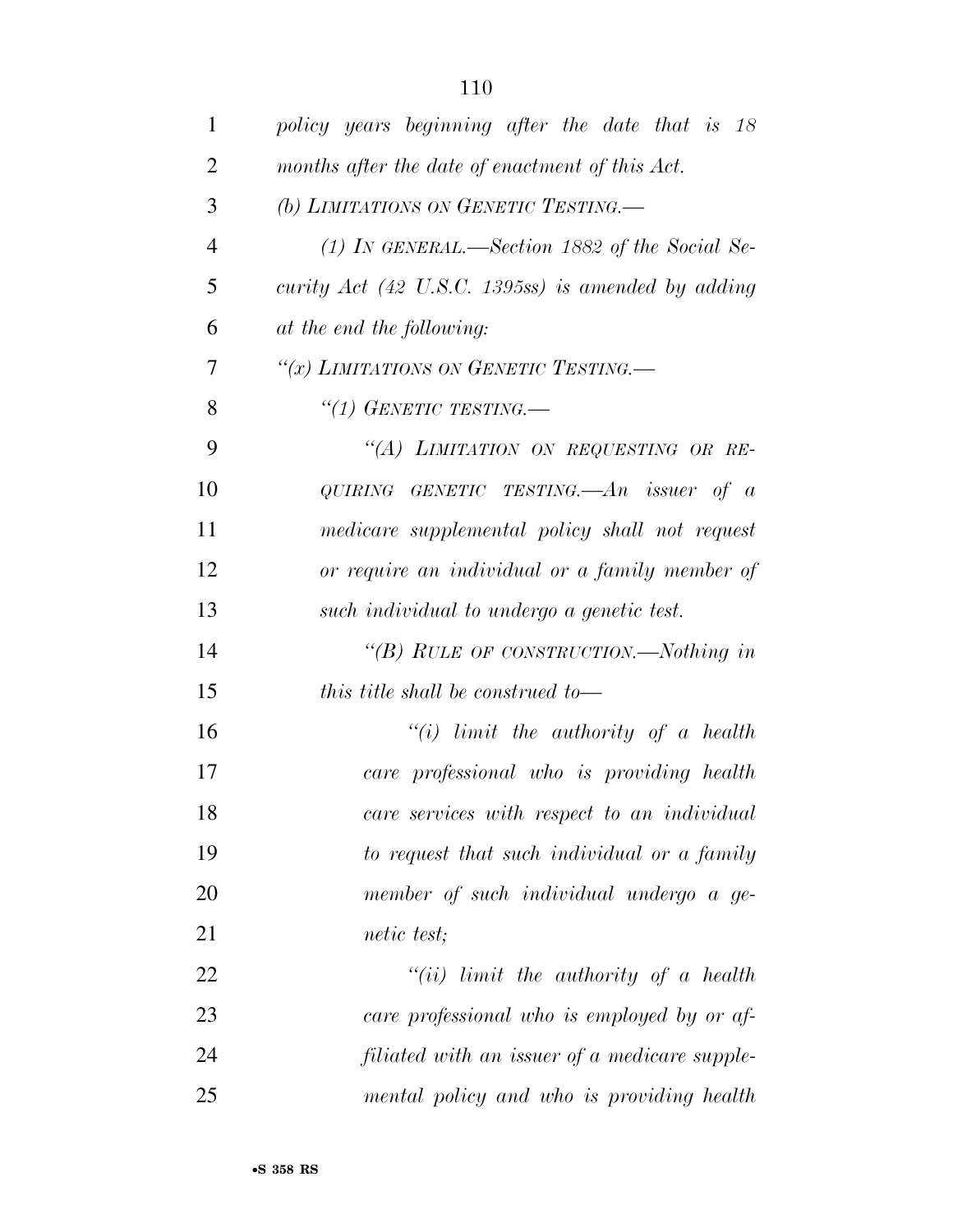| $\mathbf{1}$   | care services to an individual as part of a    |
|----------------|------------------------------------------------|
| $\overline{2}$ | bona fide wellness program to notify such      |
| 3              | individual of the availability of a genetic    |
| $\overline{4}$ | test or to provide information to such indi-   |
| 5              | vidual regarding such genetic test; or         |
| 6              | $``(iii)$ authorize or permit a health care    |
| 7              | professional to require that an individual     |
| 8              | undergo a genetic test.                        |
| 9              | "(2) DEFINITIONS.—In this subsection:          |
| 10             | "(A) FAMILY MEMBER.—The term 'family           |
| 11             | member' means with respect to an individual—   |
| 12             | $\lq\lq(i)$ the spouse of the individual;      |
| 13             | $``(ii)$ a dependent child of the indi-        |
| 14             | vidual, including a child who is born to or    |
| 15             | placed for adoption with the individual; or    |
| 16             | $``(iii)$ any other individuals related by     |
| 17             | blood to the individual or to the spouse or    |
| 18             | child described in clause $(i)$ or $(ii)$ .    |
| 19             | "(B) GENETIC INFORMATION.—                     |
| 20             | "(i) IN GENERAL.—Except as provided            |
| 21             | in clause (ii), the term 'genetic information' |
| 22             | means information about—                       |
| 23             | $\lq (I)$ an individual's genetic tests;       |
| 24             | $``(II)$ the genetic tests of family           |
| 25             | members of the individual; or                  |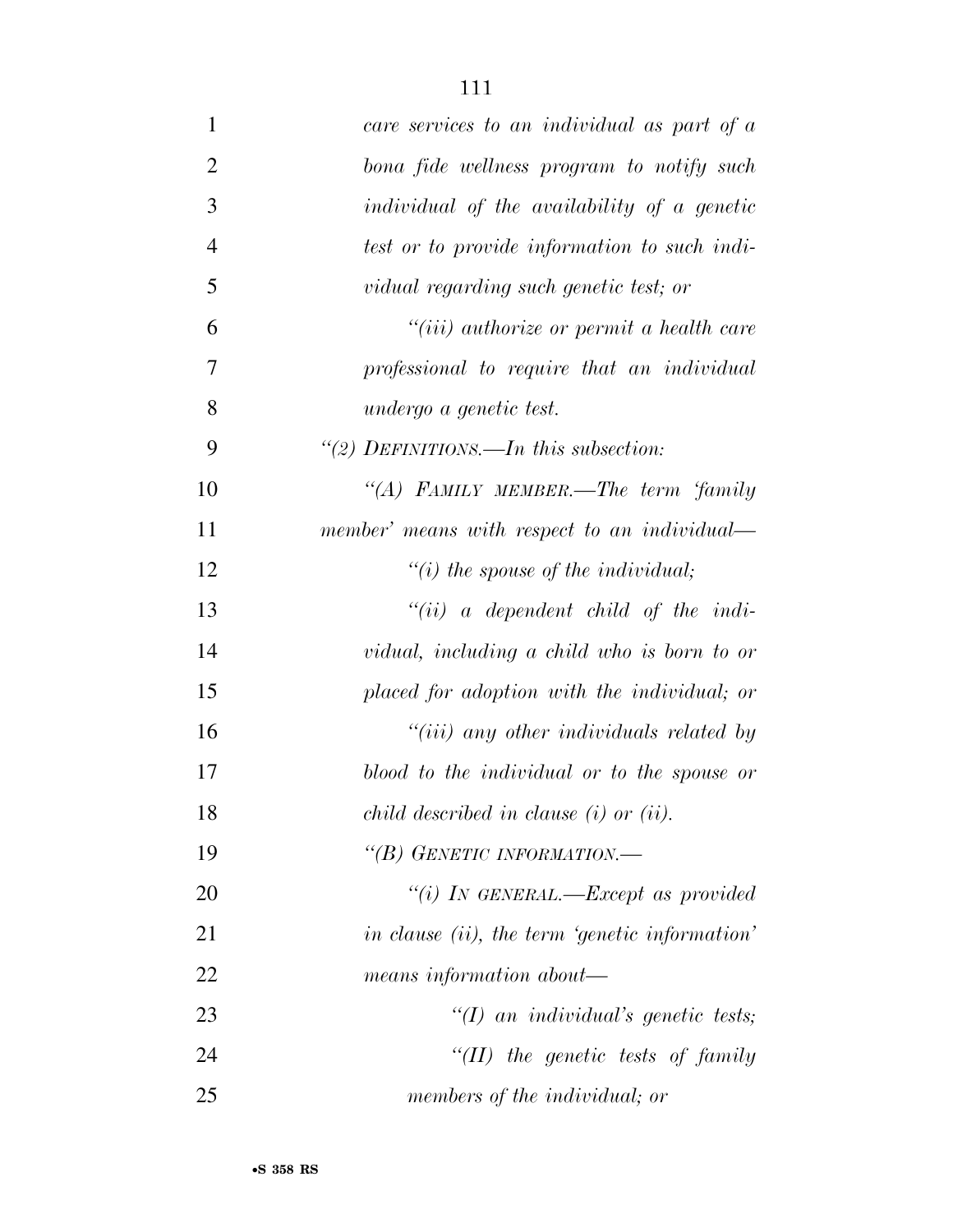| $\mathbf{1}$   | "(III) the occurrence of a disease               |
|----------------|--------------------------------------------------|
| $\overline{2}$ | or disorder in family members of the             |
| 3              | <i>individual.</i>                               |
| $\overline{4}$ | "(ii) EXCLUSIONS.—The term 'genetic              |
| 5              | <i>information</i> shall not include information |
| 6              | about the sex or age of an individual.           |
| 7              | "(C) GENETIC TEST.-                              |
| 8              | "(i) IN GENERAL.—The term 'genetic               |
| 9              | test' means an analysis of human DNA,            |
| 10             | RNA, chromosomes, proteins, or metabolites,      |
| 11             | that detects genotypes, mutations, or chro-      |
| 12             | mosomal changes.                                 |
| 13             | "(ii) EXCEPTIONS.—The term 'genetic              |
| 14             | test' does not mean—                             |
| 15             | " $(I)$ an analysis of proteins or               |
| 16             | metabolites that does not detect                 |
| 17             | genotypes, mutations, or chromosomal             |
| 18             | changes; or                                      |
| 19             | "(II) an analysis of proteins or                 |
| 20             | metabolites that is directly related to a        |
| 21             | manifested disease, disorder, or patho-          |
| 22             | logical condition that could reasonably          |
| 23             | be detected by a health care profes-             |
| 24             | sional with appropriate training and             |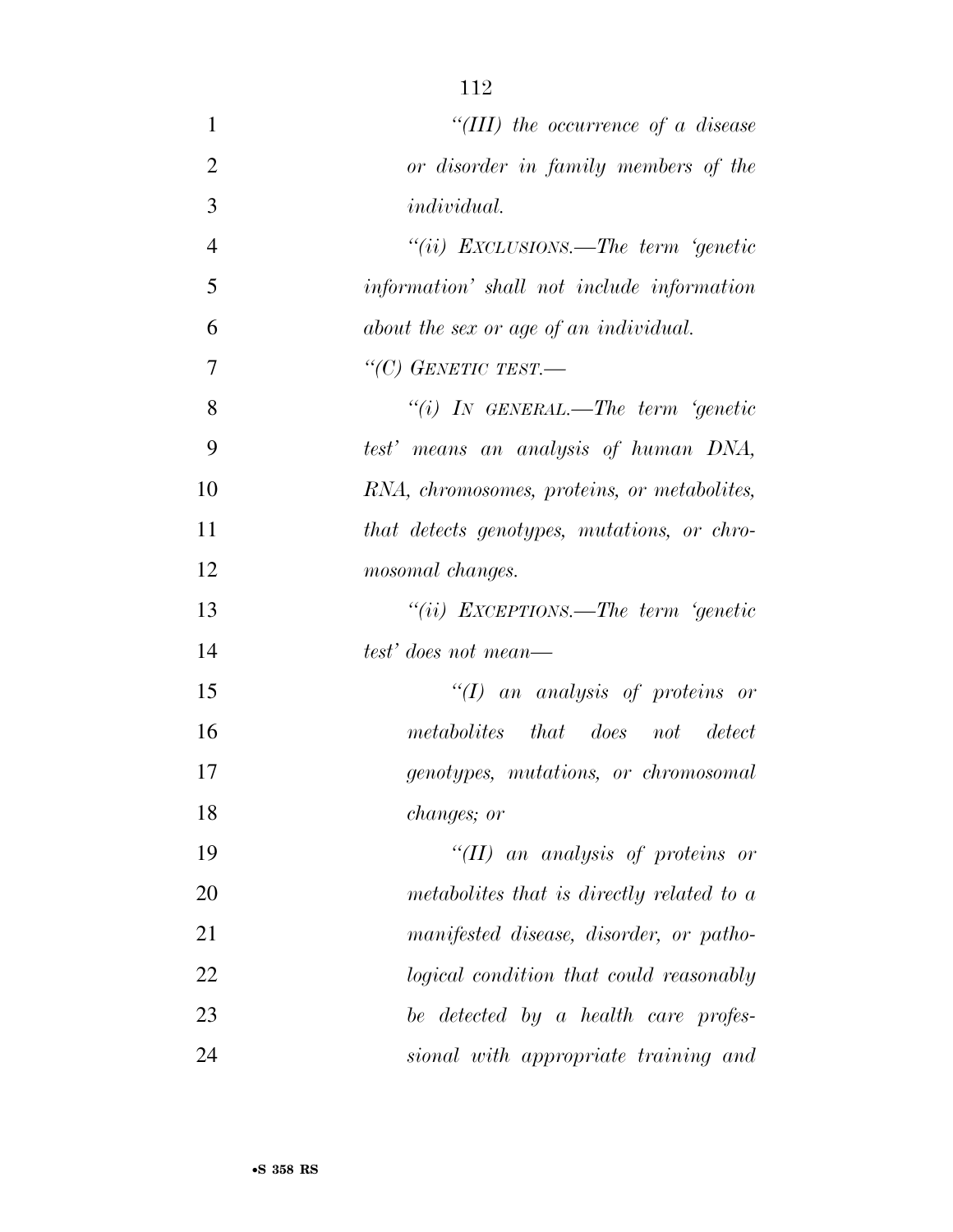*expertise in the field of medicine in- volved. ''(D) GENETIC SERVICES.—The term 'ge- netic services' means— ''(i) a genetic test; ''(ii) genetic counseling (such as ob- taining, interpreting, or assessing genetic information); or ''(iii) genetic education. ''(E) ISSUER OF A MEDICARE SUPPLE- MENTAL POLICY.—The term 'issuer of a medicare supplemental policy' includes a third-party ad- ministrator or other person acting for or on be- half of such issuer.''. (2) CONFORMING AMENDMENT.—Section 1882(o) of the Social Security Act (42 U.S.C. 1395ss(o)) is amended by adding at the end the following: ''(4) The issuer of the medicare supplemental policy complies with subsection (s)(2)(E) and sub- section (x).''. (3) EFFECTIVE DATE.—The amendments made by this subsection shall apply with respect to an issuer of a medicare supplemental policy for policy years beginning on or after the date that is 18 months after the date of enactment of this Act.*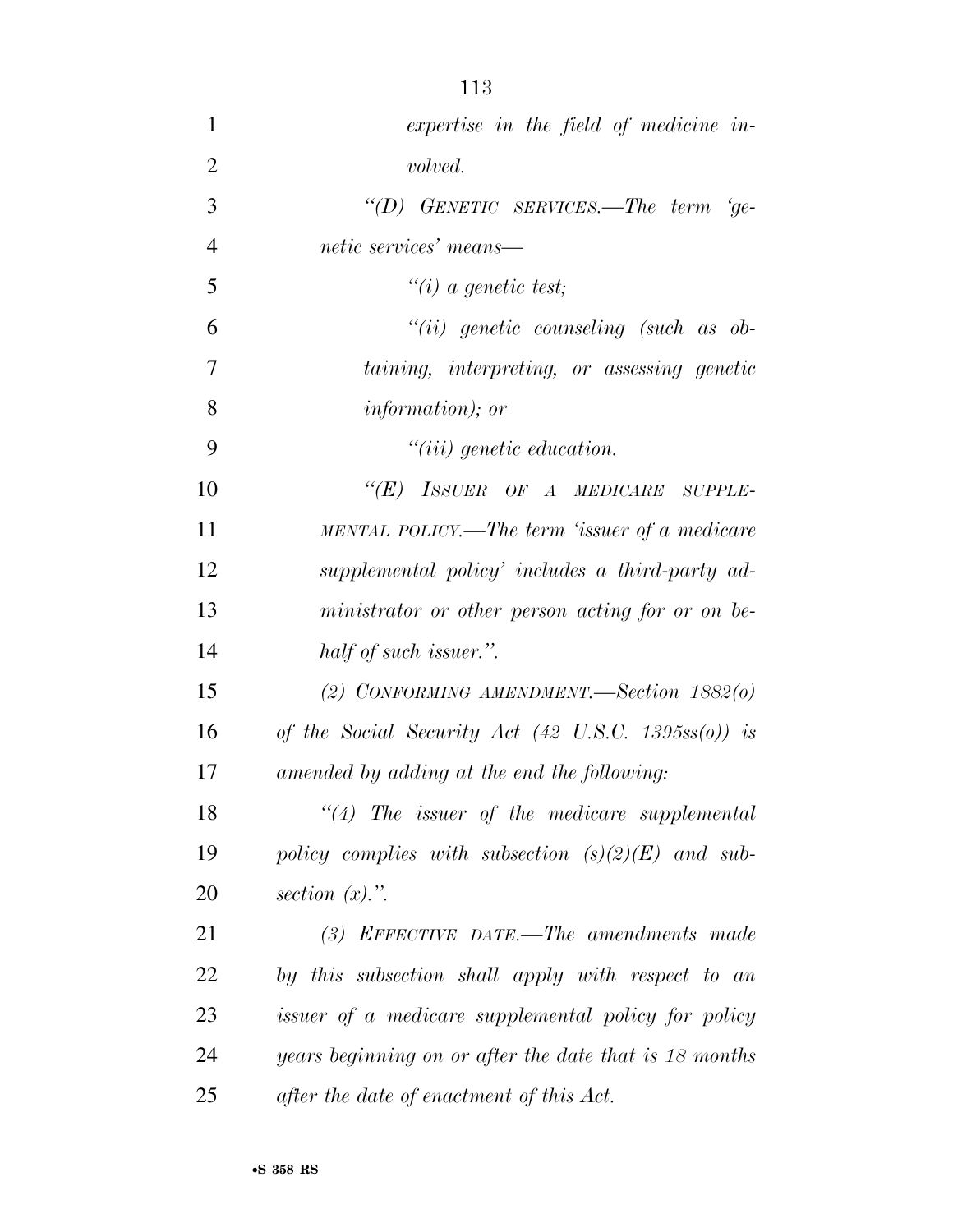*(c) TRANSITION PROVISIONS.—* 

 *(1) IN GENERAL.—If the Secretary of Health and Human Services identifies a State as requiring a change to its statutes or regulations to conform its regulatory program to the changes made by this sec- tion, the State regulatory program shall not be con- sidered to be out of compliance with the requirements of section 1882 of the Social Security Act due solely to failure to make such change until the date specified in paragraph (4).* 

 *(2) NAIC STANDARDS.—If, not later than June 30, 2008, the National Association of Insurance Com- missioners (in this subsection referred to as the ''NAIC'') modifies its NAIC Model Regulation relat- ing to section 1882 of the Social Security Act (re- ferred to in such section as the 1991 NAIC Model Regulation, as subsequently modified) to conform to the amendments made by this section, such revised regulation incorporating the modifications shall be considered to be the applicable NAIC model regulation (including the revised NAIC model regulation and the 1991 NAIC Model Regulation) for the purposes of such section.* 

 *(3) SECRETARY STANDARDS.—If the NAIC does not make the modifications described in paragraph*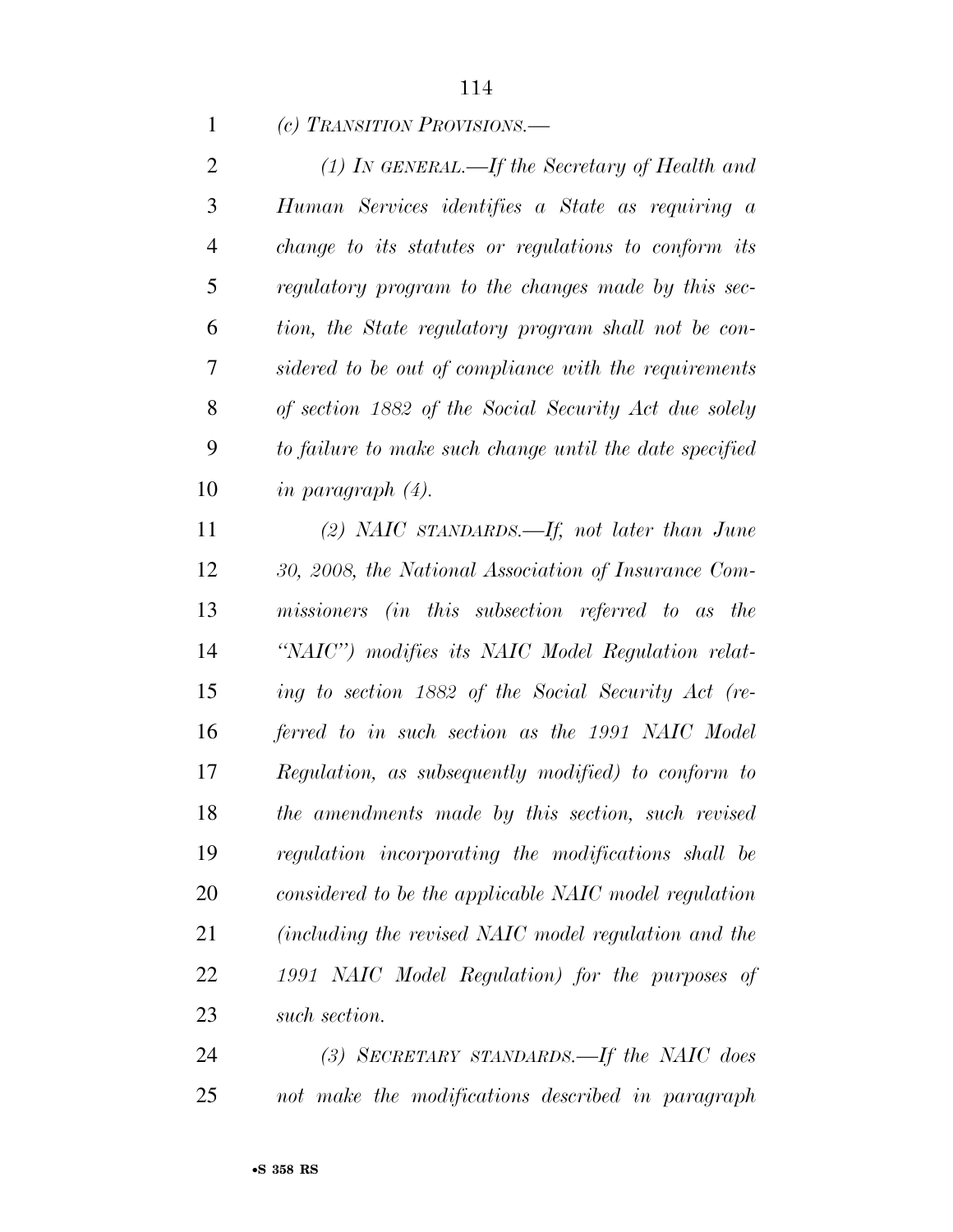| 1              | $(2)$ within the period specified in such paragraph, the |
|----------------|----------------------------------------------------------|
| $\overline{2}$ | Secretary of Health and Human Services shall, not        |
| 3              | later than October 1, 2008, make the modifications       |
| $\overline{4}$ | described in such paragraph and such revised regula-     |
| 5              | tion incorporating the modifications shall be consid-    |
| 6              | ered to be the appropriate regulation for the purposes   |
| 7              | of such section.                                         |
| 8              | (4) DATE SPECIFIED.—                                     |
| 9              | $(A)$ In GENERAL.—Subject to subparagraph                |
| 10             | $(B)$ , the date specified in this paragraph for a       |
| 11             | State is the earlier of $-$                              |
| 12             | $(i)$ the date the State changes its stat-               |
| 13             | <i>utes or regulations to conform its regulatory</i>     |
| 14             | program to the changes made by this sec-                 |
| 15             | tion, or                                                 |
| 16             | (ii) October 1, 2008.                                    |
| 17             | (B) ADDITIONAL LEGISLATIVE ACTION RE-                    |
| 18             | $QUIRED.$ The case of a State which the Sec-             |
| 19             | retary identifies as                                     |
| 20             | (i) requiring State legislation (other                   |
| 21             | than legislation appropriating funds) to                 |
| 22             | conform its regulatory program to the                    |
| 23             | changes made in this section, but                        |
| 24             | (ii) having a legislature which is not                   |
| 25             | scheduled to meet in 2008 in a legislative               |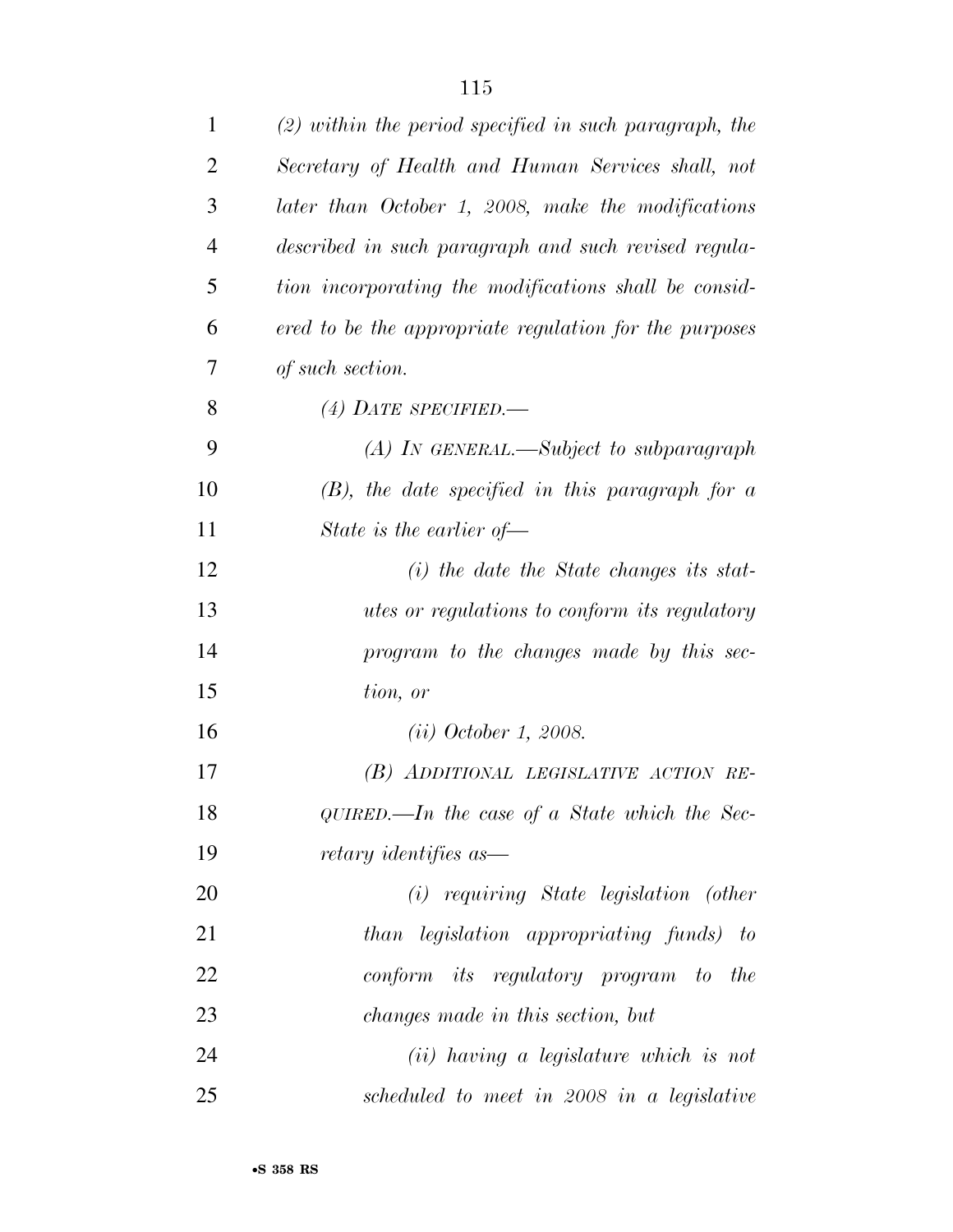*session in which such legislation may be considered, the date specified in this para- graph is the first day of the first calendar quarter beginning after the close of the first legislative session of the State legislature that begins on or after July 1, 2008. For purposes of the previous sentence, in the case of a State that has a 2-year legislative session, each year of such session shall be deemed to be a separate regular session of the State legislature.* 

#### *SEC. 104. PRIVACY AND CONFIDENTIALITY.*

 *(a) APPLICABILITY.—Except as provided in subsection (d), the provisions of this section shall apply to group health plans, health insurance issuers (including issuers in connec- tion with group health plans or individual health coverage), and issuers of medicare supplemental policies, without re-gard to—* 

| 19 | $(1)$ section 732(a) of the Employee Retirement       |
|----|-------------------------------------------------------|
| 20 | Income Security Act of 1974 (29 U.S.C. 1191 $a(a)$ ); |

 *(2) section 2721(a) of the Public Health Service Act (42 U.S.C. 300gg–21(a)); and* 

 *(3) section 9831(a)(2) of the Internal Revenue Code of 1986.*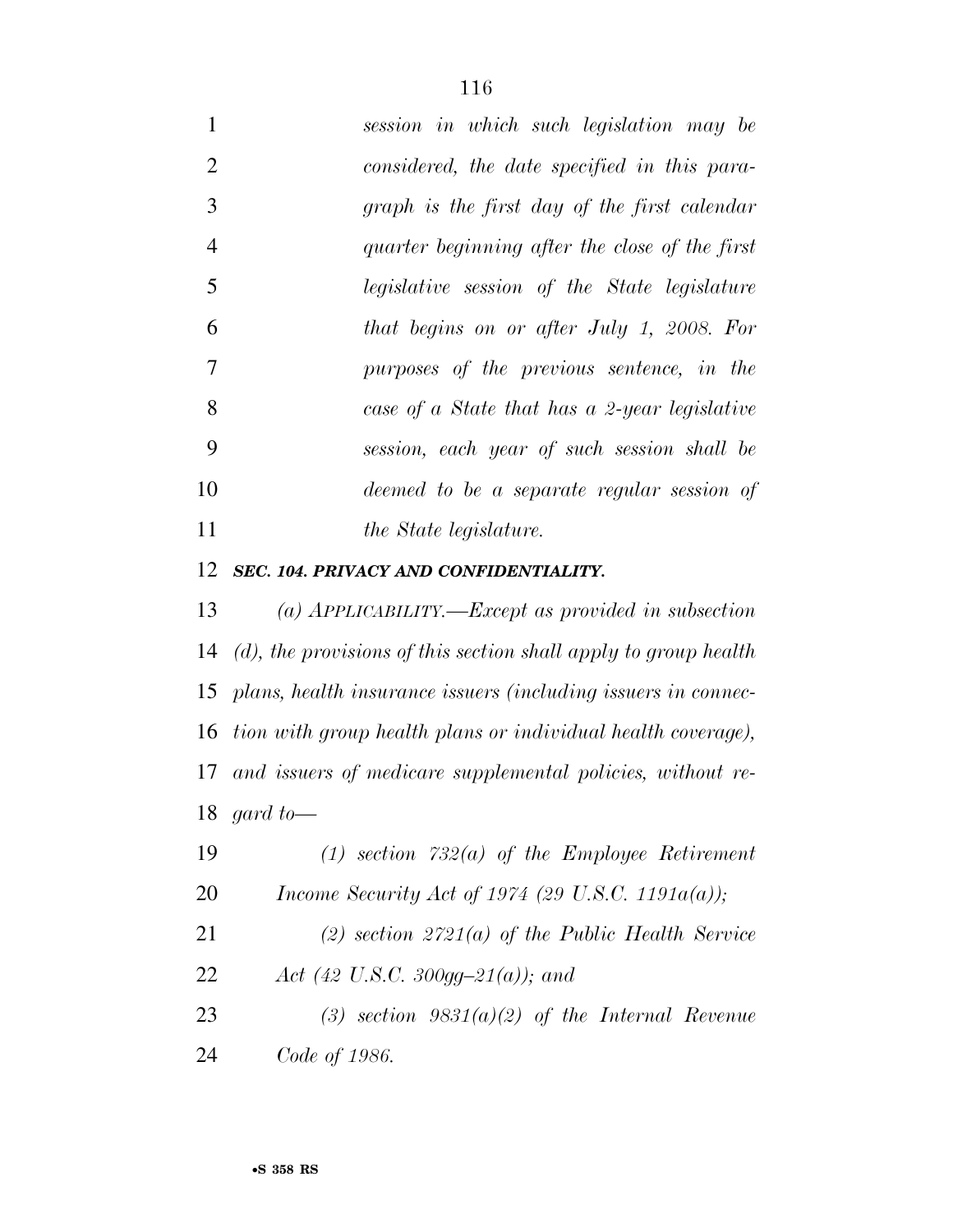| $\mathbf{1}$   | (b) COMPLIANCE WITH CERTAIN CONFIDENTIALITY                         |
|----------------|---------------------------------------------------------------------|
| $\overline{2}$ | STANDARDS WITH RESPECT TO GENETIC INFORMATION.-                     |
| 3              | $(1)$ IN GENERAL.—The regulations promulgated                       |
| $\overline{4}$ | by the Secretary of Health and Human Services                       |
| 5              | under part $C$ of title $XI$ of the Social Security Act             |
| 6              | $(42 \text{ U.S.C. } 1320d \text{ et seq.})$ and section 264 of the |
| 7              | Health Insurance Portability and Accountability Act                 |
| 8              | of 1996 (42 U.S.C. 1320d-2 note) shall apply to the                 |
| 9              | use or disclosure of genetic information.                           |
| 10             | (2) PROHIBITION ON UNDERWRITING AND PRE-                            |
| 11             | MIUM RATING.—Notwithstanding paragraph (1), a                       |
| 12             | group health plan, a health insurance issuer, or issuer             |
| 13             | of a medicare supplemental policy shall not use or                  |
| 14             | disclose genetic information (including information                 |
| 15             | about a request for or a receipt of genetic services by             |
| 16             | an individual or family member of such individual)                  |
| 17             | for purposes of underwriting, determinations of eligi-              |
| 18             | bility to enroll, premium rating, or the creation, re-              |
| 19             | newal or replacement of a plan, contract or coverage                |
| 20             | for health insurance or health benefits.                            |
| 21             | (c) PROHIBITION ON COLLECTION OF GENETIC INFOR-                     |
| 22             | MATION                                                              |

 *(1) IN GENERAL.—A group health plan, health insurance issuer, or issuer of a medicare supple-mental policy shall not request, require, or purchase*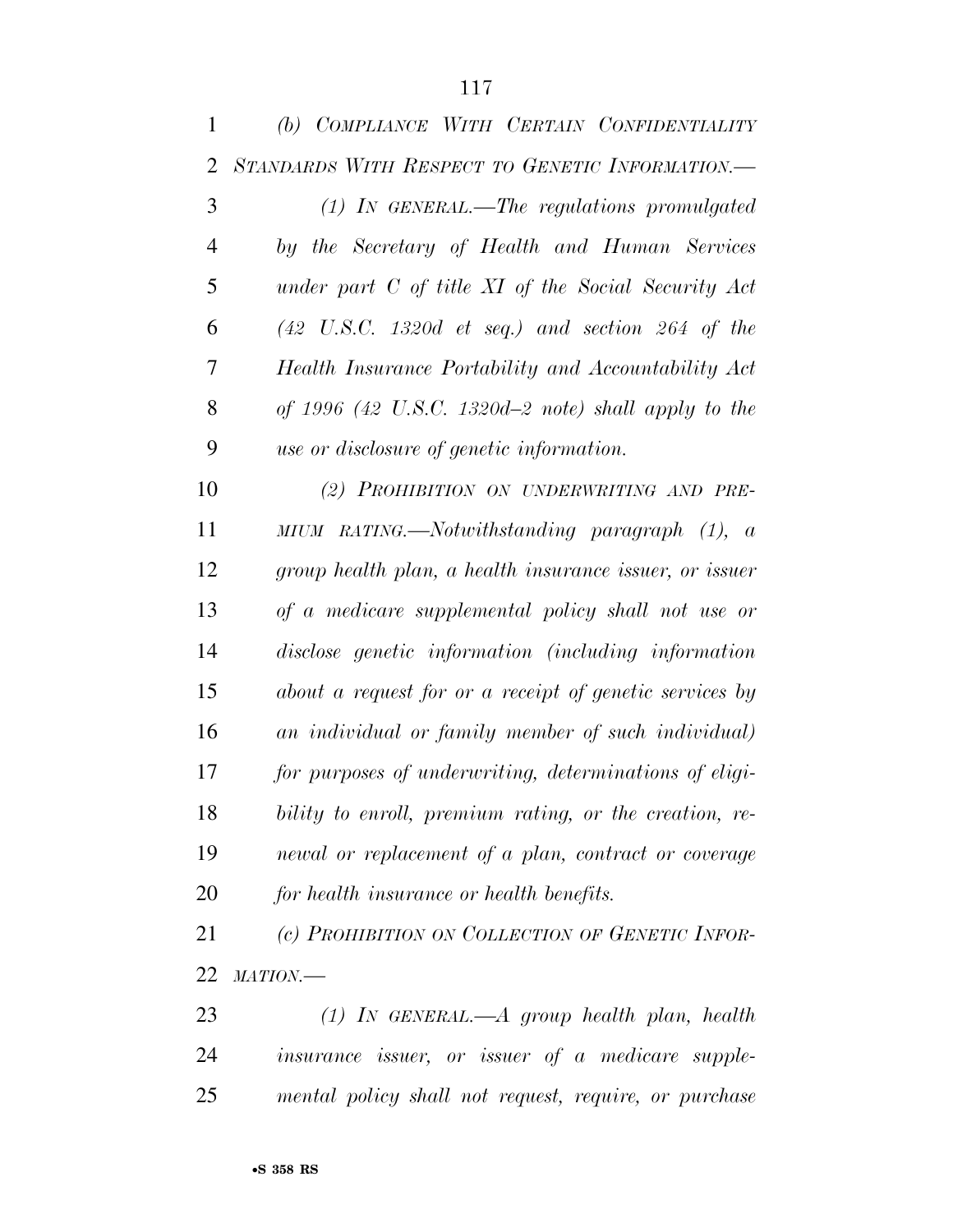*genetic information (including information about a request for or a receipt of genetic services by an indi- vidual or family member of such individual) for pur- poses of underwriting, determinations of eligibility to enroll, premium rating, or the creation, renewal or replacement of a plan, contract or coverage for health insurance or health benefits.* 

 *(2) LIMITATION RELATING TO THE COLLECTION OF GENETIC INFORMATION PRIOR TO ENROLLMENT.— A group health plan, health insurance issuer, or issuer of a medicare supplemental policy shall not re- quest, require, or purchase genetic information (in- cluding information about a request for or a receipt of genetic services by an individual or family member of such individual) concerning a participant, bene- ficiary, or enrollee prior to the enrollment, and in connection with such enrollment, of such individual under the plan, coverage, or policy.* 

 *(3) INCIDENTAL COLLECTION.—Where a group health plan, health insurance issuer, or issuer of a medicare supplemental policy obtains genetic infor- mation incidental to the requesting, requiring, or purchasing of other information concerning a partici-pant, beneficiary, or enrollee, such request, require-*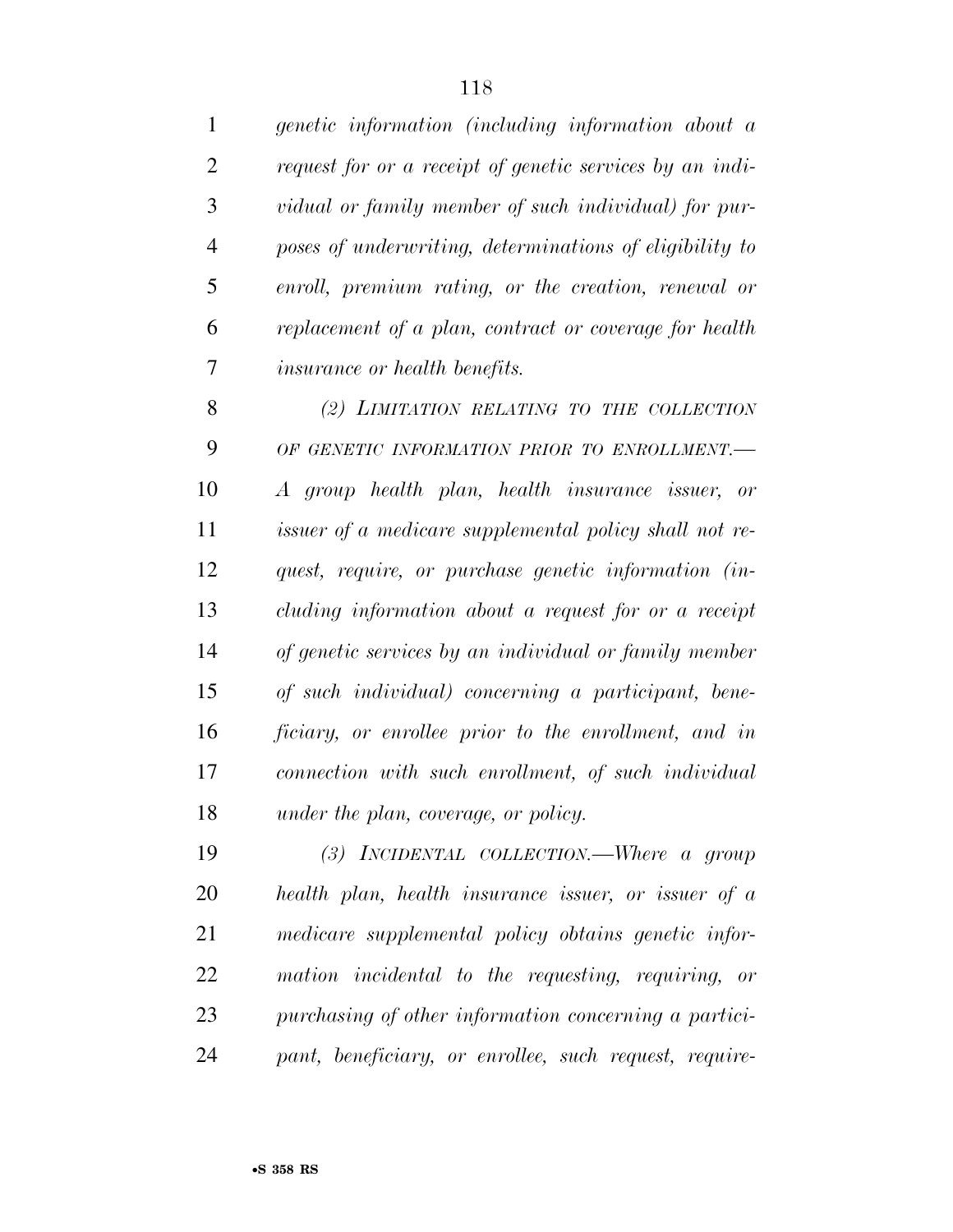| $\mathbf{1}$   | ment, or purchase shall not be considered a violation      |
|----------------|------------------------------------------------------------|
| $\overline{2}$ | of this subsection if—                                     |
| 3              | $(A)$ such request, requirement, or purchase               |
| $\overline{4}$ | is not in violation of paragraph $(1)$ ; and               |
| 5              | $(B)$ any genetic information (including in-               |
| 6              | formation about a request for or receipt of ge-            |
| 7              | netic services) requested, required, or purchased          |
| 8              | is not used or disclosed in violation of subsection        |
| 9              | (b).                                                       |
| 10             | (d) APPLICATION OF CONFIDENTIALITY STANDARDS.—             |
| 11             | The provisions of subsections (b) and (c) shall not apply— |
| 12             | $(1)$ to group health plans, health insurance              |
| 13             | issuers, or issuers of medicare supplemental policies      |
| 14             | that are not otherwise covered under the regulations       |
| 15             | promulgated by the Secretary of Health and Human           |
| 16             | Services under part C of title XI of the Social Secu-      |
| 17             | rity Act (42 U.S.C. 1320d et seq.) and section 264 of      |
| 18             | the Health Insurance Portability and Accountability        |
| 19             | Act of 1996 (42 U.S.C. 1320d–2 note); and                  |
| 20             | $(2)$ to genetic information that is not considered        |
| 21             | to be individually-identifiable health information         |
| 22             | under the regulations promulgated by the Secretary of      |
| 23             | Health and Human Services under part C of title XI         |
| 24             | of the Social Security Act (42 U.S.C. 1320d et seq.)       |
| 25             | and section 264 of the Health Insurance Portability        |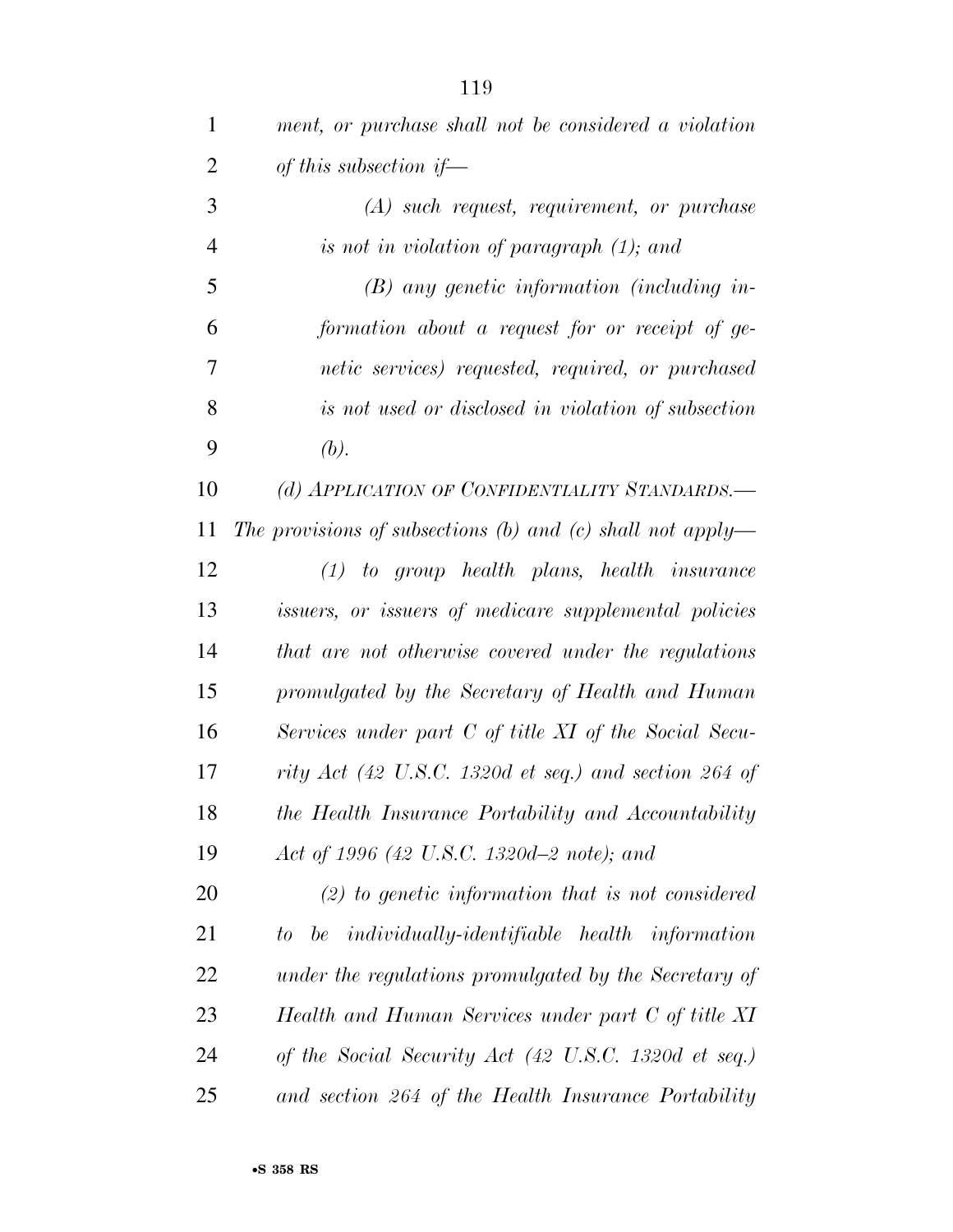*and Accountability Act of 1996 (42 U.S.C. 1320d–2 note).* 

 *(e) ENFORCEMENT.—A group health plan, health in- surance issuer, or issuer of a medicare supplemental policy that violates a provision of this section shall be subject to the penalties described in sections 1176 and 1177 of the So- cial Security Act (42 U.S.C. 1320d–5 and 1320d–6) in the same manner and to the same extent that such penalties apply to violations of part C of title XI of such Act.* 

*(f) PREEMPTION.—* 

 *(1) IN GENERAL.—A provision or requirement under this section or a regulation promulgated under this section shall supersede any contrary provision of State law unless such provision of State law imposes requirements, standards, or implementation specifica- tions that are more stringent than the requirements, standards, or implementation specifications imposed under this section or such regulations. No penalty, remedy, or cause of action to enforce such a State law that is more stringent shall be preempted by this sec-tion.* 

 *(2) RULE OF CONSTRUCTION.—Nothing in para- graph (1) shall be construed to establish a penalty, remedy, or cause of action under State law if such*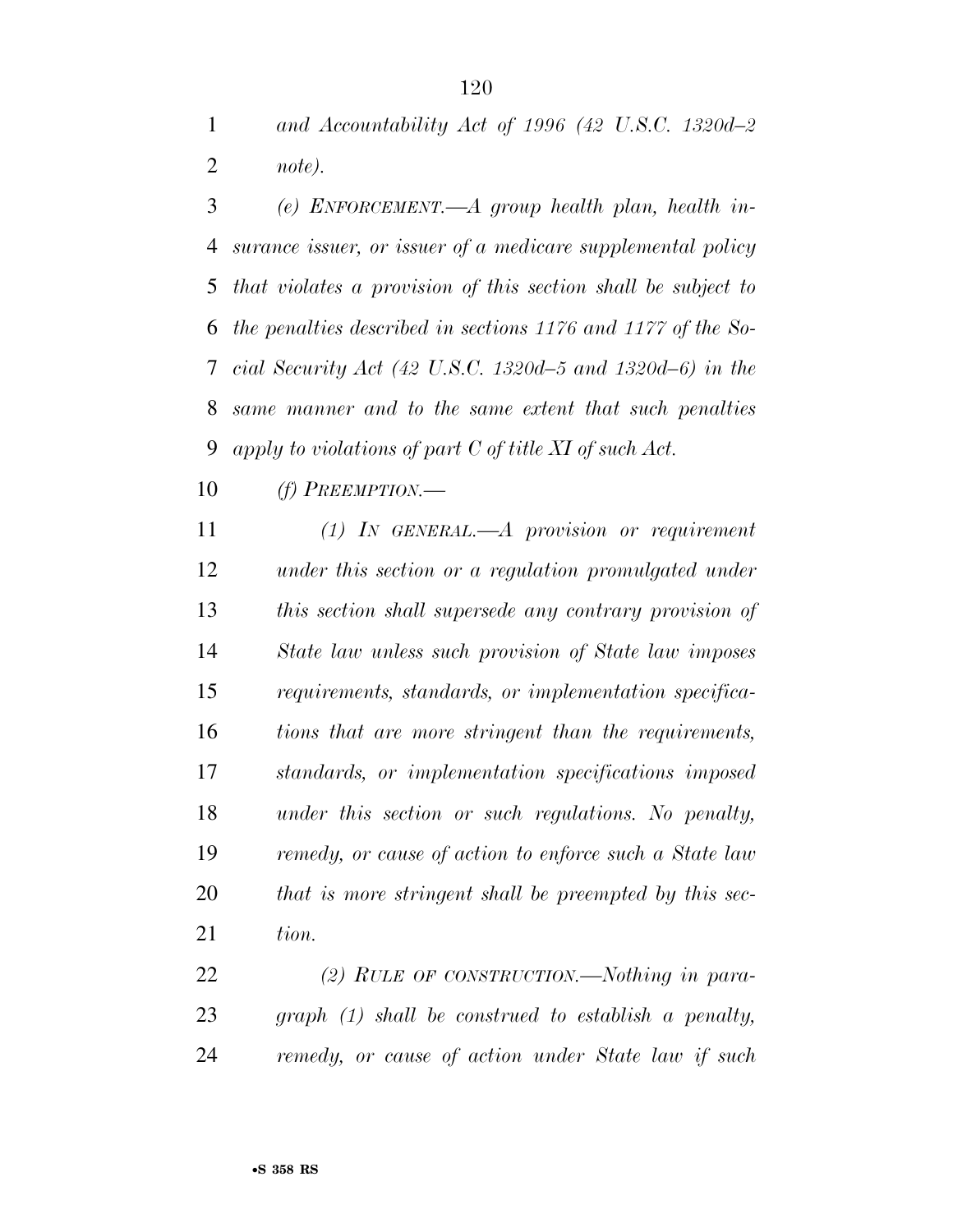*penalty, remedy, or cause of action is not otherwise available under such State law.* 

 *(g) COORDINATION WITH PRIVACY REGULATIONS.— The Secretary shall implement and administer this section in a manner that is consistent with the implementation and administration by the Secretary of the regulations promul- gated by the Secretary of Health and Human Services under part C of title XI of the Social Security Act (42 U.S.C. 1320d et seq.) and section 264 of the Health Insur- ance Portability and Accountability Act of 1996 (42 U.S.C. 1320d–2 note).* 

*(h) DEFINITIONS.—In this section:* 

 *(1) GENETIC INFORMATION; GENETIC SERV- ICES.—The terms ''family member'', ''genetic infor- mation'', ''genetic services'', and ''genetic test'' have the meanings given such terms in section 2791 of the Public Health Service Act (42 U.S.C. 300gg–91), as amended by this Act.* 

 *(2) GROUP HEALTH PLAN; HEALTH INSURANCE ISSUER.—The terms ''group health plan'' and ''health insurance issuer'' include only those plans and issuers that are covered under the regulations described in subsection (d)(1).* 

 *(3) ISSUER OF A MEDICARE SUPPLEMENTAL POL-ICY.—The term ''issuer of a medicare supplemental*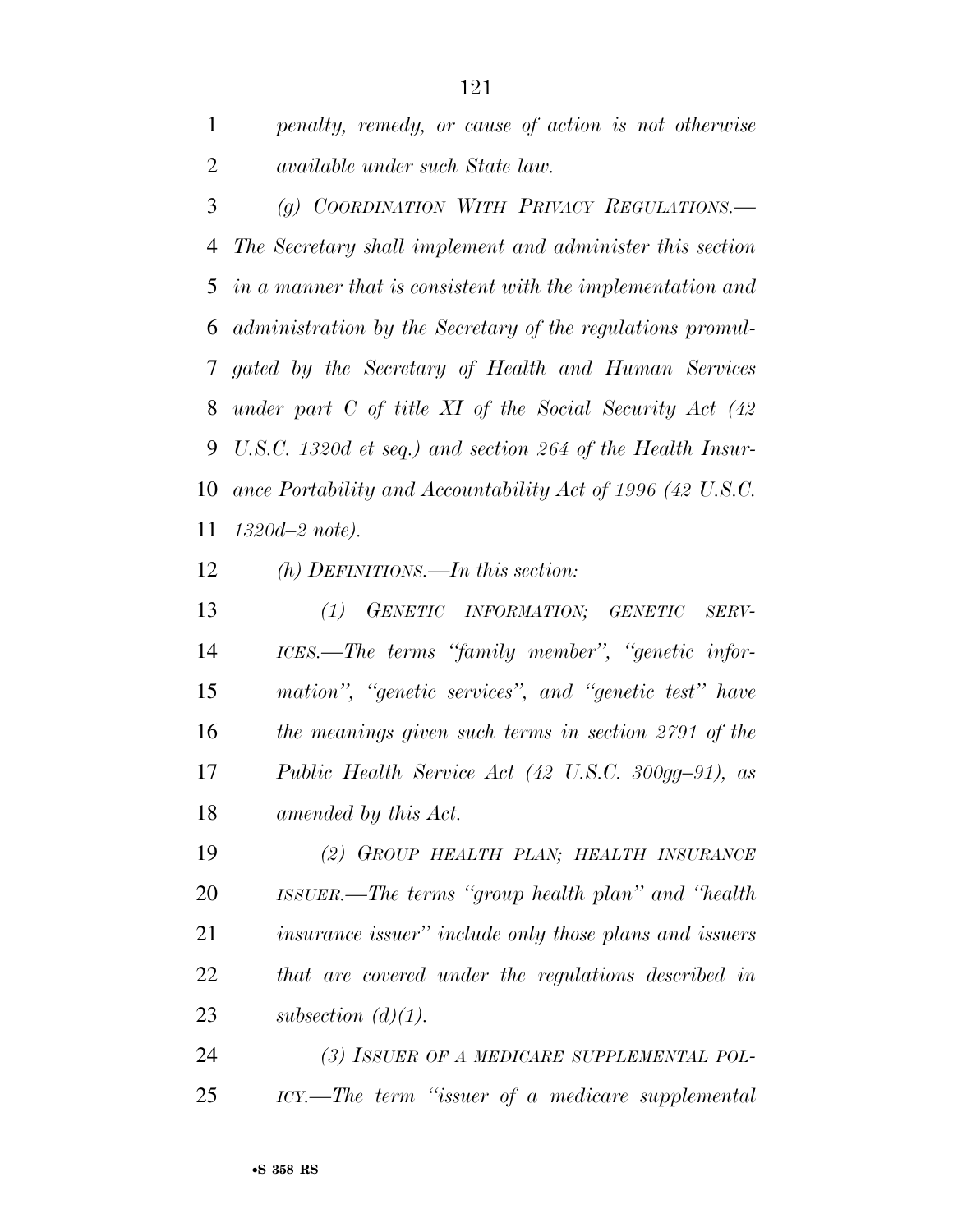|          | policy" means an issuer described in section 1882 of |
|----------|------------------------------------------------------|
| 2        | the Social Security Act (42 U.S.C. 1395ss).          |
| 3        | (4) SECRETARY.—The term "Secretary" means            |
| 4        | <i>the Secretary of Health and Human Services.</i>   |
| 5        | SEC. 105. ASSURING COORDINATION.                     |
| $\sigma$ | (a) IN GENERAL.—Except as provided in subsection     |

IN GENERAL.—Except as provided in subsection *(b), the Secretary of the Treasury, the Secretary of Health and Human Services, and the Secretary of Labor shall en- sure, through the execution of an interagency memorandum of understanding among such Secretaries, that—* 

 *(1) regulations, rulings, and interpretations issued by such Secretaries relating to the same matter over which two or more such Secretaries have respon- sibility under this title (and the amendments made by this title) are administered so as to have the same ef-fect at all times; and* 

 *(2) coordination of policies relating to enforcing the same requirements through such Secretaries in order to have a coordinated enforcement strategy that avoids duplication of enforcement efforts and assigns priorities in enforcement.* 

 *(b) AUTHORITY OF THE SECRETARY.—The Secretary of Health and Human Services has the sole authority to promulgate regulations to implement section 104.*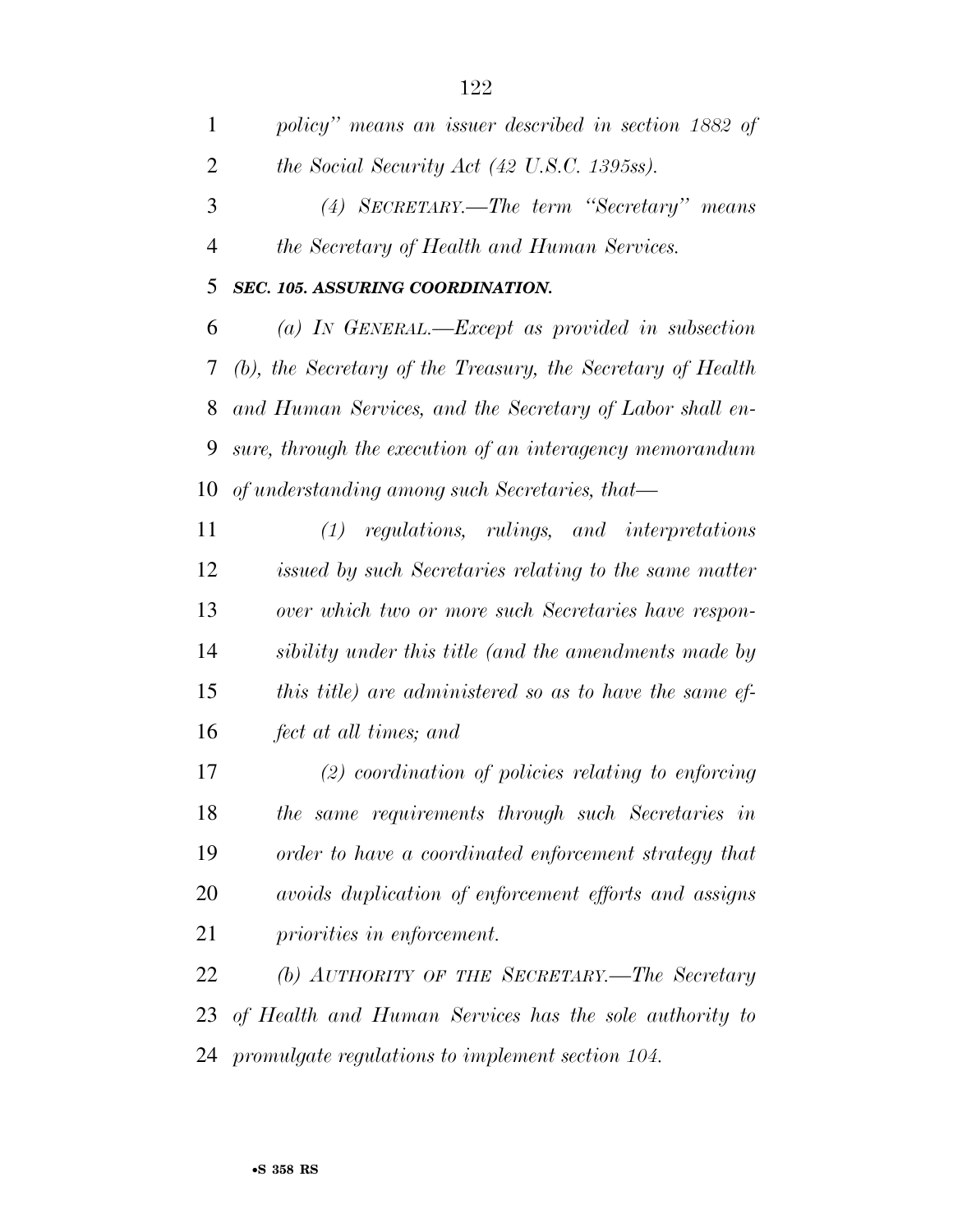### *SEC. 106. REGULATIONS; EFFECTIVE DATE.*

 *(a) REGULATIONS.—Not later than 1 year after the date of enactment of this title, the Secretary of Labor, the Secretary of Health and Human Services, and the Sec- retary of the Treasury shall issue final regulations in an accessible format to carry out this title.* 

 *(b) EFFECTIVE DATE.—Except as provided in section 103, the amendments made by this title shall take effect on the date that is 18 months after the date of enactment of this Act.* 

# *TITLE II—PROHIBITING EMPLOY- MENT DISCRIMINATION ON THE BASIS OF GENETIC IN-FORMATION*

### *SEC. 201. DEFINITIONS.*

*In this title:* 

 *(1) COMMISSION.—The term ''Commission'' means the Equal Employment Opportunity Commis- sion as created by section 705 of the Civil Rights Act of 1964 (42 U.S.C. 2000e–4).* 

 *(2) EMPLOYEE; EMPLOYER; EMPLOYMENT AGEN-CY; LABOR ORGANIZATION; MEMBER.—* 

 *(A) IN GENERAL.—The term ''employee'' means—* 

 *(i) an employee (including an appli-cant), as defined in section 701(f) of the*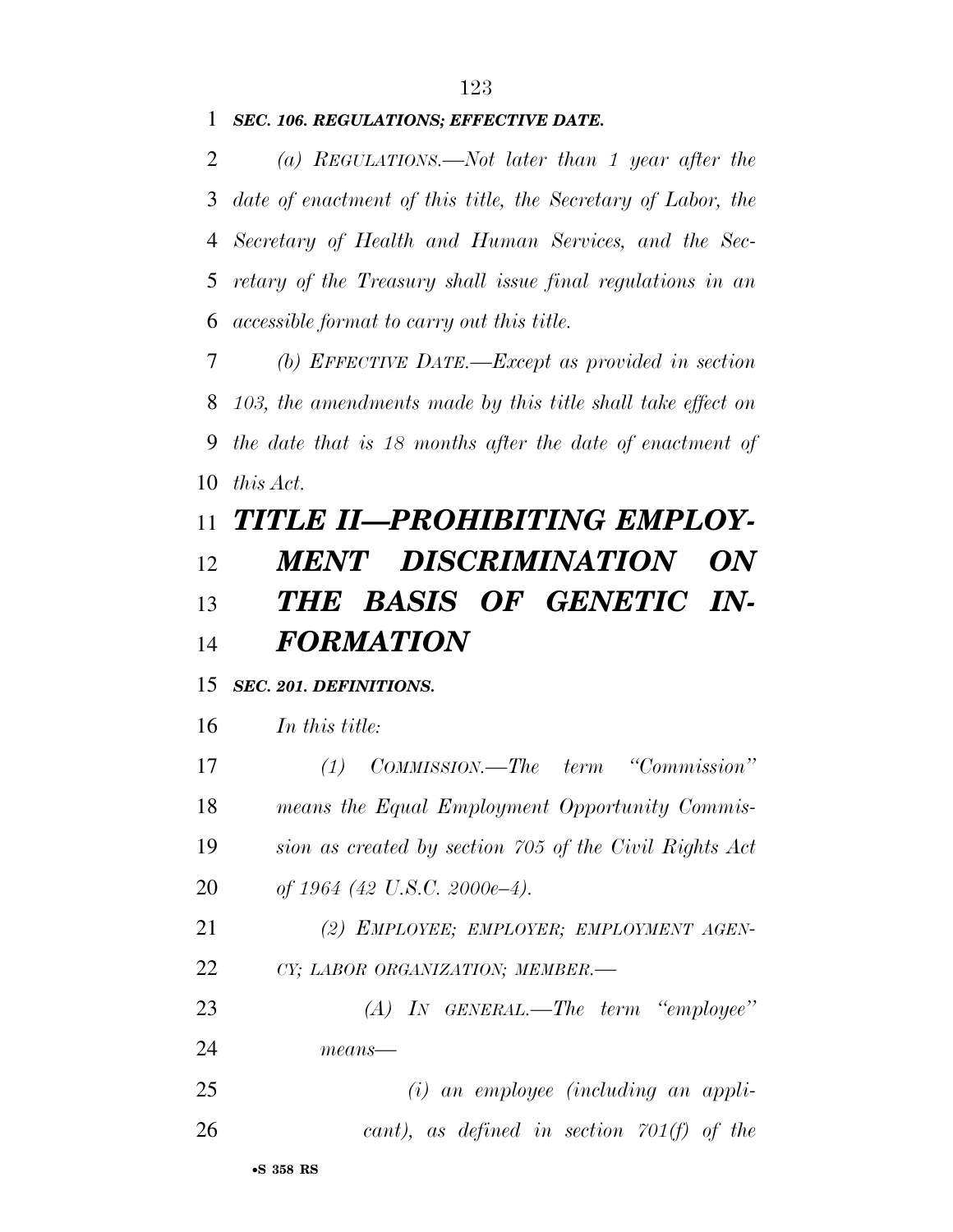| $\mathbf{1}$   | $Civil$ Rights $Act$ of 1964 (42 U.S.C.                 |
|----------------|---------------------------------------------------------|
| $\overline{2}$ | 2000e(f);                                               |
| 3              | (ii) a State employee (including an                     |
| $\overline{4}$ | applicant) described in section $304(a)$ of the         |
| 5              | Government Employee Rights Act of 1991                  |
| 6              | $(42 \text{ U.S.C. } 2000e-16c(a));$                    |
| 7              | ( <i>iii</i> ) a covered employee ( <i>including an</i> |
| 8              | applicant), as defined in section 101 of the            |
| 9              | Congressional Accountability Act of 1995 (2)            |
| 10             | U.S.C. 1301);                                           |
| 11             | $(iv)$ a covered employee (including an                 |
| 12             | applicant), as defined in section $411(c)$ of           |
| 13             | title 3, United States Code; or                         |
| 14             | $(v)$ an employee or applicant to which                 |
| 15             | section $717(a)$ of the Civil Rights Act of             |
| 16             | 1964 (42 U.S.C. 2000e–16(a)) applies.                   |
| 17             | $(B)$ EMPLOYER.—The term "employer"                     |
| 18             | $means$ —                                               |
| 19             | $(i)$ an employer (as defined in section                |
| 20             | $701(b)$ of the Civil Rights Act of 1964 (42)           |
| 21             | U.S.C. 2000e(b));                                       |
| 22             | $(ii)$ an entity employing a State em-                  |
| 23             | ployee described in section $304(a)$ of the             |
| 24             | Government Employee Rights Act of 1991;                 |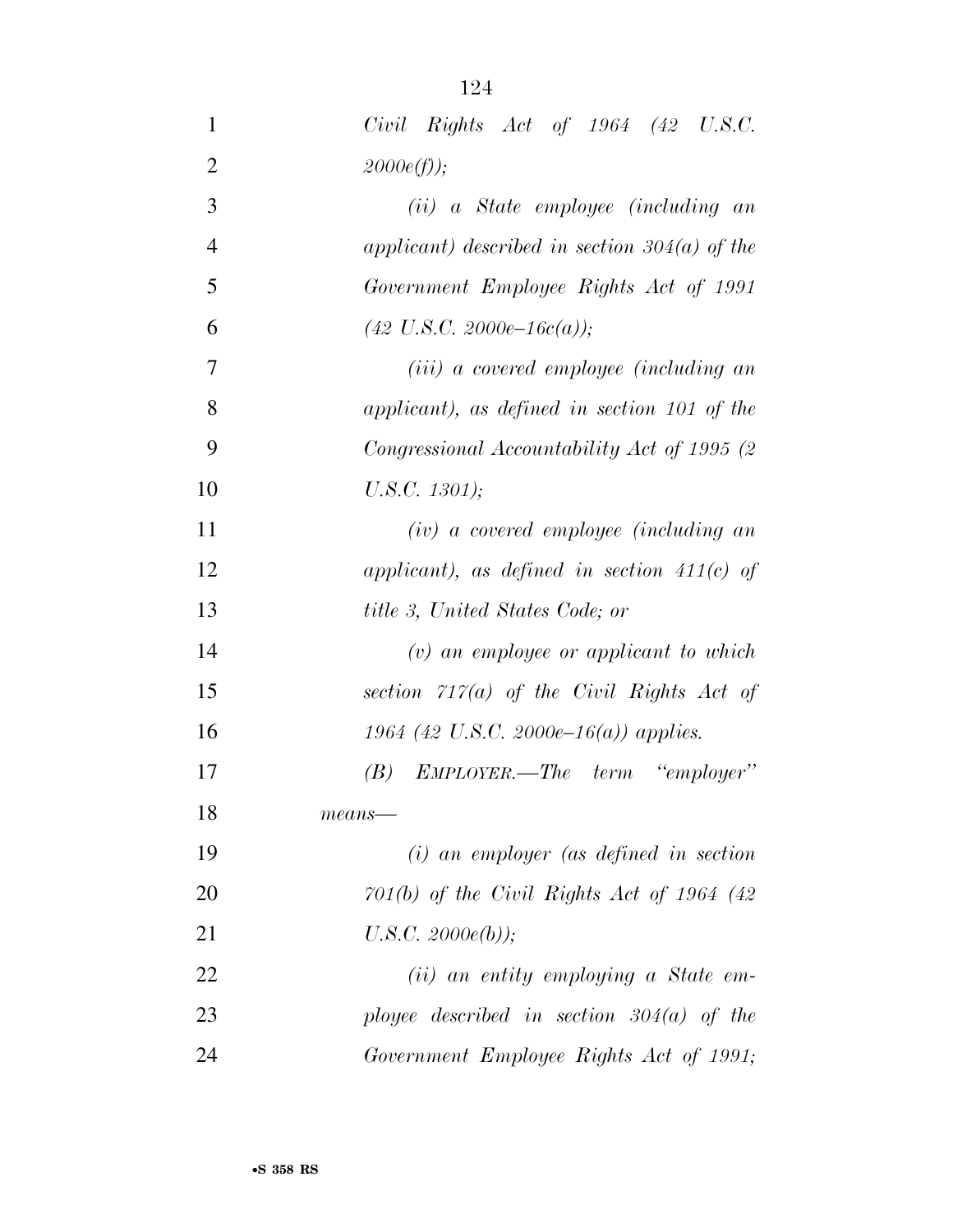| $\mathbf{1}$   | $(iii)$ an employing office, as defined in         |
|----------------|----------------------------------------------------|
| $\overline{2}$ | section 101 of the Congressional Account-          |
| 3              | ability Act of 1995;                               |
| $\overline{4}$ | $(iv)$ an employing office, as defined in          |
| 5              | section $411(c)$ of title 3, United States Code;   |
| 6              | or                                                 |
| 7              | (v) an entity to which section $717(a)$ of         |
| 8              | the Civil Rights Act of 1964 applies.              |
| 9              | (C) EMPLOYMENT AGENCY; LABOR ORGANI-               |
| 10             | zATION.—The terms "employment agency" and          |
| 11             | "labor organization" have the meanings given       |
| 12             | the terms in section 701 of the Civil Rights Act   |
| 13             | of 1964 (42 U.S.C. 2000e).                         |
| 14             | $(D)$ MEMBER.—The term "member", with              |
| 15             | respect to a labor organization, includes an ap-   |
| 16             | plicant for membership in a labor organization.    |
| 17             | $(3)$ FAMILY MEMBER.—The term "family mem-         |
| 18             | ber" means with respect to an individual—          |
| 19             | $(A)$ the spouse of the individual;                |
| 20             | $(B)$ a dependent child of the individual, in-     |
| 21             | cluding a child who is born to or placed for       |
| 22             | adoption with the individual; and                  |
| 23             | $(C)$ all other individuals related by blood to    |
| 24             | the individual or the spouse or child described in |
| 25             | subparagraph $(A)$ or $(B)$ .                      |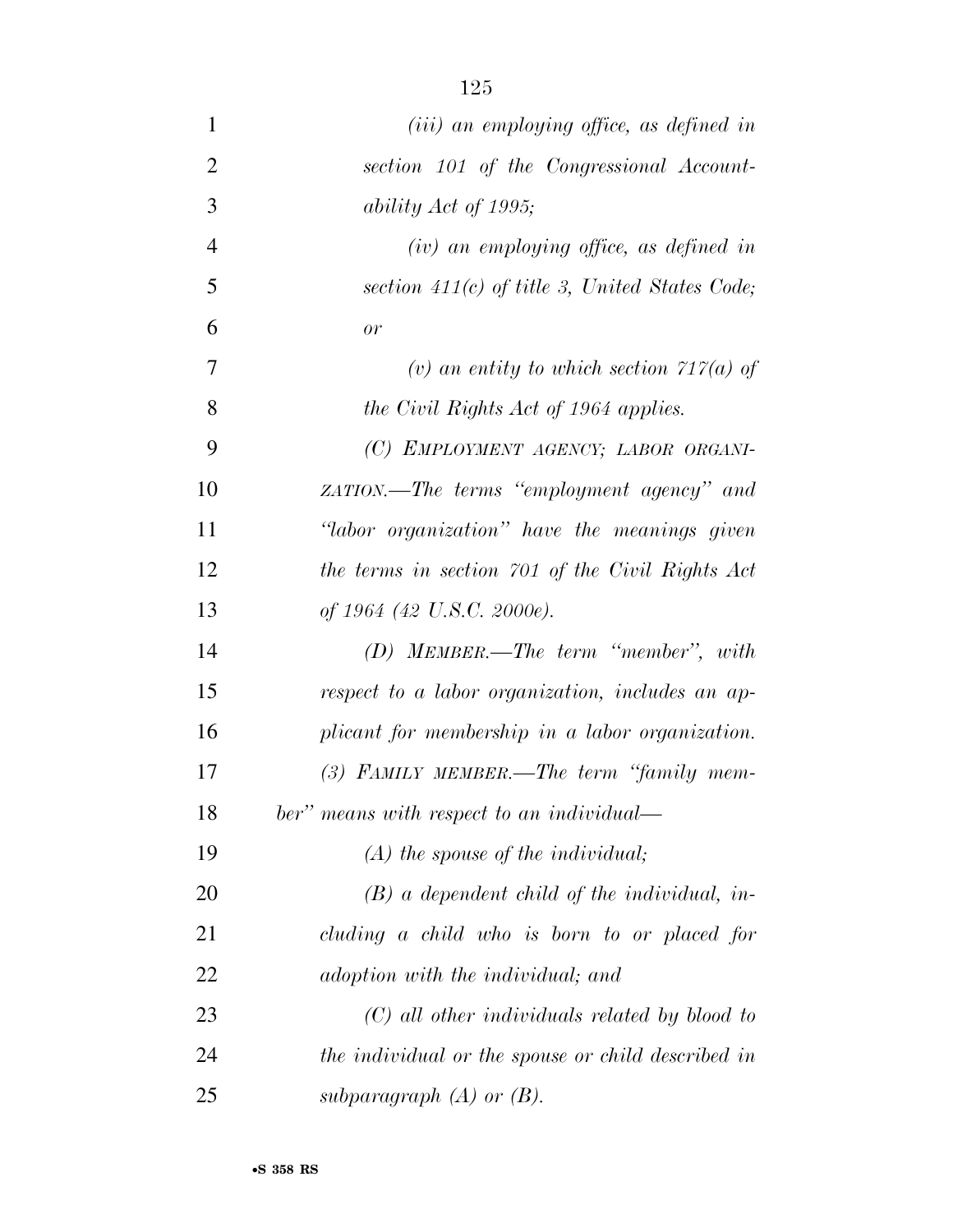| $\mathbf{1}$   | (4) GENETIC INFORMATION.—                               |
|----------------|---------------------------------------------------------|
| $\overline{2}$ | $(A)$ IN GENERAL.—Except as provided in                 |
| 3              | subparagraph $(B)$ , the term "genetic informa-         |
| $\overline{4}$ | $tion"$ means information about—                        |
| 5              | $(i)$ an individual's genetic tests;                    |
| 6              | ( <i>ii</i> ) the genetic tests of family members       |
| 7              | of the <i>individual</i> ; or                           |
| 8              | ( <i>iii</i> ) the occurrence of a disease or dis-      |
| 9              | order in family members of the individual.              |
| 10             | $(B)$ EXCEPTIONS.—The term "genetic infor-              |
| 11             | mation" shall not include information about the         |
| 12             | sex or age of an individual.                            |
| 13             | $(5)$ GENETIC MONITORING.—The term "genetic             |
| 14             | monitoring" means the periodic examination of em-       |
| 15             | ployees to evaluate acquired modifications to their ge- |
| 16             | netic material, such as chromosomal damage or evi-      |
| 17             | dence of increased occurrence of mutations, that may    |
| 18             | have developed in the course of employment due to ex-   |
| 19             | posure to toxic substances in the workplace, in order   |
| 20             | to identify, evaluate, and respond to the effects of or |
| 21             | control adverse environmental exposures in the work-    |
| 22             | place.                                                  |
| 23             | $(6)$ GENETIC SERVICES.—The term "genetic serv-         |
| 24             | ices" means—                                            |
| 25             | $(A)$ a genetic test;                                   |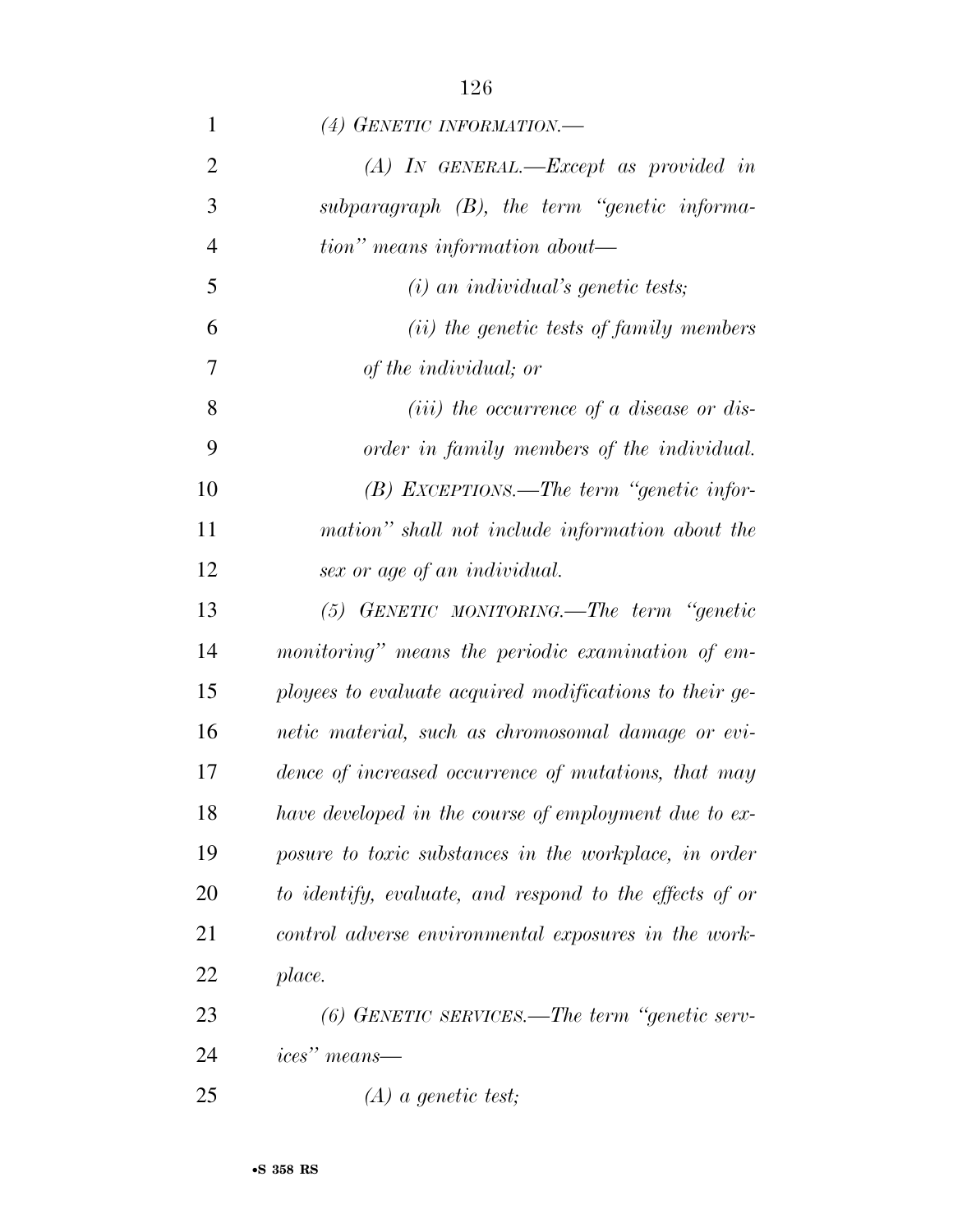| 1              | $(B)$ genetic counseling (such as obtaining,           |
|----------------|--------------------------------------------------------|
| $\overline{2}$ | interpreting or assessing genetic information); or     |
| 3              | $(C)$ genetic education.                               |
| $\overline{4}$ | $(7)$ GENETIC TEST.                                    |
| 5              | $(A)$ IN GENERAL.—The term "genetic test"              |
| 6              | means the analysis of human DNA, RNA, chro-            |
| 7              | mosomes, proteins, or metabolites, that detects        |
| 8              | genotypes, mutations, or chromosomal changes.          |
| 9              | $(B)$ EXCEPTION.—The term "genetic test"               |
| 10             | does not mean an analysis of proteins or metabo-       |
| 11             | lites that does not detect genotypes, mutations, or    |
| 12             | <i>chromosomal changes.</i>                            |
| 13             | <b>SEC. 202. EMPLOYER PRACTICES.</b>                   |
| 14             | (a) USE OF GENETIC INFORMATION.—It shall be an         |
| 15             | unlawful employment practice for an employer—          |
| 16             | $(1)$ to fail or refuse to hire or to discharge any    |
| 17             | employee, or otherwise to discriminate against any     |
| 18             | employee with respect to the compensation, terms,      |
| 19             | conditions, or privileges of employment of the em-     |
| 20             | ployee, because of genetic information with respect to |
| 21             | the employee (or information about a request for or    |
| 22             | the receipt of genetic services by such employee or    |
| 23             | family member of such employee); or                    |
| 24             | $(2)$ to limit, segregate, or classify the employees   |
| 25             | of the employer in any way that would deprive or       |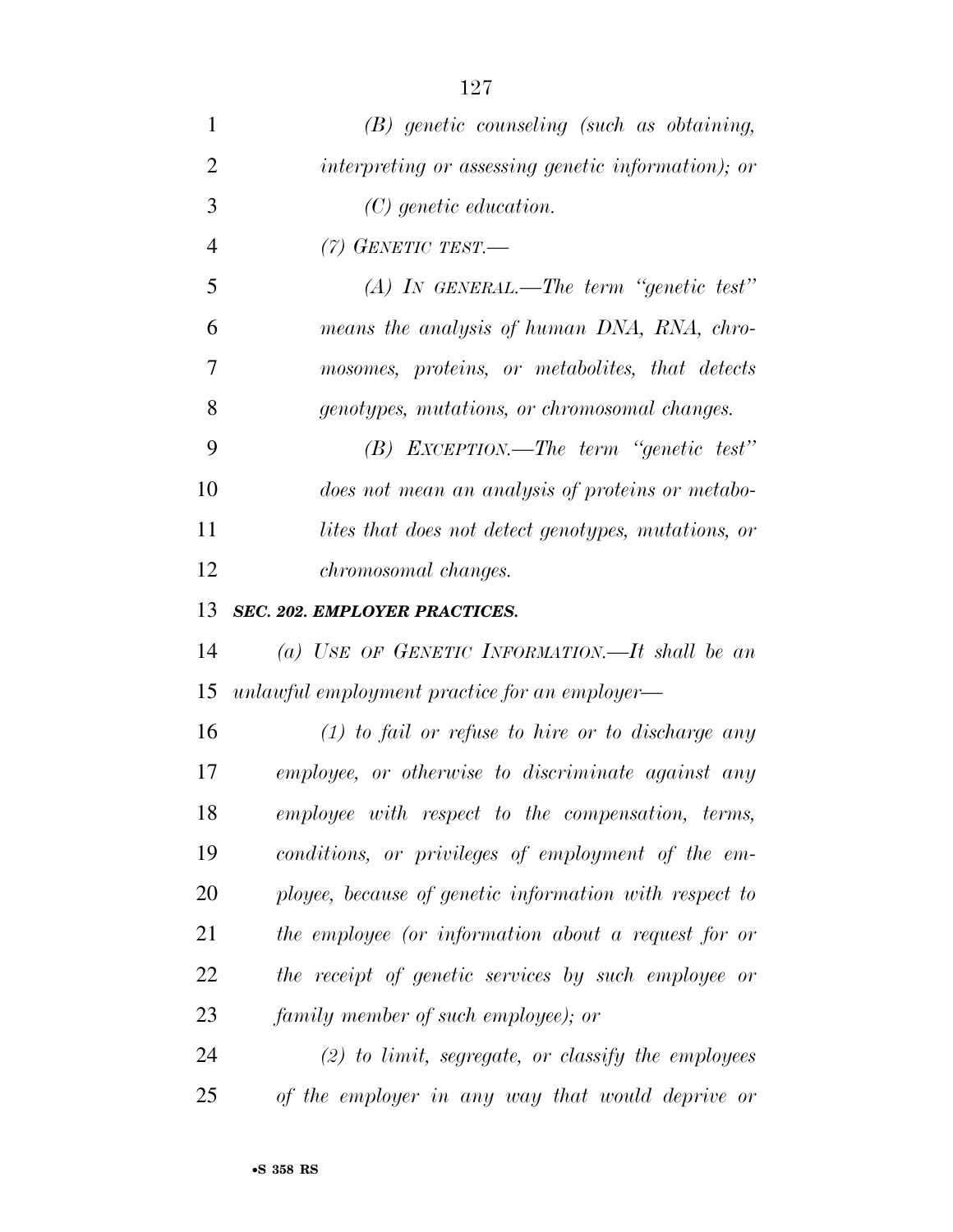*tend to deprive any employee of employment opportu- nities or otherwise adversely affect the status of the employee as an employee, because of genetic informa- tion with respect to the employee (or information about a request for or the receipt of genetic services by such employee or family member of such em-ployee).* 

 *(b) ACQUISITION OF GENETIC INFORMATION.—It shall be an unlawful employment practice for an employer to re- quest, require, or purchase genetic information with respect to an employee or a family member of the employee (or in- formation about a request for the receipt of genetic services by such employee or a family member of such employee) except—* 

 *(1) where an employer inadvertently requests or requires family medical history of the employee or family member of the employee;* 

*(2) where—* 

 *(A) health or genetic services are offered by the employer, including such services offered as part of a bona fide wellness program; (B) the employee provides prior, knowing,* 

*voluntary, and written authorization;* 

 *(C) only the employee (or family member if the family member is receiving genetic services)*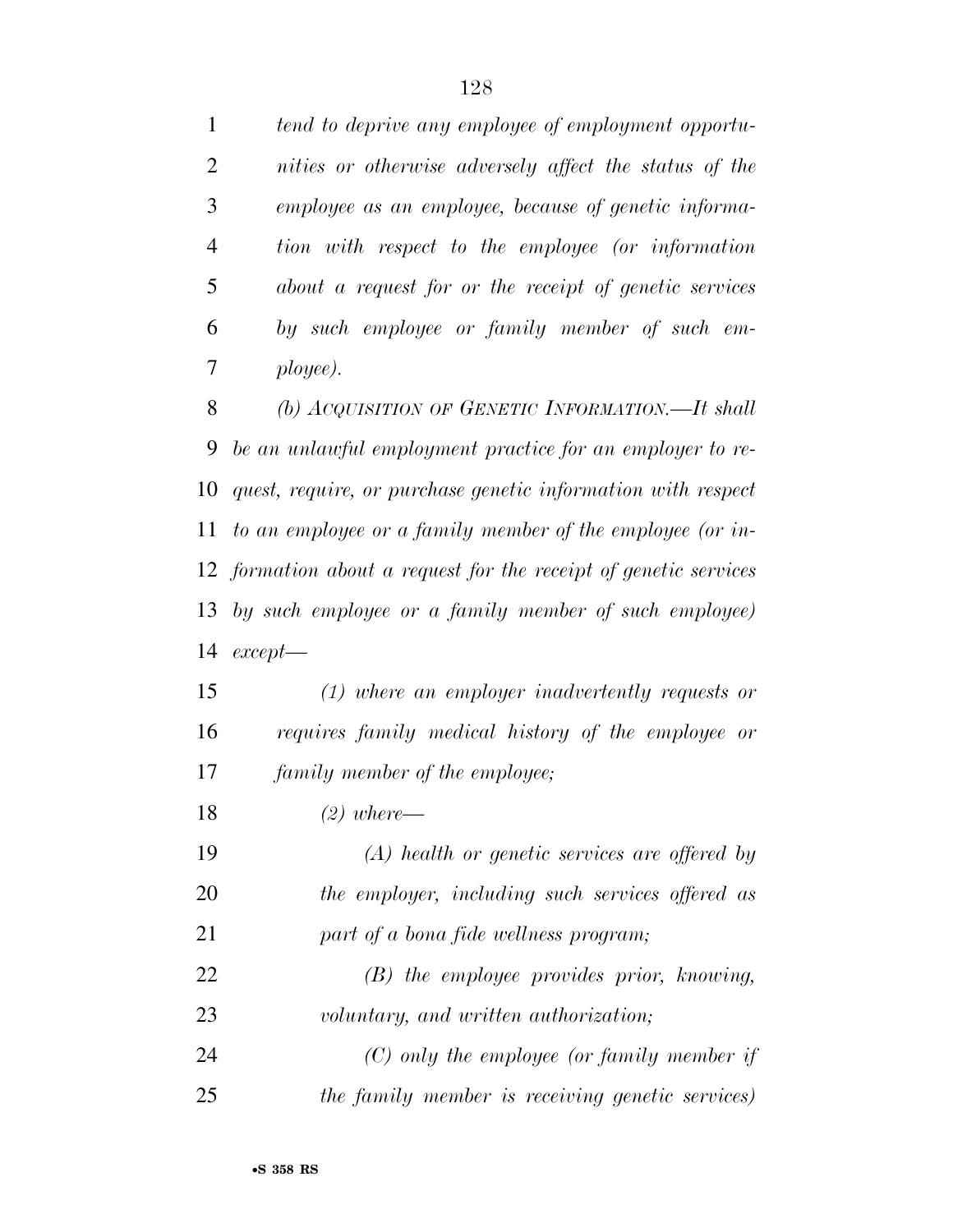| $\mathbf{1}$   | and the licensed health care professional or board      |
|----------------|---------------------------------------------------------|
| $\overline{2}$ | certified genetic counselor involved in providing       |
| 3              | such services receive individually identifiable in-     |
| $\overline{4}$ | formation concerning the results of such services;      |
| 5              | and                                                     |
| 6              | $(D)$ any individually identifiable genetic             |
| 7              | information provided under subparagraph $(C)$ in        |
| 8              | connection with the services provided under sub-        |
| 9              | paragraph $(A)$ is only available for purposes of       |
| 10             | such services and shall not be disclosed to the em-     |
| 11             | ployer except in aggregate terms that do not dis-       |
| 12             | close the identity of specific employees;               |
| 13             | $(3)$ where an employer requests or requires fam-       |
| 14             | ily medical history from the employee to comply with    |
| 15             | the certification provisions of section 103 of the Fam- |
| 16             | ily and Medical Leave Act of 1993 (29 U.S.C. 2613)      |
| 17             | or such requirements under State family and medical     |
| 18             | leave laws;                                             |
| 19             | $(4)$ where an employer purchases documents that        |
| 20             | are commercially and publicly available (including      |
| 21             | newspapers, magazines, periodicals, and books, but      |
| 22             | not including medical databases or court records) that  |
| 23             | <i>include family medical history; or</i>               |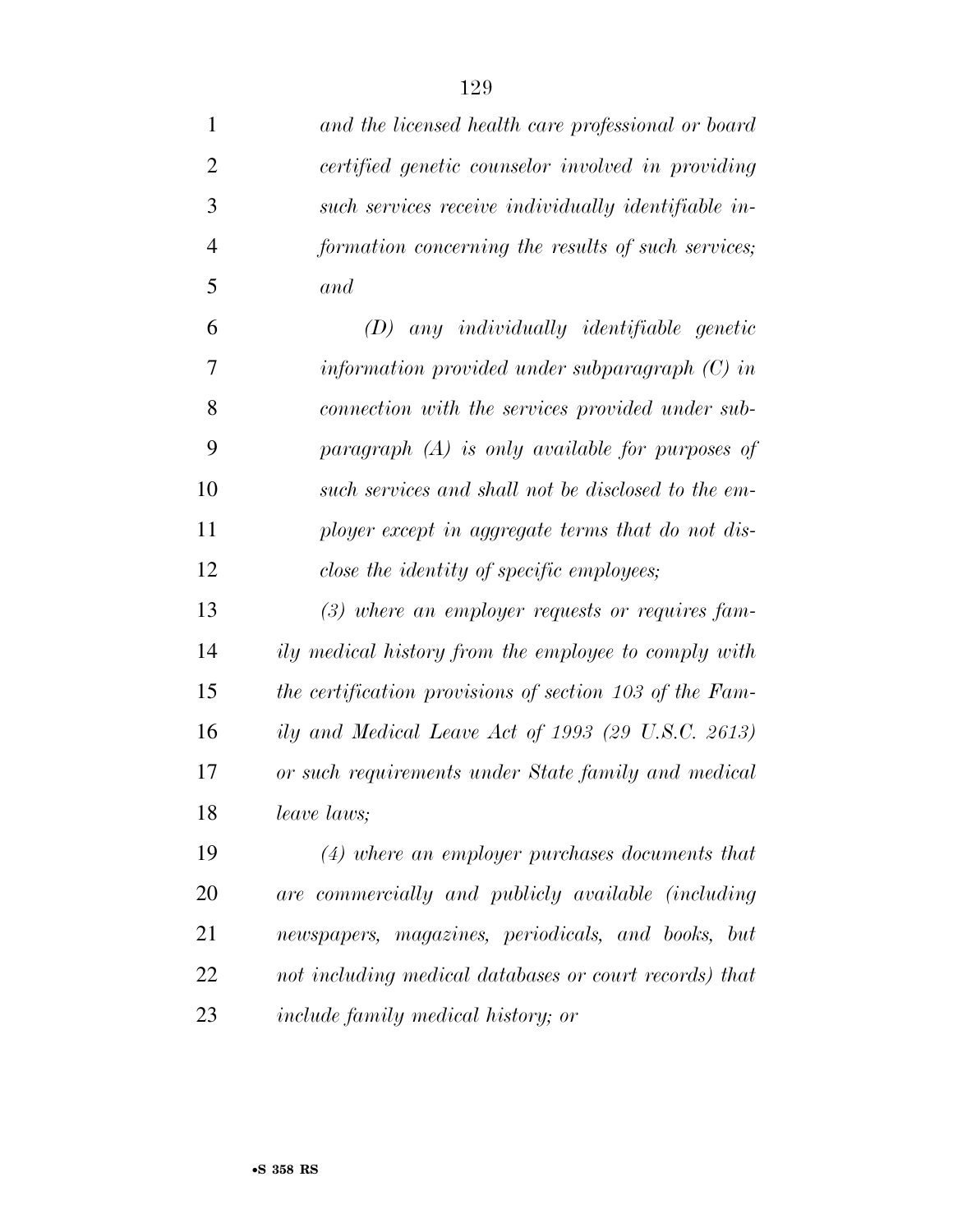| $\mathbf{1}$   | $(5)$ where the information involved is to be used        |
|----------------|-----------------------------------------------------------|
| $\overline{2}$ | for genetic monitoring of the biological effects of toxic |
| 3              | substances in the workplace, but only if—                 |
| $\overline{4}$ | $(A)$ the employer provides written notice of             |
| 5              | the genetic monitoring to the employee;                   |
| 6              | $(B)(i)$ the employee provides prior, know-               |
| 7              | ing, voluntary, and written authorization; or             |
| 8              | (ii) the genetic monitoring is required by                |
| 9              | Federal or State law;                                     |
| 10             | $(C)$ the employee is informed of individual              |
| 11             | <i>monitoring results;</i>                                |
| 12             | (D) the monitoring is in compliance with $-$              |
| 13             | (i) any Federal genetic monitoring reg-                   |
| 14             | $ulations,$ including any such regulations                |
| 15             | that may be promulgated by the Secretary                  |
| 16             | of Labor pursuant to the Occupational                     |
| 17             | Safety and Health Act of 1970 (29 U.S.C.                  |
| 18             | 651 et seq.), the Federal Mine Safety and                 |
| 19             | Health Act of 1977 (30 U.S.C. 801 et seq.),               |
| 20             | or the Atomic Energy Act of 1954 (42)                     |
| 21             | U.S.C. 2011 et seq.); or                                  |
| 22             | (ii) State genetic monitoring regula-                     |
| 23             | tions, in the case of a State that is imple-              |
| 24             | menting genetic monitoring regulations                    |
| 25             | under the authority of the Occupational                   |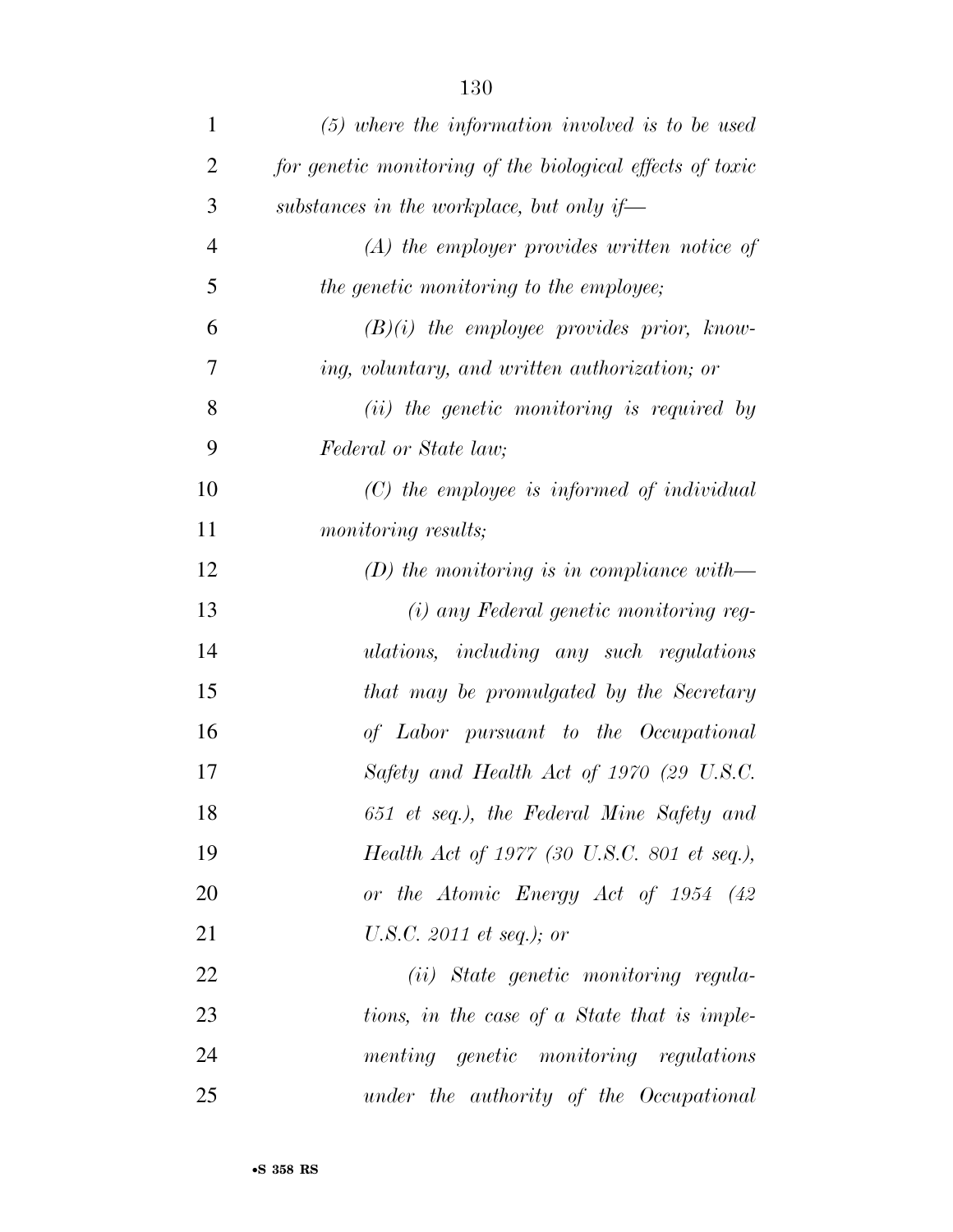| $\mathbf{1}$   | Safety and Health Act of 1970 (29 U.S.C.                        |
|----------------|-----------------------------------------------------------------|
| $\overline{2}$ | $651$ et seq.); and                                             |
| 3              | $(E)$ the employer, excluding any licensed                      |
| $\overline{4}$ | health care professional or board certified genetic             |
| 5              | counselor that is involved in the genetic moni-                 |
| 6              | toring program, receives the results of the moni-               |
| 7              | toring only in aggregate terms that do not dis-                 |
| 8              | close the identity of specific employees;                       |
| 9              | (c) PRESERVATION OF PROTECTIONS.—In the case of                 |
| 10             | information to which any of paragraphs $(1)$ through $(5)$      |
| 11             | of subsection (b) applies, such information may not be used     |
| 12             | in violation of paragraph $(1)$ or $(2)$ of subsection $(a)$ or |
| 13             | treated or disclosed in a manner that violates section 206.     |
| 14             | <b>SEC. 203. EMPLOYMENT AGENCY PRACTICES.</b>                   |
| 15             | (a) USE OF GENETIC INFORMATION.—It shall be an                  |
| 16             | unlawful employment practice for an employment agency—          |
| 17             | $(1)$ to fail or refuse to refer for employment, or             |
| 18             | otherwise to discriminate against, any individual be-           |
| 19             | cause of genetic information with respect to the indi-          |
| 20             | vidual (or information about a request for or the re-           |
| 21             | ceipt of genetic services by such individual or family          |
| 22             | member of such individual);                                     |
| 23             | $(2)$ to limit, segregate, or classify individuals or           |
| 24             | fail or refuse to refer for employment any individual           |
| 25             | in any way that would deprive or tend to deprive any            |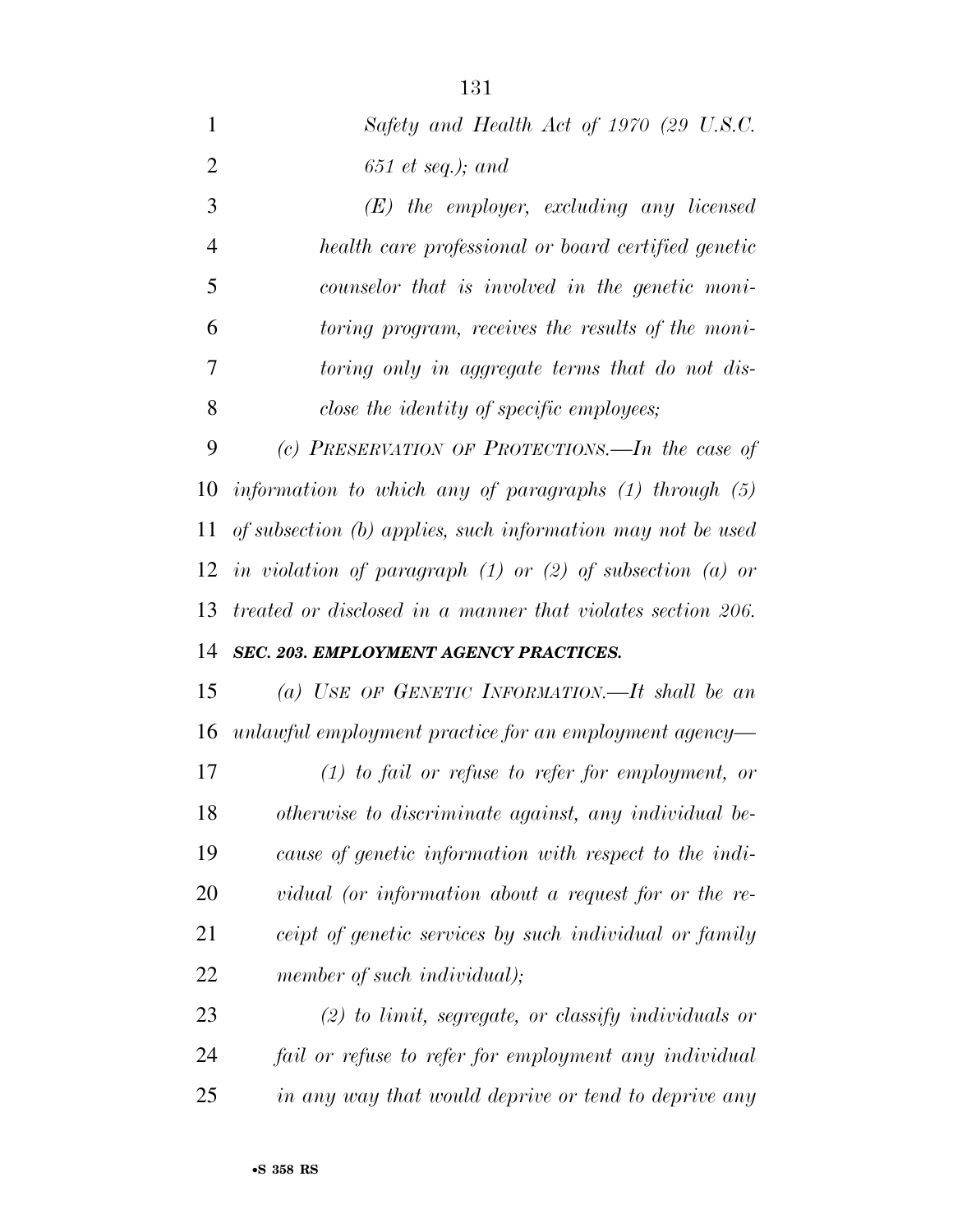| 1              | <i>individual of employment opportunities, or otherwise</i>  |
|----------------|--------------------------------------------------------------|
| $\overline{2}$ | adversely affect the status of the individual as an em-      |
| 3              | ployee, because of genetic information with respect to       |
| 4              | the individual (or information about a request for or        |
| 5              | the receipt of genetic services by such individual or        |
| 6              | family member of such individual); or                        |
| 7              | $(3)$ to cause or attempt to cause an employer to            |
| 8              | discriminate against an individual in violation of           |
| 9              | this title.                                                  |
| 10             | (b) ACQUISITION OF GENETIC INFORMATION.—It shall             |
| 11             | be an unlawful employment practice for an employment         |
| 12             | agency to request, require, or purchase genetic information  |
| 13             | with respect to an individual or a family member of the      |
| 14             | individual (or information about a request for the receipt   |
|                | 15 of genetic services by such individual or a family member |
|                | 16 of such individual) except—                               |
| 17             | $(1)$ where an employment agency inadvertently               |
| 18             | requests or requires family medical history of the in-       |
| 19             | dividual or family member of the individual;                 |
| 20             | $(2)$ where —                                                |
| 21             | $(A)$ health or genetic services are offered by              |
| 22             | the employment agency, including such services               |
| 23             | offered as part of a bona fide wellness program;             |
|                |                                                              |

 *(B) the individual provides prior, knowing, voluntary, and written authorization;*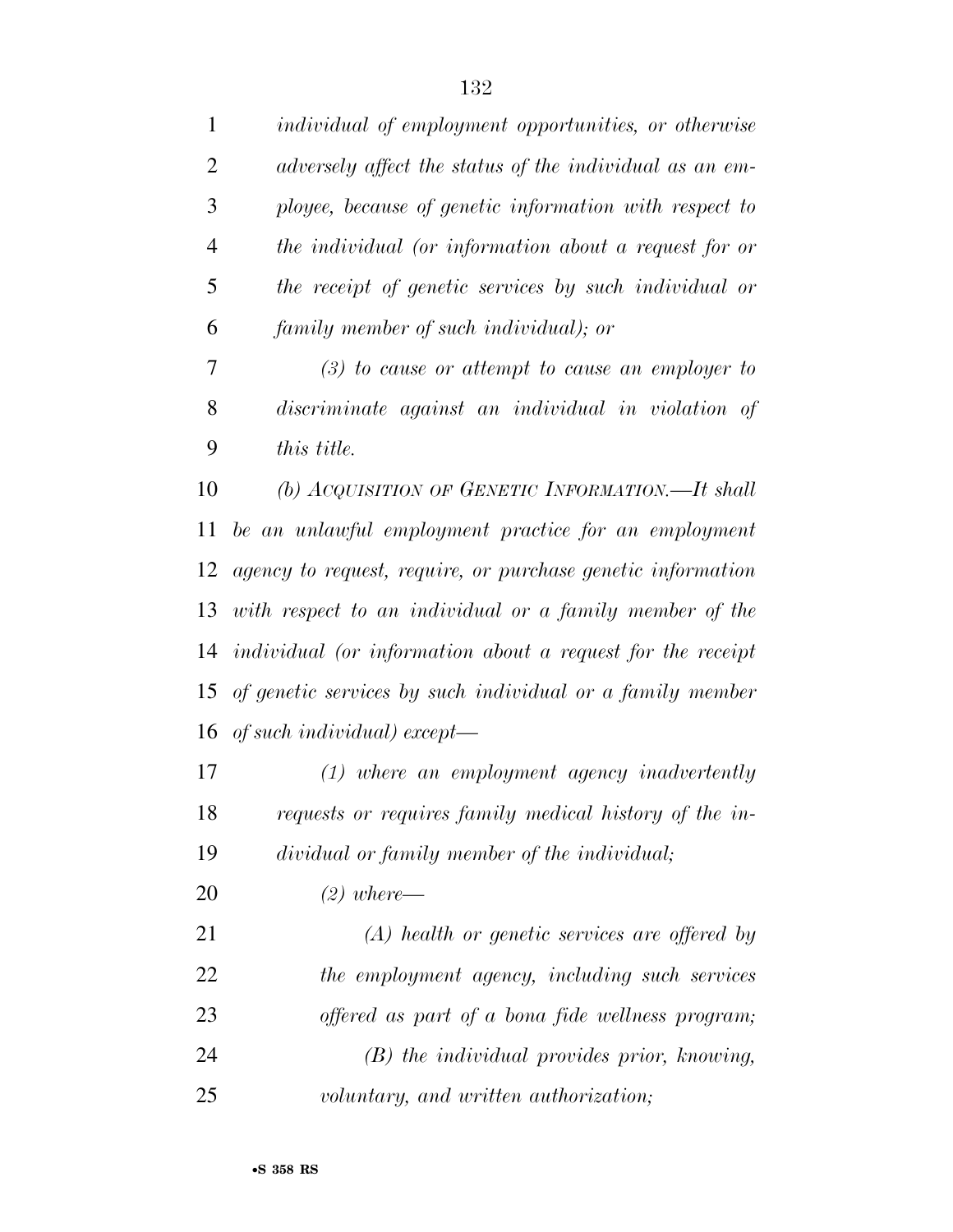| $\mathbf{1}$   | $(C)$ only the individual (or family member             |
|----------------|---------------------------------------------------------|
| $\overline{2}$ | if the family member is receiving genetic serv-         |
| 3              | ices) and the licensed health care professional or      |
| $\overline{4}$ | board certified genetic counselor involved in pro-      |
| 5              | viding such services receive individually identifi-     |
| 6              | able information concerning the results of such         |
| 7              | services; and                                           |
| 8              | $(D)$ any individually identifiable genetic             |
| 9              | information provided under subparagraph $(C)$ in        |
| 10             | connection with the services provided under sub-        |
| 11             | paragraph $(A)$ is only available for purposes of       |
| 12             | such services and shall not be disclosed to the em-     |
| 13             | ployment agency except in aggregate terms that          |
| 14             | do not disclose the identity of specific individ-       |
| 15             | <i>uals</i> ;                                           |
| 16             | $(3)$ where an employment agency requests or re-        |
| 17             | quires family medical history from the individual to    |
| 18             | comply with the certification provisions of section 103 |
| 19             | of the Family and Medical Leave Act of 1993 (29         |
| 20             | U.S.C. 2613) or such requirements under State family    |
| 21             | and medical leave laws;                                 |
| 22             | $(4)$ where an employment agency purchases doc-         |
| 23             | uments that are commercially and publicly available     |
| 24             | (including newspapers, magazines, periodicals,<br>and   |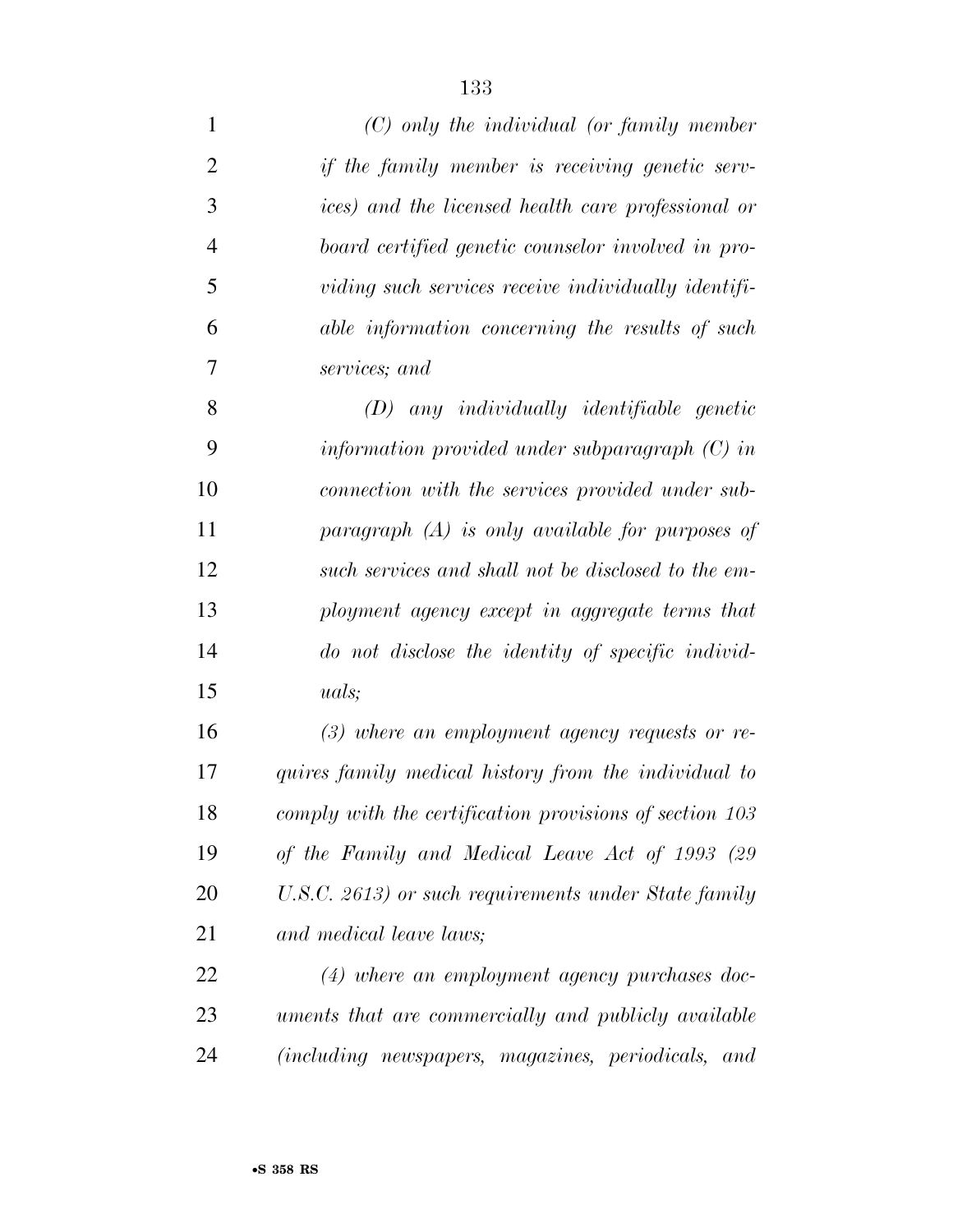| $\mathbf{1}$   | books, but not including medical databases or court       |
|----------------|-----------------------------------------------------------|
| $\overline{2}$ | records) that include family medical history; or          |
| 3              | $(5)$ where the information involved is to be used        |
| $\overline{4}$ | for genetic monitoring of the biological effects of toxic |
| 5              | substances in the workplace, but only if—                 |
| 6              | $(A)$ the employment agency provides written              |
| 7              | notice of the genetic monitoring to the indi-             |
| 8              | <i>vidual</i> ;                                           |
| 9              | $(B)(i)$ the individual provides prior, know-             |
| 10             | ing, voluntary, and written authorization; or             |
| 11             | (ii) the genetic monitoring is required by                |
| 12             | Federal or State law;                                     |
| 13             | $(C)$ the individual is informed of individual            |
| 14             | <i>monitoring results;</i>                                |
| 15             | (D) the monitoring is in compliance with—                 |
| 16             | (i) any Federal genetic monitoring reg-                   |
| 17             | ulations, including any such regulations                  |
| 18             | that may be promulgated by the Secretary                  |
| 19             | of Labor pursuant to the Occupational                     |
| 20             | Safety and Health Act of 1970 (29 U.S.C.                  |
| 21             | 651 et seq.), the Federal Mine Safety and                 |
| 22             | Health Act of 1977 (30 U.S.C. 801 et seq.),               |
| 23             | or the Atomic Energy Act of 1954 (42                      |
| 24             | U.S.C. 2011 et seq.); or                                  |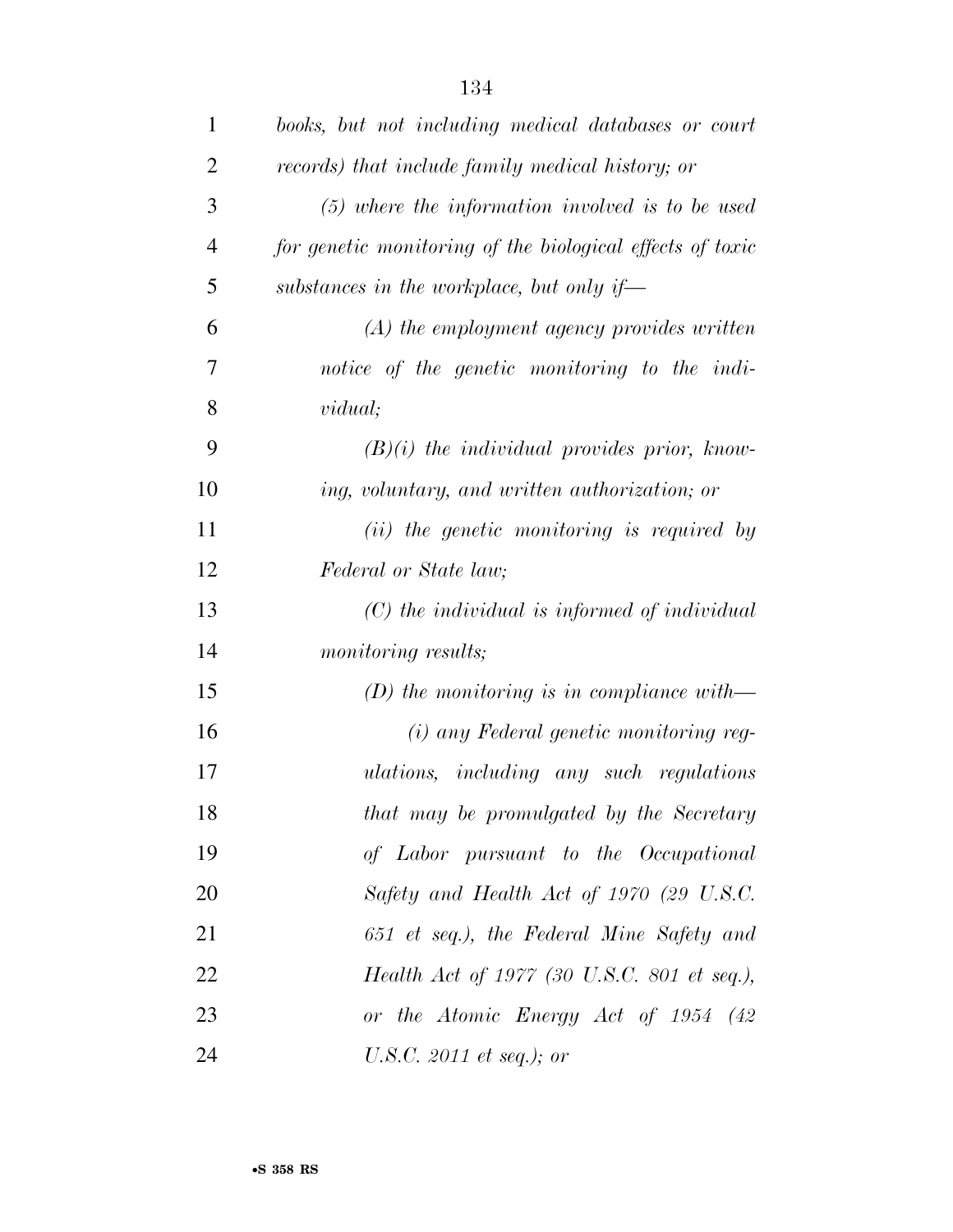| $\mathbf{1}$   | (ii) State genetic monitoring regula-                           |
|----------------|-----------------------------------------------------------------|
| $\overline{2}$ | tions, in the case of a State that is imple-                    |
| 3              | menting genetic monitoring regulations                          |
| $\overline{4}$ | under the authority of the Occupational                         |
| 5              | Safety and Health Act of 1970 (29 U.S.C.                        |
| 6              | $651$ et seq.); and                                             |
| $\overline{7}$ | $(E)$ the employment agency, excluding any                      |
| 8              | licensed health care professional or board cer-                 |
| 9              | tified genetic counselor that is involved in the ge-            |
| 10             | netic monitoring program, receives the results of               |
| 11             | the monitoring only in aggregate terms that do                  |
| 12             | not disclose the identity of specific individuals;              |
| 13             | (c) PRESERVATION OF PROTECTIONS.—In the case of                 |
| 14             | information to which any of paragraphs $(1)$ through $(5)$      |
| 15             | of subsection (b) applies, such information may not be used     |
| 16             | in violation of paragraph $(1)$ or $(2)$ of subsection $(a)$ or |
| 17             | treated or disclosed in a manner that violates section 206.     |
| 18             | SEC. 204. LABOR ORGANIZATION PRACTICES.                         |
| 19             | (a) USE OF GENETIC INFORMATION.—It shall be an                  |
| 20             | unlawful employment practice for a labor organization—          |
| 21             | $(1)$ to exclude or to expel from the membership                |
| 22             | of the organization, or otherwise to discriminate               |
| 23             | <i>against, any member because of genetic information</i>       |
| 24             | with respect to the member (or information about a              |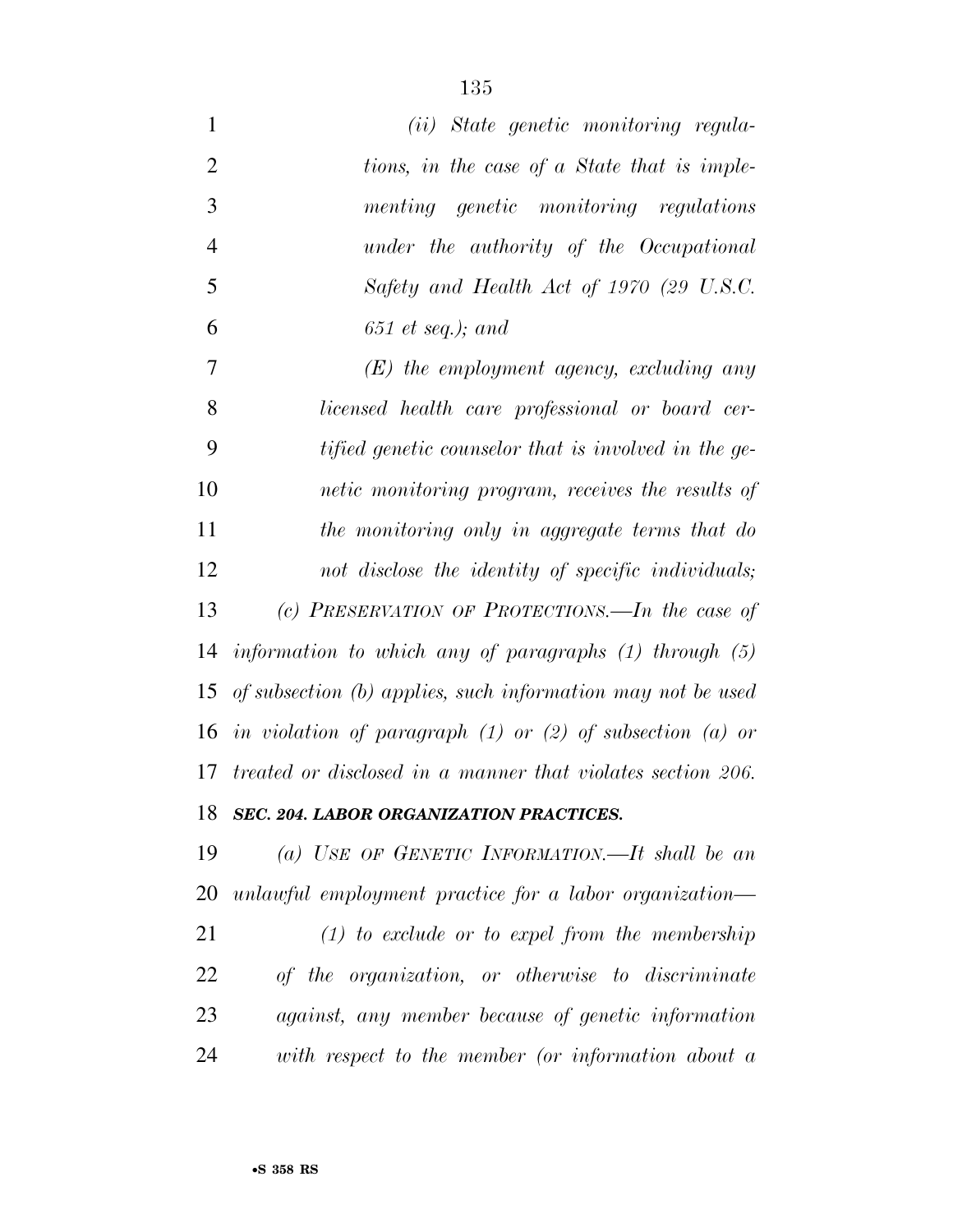| $\mathbf{1}$   | request for or the receipt of genetic services by such       |
|----------------|--------------------------------------------------------------|
| $\overline{2}$ | member or family member of such member);                     |
| 3              | $(2)$ to limit, segregate, or classify the members of        |
| $\overline{4}$ | the organization, or fail or refuse to refer for employ-     |
| 5              | ment any member, in any way that would deprive or            |
| 6              | tend to deprive any member of employment opportu-            |
| 7              | nities, or otherwise adversely affect the status of the      |
| 8              | member as an employee, because of genetic informa-           |
| 9              | tion with respect to the member (or information about        |
| 10             | a request for or the receipt of genetic services by such     |
| 11             | member or family member of such member); or                  |
| 12             | $(3)$ to cause or attempt to cause an employer to            |
| 13             | discriminate against a member in violation of this           |
| 14             | title.                                                       |
| 15             | (b) ACQUISITION OF GENETIC INFORMATION.—It shall             |
| 16             | be an unlawful employment practice for a labor organiza-     |
| 17             | tion to request, require, or purchase genetic information    |
|                | 18 with respect to a member or a family member of the member |
| 19             | (or information about a request for the receipt of genetic   |
| 20             | services by such member or a family member of such mem-      |
| 21             | $ber)$ except—                                               |
| 22             | $(1)$ where a labor organization inadvertently re-           |
| 23             | quests or requires family medical history of the mem-        |
| 24             | ber or family member of the member;                          |

*(2) where—*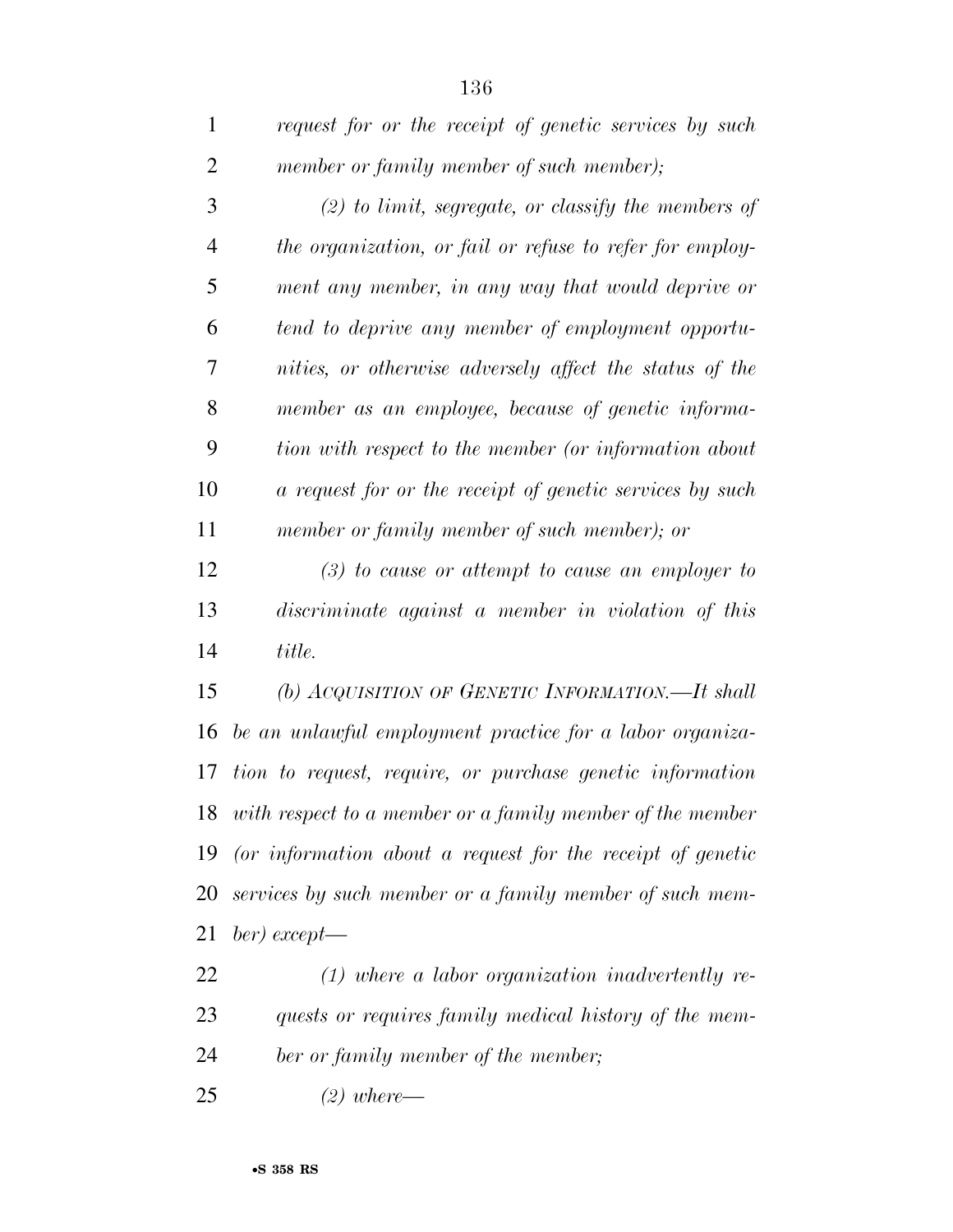| $\mathbf{1}$   | $(A)$ health or genetic services are offered by         |
|----------------|---------------------------------------------------------|
| $\overline{2}$ | the labor organization, including such services         |
| 3              | offered as part of a bona fide wellness program;        |
| $\overline{4}$ | $(B)$ the member provides prior, knowing,               |
| 5              | voluntary, and written authorization;                   |
| 6              | $(C)$ only the member (or family member if              |
| 7              | the family member is receiving genetic services)        |
| 8              | and the licensed health care professional or board      |
| 9              | certified genetic counselor involved in providing       |
| 10             | such services receive individually identifiable in-     |
| 11             | formation concerning the results of such services;      |
| 12             | and                                                     |
| 13             | $(D)$ any individually identifiable genetic             |
| 14             | information provided under subparagraph $(C)$ in        |
| 15             | connection with the services provided under sub-        |
| 16             | paragraph $(A)$ is only available for purposes of       |
| 17             | such services and shall not be disclosed to the         |
| 18             | labor organization except in aggregate terms that       |
| 19             | do not disclose the identity of specific members;       |
| 20             | $(3)$ where a labor organization requests or re-        |
| 21             | quires family medical history from the members to       |
| 22             | comply with the certification provisions of section 103 |
| 23             | of the Family and Medical Leave Act of 1993 (29         |
| 24             | U.S.C. 2613) or such requirements under State family    |
| 25             | and medical leave laws;                                 |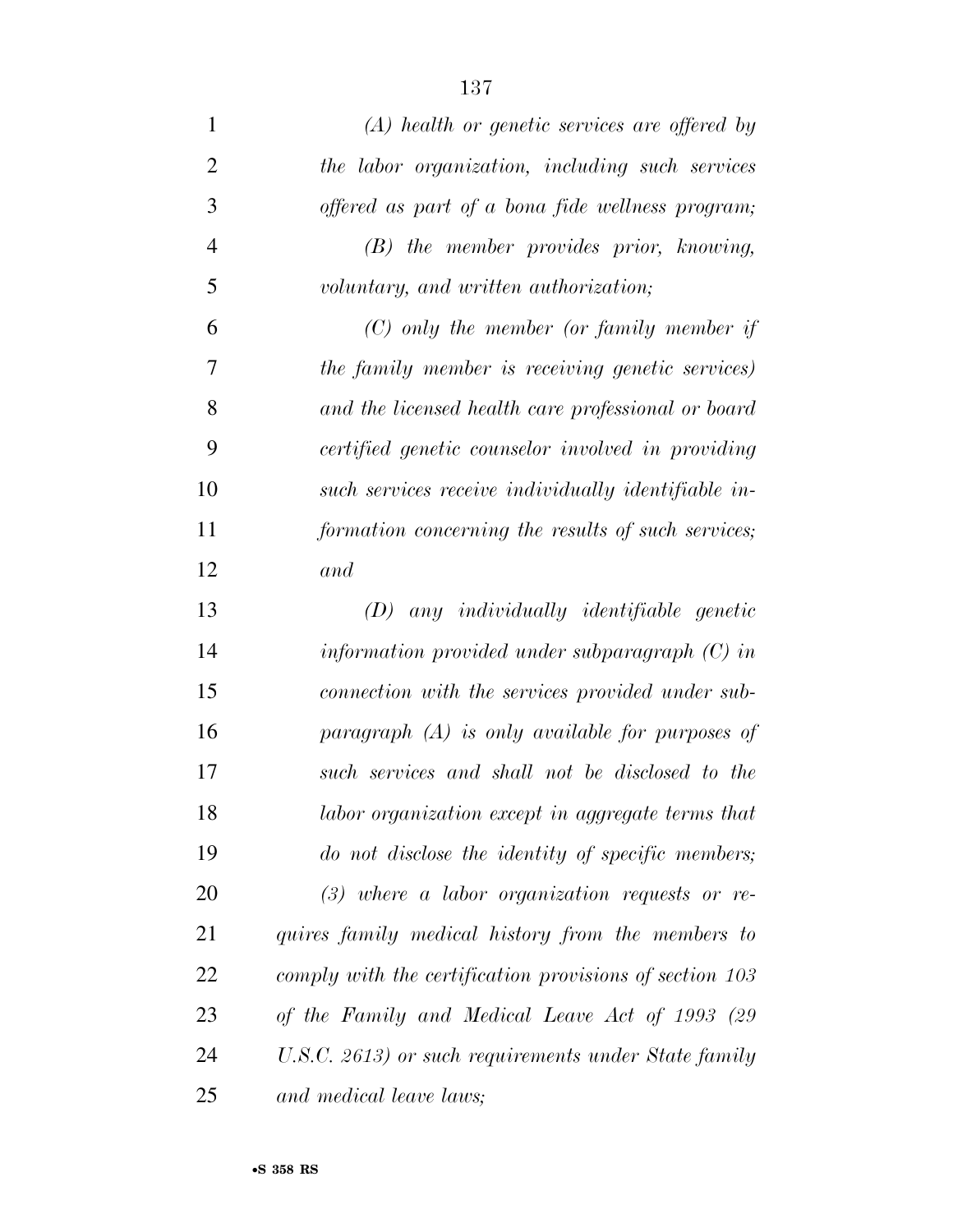| $\mathbf{1}$   | $(4)$ where a labor organization purchases docu-          |
|----------------|-----------------------------------------------------------|
| $\overline{2}$ | ments that are commercially and publicly available        |
| 3              | (including newspapers, magazines, periodicals, and        |
| $\overline{4}$ | books, but not including medical databases or court       |
| 5              | records) that include family medical history; or          |
| 6              | $(5)$ where the information involved is to be used        |
| 7              | for genetic monitoring of the biological effects of toxic |
| 8              | substances in the workplace, but only if-                 |
| 9              | $(A)$ the labor organization provides written             |
| 10             | notice of the genetic monitoring to the member;           |
| 11             | $(B)(i)$ the member provides prior, knowing,              |
| 12             | voluntary, and written authorization; or                  |
| 13             | (ii) the genetic monitoring is required by                |
| 14             | Federal or State law;                                     |
| 15             | $(C)$ the member is informed of individual                |
| 16             | monitoring results;                                       |
| 17             | (D) the monitoring is in compliance with-                 |
| 18             | (i) any Federal genetic monitoring reg-                   |
| 19             | ulations, including any such regulations                  |
| 20             | that may be promulgated by the Secretary                  |
| 21             | of Labor pursuant to the Occupational                     |
| 22             | Safety and Health Act of 1970 (29 U.S.C.                  |
| 23             | 651 et seq.), the Federal Mine Safety and                 |
| 24             | Health Act of 1977 (30 U.S.C. 801 et seq.),               |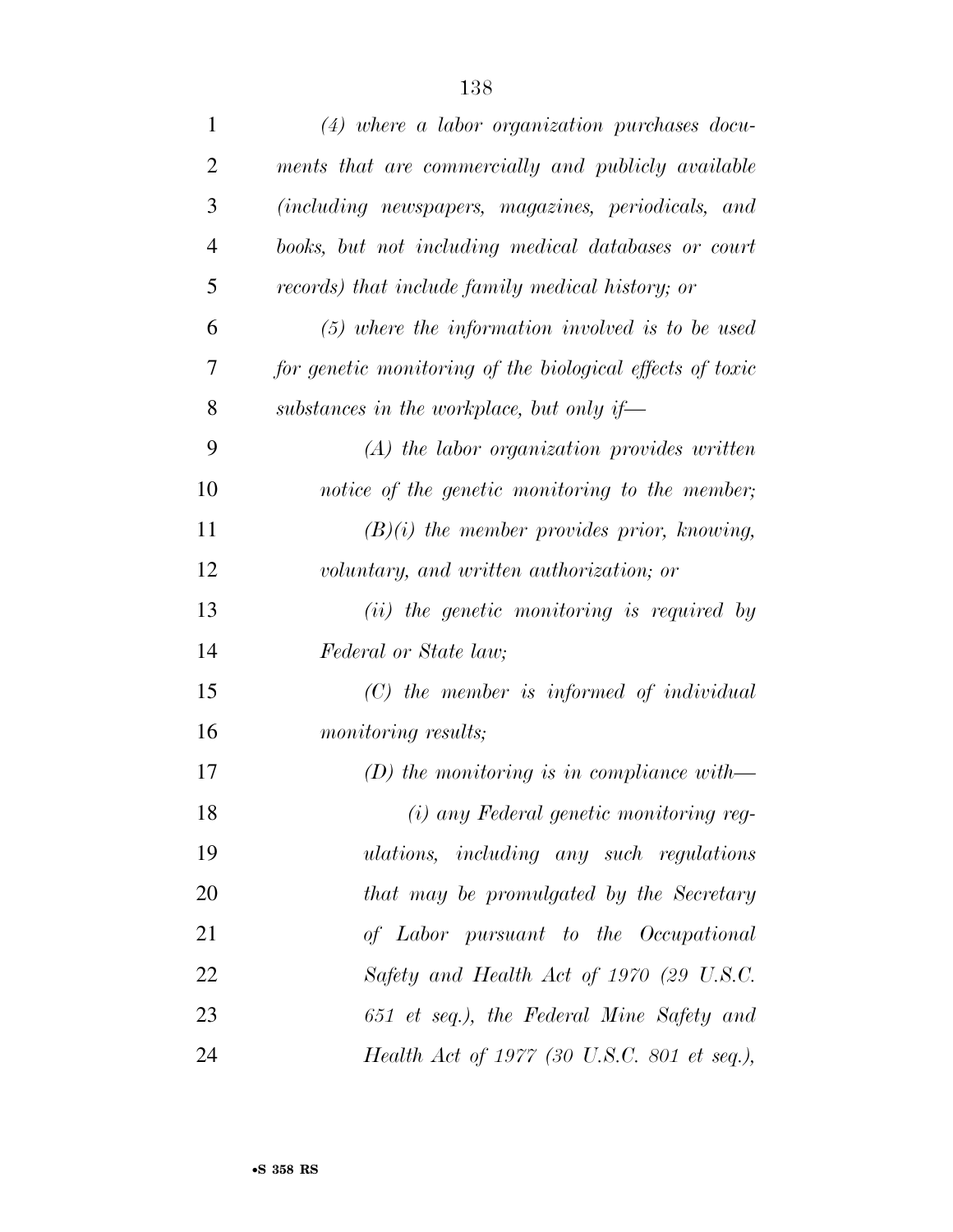| $\mathbf{1}$   | or the Atomic Energy Act of 1954 (42)                           |
|----------------|-----------------------------------------------------------------|
| $\overline{2}$ | U.S.C. 2011 et seq.); or                                        |
| 3              | (ii) State genetic monitoring regula-                           |
| $\overline{4}$ | tions, in the case of a State that is imple-                    |
| 5              | menting genetic monitoring regulations                          |
| 6              | under the authority of the Occupational                         |
| $\overline{7}$ | Safety and Health Act of 1970 (29 U.S.C.                        |
| 8              | $651$ et seq.); and                                             |
| 9              | $(E)$ the labor organization, excluding any                     |
| 10             | licensed health care professional or board cer-                 |
| 11             | tified genetic counselor that is involved in the ge-            |
| 12             | netic monitoring program, receives the results of               |
| 13             | the monitoring only in aggregate terms that do                  |
| 14             | not disclose the identity of specific members;                  |
| 15             | (c) PRESERVATION OF PROTECTIONS.—In the case of                 |
| 16             | information to which any of paragraphs $(1)$ through $(5)$      |
|                | 17 of subsection (b) applies, such information may not be used  |
| 18             | in violation of paragraph $(1)$ or $(2)$ of subsection $(a)$ or |
| 19             | treated or disclosed in a manner that violates section 206.     |
| 20             | <b>SEC. 205. TRAINING PROGRAMS.</b>                             |
| 21             | (a) USE OF GENETIC INFORMATION.—It shall be an                  |
| 22             | unlawful employment practice for any employer, labor or-        |
|                | 23 ganization, or joint labor-management committee control-     |
| 24             | ling apprenticeship or other training or retraining, includ-    |
|                | 25 ing on-the-job training programs—                            |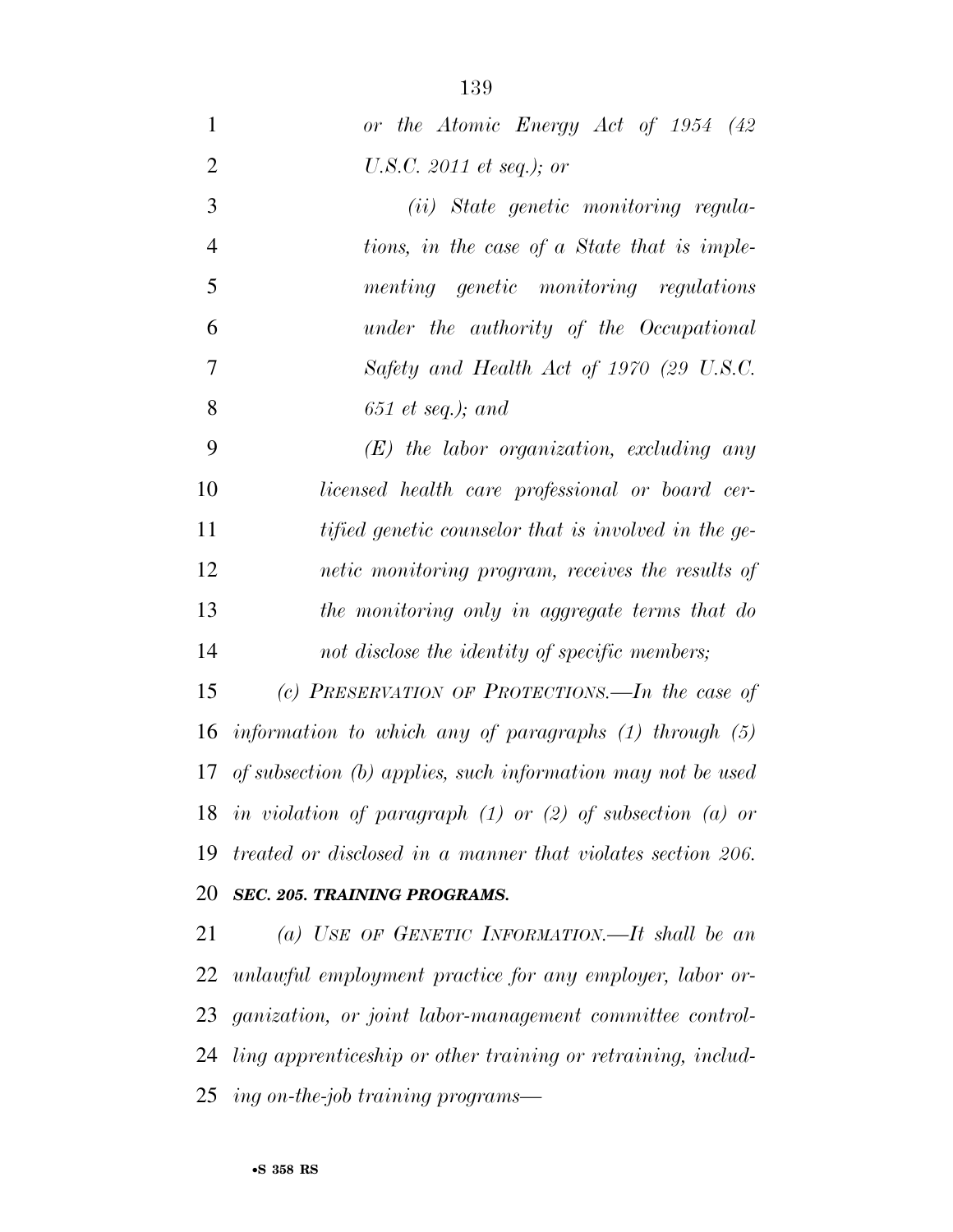| $\mathbf{1}$   | $(1)$ to discriminate against any individual be-        |
|----------------|---------------------------------------------------------|
| $\overline{2}$ | cause of genetic information with respect to the indi-  |
| 3              | vidual (or information about a request for or the re-   |
| 4              | ceipt of genetic services by such individual or a fam-  |
| 5              | ily member of such individual) in admission to, or      |
| 6              | employment in, any program established to provide       |
| 7              | apprenticeship or other training or retraining;         |
| 8              | $(2)$ to limit, segregate, or classify the applicants   |
| 9              | for or participants in such apprenticeship or other     |
| 10             | training or retraining, or fail or refuse to refer for  |
| 11             | employment any individual, in any way that would        |
| 12             | deprive or tend to deprive any individual of employ-    |
| 13             | ment opportunities, or otherwise adversely affect the   |
| 14             | status of the individual as an employee, because of ge- |
| 15             | netic information with respect to the individual (or    |
| 16             | information about a request for or receipt of genetic   |
| 17             | services by such individual or family member of such    |
| 18             | <i>individual</i> ); or                                 |
| 19             | $(3)$ to cause or attempt to cause an employer to       |
| 20             | discriminate against an applicant for or a partici-     |
| 21             | pant in such apprenticeship or other training or re-    |
| 22             | <i>training in violation of this title.</i>             |

 *(b) ACQUISITION OF GENETIC INFORMATION.—It shall be an unlawful employment practice for an employer, labor organization, or joint labor-management committee de-*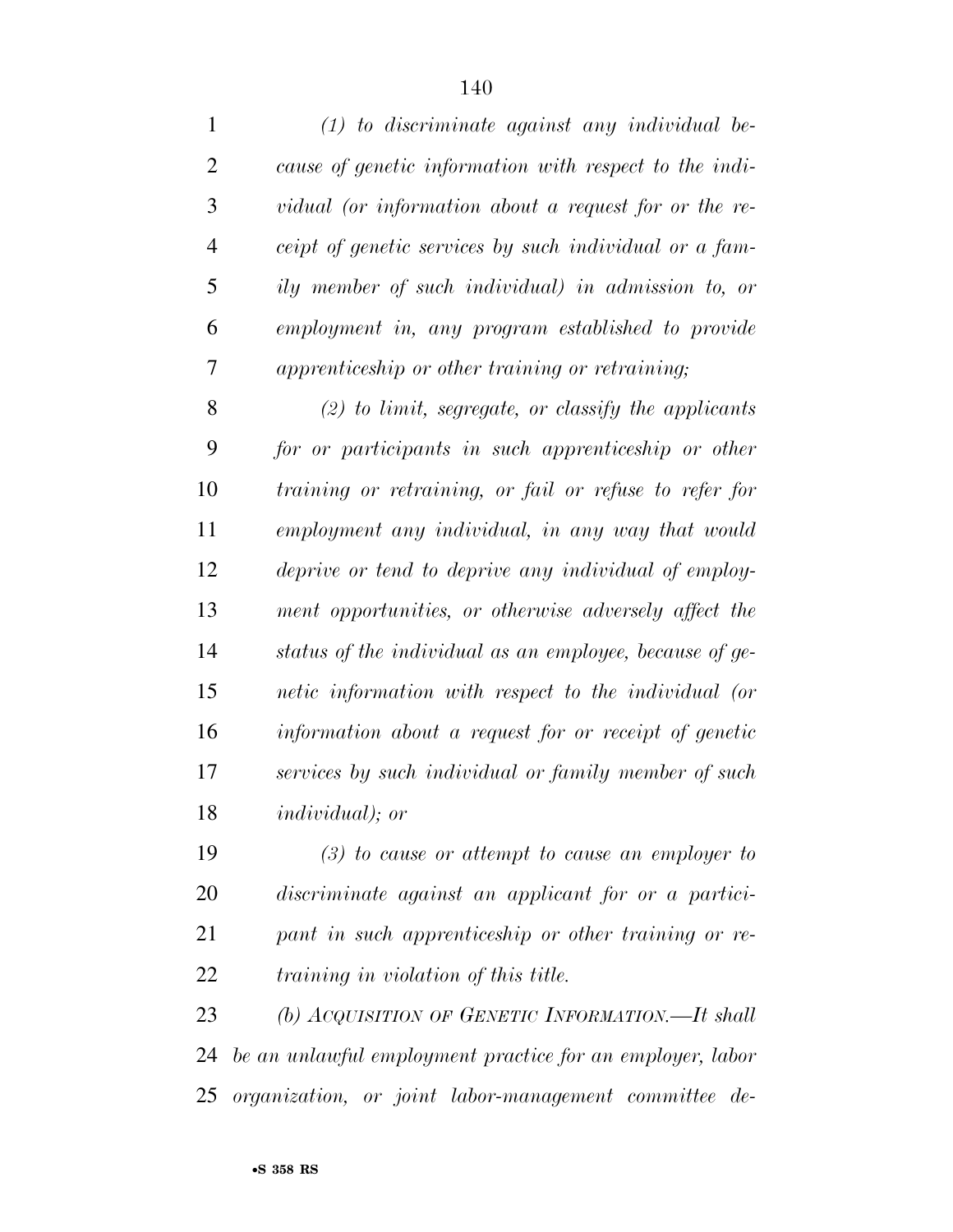| $\mathbf{1}$ | scribed in subsection $(a)$ to request, require, or purchase ge- |
|--------------|------------------------------------------------------------------|
| 2            | netic information with respect to an individual or a family      |
| 3            | member of the individual (or information about a request         |
|              | 4 for the receipt of genetic services by such individual or a    |
|              | 5 family member of such individual) except—                      |
| 6            | $(1)$ where the employer, labor organization, or                 |
| 7            | joint labor-management committee inadvertently re-               |
| 8            | quests or requires family medical history of the indi-           |
| 9            | vidual or family member of the individual;                       |
| 10           | $(2)$ where —                                                    |
| 11           | $(A)$ health or genetic services are offered by                  |
| 12           | the employer, labor organization, or joint labor-                |
| 13           | management committee, including such services                    |
| 14           | offered as part of a bona fide wellness program;                 |
| 15           | $(B)$ the individual provides prior, knowing,                    |
| 16           | voluntary, and written authorization;                            |
| 17           | $(C)$ only the individual (or family member                      |
| 18           | if the family member is receiving genetic serv-                  |
| 19           | ices) and the licensed health care professional or               |
| 20           | board certified genetic counselor involved in pro-               |
| 21           | viding such services receive individually identifi-              |
| 22           | able information concerning the results of such                  |
| 23           | services;                                                        |
| 24           | any individually identifiable genetic<br>(D)                     |
| 25           | information provided under subparagraph $(C)$ in                 |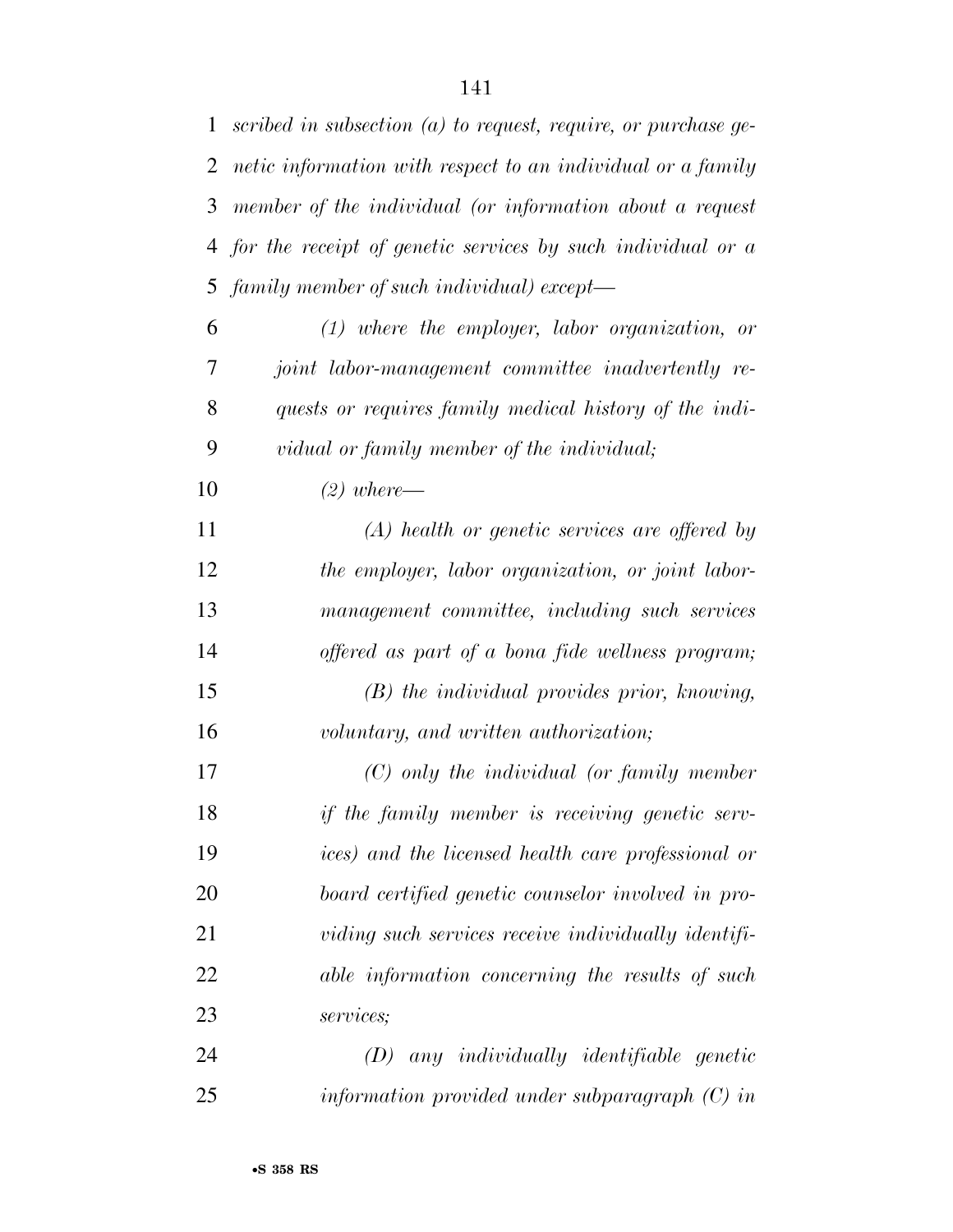| $\mathbf{1}$   | connection with the services provided under sub-          |
|----------------|-----------------------------------------------------------|
| $\overline{2}$ | paragraph $(A)$ is only available for purposes of         |
| 3              | such services and shall not be disclosed to the em-       |
| $\overline{4}$ | ployer, labor organization, or joint labor-man-           |
| 5              | agement committee except in aggregate terms               |
| 6              | that do not disclose the identity of specific indi-       |
| $\overline{7}$ | <i>viduals</i> ;                                          |
| 8              | $(3)$ where the employer, labor organization, or          |
| 9              | joint labor-management committee requests or re-          |
| 10             | quires family medical history from the individual to      |
| 11             | comply with the certification provisions of section 103   |
| 12             | of the Family and Medical Leave Act of 1993 (29           |
| 13             | U.S.C. 2613) or such requirements under State family      |
| 14             | and medical leave laws;                                   |
| 15             | $(4)$ where the employer, labor organization, or          |
| 16             | joint labor-management committee purchases docu-          |
| 17             | ments that are commercially and publicly available        |
| 18             | (including newspapers, magazines, periodicals, and        |
| 19             | books, but not including medical databases or court       |
| 20             | records) that include family medical history; or          |
| 21             | $(5)$ where the information involved is to be used        |
| 22             | for genetic monitoring of the biological effects of toxic |
| 23             | substances in the workplace, but only if—                 |
| 24             | $(A)$ the employer, labor organization,<br>or             |
| 25             | labor-management committee provides<br>joint              |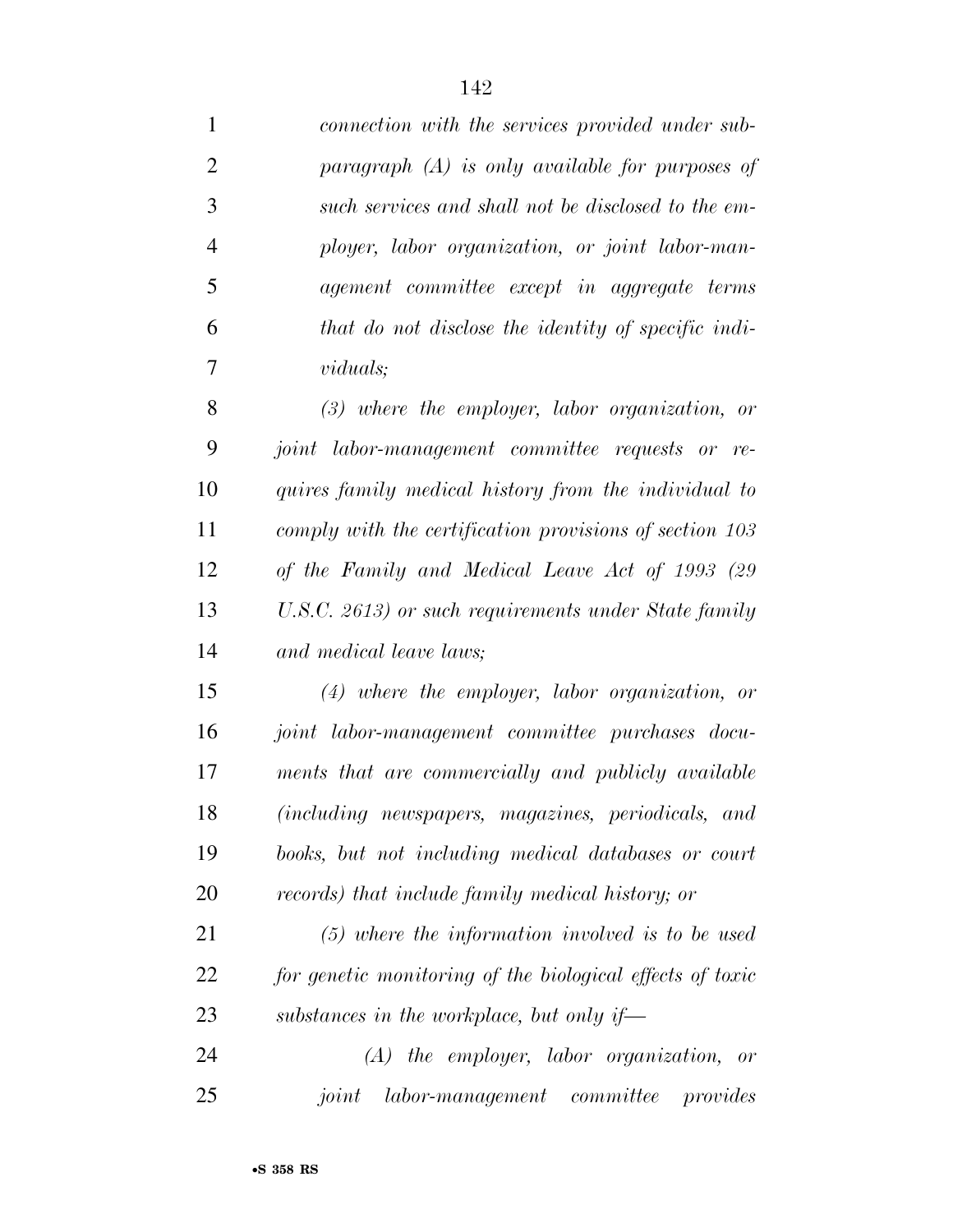| $\mathbf{1}$   | written notice of the genetic monitoring to the |
|----------------|-------------------------------------------------|
| $\overline{2}$ | <i>individual</i> ;                             |
| 3              | $(B)(i)$ the individual provides prior, know-   |
| $\overline{4}$ | ing, voluntary, and written authorization; or   |
| 5              | (ii) the genetic monitoring is required by      |
| 6              | Federal or State law;                           |
| 7              | $(C)$ the individual is informed of individual  |
| 8              | monitoring results;                             |
| 9              | (D) the monitoring is in compliance with—       |
| 10             | (i) any Federal genetic monitoring reg-         |
| 11             | ulations, including any such regulations        |
| 12             | that may be promulgated by the Secretary        |
| 13             | of Labor pursuant to the Occupational           |
| 14             | Safety and Health Act of 1970 (29 U.S.C.        |
| 15             | 651 et seq.), the Federal Mine Safety and       |
| 16             | Health Act of 1977 (30 U.S.C. 801 et seq.),     |
| 17             | or the Atomic Energy Act of 1954 (42)           |
| 18             | U.S.C. 2011 et seq.); or                        |
| 19             | (ii) State genetic monitoring regula-           |
| 20             | tions, in the case of a State that is imple-    |
| 21             | menting genetic monitoring regulations          |
| 22             | under the authority of the Occupational         |
| 23             | Safety and Health Act of 1970 (29 U.S.C.        |
| 24             | $651$ et seq.); and                             |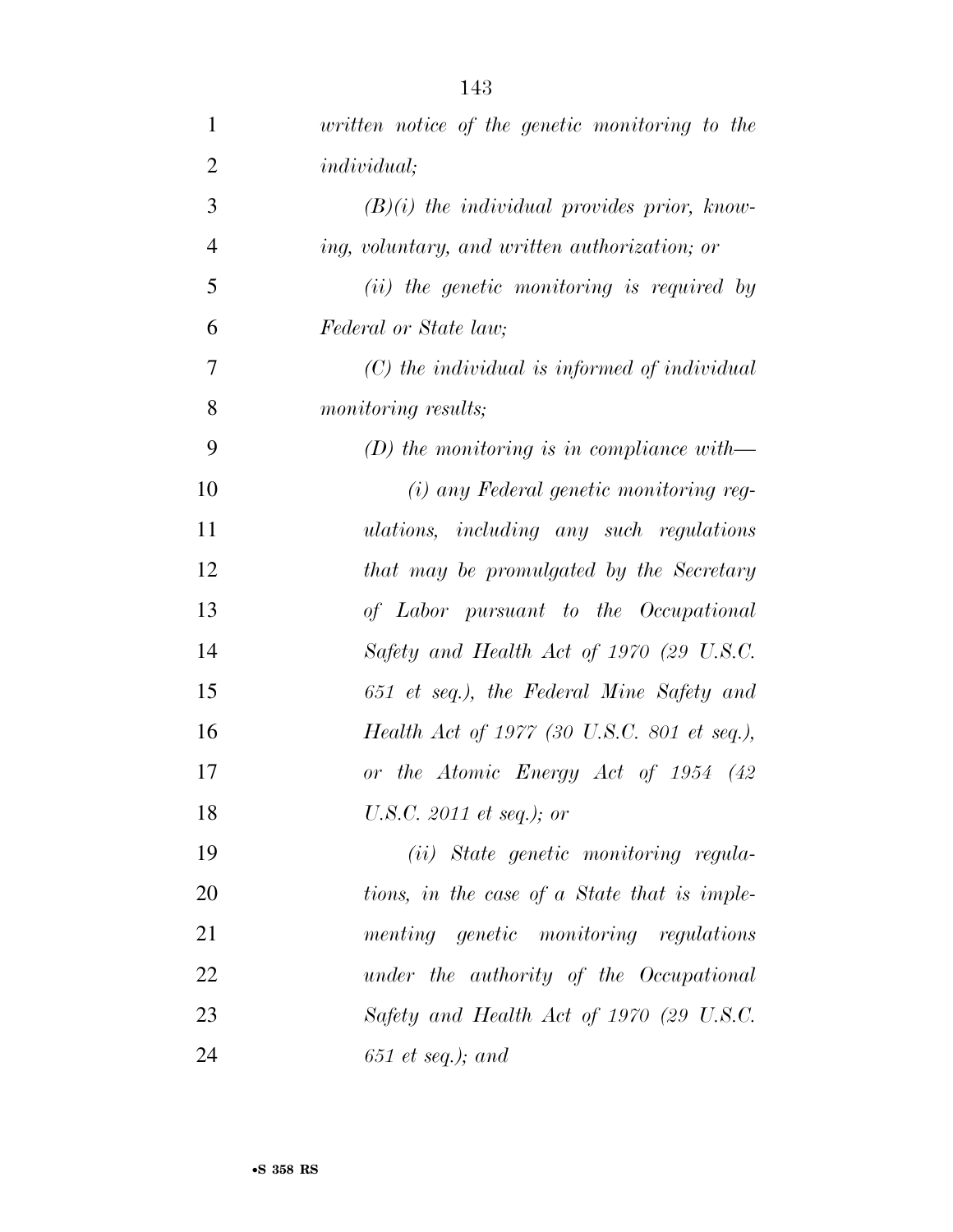*(E) the employer, labor organization, or joint labor-management committee, excluding any licensed health care professional or board certified genetic counselor that is involved in the genetic monitoring program, receives the results of the monitoring only in aggregate terms that do not disclose the identity of specific individ-uals;* 

 *(c) PRESERVATION OF PROTECTIONS.—In the case of information to which any of paragraphs (1) through (5) of subsection (b) applies, such information may not be used in violation of paragraph (1) or (2) of subsection (a) or treated or disclosed in a manner that violates section 206.* 

## *SEC. 206. CONFIDENTIALITY OF GENETIC INFORMATION.*

 *(a) TREATMENT OF INFORMATION AS PART OF CON- FIDENTIAL MEDICAL RECORD.—If an employer, employ- ment agency, labor organization, or joint labor-manage- ment committee possesses genetic information about an em- ployee or member (or information about a request for or receipt of genetic services by such employee or member or family member of such employee or member), such informa- tion shall be maintained on separate forms and in separate medical files and be treated as a confidential medical record of the employee or member.*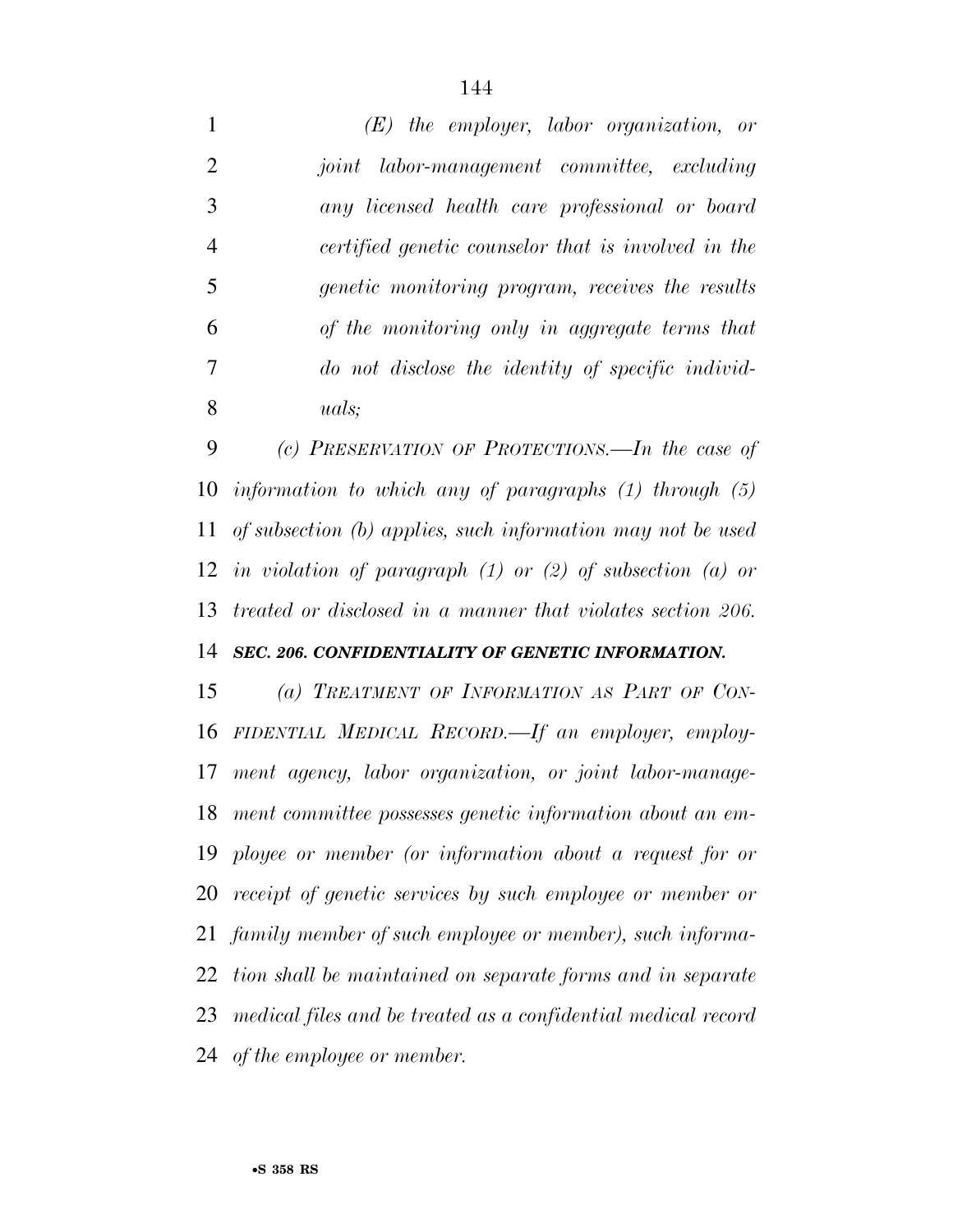*(b) LIMITATION ON DISCLOSURE.—An employer, em- ployment agency, labor organization, or joint labor-man- agement committee shall not disclose genetic information concerning an employee or member (or information about a request for or receipt of genetic services by such employee or member or family member of such employee or member) except—* 

 *(1) to the employee (or family member if the family member is receiving the genetic services) or member of a labor organization at the request of the employee or member of such organization;* 

 *(2) to an occupational or other health researcher if the research is conducted in compliance with the regulations and protections provided for under part 46 of title 45, Code of Federal Regulations;* 

 *(3) in response to an order of a court, except that—* 

 *(A) the employer, employment agency, labor organization, or joint labor-management com- mittee may disclose only the genetic information expressly authorized by such order; and* 

 *(B) if the court order was secured without the knowledge of the employee or member to whom the information refers, the employer, em-ployment agency, labor organization, or joint*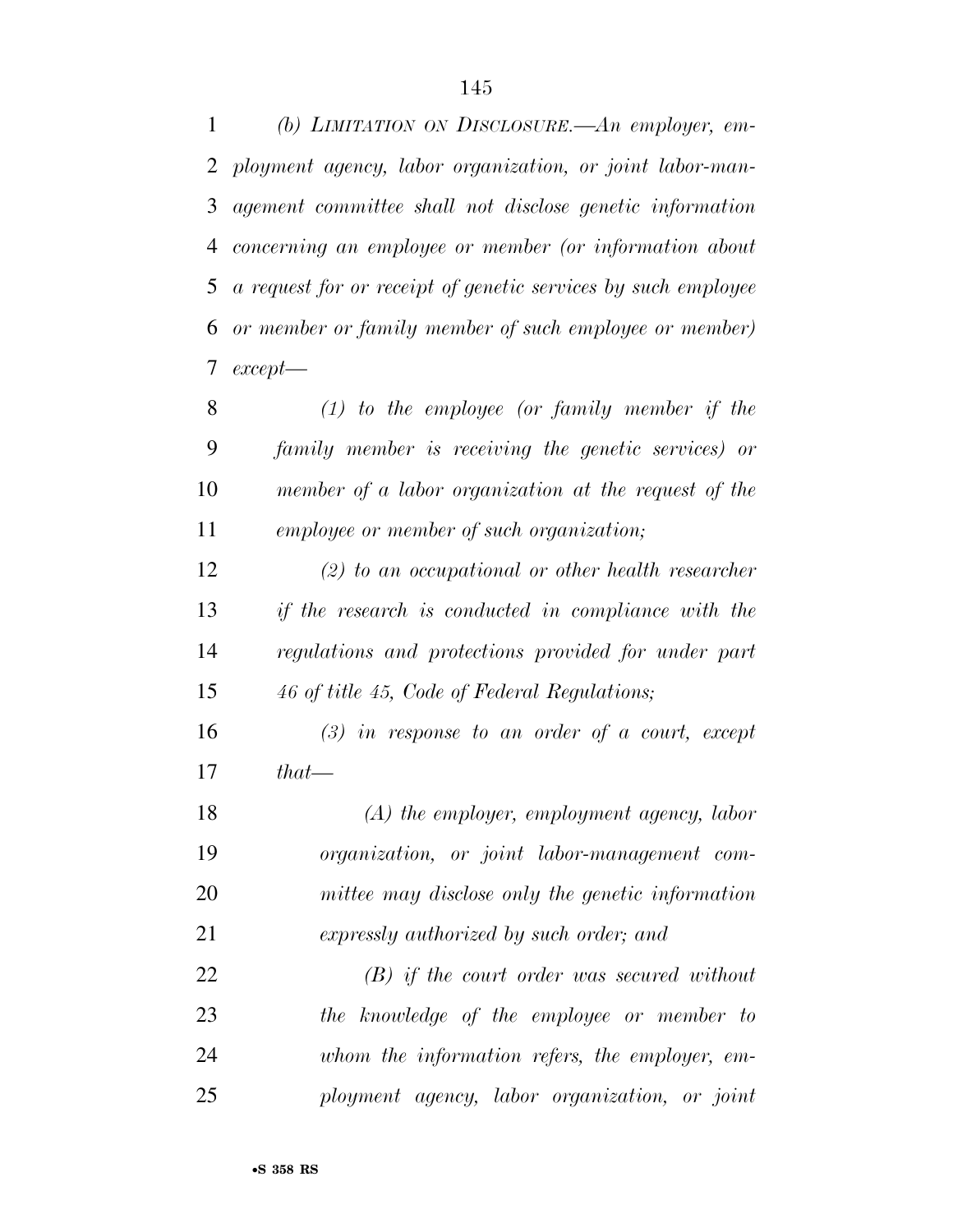| $\mathbf{1}$   | labor-management committee shall provide the            |
|----------------|---------------------------------------------------------|
| $\overline{2}$ | employee or member with adequate notice to              |
| 3              | <i>challenge the court order;</i>                       |
| $\overline{4}$ | $(4)$ to government officials who are investigating     |
| 5              | compliance with this title if the information is rel-   |
| 6              | evant to the investigation; or                          |
| 7              | $(5)$ to the extent that such disclosure is made in     |
| 8              | connection with the employee's compliance with the      |
| 9              | certification provisions of section 103 of the Family   |
| 10             | and Medical Leave Act of 1993 (29 U.S.C. 2613) or       |
| 11             | such requirements under State family and medical        |
| 12             | <i>leave laws.</i>                                      |
| 13             | SEC. 207. REMEDIES AND ENFORCEMENT.                     |
| 14             | (a) EMPLOYEES COVERED BY TITLE VII OF THE CIVIL         |
| 15             | RIGHTS ACT OF 1964.                                     |
| 16             | $(1)$ IN GENERAL.—The powers, remedies, and             |
| 17             | procedures provided in sections 705, 706, 707, 709,     |
| 18             | $710$ , and $711$ of the Civil Rights Act of 1964 (42)  |
| 19             | U.S.C. 2000e–4 et seq.) to the Commission, the Attor-   |
| 20             | ney General, or any person, alleging a violation of     |
| 21             | title VII of that Act (42 U.S.C. 2000e et seq.) shall   |
| 22             | be the powers, remedies, and procedures this title pro- |
| 23             | vides to the Commission, the Attorney General, or       |
| 24             | any person, respectively, alleging an unlawful em-      |
| 25             | ployment practice in violation of this title against an |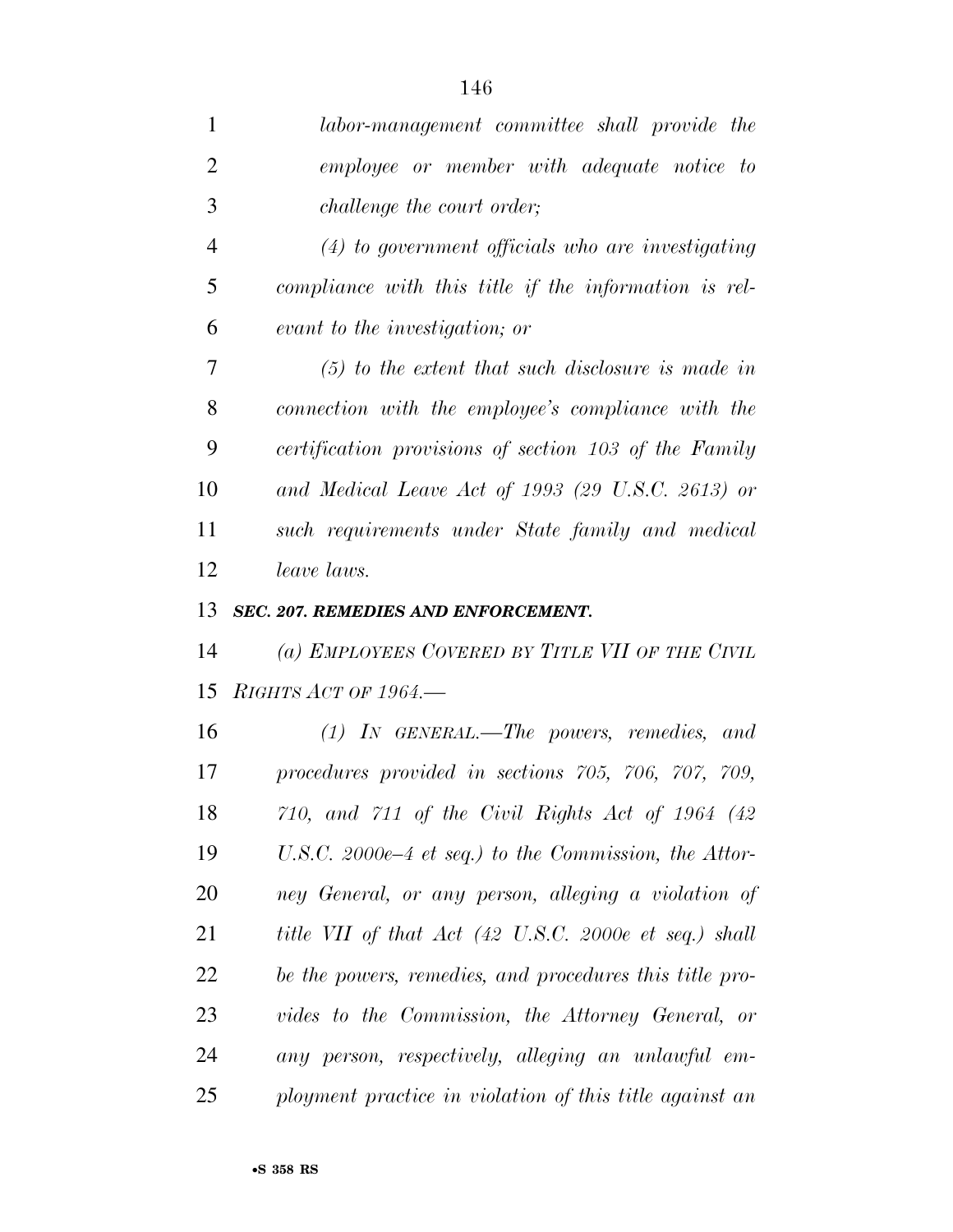|   | employee described in section $201(2)(A)(i)$ , except as |  |
|---|----------------------------------------------------------|--|
| 2 | provided in paragraphs $(2)$ and $(3)$ .                 |  |

 *(2) COSTS AND FEES.—The powers, remedies, and procedures provided in subsections (b) and (c) of section 722 of the Revised Statutes (42 U.S.C. 1988), shall be powers, remedies, and procedures this title provides to the Commission, the Attorney General, or any person, alleging such a practice.* 

 *(3) DAMAGES.—The powers, remedies, and pro- cedures provided in section 1977A of the Revised Statutes (42 U.S.C. 1981a), including the limitations contained in subsection (b)(3) of such section 1977A, shall be powers, remedies, and procedures this title provides to the Commission, the Attorney General, or any person, alleging such a practice (not an employ- ment practice specifically excluded from coverage under section 1977A(a)(1) of the Revised Statutes).* 

 *(b) EMPLOYEES COVERED BY GOVERNMENT EM-PLOYEE RIGHTS ACT OF 1991.—* 

 *(1) IN GENERAL.—The powers, remedies, and procedures provided in sections 302 and 304 of the Government Employee Rights Act of 1991 (42 U.S.C. 2000e–16b, 2000e–16c) to the Commission, or any person, alleging a violation of section 302(a)(1) of that Act (42 U.S.C. 2000e–16b(a)(1)) shall be the*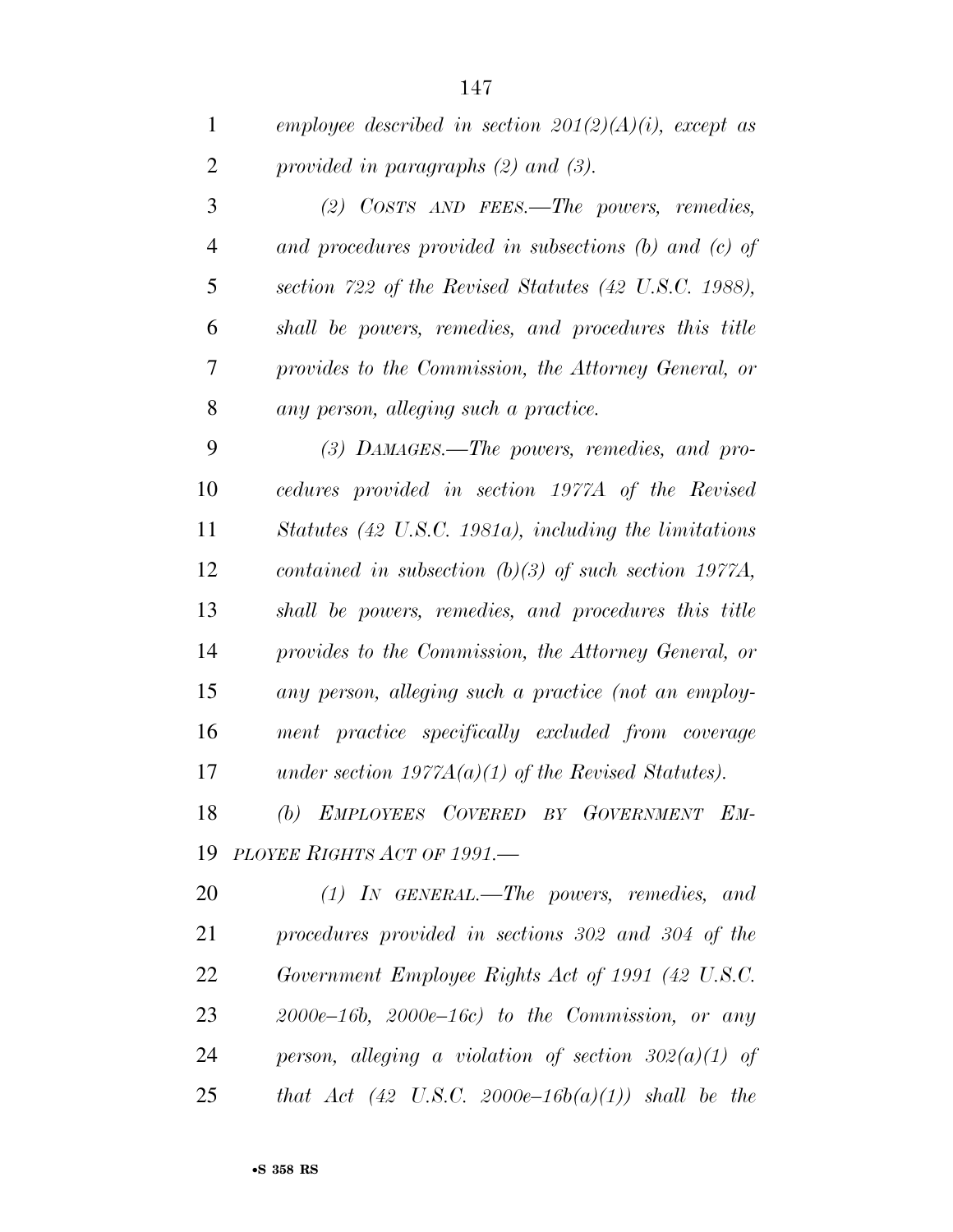*powers, remedies, and procedures this title provides to the Commission, or any person, respectively, alleging an unlawful employment practice in violation of this title against an employee described in section 201(2)(A)(ii), except as provided in paragraphs (2) and (3).* 

 *(2) COSTS AND FEES.—The powers, remedies, and procedures provided in subsections (b) and (c) of section 722 of the Revised Statutes (42 U.S.C. 1988), shall be powers, remedies, and procedures this title provides to the Commission, or any person, alleging such a practice.* 

 *(3) DAMAGES.—The powers, remedies, and pro- cedures provided in section 1977A of the Revised Statutes (42 U.S.C. 1981a), including the limitations contained in subsection (b)(3) of such section 1977A, shall be powers, remedies, and procedures this title provides to the Commission, or any person, alleging such a practice (not an employment practice specifi- cally excluded from coverage under section 1977A(a)(1) of the Revised Statutes).* 

 *(c) EMPLOYEES COVERED BY CONGRESSIONAL AC-COUNTABILITY ACT OF 1995.—* 

 *(1) IN GENERAL.—The powers, remedies, and procedures provided in the Congressional Account-*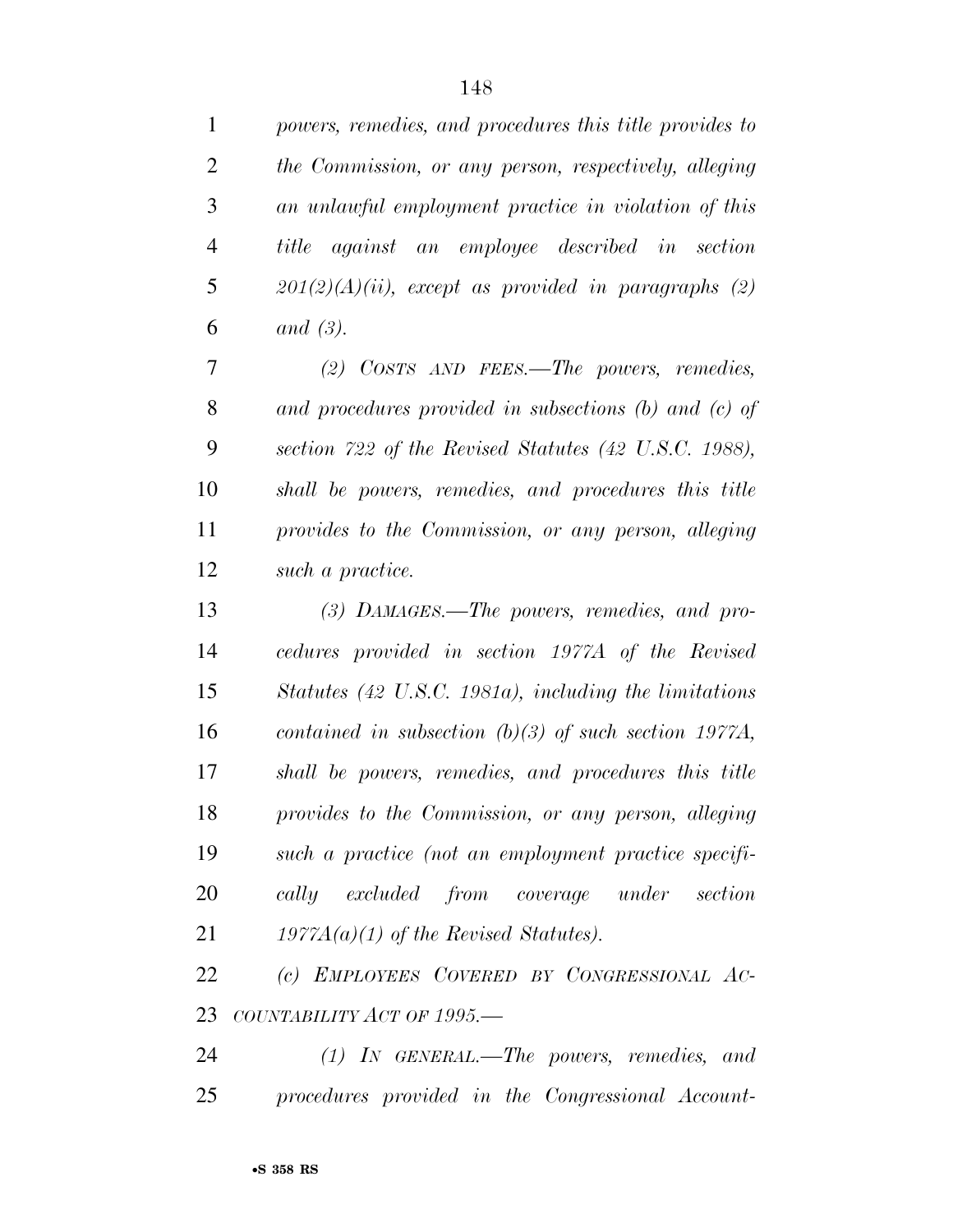*ability Act of 1995 (2 U.S.C. 1301 et seq.) to the Board (as defined in section 101 of that Act (2 U.S.C. 1301)), or any person, alleging a violation of section 201(a)(1) of that Act (42 U.S.C. 1311(a)(1)) shall be the powers, remedies, and procedures this title pro- vides to that Board, or any person, alleging an un- lawful employment practice in violation of this title against an employee described in section 201(2)(A)(iii), except as provided in paragraphs (2) and (3).* 

 *(2) COSTS AND FEES.—The powers, remedies, and procedures provided in subsections (b) and (c) of section 722 of the Revised Statutes (42 U.S.C. 1988), shall be powers, remedies, and procedures this title provides to that Board, or any person, alleging such a practice.* 

 *(3) DAMAGES.—The powers, remedies, and pro- cedures provided in section 1977A of the Revised Statutes (42 U.S.C. 1981a), including the limitations contained in subsection (b)(3) of such section 1977A, shall be powers, remedies, and procedures this title provides to that Board, or any person, alleging such a practice (not an employment practice specifically excluded from coverage under section 1977A(a)(1) of the Revised Statutes).*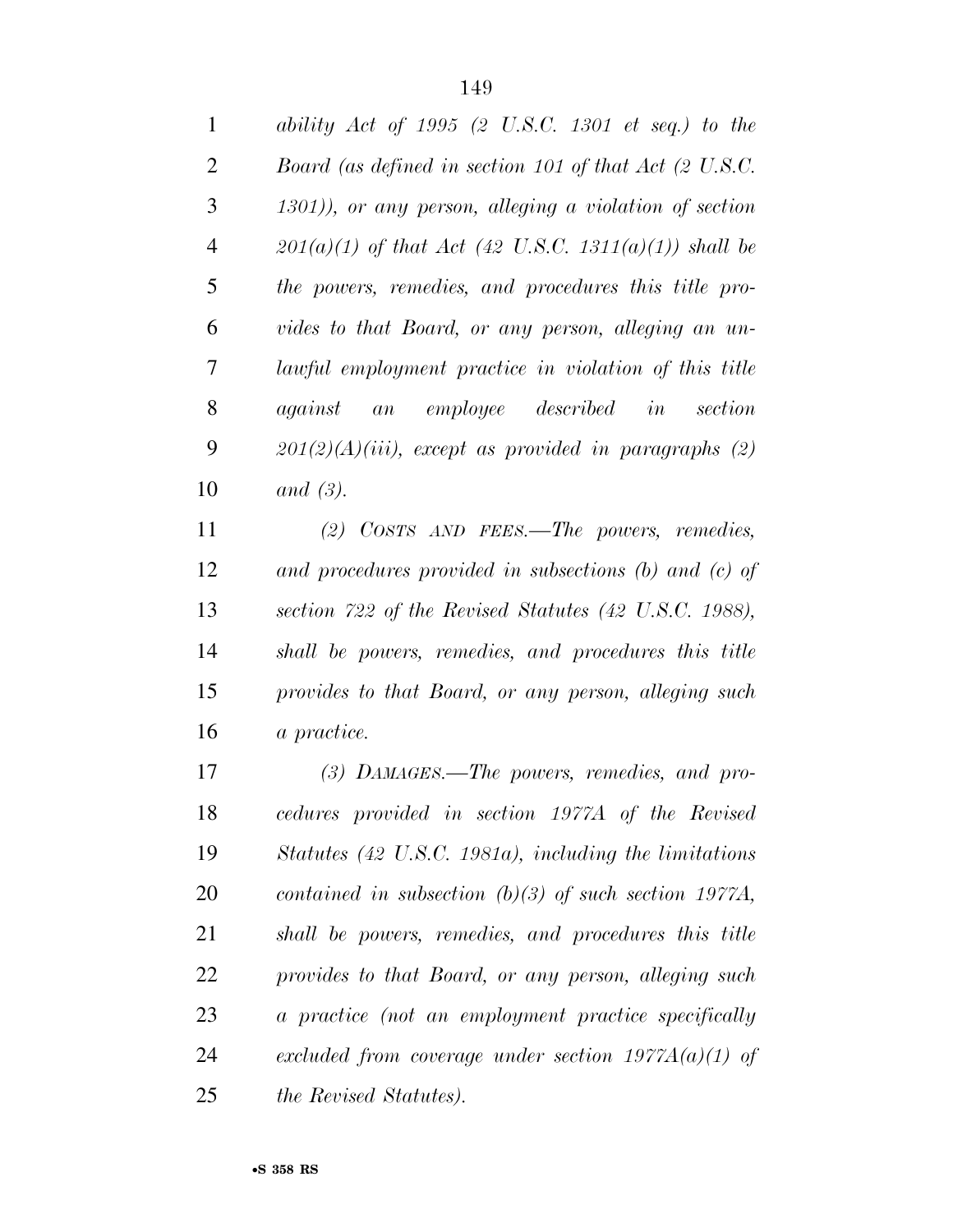| 1              | (4) OTHER APPLICABLE PROVISIONS.—With re-                   |
|----------------|-------------------------------------------------------------|
| $\overline{2}$ | spect to a claim alleging a practice described in para-     |
| 3              | $graph (1)$ , title III of the Congressional Account-       |
| $\overline{4}$ | ability Act of 1995 (2 U.S.C. 1381 et seq.) shall apply     |
| 5              | in the same manner as such title applies with respect       |
| 6              | to a claim alleging a violation of section $201(a)(1)$ of   |
| 7              | such Act $(2 \text{ U.S.C. } 1311(a)(1)).$                  |
| 8              | (d) EMPLOYEES COVERED BY CHAPTER 5 OF TITLE                 |
| 9              | 3, UNITED STATES CODE.-                                     |
| 10             | $(1)$ IN GENERAL.—The powers, remedies, and                 |
| 11             | procedures provided in chapter 5 of title 3, United         |
| 12             | States Code, to the President, the Commission, the          |
| 13             | Merit Systems Protection Board, or any person, alleg-       |
| 14             | ing a violation of section $411(a)(1)$ of that title, shall |
| 15             | be the powers, remedies, and procedures this title pro-     |
| 16             | vides to the President, the Commission, such Board,         |
| 17             | or any person, respectively, alleging an unlawful em-       |
| 18             | ployment practice in violation of this title against an     |
| 19             | employee described in section $201(2)(A)(iv)$ , except as   |
| 20             | provided in paragraphs $(2)$ and $(3)$ .                    |
| 21             | $(2)$ COSTS AND FEES.—The powers, remedies,                 |
| 22             | and procedures provided in subsections $(b)$ and $(c)$ of   |
| 23             | section 722 of the Revised Statutes (42 U.S.C. 1988),       |
| 24             | shall be powers, remedies, and procedures this title        |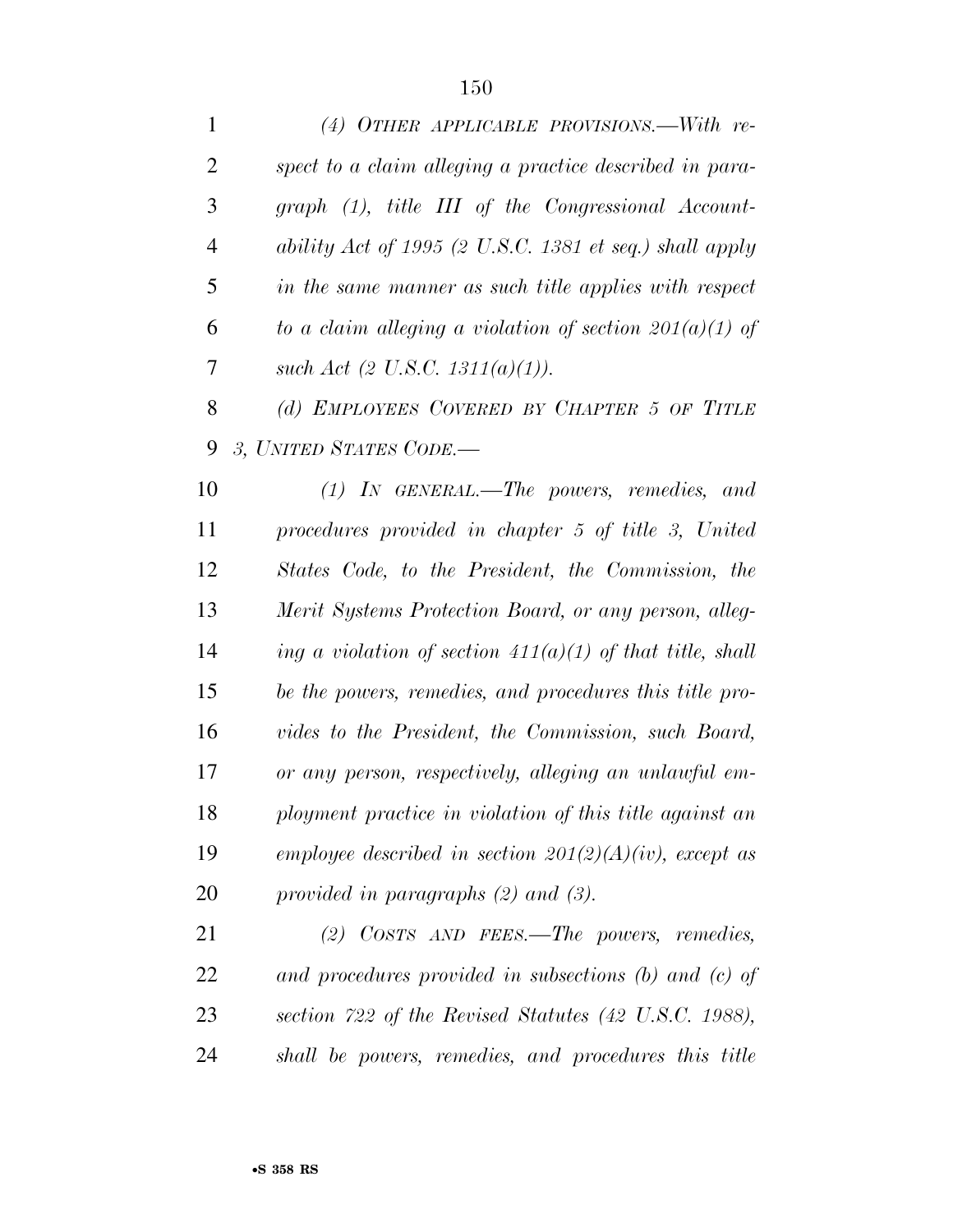| $\mathbf{1}$   | provides to the President, the Commission, such         |
|----------------|---------------------------------------------------------|
| $\overline{2}$ | Board, or any person, alleging such a practice.         |
| 3              | $(3)$ DAMAGES.—The powers, remedies, and pro-           |
| $\overline{4}$ | cedures provided in section 1977A of the Revised        |
| 5              | Statutes (42 U.S.C. 1981a), including the limitations   |
| 6              | contained in subsection $(b)(3)$ of such section 1977A, |
| 7              | shall be powers, remedies, and procedures this title    |
| 8              | provides to the President, the Commission, such         |
| 9              | Board, or any person, alleging such a practice (not     |
| 10             | an employment practice specifically excluded from       |
| 11             | coverage under section $1977A(a)(1)$ of the Revised     |
| 12             | Statutes).                                              |

 *(e) EMPLOYEES COVERED BY SECTION 717 OF THE CIVIL RIGHTS ACT OF 1964.—* 

 *(1) IN GENERAL.—The powers, remedies, and procedures provided in section 717 of the Civil Rights Act of 1964 (42 U.S.C. 2000e–16) to the Commission, the Attorney General, the Librarian of Congress, or any person, alleging a violation of that section shall be the powers, remedies, and procedures this title pro- vides to the Commission, the Attorney General, the Librarian of Congress, or any person, respectively, al- leging an unlawful employment practice in violation of this title against an employee or applicant de-*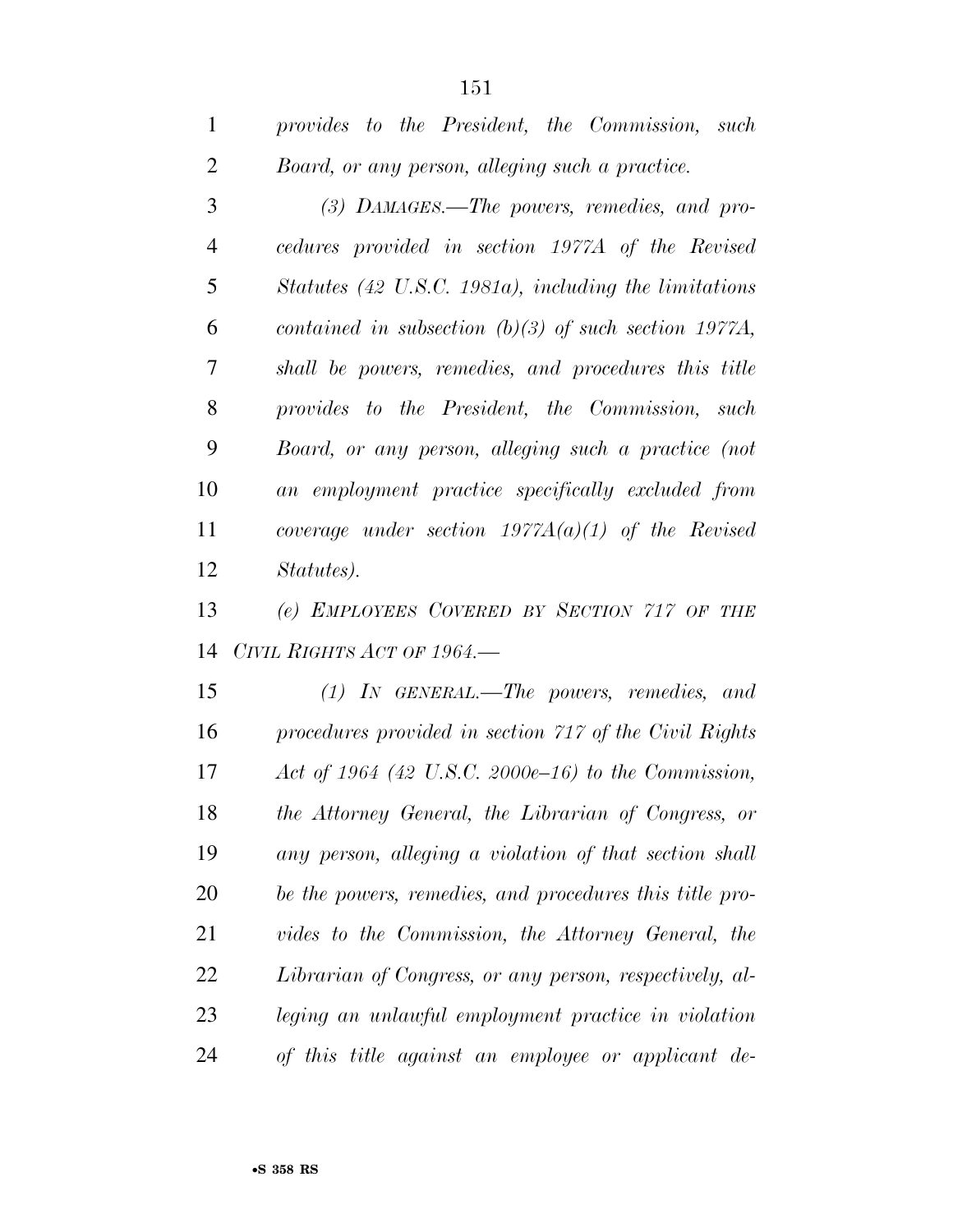*(2) COSTS AND FEES.—The powers, remedies, and procedures provided in subsections (b) and (c) of section 722 of the Revised Statutes (42 U.S.C. 1988), shall be powers, remedies, and procedures this title provides to the Commission, the Attorney General, the Librarian of Congress, or any person, alleging such a practice.* 

 *(3) DAMAGES.—The powers, remedies, and pro- cedures provided in section 1977A of the Revised Statutes (42 U.S.C. 1981a), including the limitations contained in subsection (b)(3) of such section 1977A, shall be powers, remedies, and procedures this title provides to the Commission, the Attorney General, the Librarian of Congress, or any person, alleging such a practice (not an employment practice specifically ex- cluded from coverage under section 1977A(a)(1) of the Revised Statutes).* 

 *(f) DEFINITION.—In this section, the term ''Commis- sion'' means the Equal Employment Opportunity Commis-sion.* 

#### *SEC. 208. DISPARATE IMPACT.*

 *(a) GENERAL RULE.—Notwithstanding any other pro-vision of this Act, ''disparate impact'', as that term is used*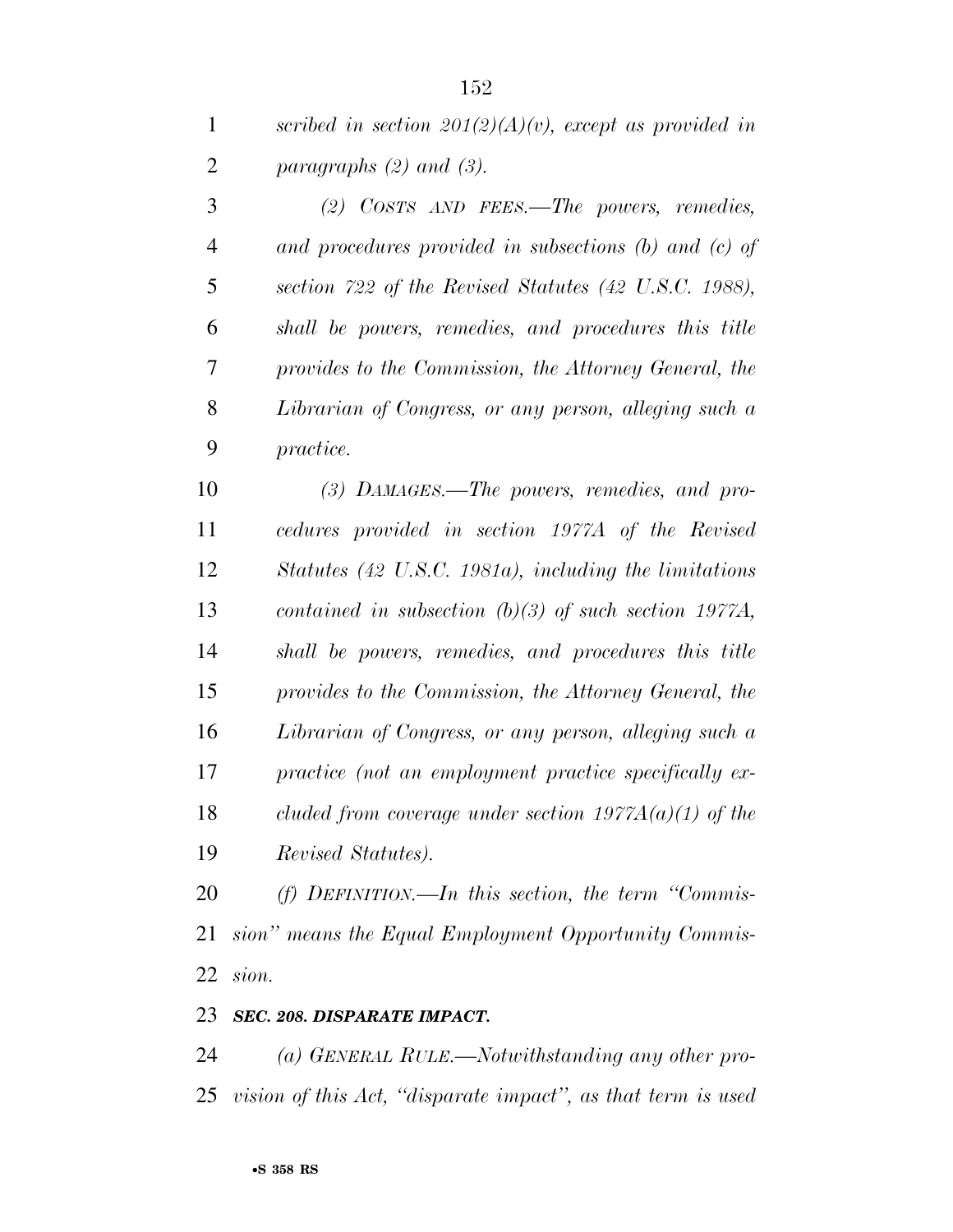*in section 703(k) of the Civil Rights Act of 1964 (42 U.S.C. 2000e–2(k)), on the basis of genetic information does not establish a cause of action under this Act.* 

 *(b) COMMISSION.—On the date that is 6 years after the date of enactment of this Act, there shall be established a commission, to be known as the Genetic Nondiscrimina- tion Study Commission (referred to in this section as the ''Commission'') to review the developing science of genetics and to make recommendations to Congress regarding wheth- er to provide a disparate impact cause of action under this Act.* 

 *(c) MEMBERSHIP.— (1) IN GENERAL.—The Commission shall be com- posed of 8 members, of which— (A) 1 member shall be appointed by the Ma- jority Leader of the Senate; (B) 1 member shall be appointed by the Mi- nority Leader of the Senate; (C) 1 member shall be appointed by the Chairman of the Committee on Health, Edu- cation, Labor, and Pensions of the Senate; (D) 1 member shall be appointed by the ranking minority member of the Committee on Health, Education, Labor, and Pensions of the Senate;*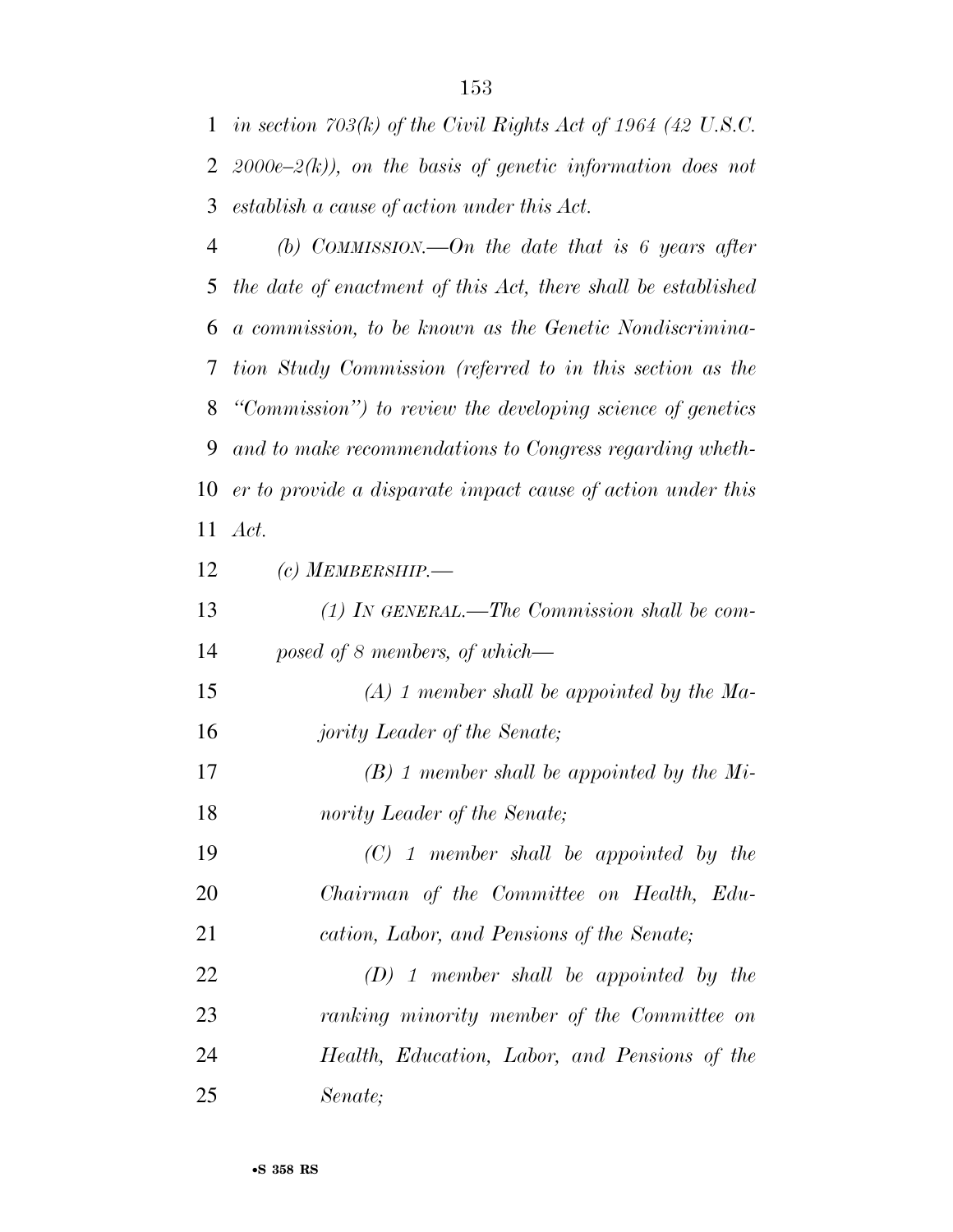| $\mathbf{1}$   | $(E)$ 1 member shall be appointed by the              |
|----------------|-------------------------------------------------------|
| $\overline{2}$ | Speaker of the House of Representatives;              |
| 3              | $(F)$ 1 member shall be appointed by the Mi-          |
| $\overline{4}$ | nority Leader of the House of Representatives;        |
| 5              | $(G)$ 1 member shall be appointed by the              |
| 6              | Chairman of the Committee on Education and            |
| 7              | the Workforce of the House of Representatives;        |
| 8              | and                                                   |
| 9              | $(H)$ 1 member shall be appointed by the              |
| 10             | ranking minority member of the Committee on           |
| 11             | Education and the Workforce of the House of           |
| 12             | Representatives.                                      |
| 13             | (2) COMPENSATION AND EXPENSES.—The mem-               |
| 14             | bers of the Commission shall not receive compensation |
| 15             | for the performance of services for the Commission,   |
| 16             | but shall be allowed travel expenses, including per   |
| 17             | diem in lieu of subsistence, at rates authorized for  |
| 18             | employees of agencies under subchapter $I$ of chapter |
| 19             | 57 of title 5, United States Code, while away from    |
| 20             | their homes or regular places of business in the per- |
| 21             | formance of services for the Commission.              |
| 22             | (d) ADMINISTRATIVE PROVISIONS.-                       |
| 23             | $(1)$ LOCATION.—The Commission shall be located       |
| 24             | in a facility maintained by the Equal Employment      |
| 25             | Opportunity Commission.                               |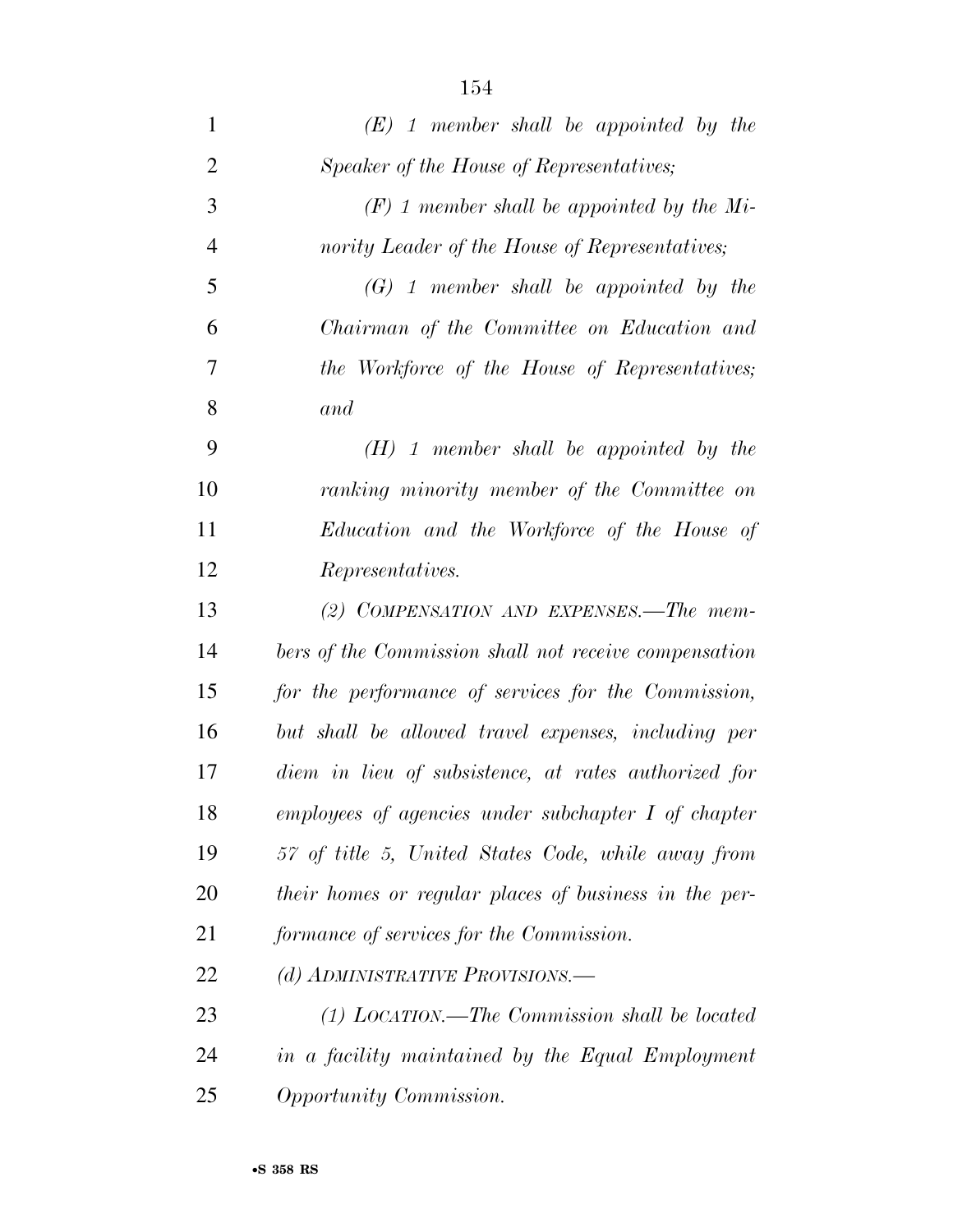| $\mathbf{1}$   | (2) DETAIL OF GOVERNMENT EMPLOYEES.—Any                     |
|----------------|-------------------------------------------------------------|
| $\overline{2}$ | Federal Government employee may be detailed to the          |
| 3              | Commission without reimbursement, and such detail           |
| $\overline{4}$ | shall be without interruption or loss of civil service      |
| 5              | status or privilege.                                        |
| 6              | (3) INFORMATION FROM FEDERAL AGENCIES.-                     |
| 7              | The Commission may secure directly from any Fed-            |
| 8              | eral department or agency such information as the           |
| 9              | Commission considers necessary to carry out the pro-        |
| 10             | visions of this section. Upon request of the Commis-        |
| 11             | sion, the head of such department or agency shall fur-      |
| 12             | nish such information to the Commission.                    |
| 13             | (4) HEARINGS.—The Commission may hold such                  |
| 14             | hearings, sit and act at such times and places, take        |
| 15             | such testimony, and receive such evidence as the Com-       |
| 16             | mission considers advisable to carry out the objectives     |
| 17             | of this section, except that, to the extent possible, the   |
| 18             | Commission shall use existing data and research.            |
| 19             | (5) POSTAL SERVICES.—The Commission may                     |
| 20             | use the United States mails in the same manner and          |
| 21             | under the same conditions as other departments and          |
| 22             | <i>agencies of the Federal Government.</i>                  |
| 23             | $(e)$ REPORT.—Not later than 1 year after all of the        |
| 24             | members are appointed to the Commission under subsection    |
| 25             | $(c)(1)$ , the Commission shall submit to Congress a report |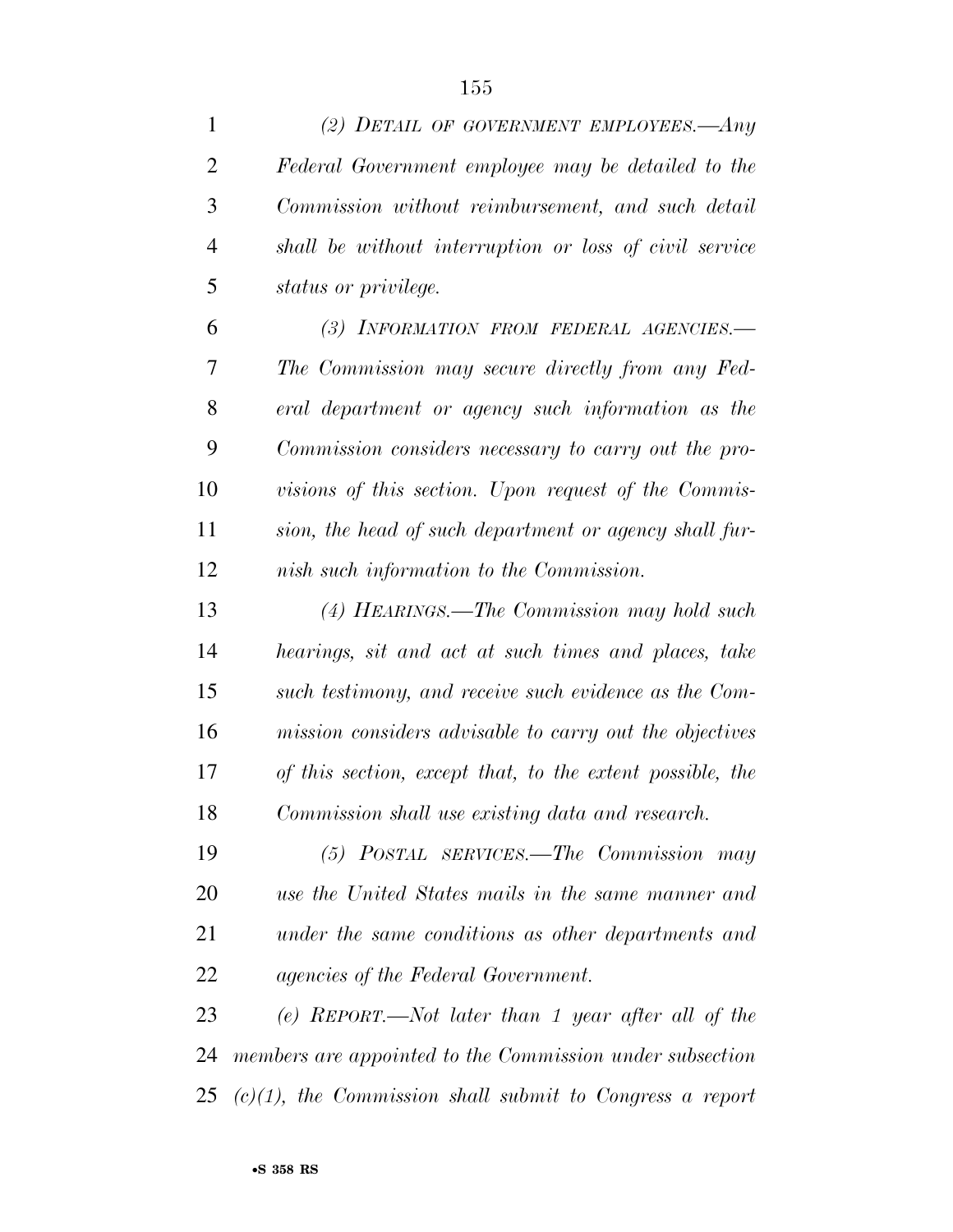*that summarizes the findings of the Commission and makes such recommendations for legislation as are consistent with this Act.* 

 *(f) AUTHORIZATION OF APPROPRIATIONS.—There are authorized to be appropriated to the Equal Employment Opportunity Commission such sums as may be necessary to carry out this section.* 

#### *SEC. 209. CONSTRUCTION.*

*Nothing in this title shall be construed to—* 

 *(1) limit the rights or protections of an indi- vidual under the Americans with Disabilities Act of 1990 (42 U.S.C. 12101 et seq.), including coverage af- forded to individuals under section 102 of such Act (42 U.S.C. 12112), or under the Rehabilitation Act of 1973 (29 U.S.C. 701 et seq.);* 

 *(2)(A) limit the rights or protections of an indi- vidual to bring an action under this title against an employer, employment agency, labor organization, or joint labor-management committee for a violation of this title; or* 

 *(B) establish a violation under this title for an employer, employment agency, labor organization, or joint labor-management committee of a provision of the amendments made by title I;*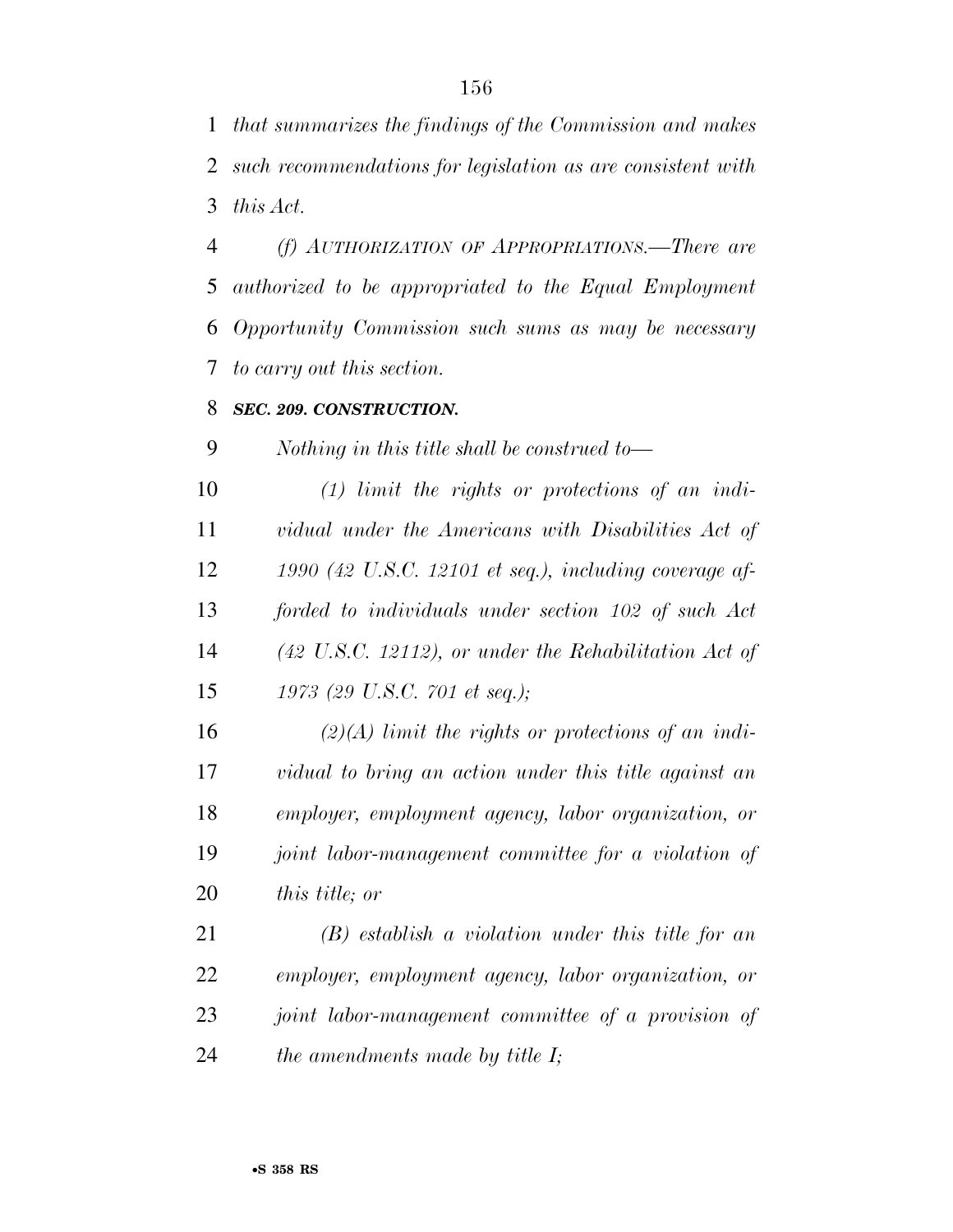| 1              | $(3)$ limit the rights or protections of an indi-        |
|----------------|----------------------------------------------------------|
| $\overline{2}$ | vidual under any other Federal or State statute that     |
| 3              | provides equal or greater protection to an individual    |
| $\overline{4}$ | than the rights or protections provided for under this   |
| 5              | title;                                                   |
| 6              | $(4)$ apply to the Armed Forces Repository of            |
| 7              | Specimen Samples for the Identification of Remains;      |
| 8              | $(5)$ limit or expand the protections, rights, or ob-    |
| 9              | ligations of employees or employers under applicable     |
| 10             | <i>workers' compensation laws;</i>                       |
| 11             | $(6)$ limit the authority of a Federal department        |
| 12             | or agency to conduct or sponsor occupational or other    |
| 13             | health research that is conducted in compliance with     |
| 14             | the regulations contained in part 46 of title 45, Code   |
| 15             | of Federal Regulations (or any corresponding or simi-    |
| 16             | lar regulation or rule); and                             |
| 17             | $(7)$ limit the statutory or regulatory authority of     |
| 18             | the Occupational Safety and Health Administration        |
| 19             | or the Mine Safety and Health Administration to          |
| 20             | promulgate or enforce workplace safety and health        |
| 21             | laws and regulations.                                    |
| 22             | SEC. 210. MEDICAL INFORMATION THAT IS NOT GENETIC        |
| 23             | <b>INFORMATION.</b>                                      |
| 24             | An employer, employment agency, labor organization,      |
| 25             | or joint labor-management committee shall not be consid- |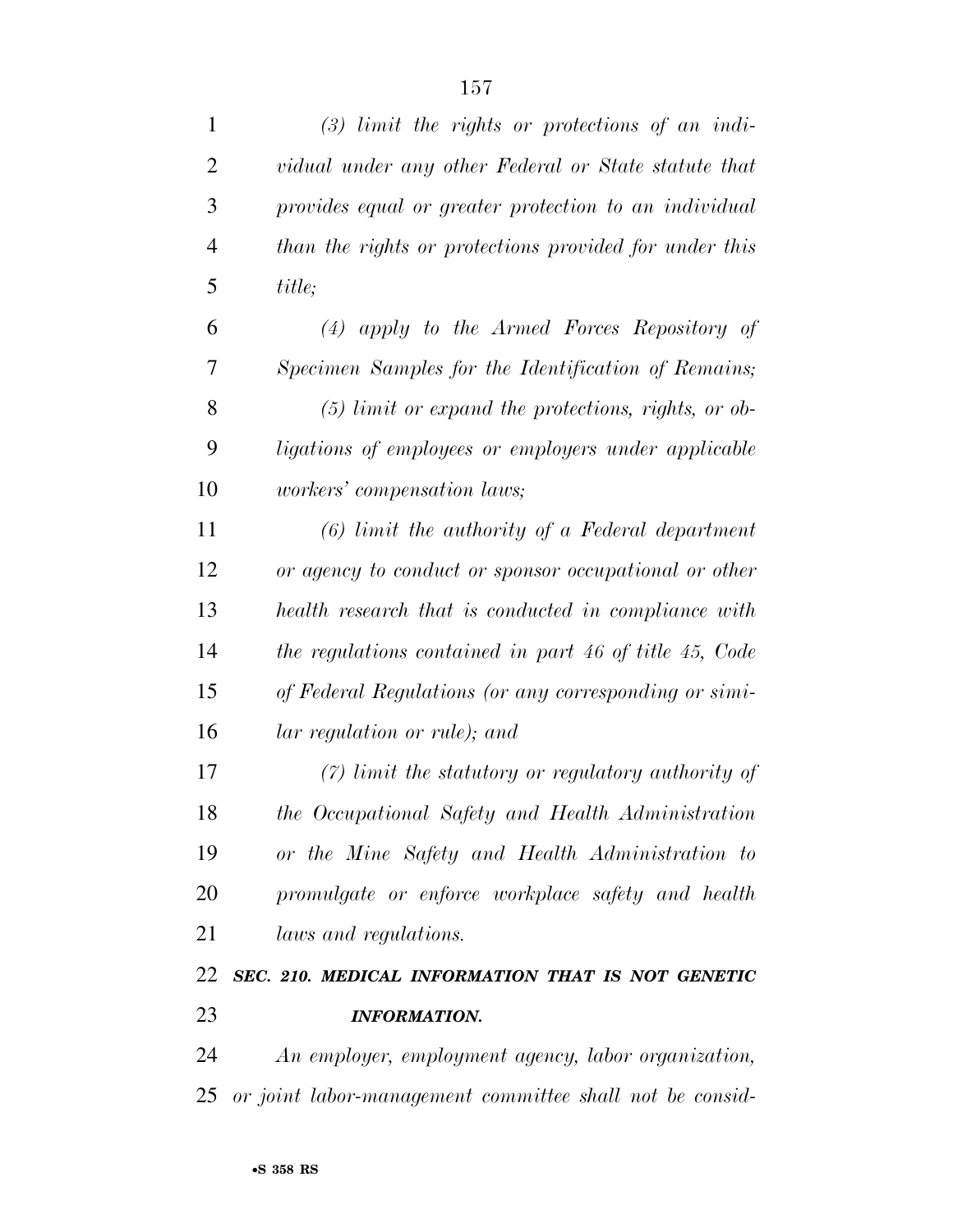*ered to be in violation of this title based on the use, acquisi- tion, or disclosure of medical information that is not genetic information about a manifested disease, disorder, or patho- logical condition of an employee or member, including a manifested disease, disorder, or pathological condition that has or may have a genetic basis.* 

## *SEC. 211. REGULATIONS.*

 *Not later than 1 year after the date of enactment of this title, the Commission shall issue final regulations in an accessible format to carry out this title.* 

#### *SEC. 212. AUTHORIZATION OF APPROPRIATIONS.*

 *There are authorized to be appropriated such sums as may be necessary to carry out this title (except for section 208).* 

## *SEC. 213. EFFECTIVE DATE.*

 *This title takes effect on the date that is 18 months after the date of enactment of this Act.* 

# *TITLE III—MISCELLANEOUS PROVISION*

#### *SEC. 301. SEVERABILITY.*

 *If any provision of this Act, an amendment made by this Act, or the application of such provision or amendment to any person or circumstance is held to be unconstitu-tional, the remainder of this Act, the amendments made by*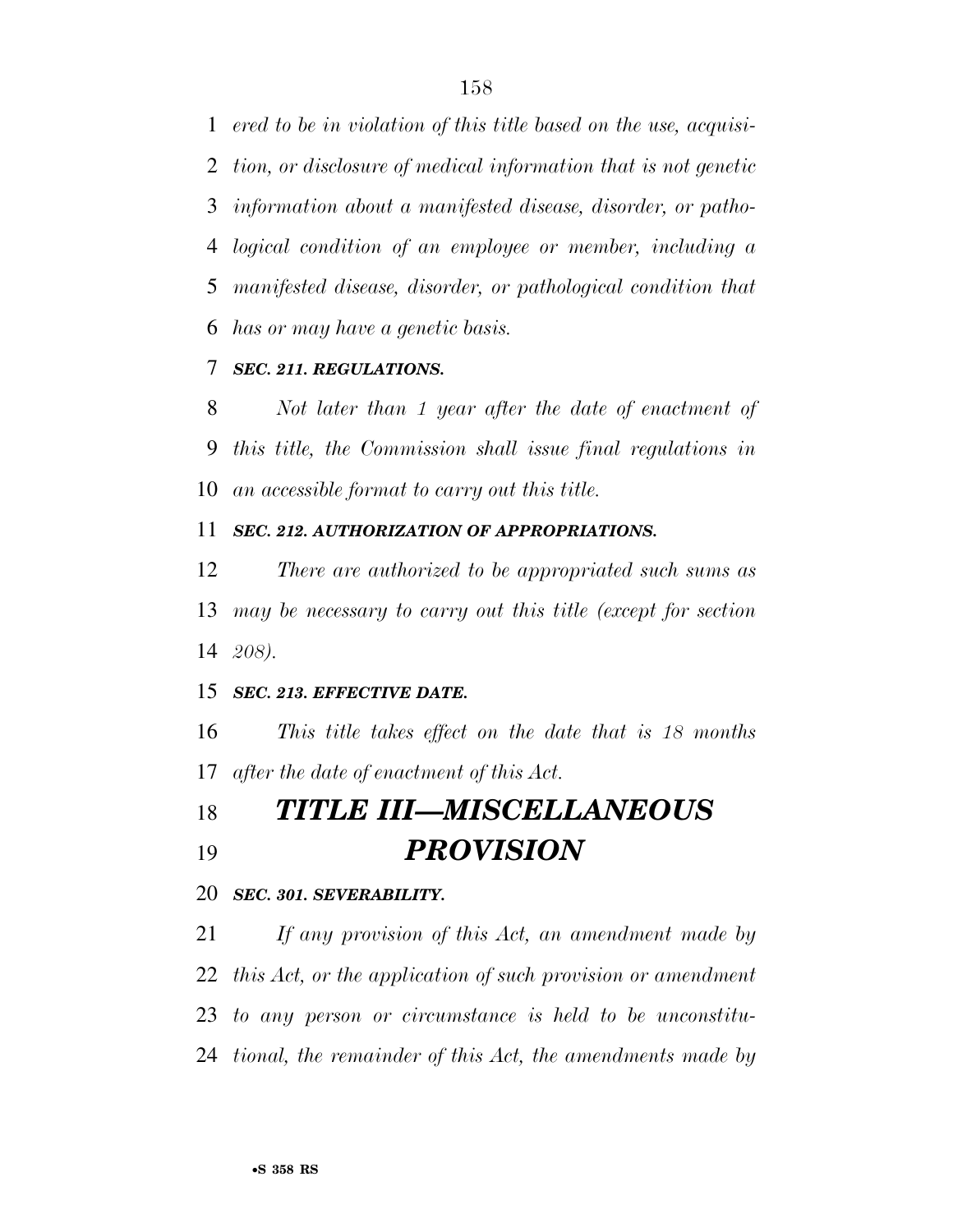- *this Act, and the application of such provisions to any per-*
- *son or circumstance shall not be affected thereby.*